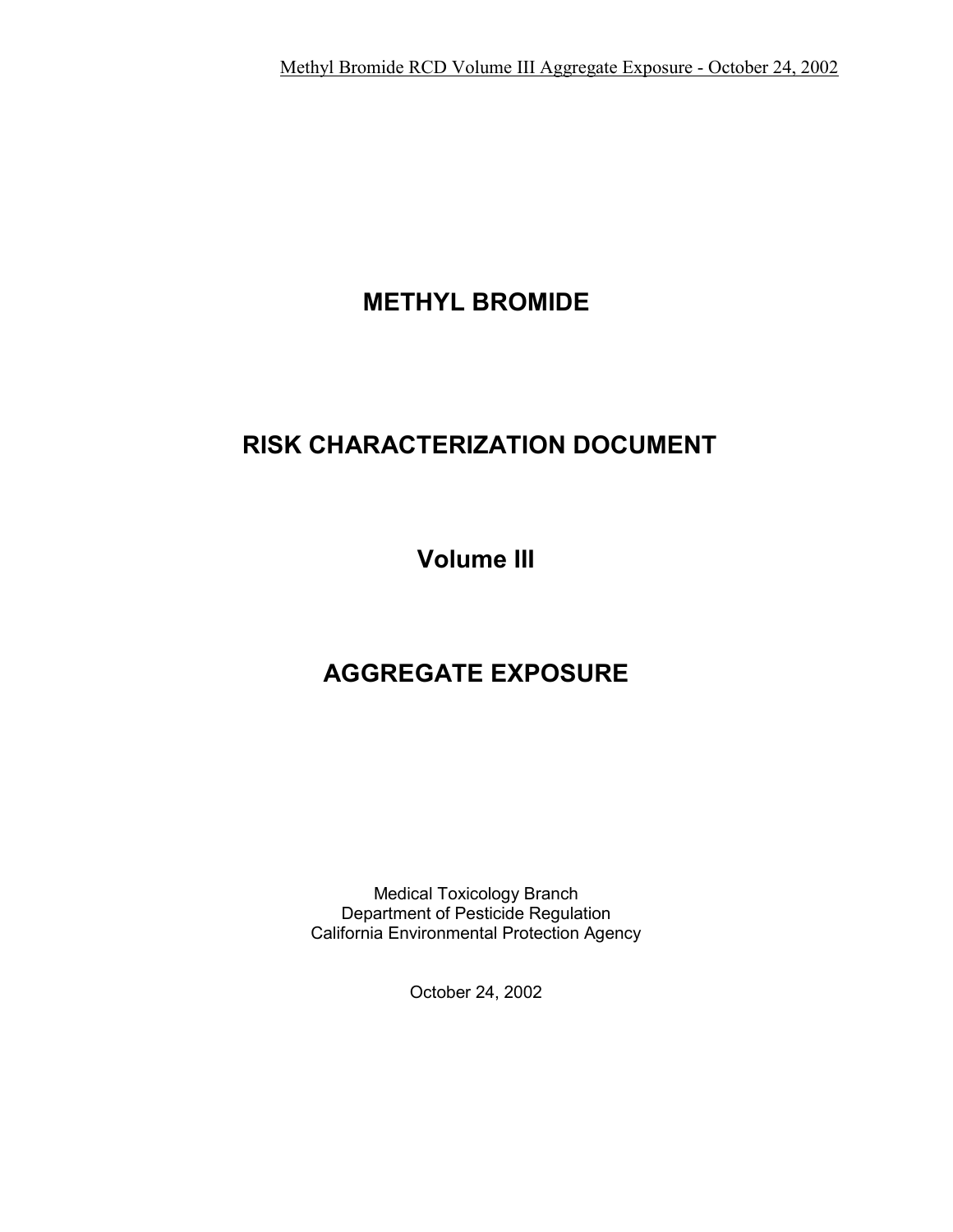# **CONTRIBUTORS AND ACKNOWLEDGMENT**

| Principle Author: | Lori O. Lim, Ph.D., D.A.B.T.<br><b>Medical Toxicology Branch</b>                                                                                       |
|-------------------|--------------------------------------------------------------------------------------------------------------------------------------------------------|
| Reviewers:        | Keith Pfeifer, Ph.D., D.A.B.T.<br>Jay Schreider, Ph.D.<br><b>Medical Toxicology Branch</b>                                                             |
|                   | Gary Patterson, Ph.D.<br>Chief, Medical Toxicology Branch                                                                                              |
| Acknowledgment:   | A draft of this document was reviewed by the Office of<br>Environmental Health Hazard Assessment, California<br><b>Environmental Protection Agency</b> |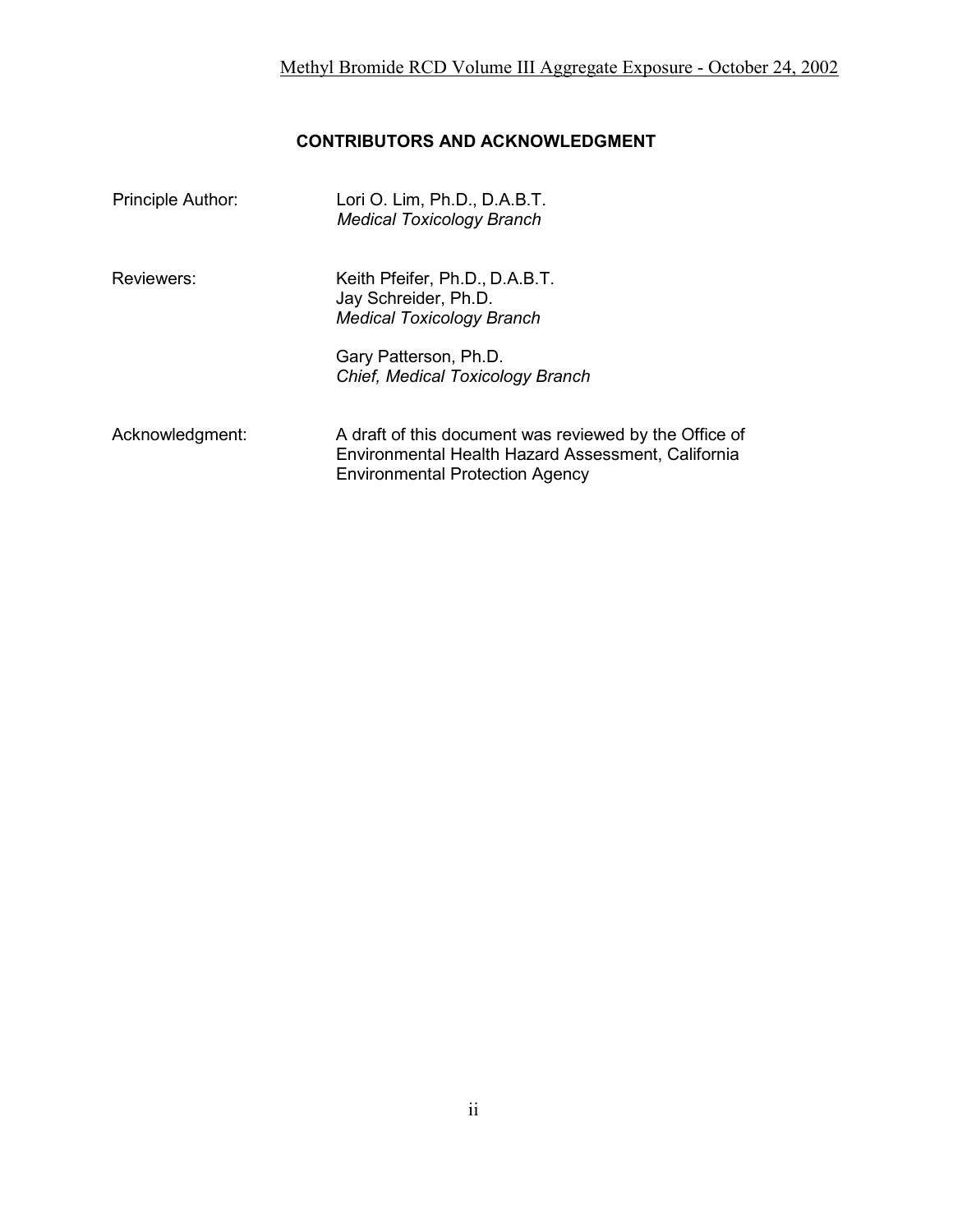# **TABLE OF CONTENTS**

|                |                                                                                   | Pages |
|----------------|-----------------------------------------------------------------------------------|-------|
| List of Tables |                                                                                   |       |
| $\mathbf{L}$   |                                                                                   |       |
| II.            |                                                                                   |       |
| III.           |                                                                                   |       |
|                | A                                                                                 |       |
|                | B.                                                                                |       |
|                | C.                                                                                |       |
| IV.            |                                                                                   |       |
|                | A.                                                                                |       |
|                | Β.                                                                                |       |
|                | C.                                                                                |       |
| V.             |                                                                                   |       |
|                | A.                                                                                |       |
|                | В.                                                                                |       |
|                | C.                                                                                |       |
|                | D.                                                                                |       |
|                | F.                                                                                |       |
| VI.            |                                                                                   |       |
| VII.           | <b>REFERENCES</b>                                                                 |       |
| VIII.          |                                                                                   | 40    |
|                | Technical Summary of Risk Characterization Document for Inhalation Exposure<br>А. |       |
|                | Technical Summary of Risk Characterization Document for Dietary Exposure<br>B.    |       |
|                | C.<br>Comments and Response to Comments from the Office of Environmental Health   |       |
|                | <b>Hazard Assessment</b>                                                          |       |

# **LIST OF TABLES**

| 2. The incidences of fetal effects in rabbits after inhalation exposure to methyl bromide   |     |
|---------------------------------------------------------------------------------------------|-----|
|                                                                                             |     |
| 4. Food consumption and body weight in rats during chronic exposure to methyl bromide14     |     |
| 5. The effects of methyl bromide in rats after chronic inhalation exposure16                |     |
|                                                                                             |     |
| 7. Components for aggregate exposures of workers and residents to methyl bromide 21         |     |
| 8. Acute and chronic occupational inhalation exposures to methyl bromide 24                 |     |
| 9. Acute and chronic residential inhalation exposures to methyl bromide at ambient air      |     |
|                                                                                             | .25 |
|                                                                                             |     |
| 11. Total margins of exposure for aggregate occupational inhalation and dietary exposures28 |     |
| 12. Total margins of exposure for aggregate residential inhalation and dietary exposures 29 |     |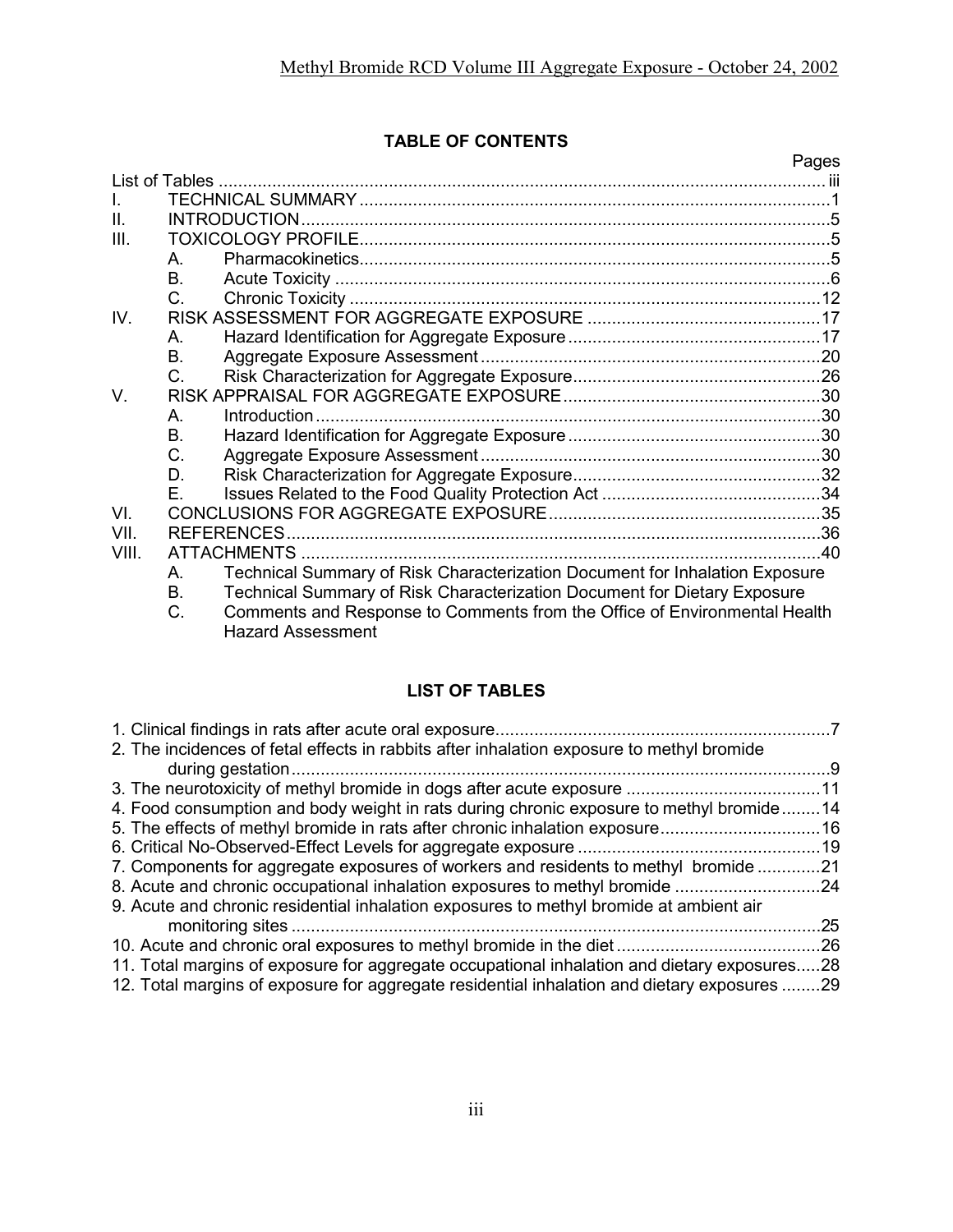#### **I. TECHNICAL SUMMARY**

This document assessed the aggregate exposure of workers and residents to methyl bromide via inhalation and oral routes of exposure.

#### **I.A. TOXICOLOGY PROFILE**

Pharmacokinetic studies showed that after inhalation, intraperitoneal, and oral administration, methyl bromide was rapidly absorbed and radioactivity was distributed to all tissues examined. About 50% and 100% of the dose were absorbed by inhalation and oral exposures, respectively. After inhalation exposure in rats, the lungs had the highest tissue level. The primary excretion route was the exhaled air with carbon dioxide accounting for almost 50% of the dose. After oral and intraperitoneal exposure, the highest radioactivity levels in rats were measured in the liver, kidneys, and testes. After oral exposure, the primary route of excretion was via the urine. Biliary metabolites of methyl bromide were reabsorbed from the gut.

The primary acute inhalation toxicity of methyl bromide was neurotoxicity. The severity of the effects depended on the dose and duration of exposure. Acute clinical signs included decreased activity and tremors. Tissue lesions were observed in the brain and other organs. For chronic toxicity, the nasal cavity, brain, and heart were major target organs in rodents after chronic inhalation exposure to methyl bromide. Olfactory epithelial damage and myocardial degeneration were observed in rats and mice. Cerebellar and cerebral degeneration was detected in mice, while reduced brain weight was observed in rats.

The acute oral toxicity of methyl bromide in experimental animals included hypoactivity, ataxia, prostration, labored respiration, hypothermia, and mortality. Squamous cell hyperplasia in the stomach was reported in both acute and subchronic exposure studies with rats. This toxicity endpoint may be due to a direct irritation effect of methyl bromide on the stomach lining. When rats were exposed to methyl bromide in microcapsules mixed in the feed, the primary effect was body weight reduction. Possible treatment-related lesions were found in the spleen, liver, pancreas, and lungs. While methyl bromide is genotoxic in bacterial and mammalian assays, it has not been shown to be oncogenic in experimental animals.

Methyl bromide caused developmental effects in both rats and rabbits after inhalation exposure. The findings in the fetuses included delayed skull ossification in rats and fused sternebrae, gall bladder agenesis, and other effects in rabbits. Methyl bromide did not cause any significant developmental effects in rats and rabbits after oral exposure.

#### **I.B. RISK CHARACTERIZATION FOR AGGREGATE EXPOSURE**

#### **I.B.1. Hazard Identification for Aggregate Exposure**

For aggregate exposure, common endpoints from inhalation and oral studies were determined. For comparison between routes, the No-Observed-Effect Levels (NOEL) were adjusted doses to account for the difference in the absorption factors for inhalation (50%) and oral (100%) exposures.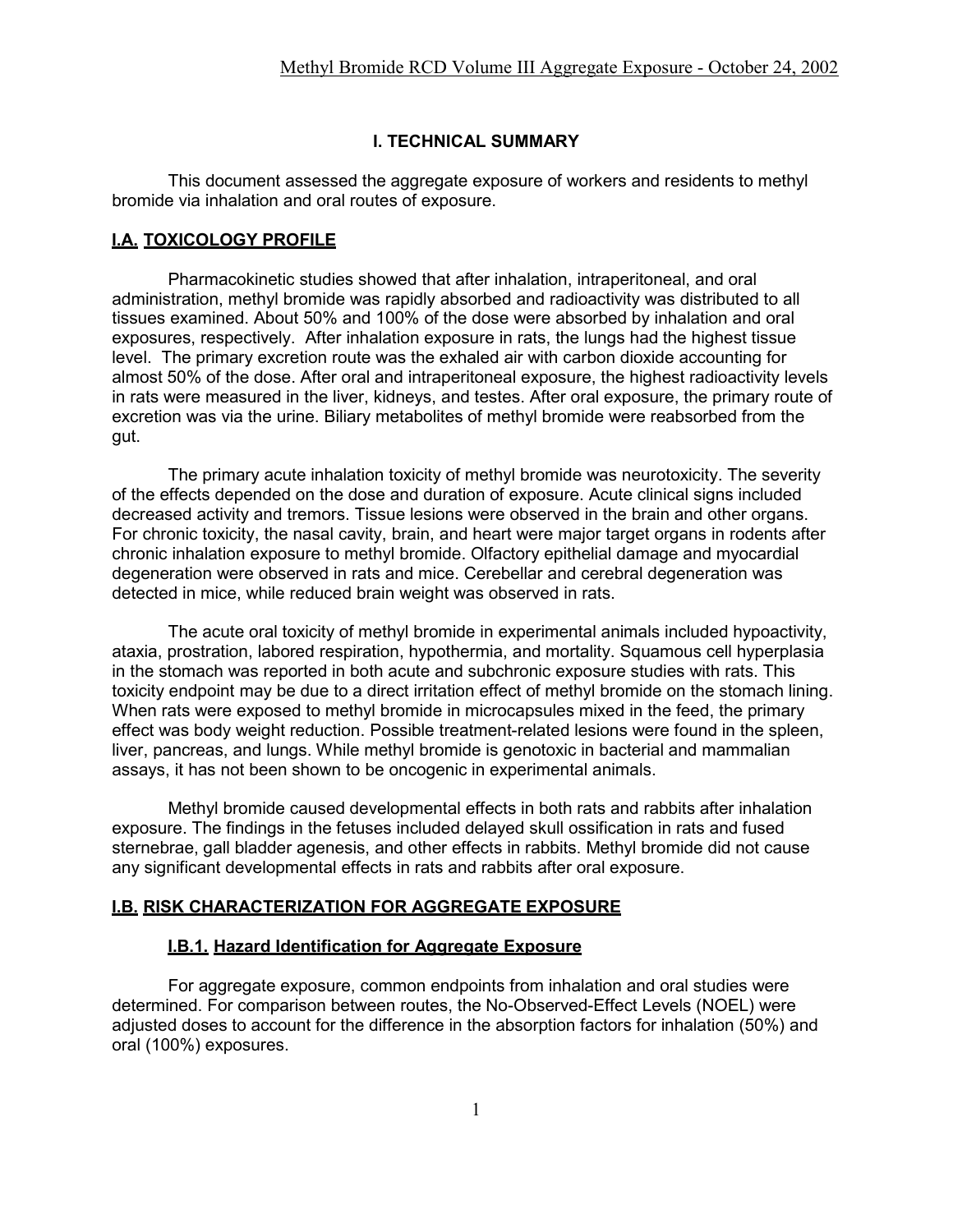The presence of clinical signs was selected as the common endpoint for acute aggregate exposure. The clinical signs observed in dogs after inhalation exposure were clearly due to neurotoxicity while those observed in rats after gavage administration could be attributed to neurotoxicity. The NOELs (as absorbed doses) were 22.8 mg/kg/day and 8 mg/kg/day for inhalation and oral exposures, respectively. Reduced body weight in rats after chronic oral or inhalation exposure to methyl bromide was considered the common endpoint for risk characterization of aggregate chronic exposure. The NOELs (as absorbed doses) were 10 mg/kg/day and 2.2 mg/kg/day for inhalation and oral exposures, respectively.

#### **I.B.2. Aggregate Exposure Assessment**

The aggregate exposure of methyl bromide was the combined inhalation (via the air) and oral (via the diet) exposures for workers and residents (representing the general population). The linkage of the spatial, temporal, and demographic characteristics of aggregate exposure was considered only to a limited extent because of insufficient exposure data. The population was divided into workers and residents and was further subdivided based on job tasks (workers) or monitored sites (residents) to determine the inhalation component of the exposures. The spatial nature of the exposure was addressed by assigning ambient air monitoring data for 12 sites to residential exposures. The temporal nature of methyl bromide exposure was accounted for by excluding chronic exposure for some workers. Demographic characteristic was considered primarily in terms of dietary exposure where worker and resident exposures were selected from those delineated for 20 population subgroups.

Occupational inhalation exposures were estimated for soil and commodity fumigations. For soil fumigation, only the worker exposures monitored under current DPR regulations were selected for aggregate exposure. For shallow shank and tarped bed fumigation, the regulations required the use of swept-back shank and a closing device with rollers to compress the soil before tarp application. The upper-bound acute exposures were 4 ppb for applicators, 58 ppb for copilots, and 1 ppb for shovel-men. For tarp removal, the worker exposures ranged from 22 ppb to 1058 ppb. No chronic exposures were expected for workers in field fumigation. For commodity fumigation, the acute exposure of workers in potting soil, grain products and raisins fumigation was limited to 210 ppb. For grain product workers, the range of chronic exposures was 0.01 ppb (aerators of tarpaulin fumigation) to 8 ppb (forklift drivers emptying sea containers/truck trailers). For raisin workers, the range of chronic exposures was 1 ppb (forklift drivers) to 26 ppb (fumigators). For workers in a brewery, the acute exposure was 210 ppb for both applicators and aerators. There was no chronic exposure estimated for these workers.

For acute residential inhalation exposure, the 95th percentile daily exposure levels spanned more than 120-fold and ranged from 0.239 ppb to 30.2 ppb. The mean of the weekly mean values for each site (0.084 ppb to 7.68 ppb) was used to estimate chronic exposure.

For both workers and residents, the oral exposure component was selected from the dietary exposures of 20 population subgroups. The dietary exposure for workers was based on the exposure of adults (16+ years old, the 95th percentile exposure of 4.649 *u*g/kg/day) and adults (20+ years old, mean exposure of 0.143 *u*g/kg/day) for acute and chronic exposures, respectively. The dietary exposure for residents was based on the highest exposed group which was children 1-6 years old. The 95th percentile acute and mean chronic dietary exposures for this group were 8.195 *u*g/kg/day and 0.200 *u*g/kg/day, respectively.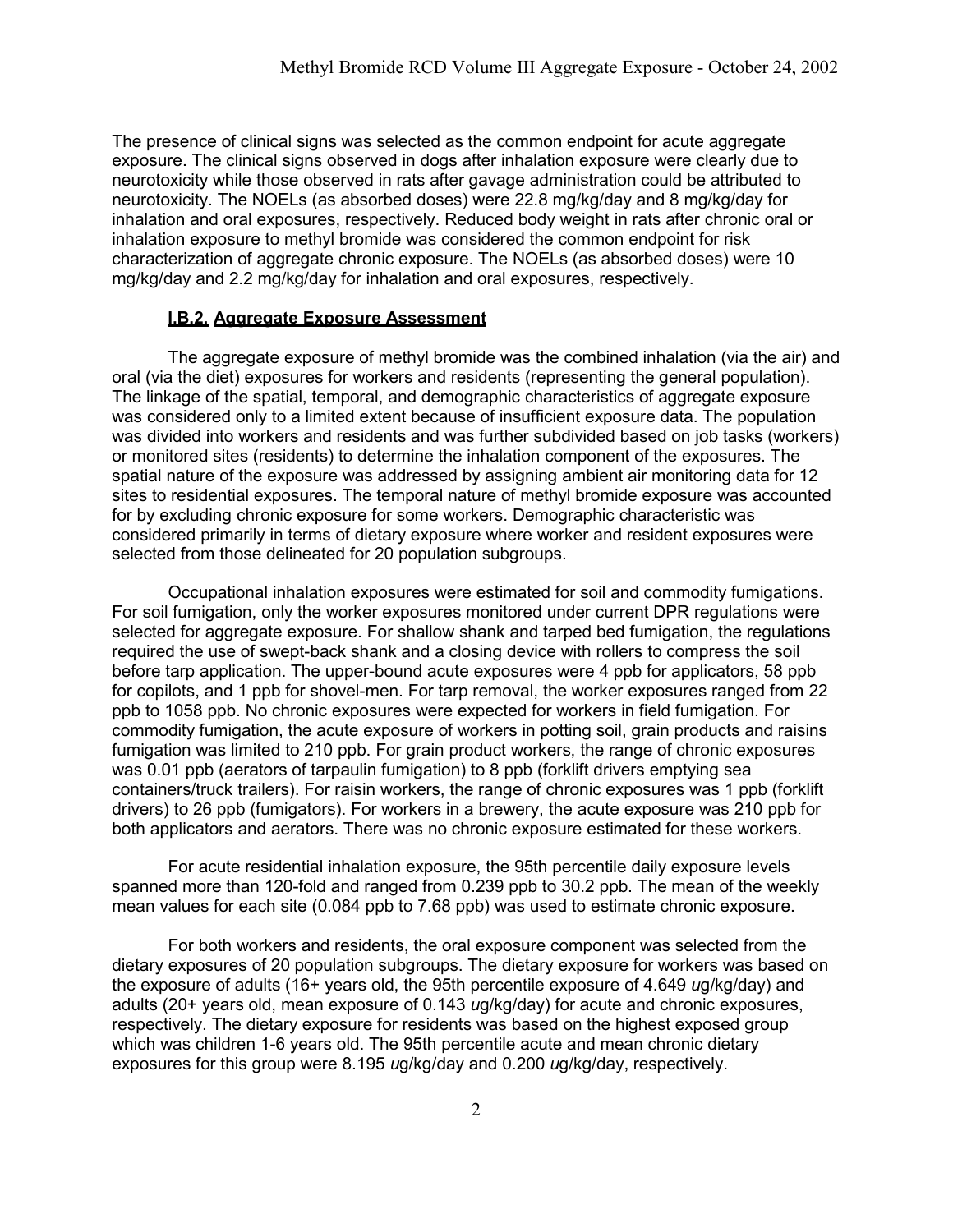#### **I.B.3. Risk Characterization for Aggregate Exposure**

For aggregate exposure, the risk was determined by a total margin of exposure (MOE) approach using exposures from both routes and route-specific NOELs. The NOELs were based on common toxicological endpoints which were clinical signs and reduced body weights in experimental animals for acute and chronic exposure, respectively. The magnitude of the total MOE expressed only the risks for these endpoints.

For aggregate occupational inhalation and dietary exposures, the total acute MOEs for workers in shallow-shank and tarped field fumigation were greater than 100 except for the tractor drivers and basket-men in the second tarp removal study. The MOEs for these latter workers were 42 and 44, respectively. The acute MOE was 1143 for both applicators and cultipackers in deep shank and non-tarped fumigation. The total acute MOEs for all workers in commodity fumigation were 191 since the same inhalation and dietary exposure values were applied to all scenarios. The total chronic MOEs ranged from 375 (raisins fumigators) to 15152 (aerators of tarped fumigation of grain products). For residential inhalation and dietary exposures, the acute total MOEs ranged from 453 to 967 depending on the location of the monitored site. The chronic total MOEs ranged from 1285 to 10160.

#### **I.C. RISK APPRAISAL FOR AGGREGATE EXPOSURE**

The aggregate exposure risk characterization was based on clinical signs and reduced body weights in experimental animals after acute and chronic exposures, respectively. While it was clear that the clinical signs observed in dogs after inhalation exposure were due to neurotoxicity, the signs observed in rats after oral exposure may be a combination of neurotoxicity and general stress of the animals due to severe irritation to the stomach lining.

There was also uncertainty for the endpoint of reduced body weight for aggregate chronic toxicity. For both routes of exposure, the reduction occurred throughout the study and was about 10% of control values. While the reduction was statistically significant for some time points in these studies, the toxicological significance was uncertain since the magnitude of the reduction varied little with continued exposure.

The uncertainties related to the aggregate exposures were those associated with the individual and combined routes. Data for methyl bromide allowed only limited consideration of spatial, temporal, and demographic characteristics of groups instead of individuals. The aggregate exposures may be over- or under- estimation of actual exposures for some workers and residents whose exposures are not represented by the data used in this document.

The interpretation of the total MOEs for aggregate exposure should be limited to the endpoints used to characterize the risk. The NOELs for these endpoints were higher than those used for inhalation exposure alone due to common endpoint considerations. The oral NOELs were the same for dietary and aggregate exposures. The difference in the NOELs resulted in scenarios with higher total MOE than that for inhalation route alone. For example, the higher acute total MOE of 42, compared to inhalation MOE of 22, for tractor drivers in tarp removal, was because of a higher NOEL used to calculate the total MOE. The dietary exposure contribution to the total exposure was relatively minor (4.69 *u*g/kg/day) compared to that for inhalation (535 *u*g/kg/day). A higher total MOE does not mean that there is lower risk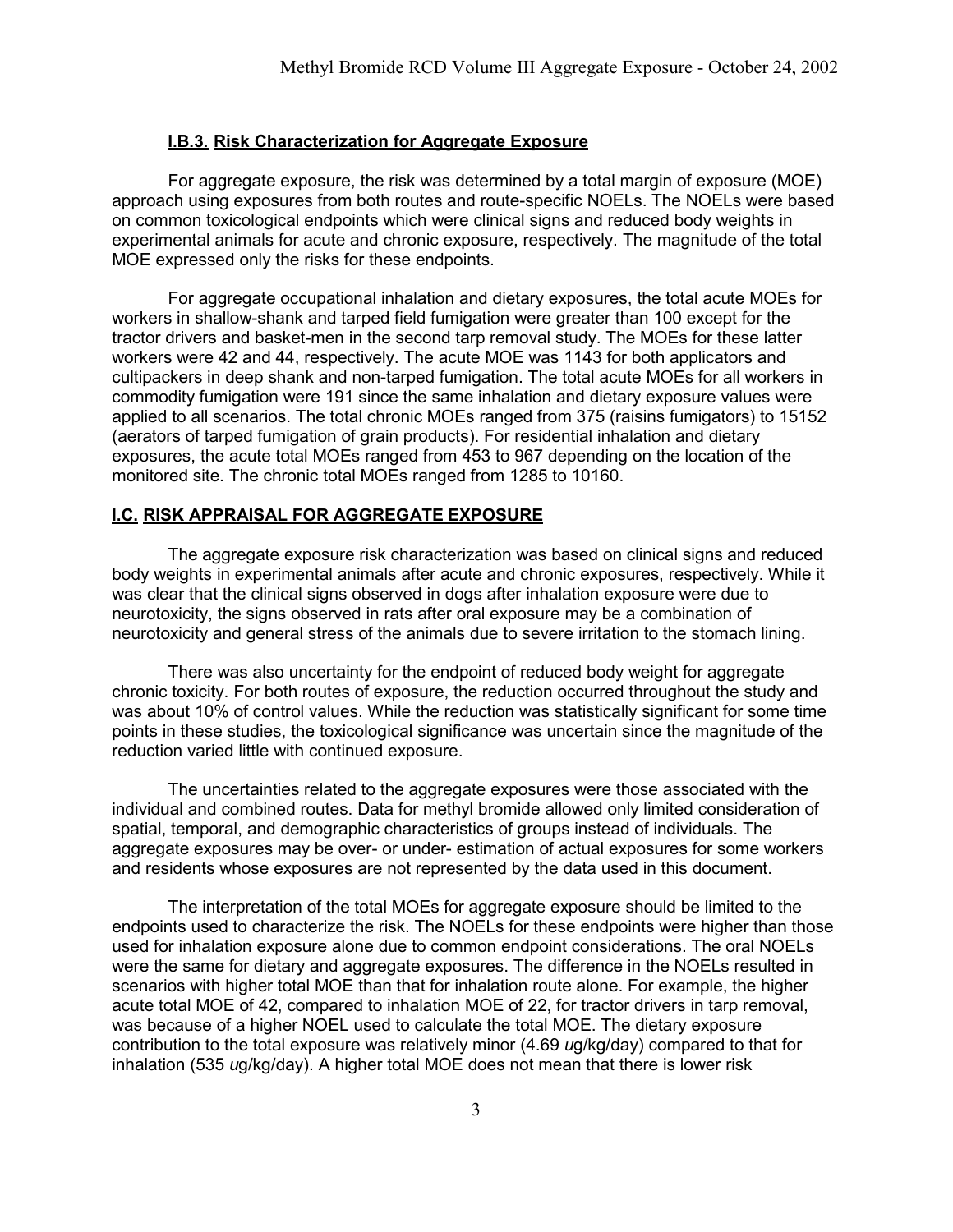associated with aggregate exposure. The appraisal of risks associated with the use of methyl bromide should consider the exposures for individual and combined routes. Also, this assessment did not address the potential interaction between other effects and the overall burden of multiple effects to the body from multiple routes of exposure. The toxicological database did not provide any evidence of potential increased sensitivity of infants and children to methyl bromide toxicity after aggregate exposure.

#### **I.D. CONCLUSIONS FOR AGGREGATE EXPOSURE**

The human health risk from potential aggregate exposure was evaluated in this **Volume**  of the Methyl Bromide Risk Characterization Document. The assumption was that workers and residents may be exposed to methyl bromide by both the oral (via the diet) and inhalation (via the air) routes under acute and chronic durations. Due to the paucity of inhalation exposure data, only a limited number of scenarios were assessed. The potential risks were evaluated based on clinical signs and reduced body weight observed in experimental animals for acute and chronic exposures, respectively. The risks, expressed as total margins of exposure, were calculated for inhalation and oral exposures. For non-oncogenic effects based on animal data, the total MOEs were compared with a benchmark of 100 to determine whether the exposure would be of a potential health concern.

For field fumigation, the total acute MOEs were greater than 100 for all workers except those for some tarp removers (tractor drivers and basket-men) with MOEs of 42 and 44. The low MOEs were attributed to the relatively high inhalation exposure (1003-1058 ppb). The mitigation of inhalation exposure of these workers should lead to an increase in the total MOEs. For commodity fumigation, the total acute MOEs were at 191 since the exposure was set at 210 ppb by regulation. The total chronic MOEs were greater than 100 and ranged from 375- 15152 for all workers. For residential aggregate exposure, the acute total MOEs ranged from 453 to 967. The chronic total MOEs were greater than 1000.

The total MOEs in this document should be viewed in light of the uncertainties and the limitations used in the hazard identification and exposure assessment of methyl bromide by the inhalation and oral routes, as individual routes and in combination. Additional data are needed to better define common toxicological endpoints and to characterize the aggregate exposures. In addition, the magnitude of the total MOEs should consider the methodology used to calculate these values. For certain scenarios, higher total MOEs from aggregate exposure than the MOEs for inhalation exposure alone should not be interpreted as lower risk because different NOELs and endpoints were used. The NOELs used to calculate the total MOEs were higher than those NOELs for inhalation MOEs which were based on more sensitive route-specific endpoints. The relative contribution of inhalation and dietary exposures to the aggregate exposure equation was also a factor in the magnitude of the total MOEs. Therefore, the risk management decision on methyl bromide use in California should consider the risks associated with exposures from individual and combined routes.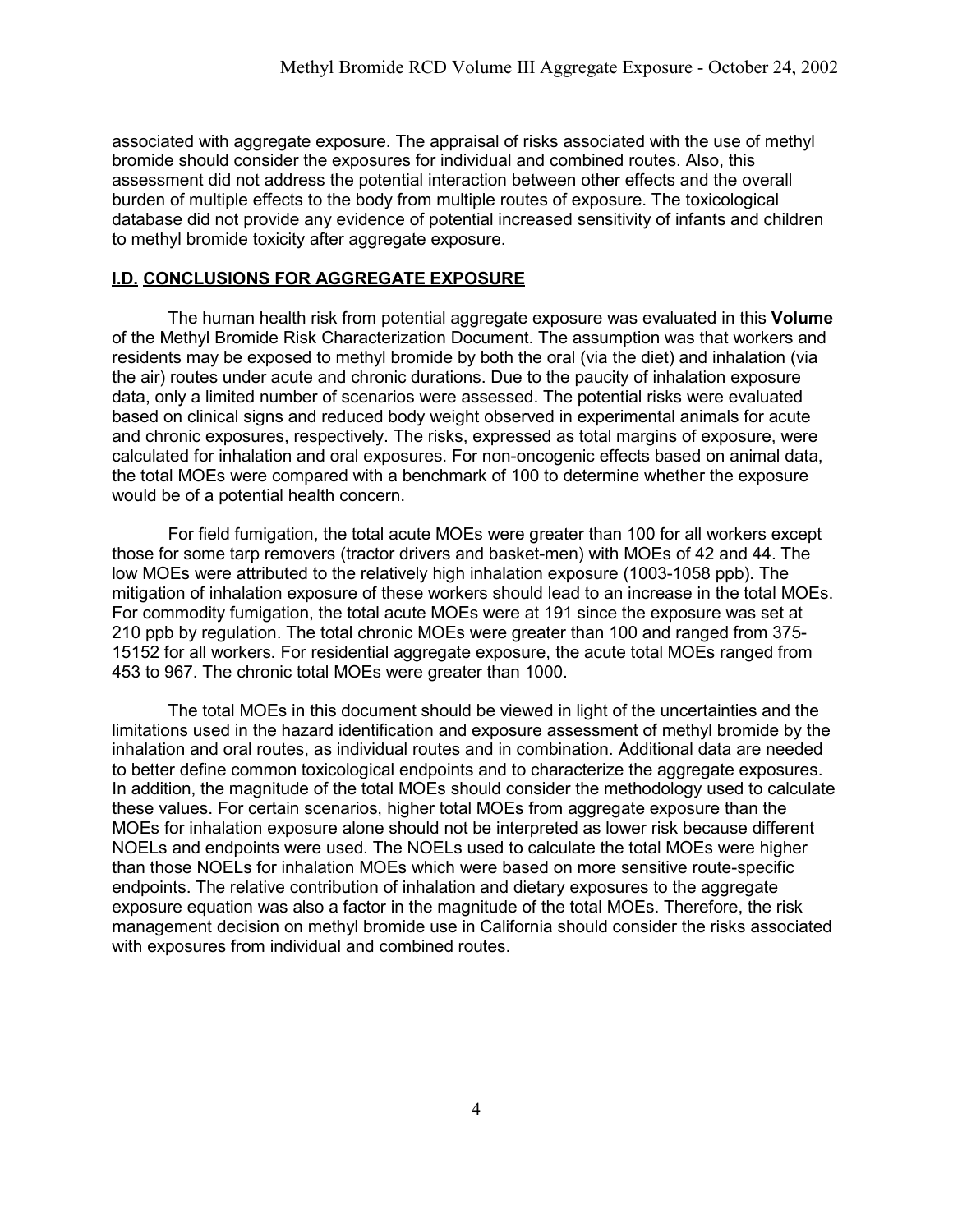## **II. INTRODUCTION**

This **Volume III** of the Methyl Bromide Risk Characterization Document focuses on the potential risk of aggregate exposure to methyl bromide. Aggregate exposure is the combined exposure of multiple pathways such as air, food, and drinking water. For methyl bromide, the likely aggregate exposure routes are via the air by inhalation and the diet by oral routes. The risk assessment draws upon toxicology and exposure information contained in **Volumes I and II**  for inhalation exposure (DPR, 2002a) and dietary exposure (DPR, 2002b), respectively. Technical summaries for these Volumes are included in Attachments A and B.

#### **III. TOXICOLOGY PROFILE**

The complete pharmacokinetic and toxicology database for methyl bromide for all routes of exposure was presented in **Volume I** (**III. TOXICOLOGY PROFILE** in DPR, 2002a). A draft of the Volume (DPR, 1999) was reviewed by the National Research Council panel of scientists (NRC, 2000). In this Volume, only those toxicity studies considered for critical endpoints in the risk characterization of aggregate exposure are discussed in detail.

## **III.A. PHARMACOKINETIC**

After inhalation, intraperitoneal, or oral administrations, methyl bromide was rapidly absorbed and radioactivity (14C) was distributed to all tissues (Medinsky *et al.*, 1984 and 1985; Raabe, 1986 and 1988). With inhalation exposure, the percentages of the administered doses absorbed were similar in several species; they were 48% in the rat, 40% in the dog, and 52 to 55% in humans. The inhalation absorption factor of 50% is used in this document. In the rat, the highest levels in the tissues, principally in the lungs, were reached immediately after exposure (Medinsky *et al.*, 1985; Bond *et al.*, 1985; Jaskot *et al.*, 1988). With oral and intraperitoneal administration to rats, more than 90% of the dose was absorbed with the highest radioactivity levels measured in the liver, kidneys, and testes (Medinsky *et al.*, 1984). Based on this result, the oral absorption factor is considered 100%. Methyl bromide was extensively biotransformed into unidentified products and carbon dioxide (Bond *et al.*, 1985; Medinsky *et al.*, 1985; Jaskot *et al.*, 1988). In the rat, within 1 hour after inhalation exposure, less than 10% of the radioactivity in the tissues was intact methyl bromide. In humans, both methyl bromide and inorganic bromide were detected in the tissues 5 hours after a lethal dose inhalation exposure (Michalodimitrakis *et al.*, 1997). The primary routes of excretion were the exhaled air for inhalation and intraperitoneal exposures, and the urine for oral exposure (Bond *et al.*, 1985; Medinsky *et al.*, 1984 and 1985; Raabe, 1986 and 1988). Carbon dioxide accounted for almost 50% (inhalation and intraperitoneal routes), and 30% (oral route) of the radioactivity in the exhaled air. After oral administration, biliary metabolites of methyl bromide were reabsorbed from the gut (Medinsky *et al.*, 1984).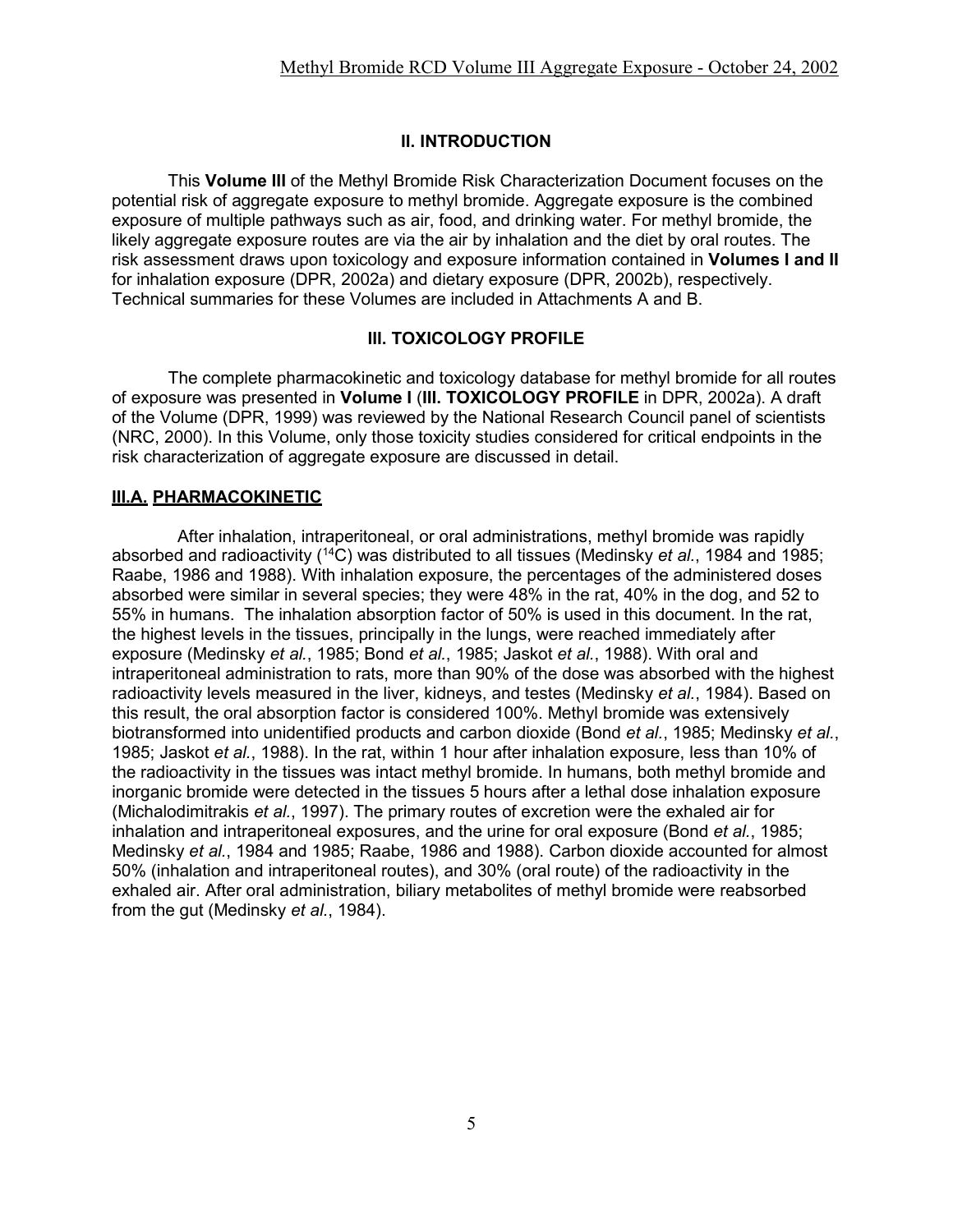### **III.B. ACUTE TOXICITY**

#### **III.B.1. Oral**

For acute oral exposure, the critical endpoint and NOEL were selected from the following study.

Albino rats (5/sex/group) were given methyl bromide (99.5% pure) either as a liquid in corn oil or microencapsulated mixed with corn oil (Kiplinger, 1994). In the liquid methyl bromide testing, methyl bromide was given once by gavage at 50, 100, or 150 mg/kg in initial testing and at 0, 80, 120 or 160 mg/kg in retesting. Only results from the retesting are presented in this document. For the microencapsulated groups, the reported doses were 98, 146, or 195 mg/kg. Rats were fasted for 18-20 hours prior to dosing and feed was made available 3-4 hours after dosing. Rats were observed at approximately 1, 3, and 4 hours after dosing (post-dosing day 0) and once in the morning and once in the afternoon on post-dosing days 1 through 14 (day of scheduled sacrifice). As shown in Table 1, clinical signs and death were reported for all treated groups. The mortality incidences were 0 for control groups, 2/10 (corn oil) and 1/10 (microcapsules) for low dose, 6/10 (corn oil) and 7/10 (microcapsules) for the mid-dose, and 10/10 (corn oil) and 9/10 (microcapsules) for the high dose groups. The clinical signs observed before death included: hypoactivity, ataxia, prostration, labored respiration, hypothermia, and tremors. Other findings with increased incidences included wet yellow urogenital staining and mucoid feces in the treated animals. Rats died on or before post-dosing day 2 with one dying on post-dosing day 4. The LD50s for the liquid methyl bromide group were 86 mg/kg for females and between 120 and 160 mg/kg for males (combined LD50 of 104 mg/kg). The LD50s for the microencapsulated group were 105 mg/kg and 159 mg/kg for females and males, respectively (combined LD50 was 133 mg/kg).

For both the liquid and microencapsulated methyl bromide groups, decreased food consumption and body weight gain were reported (Table 1). These effects were related to the dose in most cases. However, the food consumption reduction was greater for the first week than the second week. The stomach was the main organ affected regardless of how methyl bromide was mixed in corn oil. Hemorrhage, edema, and squamous cell hyperplasia were due to severe irritation of the stomach lining. To determine the relative toxicity between liquid and microencapsulated methyl bromide, DPR needs clarification on the following concerns: (1) whether the microcapsules dissolved before dosing and (2) whether the procedure for the methyl bromide content analyses was appropriate. The acute lowest-observed-adverse-effect levels (LOAELs) were 80 mg/kg for liquid, and 98 mg/kg for microencapsulated methyl bromide for reduced food consumption, clinical signs, stomach lesions, and mortality in treated rats. This study was considered supplemental information by DPR.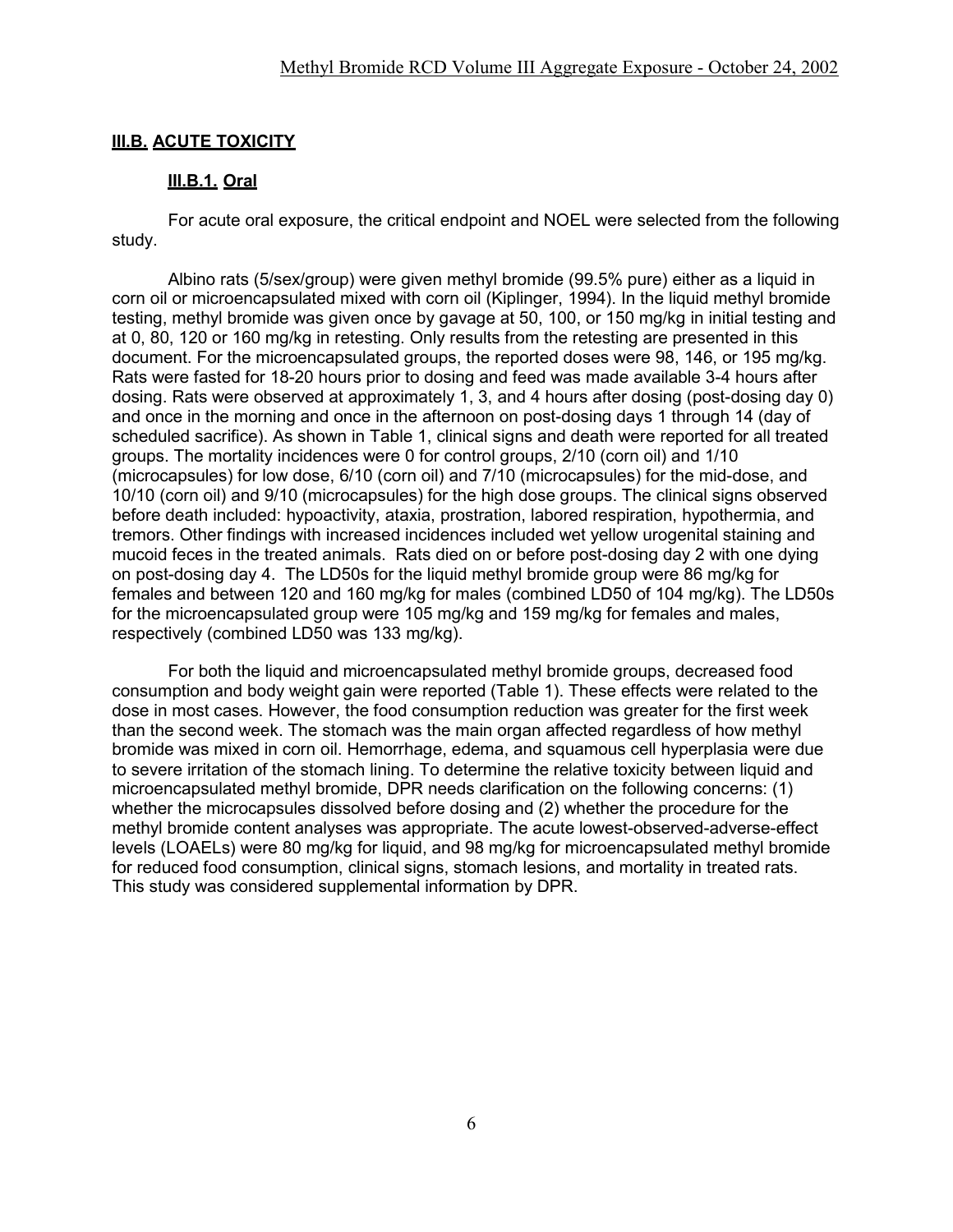| TANIG I.<br>Ullincal illiuliyə ili ratə altar acuta bila axposura. |            |                |                                      |                                     |                           |                          |           |
|--------------------------------------------------------------------|------------|----------------|--------------------------------------|-------------------------------------|---------------------------|--------------------------|-----------|
| Clinical                                                           |            |                |                                      | Dosage (mg/kg)                      |                           |                          |           |
| Findings                                                           | Control 80 |                | 120                                  | 160                                 | 98                        | 146                      | 195       |
|                                                                    |            |                | (------------ Corn oil-------------) |                                     |                           | (----- Microcapsules---) |           |
| <b>MALES</b>                                                       |            |                |                                      |                                     |                           |                          |           |
| <b>Food Consumption</b>                                            |            |                |                                      | Average (grams of feed /animal/day) |                           |                          |           |
| $Week$ 0-1                                                         | 22         | $\overline{2}$ | $\overline{\mathbf{c}}$              | 1                                   | $\overline{\mathbf{4}}$   | $\boldsymbol{2}$         | 6         |
| Week 1-2                                                           | 33         | 15             | 9                                    | $\mathbf 1$                         | 21                        | 11                       | 15        |
|                                                                    |            |                |                                      |                                     |                           |                          |           |
| <b>Body Weight Gain</b>                                            |            |                |                                      | Average (grams/animal)              |                           |                          |           |
| Week 0-2                                                           | $+32$      | -6             | -6                                   | NA.                                 | $-7$                      | $-6$                     | $+1$      |
|                                                                    |            |                |                                      |                                     |                           |                          |           |
| <b>Clinical Signs</b>                                              |            |                | <b>Incidences</b> <sup>b</sup>       |                                     |                           |                          |           |
| Hypoactivity                                                       | 0/5        | 4/5            | 4/5                                  | 5/5                                 | 0/5                       | 4/5                      | 5/5       |
| Ataxia                                                             | 0/5        | 1/5            | 2/5                                  | 3/5                                 | 0/5                       | 1/5                      | 2/5       |
| Prostration                                                        | 0/5        | 1/5            | 0/5                                  | 0/5                                 | 0/5                       | 0/5                      | 0/5       |
| Labored respiration                                                | 0/5        | 1/5            | 1/5                                  | 1/5                                 | 0/5                       | 1/5                      | 0/5       |
|                                                                    |            |                |                                      |                                     |                           |                          |           |
| Hypothermia                                                        | 0/5        | 1/5            | 1/5                                  | 1/5                                 | 0/5                       | 1/5                      | 0/5       |
| <b>Tremors</b>                                                     | 0/5        | 0/5            | 0/5                                  | 1/5                                 | 0/5                       | 1/5                      | 0/5       |
| Death                                                              | 0/5        | 1/5            | 1/5                                  | 5/5                                 | 0/5                       | 2/5                      | 4/5       |
|                                                                    |            |                |                                      |                                     |                           |                          |           |
| <b>Histology- Stomach</b>                                          |            |                |                                      |                                     |                           |                          |           |
| Squamous cell hyperplasia                                          | 0/5        | 3/5            | 4/5                                  | 0/5                                 | 4/5                       | 3/5                      | 1/5       |
| Autolysis, hemorrhage, edema <sup>c</sup>                          | 0/5        | 1/5            | 1/5                                  | 5/5                                 | 0/5                       | 2/5                      | 4/5       |
| <b>FEMALES</b>                                                     |            |                |                                      |                                     |                           |                          |           |
| <b>Food Consumption</b>                                            |            |                |                                      | Average (grams of feed /animal/day) |                           |                          |           |
| Week 0-1                                                           | 15         | 2              | 1                                    | <b>NA</b>                           | $\ensuremath{\mathsf{3}}$ | 1                        | <b>NA</b> |
| Week 1-2                                                           | 24         | $\overline{7}$ | $\mathbf{1}$                         | <b>NA</b>                           | 9                         | <b>NA</b>                | <b>NA</b> |
|                                                                    |            |                |                                      |                                     |                           |                          |           |
|                                                                    |            |                |                                      | Average (grams/animal)              |                           |                          |           |
| <b>Body Weight Gain</b><br>Week 0-7                                | $+6$       | $-13$          | <b>NA</b>                            | <b>NA</b>                           | $-7$                      | <b>NA</b>                | <b>NA</b> |
|                                                                    |            |                |                                      |                                     |                           |                          |           |
| <b>Clinical Signs</b>                                              |            |                | <b>Incidences</b> <sup>b</sup>       |                                     |                           |                          |           |
| Hypoactivity                                                       | 0/5        | 2/5            | 5/5                                  | 5/5                                 | 0/5                       | 5/5                      | 4/5       |
| Ataxia                                                             | 0/5        | 1/5            | 2/5                                  | 4/5                                 | 0/5                       | 3/5                      | 4/5       |
| Prostration                                                        | 0/5        | 0/5            | 2/5                                  | 1/5                                 | 0/5                       | 1/5                      | 2/5       |
| Labored respiration                                                | 0/5        | 1/5            | 2/5                                  | 2/5                                 | 0/5                       | 1/5                      | 3/5       |
| Hypothermia                                                        | 0/5        | 1/5            | 2/5                                  | 2/5                                 | 0/5                       | 1/5                      | 2/5       |
|                                                                    |            |                |                                      |                                     |                           |                          |           |
| Death                                                              | 0/5        | 1/5            | 5/5                                  | 5/5                                 | 1/5                       | 5/5                      | 5/5       |
| Histology-Stomach                                                  |            |                |                                      |                                     |                           |                          |           |
| Squamous cell hyperplasia                                          | 0/5        | 4/5            | 0/5                                  | 0/5                                 | 3/5                       | 0/5                      | 0/5       |
| Autolysis, hemorrhage, edema <sup>c</sup>                          | 0/5        | 1/5            | 5/5                                  | 5/5                                 | 1/5                       | 5/5                      | 5/5       |
|                                                                    |            |                |                                      |                                     |                           |                          |           |

#### **Table 1. Clinical findings in rats after acute oral exposure.a**

a/ Data from Kiplinger, 1994. NA=not available, the animals died.

 $\overline{b}$ / Incidences were expressed as number of animals affected/ total animals in the group. Death was observed on day 0 (day of dosing) to post-dose day 2 (2 days after dosing) except for one death noted on post-dose day 4. Effects were those observed during the day of dosing to post-dose day 4.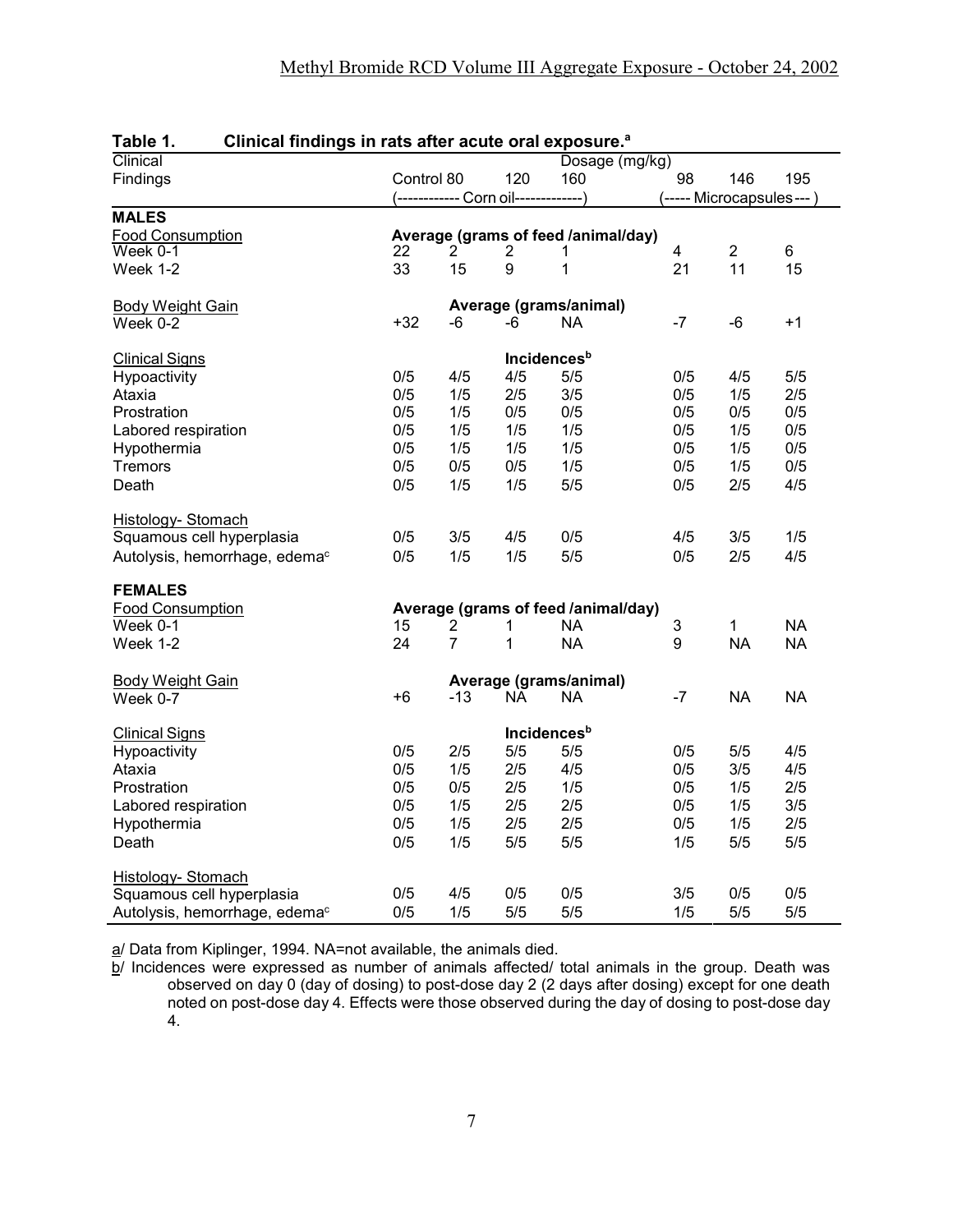#### **III.B.2. Inhalation**

For acute inhalation exposure, developmental toxicity and neurotoxicity were the two critical endpoints considered for risk characterization.

#### **III.B.2.a. Developmental Toxicity**

In the definitive study for developmental toxicity, pregnant New Zealand white rabbits were exposed to methyl bromide (99.6% pure; nominal concentrations of 0, 20, 40, or 80 ppm in Part I; and 0 or 80 ppm in Part II) for 6 hours per day by inhalation from days 7 to 19 of gestation (Breslin *et al.*, 1990). The Part II experiment was designed to determine if the gall bladder agenesis observed in Part I was associated with a particular male used for artificial insemination. Rabbits (in Part II) designated as naive controls were inseminated with sperm from the suspect male.

Maternal effects were observed only in the 80 ppm group and included: decreased body weight gain (Parts I and II), decreased feces, and neurotoxicity (3 of 26 rabbits in Part I only; lethargy, right-sided head tilt, slight ataxia, and slight lateral recumbency). Neurotoxicity was observed on gestation day 19, the last day of exposure. The body weight gain was reduced in both Part I and II 80 ppm groups, but only the reduction in Part II was statistically significant (p *#* 0.05). This reduction in maternal body weight gain in the 80 ppm group in Part II was seen in the presence of reduced fetal weights. DPR estimated the maternal body weight as the difference between terminal body weight and gravid uterine weight and showed that there was no difference between the control and treated groups (Table 2). In addition, the significance of any maternal body weight gain reduction is uncertain because body weight changes in rabbits during pregnancy are more variable than other species (U.S. EPA, 1991). The maternal NOEL was 40 ppm based on neurotoxicity.

Fetal effects were also observed primarily in the 80 ppm groups (Table 2). The fetal effects included omphalocele, hemorrhaging (with or without generalized edema), retroesophageal right subclavian artery, gall bladder agenesis, fused sternebrae, and decreased fetal body weight (13% in Part II). In the 80 ppm group (Part I), the incidences of gall bladder agenesis and fused sternebrae were significantly (p *#* 0.05) different from the controls. The increased incidences of gall bladder agenesis and fused sternebrae were independent of maternal toxicity because these effects were observed in fetuses from both normally behaving and affected (with neurotoxicity) does. The finding of gall bladder agenesis was confirmed in Part II with approximately the same litter incidence (29%) as for Part I (26%). Additionally, gall bladder agenesis was not associated with a particular male since the malformation was not observed in the naive controls (in Part II) which had been inseminated only with sperm from the suspect male. The historical control incidences of gall bladder agenesis are in Attachment B of **Volume I**. The distribution of affected fetuses with respect to neurotoxicity in the does is shown in the footnotes of Table 2. The developmental NOEL was 40 ppm based on omphalocele, hemorrhaging, retro-esophageal right subclavian artery, gallbladder agenesis, fused sternebrae and decreased fetal body weight at 80 ppm. This study was considered acceptable to DPR according to FIFRA guidelines.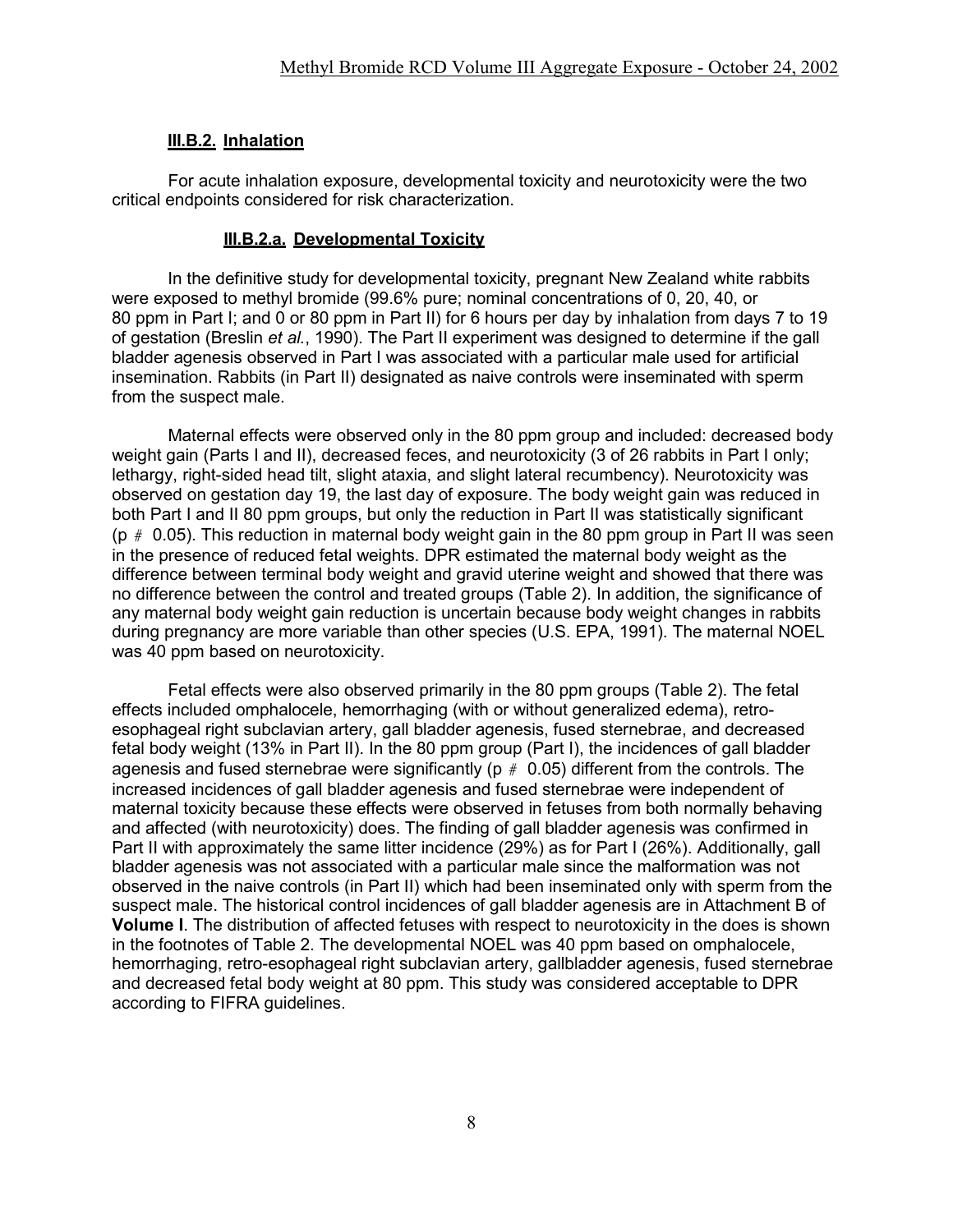|                                                                               |             | Part I      |                  |                                 | <b>Methyl bromide Concentrations</b> | Part II                |                        |                                        |  |
|-------------------------------------------------------------------------------|-------------|-------------|------------------|---------------------------------|--------------------------------------|------------------------|------------------------|----------------------------------------|--|
| $E$ <sub>rects</sub> b                                                        | U           | ZU          | 4U               | <b>8Uppm</b>                    | 0                                    | U                      | 80ppm                  |                                        |  |
| # Examined:<br>fetuses                                                        | 190         | 137         | 143              | 159                             |                                      | 114                    | 102                    | 92                                     |  |
| litters                                                                       | 21          | 15          | 19               | 19                              |                                      | 16                     | 13                     | 14                                     |  |
| Fetal body weight (g)                                                         | 31.8        | 32.2        | 35.0             | 30.4                            |                                      | 36.2                   | 33.8                   | $31.4*$                                |  |
| <b>External Effects</b><br>omphalocele                                        | 0           | $\mathbf 0$ | $\mathbf 0$      | 2/2<br>$(11\%)^d$               |                                      | $\mathbf{0}$           | $\mathbf 0$            | $\mathbf 0$                            |  |
| hemorrhage (with<br>or without edema)                                         | 0           | $\mathbf 0$ | $\boldsymbol{0}$ | 2/2<br>$(11\%)^d$               |                                      | $\mathbf 0$            | $\boldsymbol{0}$       | 1/1<br>$(7%)^d$                        |  |
| <b>Soft Tissues</b><br>retro-esophageal<br>right subclavian artery            | 0           | $\mathbf 0$ | $\mathbf 0$      | 2/2<br>$(11\%)^d$               |                                      | 0                      | $\boldsymbol{0}$       | $\mathbf 0$                            |  |
| gall bladder agenesis                                                         | 2/1<br>(5%) | 1/1<br>(7%) | 1/1<br>(5%)      | $13/5*$ e<br>(26%) <sup>d</sup> |                                      | 1/1<br>(6%)            | $\mathbf 0$            | 4/4 <sup>e</sup><br>(29%) <sup>d</sup> |  |
| <b>Skeletal Effects</b>                                                       |             |             |                  |                                 |                                      |                        |                        |                                        |  |
| fused sternebrae                                                              | 0           | $\mathbf 0$ | 3/2<br>(11%)     | 20/10*f<br>(53%) <sup>d</sup>   |                                      | <b>NA</b> <sup>g</sup> | <b>NA</b> <sup>g</sup> | NA <sup>g</sup>                        |  |
| Maternal<br>Terminal body weight-<br>gravid uterine weight<br>(grams, day 28) | 3863        | 3659        | 3805             | 3636                            |                                      | 3428                   | 3391                   | 3344                                   |  |

#### **Table 2. The incidences of fetal effects in rabbits after inhalation exposure to methyl bromide during gestation.a**

a/ Incidence data were expressed as the number of fetuses affected/number of litters affected. Data were from Breslin *et al.* (1990) with does exposed to methyl bromide 6 hours/day on days 7 to 19 of gestation. Parts I and II were two separate experiments. Statistical significance in comparison to the controls, \* (p *#* 0.05), is indicated after each incidence.

 $b$  Omphalocele is the protrusion of intestines through a defect in the abdominal wall at the umbilicus. Hemorrhage is subdermal hematoma with either multiple petechiae or edema. Retro-esophageal right subclavian artery refers to the placement of the artery posterior to the esophagus. Fused sternebrae is the premature fusion of the sternum segments.

 $c$  These rabbits were designated as naive controls and were inseminated with sperm from suspect male.

 $\frac{d}{dx}$  Percent of litters affected= (affected litters/total litters examined) x 100.

 $e$  Of the 13 fetuses with missing gall bladder in Part I, 6 were from 3 does without neurotoxicity and 7 were

from 2 does with neurotoxicity. In part II, all 4 affected fetuses were from 4 does without neurotoxicity. f/ Of the 20 fetuses with fused sternebrae, 19 were from 9 does without neurotoxicity, and 1 from 1 doe with neurotoxicity.

g/ NA=skeletal examination was not performed.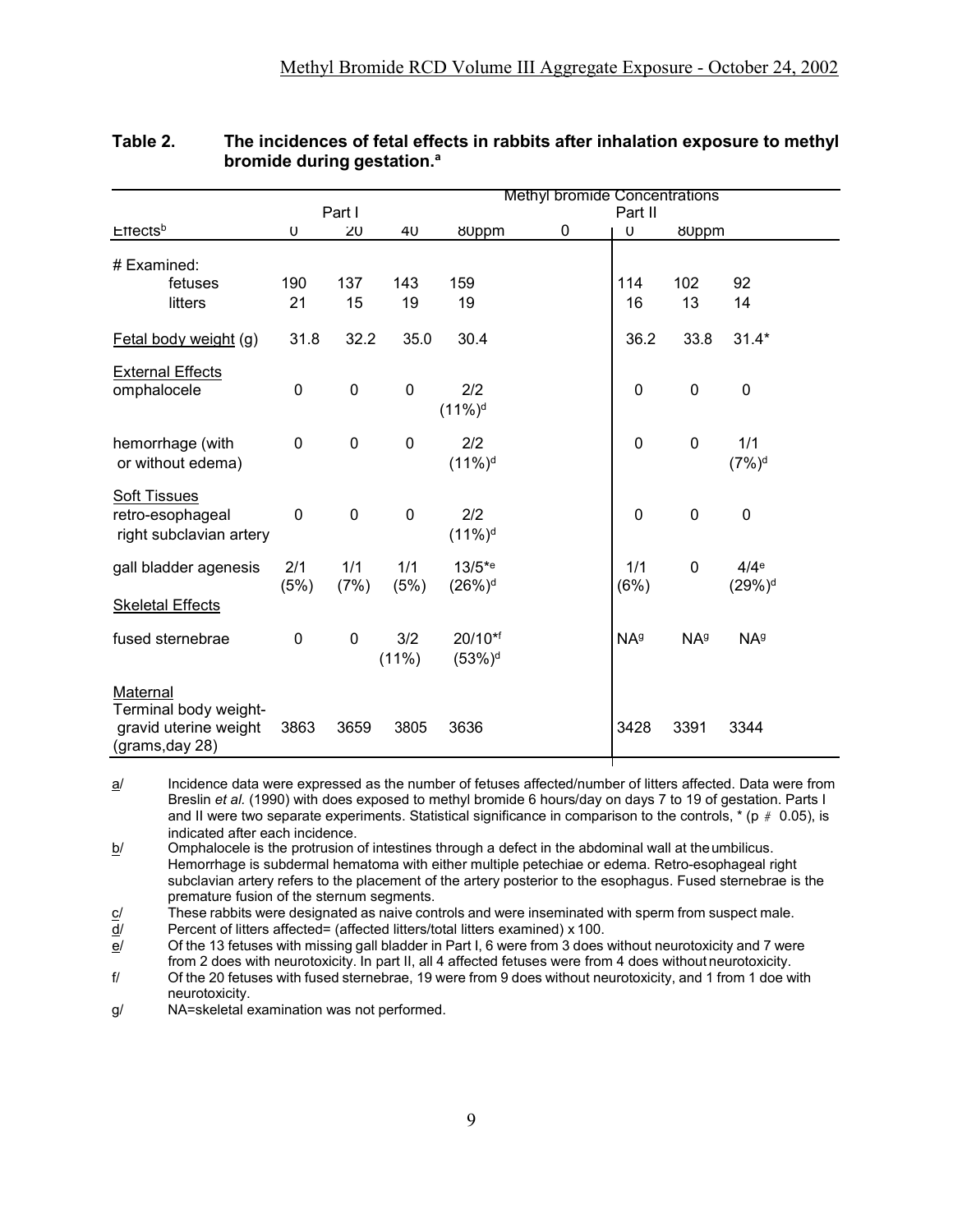## **III.B.2.b. Neurotoxicity**

Beagle dogs (2-4 dogs/sex/group) were exposed to methyl bromide (100% pure) by whole body inhalation at 7 hours per day, 5 days per week, for two exposure durations (Newton, 1994a). The durations of exposure were: 23 to 24 exposure days (0, 26, 53, or 103 ppm) or 30 exposure days (24 exposure days at 11 ppm, then 6 exposure days at 158 ppm). Air concentrations were based on measured concentrations. Serum bromide levels increased with the dose at  $\frac{1}{2}$  26 ppm. The 158 ppm group showed decreased activity on the second exposure day (the first dose was on a Friday and the second dose was on the following Monday). They were reported in poor condition during the final (6th) exposure and showed severe neurotoxicity with lesions to the brain, adrenal, and olfactory tissues. No effects were observed in the 103 ppm dogs after 8 days of exposure. On day 9, some of the dogs in this group showed decreased activity (3/8) and emesis (1/8). On day 10, tremor was noted in one dog. The acute NOEL was 103 ppm for decreased activity seen in the 158 ppm group after 2 exposures, and severe neurotoxicity after 6 exposures, and lack of acute effects at 103 ppm. Neurotoxicity observed in dogs in this study and another study (Newton, 1994b) is presented in Table3.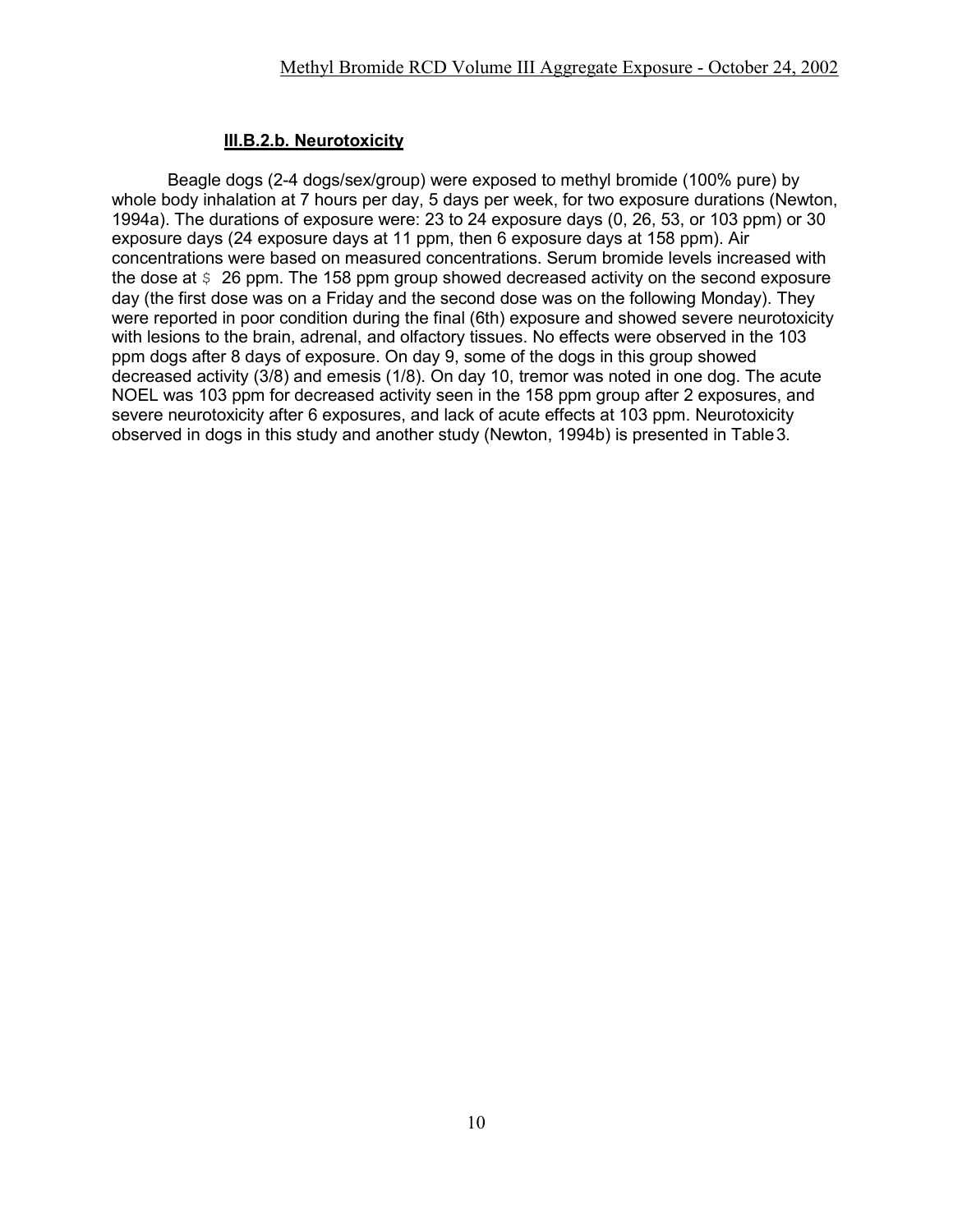| Concentration<br>mean " standard<br>deviation (ppm) | Duration of<br>exposure <sup>a</sup> | First signs<br>of neuro-<br>toxicity and<br>Incidence <sup>b</sup> | Clinical signs with additional exposure                                                                                                            |
|-----------------------------------------------------|--------------------------------------|--------------------------------------------------------------------|----------------------------------------------------------------------------------------------------------------------------------------------------|
| $394 + 20$                                          | 3 hours                              | hunched<br>appearance<br>and tremors<br>(1/1)                      | hunched appearance and tremors, mucoid nasal<br>discharge, labored breathing                                                                       |
| $350 + 13$                                          | 3 hours                              | labored<br>breathing (1/1)                                         | labored breathing, decreased activity, hunched<br>appearance, tremors, excessive salivation and<br>swallowing response                             |
| $345+8$                                             | 3 hours                              | tremors $(1/1)$                                                    | tremors, labored breathing, hunched<br>appearance, excessive salivation, and gasping                                                               |
| $314 + 6$                                           | 4 hours                              | decreased<br>activity $(2)$                                        | tremors, hunched appearance,<br>and restlessness (2/2)                                                                                             |
| $283 + 13$                                          | 6 hours                              | salivation,<br>labored<br>breathing,<br>emesis $(1/3)$             | excessive salivation (2/3),<br>labored breathing (3/3),<br>and emesis (2/3)                                                                        |
| $268 + 19$                                          | 7 hours                              | no effects                                                         | day 2: labored breathing (1/3) and decreased<br>activity (3/3)                                                                                     |
| $233+21$                                            | 5 hours                              | trembling<br>(1/1)                                                 | panting, rapid eye blinks, and tremors                                                                                                             |
| $158 + 7$ $\degree$                                 | $7$ hours <sup><math>c</math></sup>  | decreased<br>activity (8/8)                                        | day 3: decreased activity;<br>day 6: severe neurotoxicity; brain, and adrenal<br>lesions, olfactory degeneration (8/8)                             |
| $156 + 15$                                          | 5 hours                              | lacrimation (2)                                                    | day 3 and 4: lacrimation and labored breathing<br>(2/2), prostrate (2), and decreased activity (2/2);<br>day 4 post-exposure: irregular gait (2/2) |
| 103" $9°$                                           | 8 days                               | no effects                                                         | day 9: start of decreased activity (3/8) and<br>emesis (1/8); day 10: tremor (1/8);<br>week 5: cerebellar lesions (1/8) at sacrifice               |
| $53+4°$                                             | 13 days                              | no effects                                                         | day 14: decreased activity (2/8)                                                                                                                   |
| 55                                                  | 4 days                               | no effects                                                         | (experiment terminated after 4 days)                                                                                                               |

**Table 3. The neurotoxicity of methyl bromide in dogs after acute exposure..a**

 $\frac{a}{2}$  Data from Newton (1994 a and b). Hours of exposure for onset of neurotoxicity.<br> $\frac{b}{2}$  Incidences as number of dogs affected/ total are shown inparentheses.

<sup>&</sup>lt;u>b</u>/ Incidences as number of dogs affected/ total are shown inparentheses.<br> $\underline{c}$ / The first exposure was on a Friday with no effects reported. However, de The first exposure was on a Friday with no effects reported. However, decreased activity was observed during the second exposure, on the following Monday.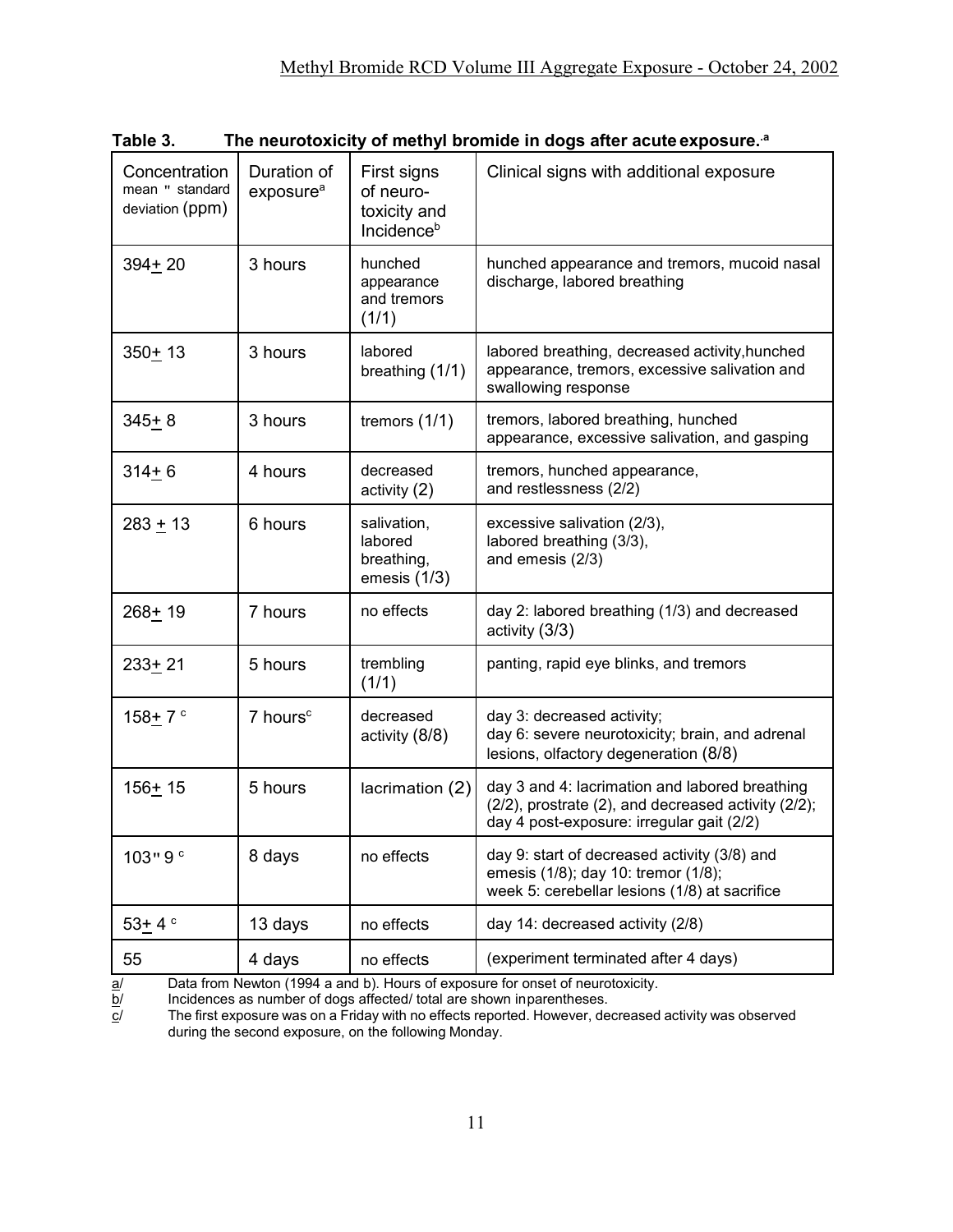### **III.C. CHRONIC TOXICITY**

#### **III.C.1. Oral**

For chronic oral toxicity, the following study was used to establish the critical endpoint and NOEL.

Sprague-Dawley rats (70/sex/group, except for 0.5 and 2.5 ppm with 50/sex/group) were given feed mixed with microencapsulated methyl bromide for two years (Mertens, 1997). Corn oil containing methyl bromide was microencapsulated using starch and sucrose. Two types of microcapsules were produced. One was a blend of 7 production runs; it had a methyl bromide content of 0.48% w/w. The second type was a blend of five production runs; its methyl bromide content was 3.44% w/w. The two types of microcapsules differed also in terms of corn oil, starch, and sucrose content and age of the material at the start of testing. Nominal methyl bromide concentrations in the diet were as follows: 0 (basal diet), 0 (diet containing placebo microcapsules), 0.5 , 2.5, 50 or 250 ppm. The blend containing 0.48% methyl bromide was used to prepare the two low doses, while the blend containing 3.44% was used to prepare the two high doses. The highest dose tested was selected on the basis of a two-week range-finding study. The daily ration of feed varied as follows: for test weeks 0-65, males and females each received 30 and 23 g, respectively; for test weeks 66 -104, males and females received 35 and 30 g, respectively. One outcome of this feeding strategy appeared to have been that a fraction of the animals in the control and 0.5 to 50 ppm groups had their feed consumption restricted during the first 65 weeks of the study. In test week 53, interim sacrifices were performed on 18- 20 rats/sex for the following dose levels: 0 (basal diet), 0 (placebo microcapsules), 50 and 250 ppm. The reported dosages (male/female) were 0, 0.02/0.03, 0.11/0.15, 2.20/2.92, or 11.10/15.12 mg/kg/day for 0, 0.5, 2.5, 50, or 250 ppm, respectively.

Survival was statistically increased in the 250 ppm male group and in the 50 and 250 ppm female groups when compared to the placebo-microcapsule groups. Body weight was reduced in the 250 ppm groups; the reduction reached a maximum (about 90% of control) in the early weeks of testing in both sexes (Table 4). A further reduction in body weight relative to the controls (placebo-microcapsule groups) did not occur despite continued exposure and reduced food consumption throughout the study (Table 4). Since a reduction (about 10%, p<0.05) in feed consumption occurred in the 250 ppm groups (both sexes) starting with the first exposure week (Table 4), the body weight reduction would appear to be due mainly to the reduced feed consumption.

No treatment-related effects were reported in the following areas: clinical observations, ophthalmology, hematology, serum chemistry or urinalysis. Effects on absolute organ weights (only brain, kidneys, liver, testes/ovaries were measured) and organ weights relative to body weight appeared to be due to the body weight reduction in the 250 ppm groups; this was true for animals sacrificed at test week 52 as well as for the survivors at the end of the study. An increased incidence of dark red areas was observed on the livers of the 50 ppm females surviving to test week 104 (0 ppm, basal: 5/20; 0 ppm, placebo: 3/19; 0.5 ppm: 8/22; 2.5 ppm: 4/24; 50 ppm: 14/27; and 250 ppm, 8/29). No statistical analyses were supplied for the histology data. Also, the lesion-incidence summary table did not present autolysis and lesiongrade data and may not have been corrected for tissues lost to autolysis. Possible treatmentrelated effects include: increased incidence of pancreatic acinar atrophy at 250 ppm(both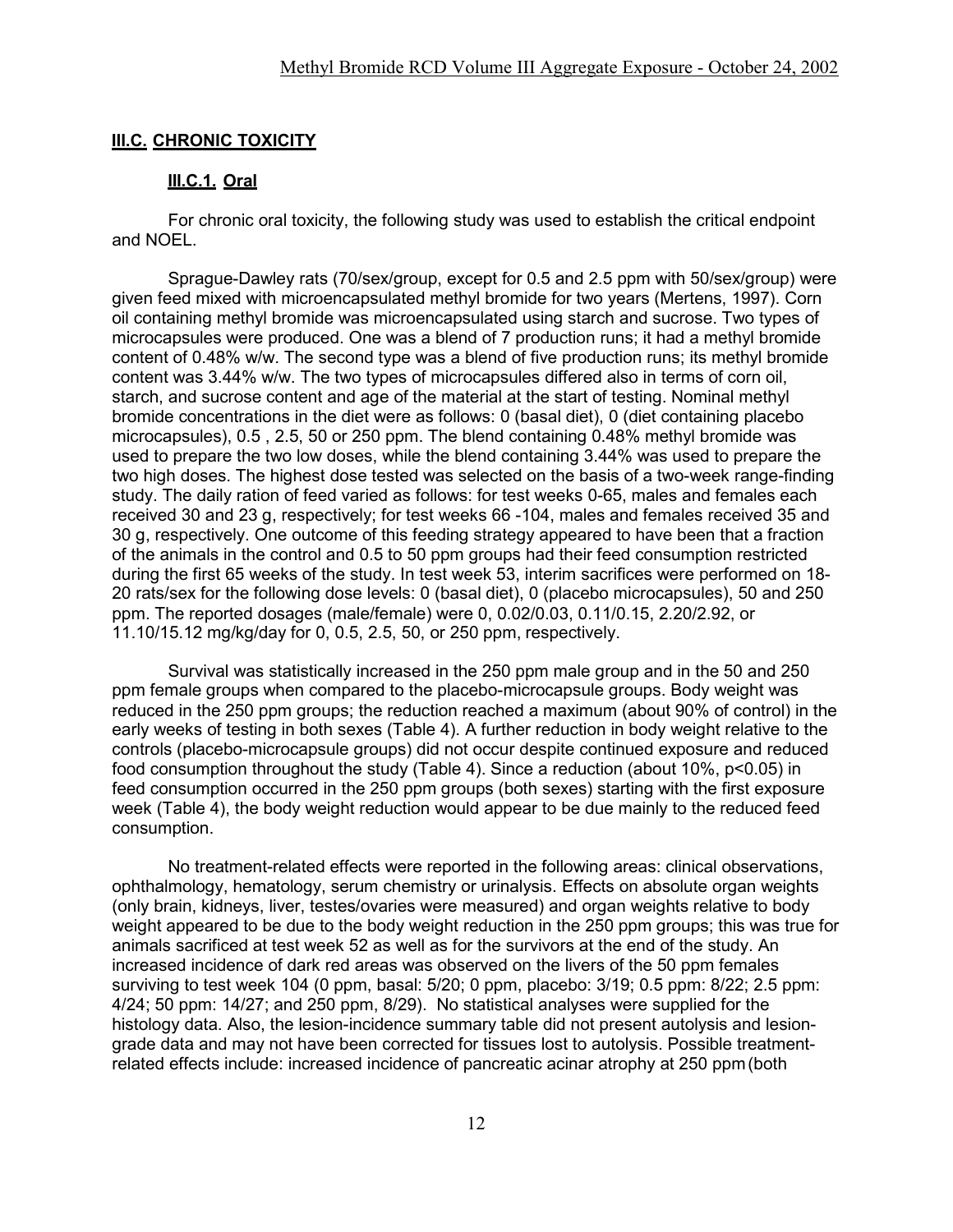sexes), increased incidence of adrenal cortical hypertrophy at 250 ppm (females), and increased incidence of pulmonary arterial mineralization at 50 ppm (females). Two rare tumor types, adenocarcinoma of the prostate and endometrial stromal sarcoma of the cervix, were seen at 4% incidence at 250 ppm. By experimental design, the histological examinations of the pancreas, prostate, spleen, adrenal glands, cervix, and uterus at the 0.5 to 50 ppm dose levels were limited to those rats that did not survive to terminal sacrifice. Autolysis was a frequent observation in the gastrointestinal organs in rats that did not survive to the end of the study (all groups, both sexes). While an increased incidence of spongiosis hepatis was seen in the 50 ppm females, the relationship of this lesion to angiectasis and the necropsy finding of dark red liver spots that also occurred at the 50 ppm dose level needs clarification.

A possible, treatment-related finding at necropsy was statistically increased incidences of enlarged spleens in the 2.5 ppm and 50 ppm groups, but not the 250 ppm group. While the physical dimensions (length, width, and height) of the enlarged spleens were given, neither the criteria for enlargement nor the dimensions for non-enlarged spleens were stated in the report. Histological findings of the spleens included extramedullary hematopoiesis andcongestion. One incident of lymphoma was found in the 2.5 ppm and 50 ppm groups; however, not all spleens were sectioned. The NOEL was 0.5 ppm (0.02 mg/kg/day for males) for increased incidences of enlarged spleens at 2.5 and 50 ppm. When first reviewed, the study was considered unacceptable pending the submission of the supplemental information regarding: range-finding study; analytical methods; cause and extent of autolysis; histological examinations for the lower dose groups; and clarification of liver gross and histological findings. Additional information was submitted and this study was considered marginally acceptable to DPR. The NRC in the review of the draft inhalation RCD (DPR, 1999) considered a NOAEL of 50ppm (2.2 mg/kg/day) for this study based on decreased body weight (NRC, 2000). The enlarged spleen was not considered to be treatment-related since there were no clear dose-response relationship, histological correlates in the spleen, and effects on hematology and clinical chemistry parameters. The U.S. EPA also established a NOEL of 50 ppm for this study based on reduced body weights, body weight gain, and food consumption in both gender during the first 18 months of the study (Gross, 1999).

## **III.C.2. Inhalation**

For chronic inhalation toxicity, the following study was used to establish the critical endpoint and NOEL.

Wistar rats (90/sex/group) were exposed to methyl bromide (98.8% pure; nominal concentrations of 0, 3, 30, or 90 ppm) 6 hours per day, 5 days per week (Reuzel *et al.*, 1987 and 1991). The main group for each dose consisted of 50 rats of each sex and were exposed to methyl bromide for 29 months. There were 4 satellite groups (10/sex/group except noted): week 13-14 hematology and blood chemistry analyses, week 41 behavioral effects, 1 year interim sacrifice, and 2 years interim sacrifice.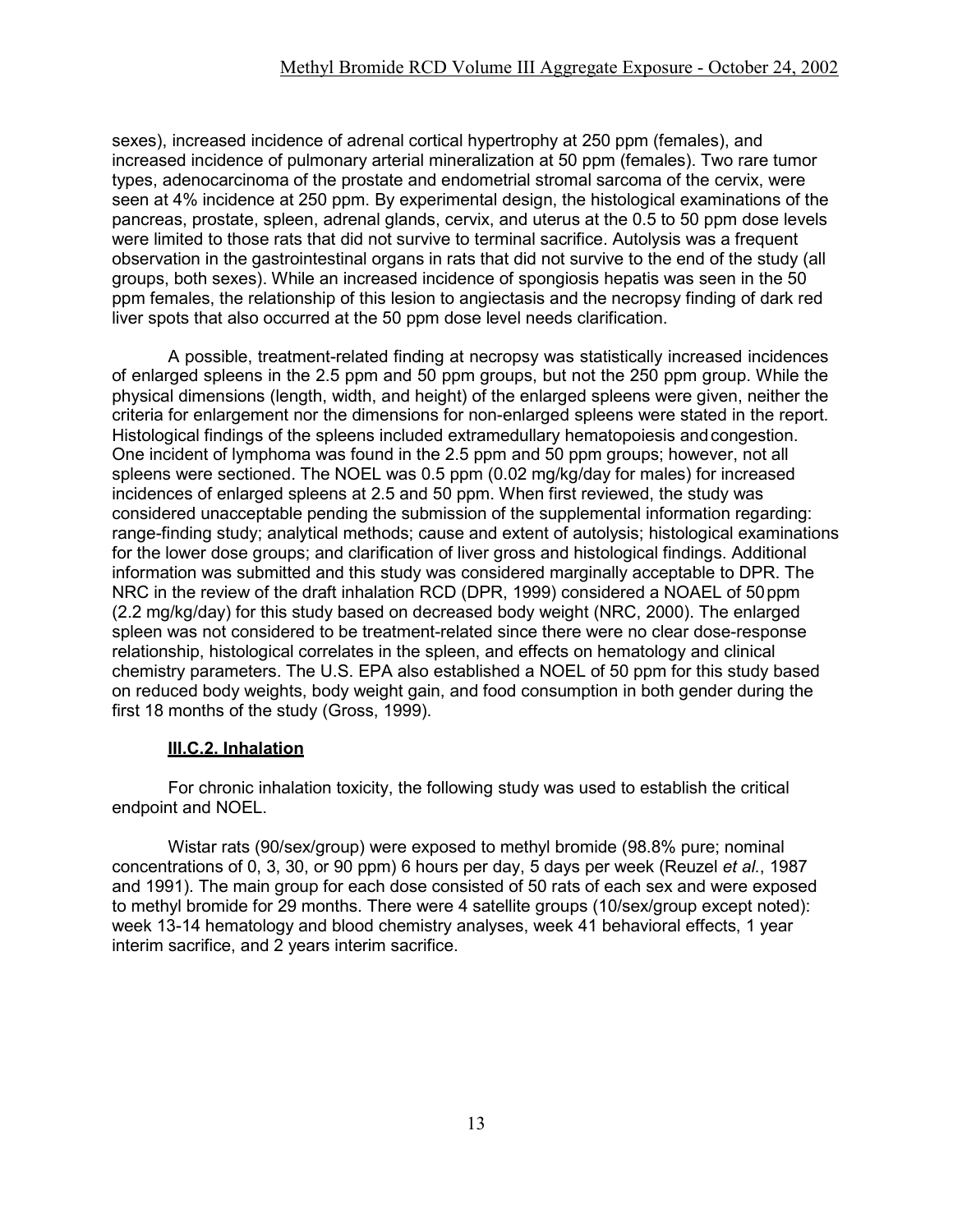| Duration                              | Microcap                |      |      | Methyl Bromide concentration (ppm) |           |                  |
|---------------------------------------|-------------------------|------|------|------------------------------------|-----------|------------------|
| (weeks)                               | 0 ppm                   | 0.5  | 2.5  | 50                                 | 250 ppm   |                  |
| <b>Male</b>                           | $\overline{\mathbf{0}}$ | 0.02 | 0.11 | 2.20                               | 11.10     |                  |
|                                       |                         |      |      |                                    | mg/kg/day |                  |
| Food Consumption (mean, g/animal/day) |                         |      |      |                                    |           | <u>% Control</u> |
| $0$ to 1                              | 26                      | 26   | 26   | 25                                 | $23**$    | 88               |
| 26 to 27                              | 27                      | 27   | 27   | 26                                 | $24**$    | 89               |
| 52 to 53                              | 27                      | 27   | 28   | 27                                 | $25**$    | 93               |
| 78 to 79                              | 28                      | 27   | 27   | 27                                 | 26        | 93               |
| 103 to 104                            | 25                      | 25   | 19   | 23                                 | 23        | 92               |
| Body Weight (mean, g)                 |                         |      |      |                                    |           |                  |
| $\mathbf{1}$                          | 252                     | 256  | 252  | 250                                | $242**$   | 96               |
| 26                                    | 589                     | 600  | 589  | 575                                | 521**     | 88               |
| 52                                    | 683                     | 697  | 684  | 661                                | 595**     | 87               |
| 78                                    | 760                     | 773  | 762  | 737                                | 691*      | 91               |
| 104                                   | 685                     | 725  | 673  | 667                                | 700       | 102              |
|                                       |                         |      |      |                                    |           |                  |
| Female                                | $\overline{\mathbf{0}}$ | 0.03 | 0.15 | 2.92                               | 15.12     |                  |
|                                       |                         |      |      |                                    | mg/kg/day |                  |
| Food Consumption (mean, g/animal/day) |                         |      |      |                                    |           |                  |
| $0$ to 1                              | 18                      | 18   | 18   | 19                                 | $17***$   | 94               |
| 26 to 27                              | 20                      | 20   | 20   | 19                                 | $18**$    | 90               |
| 52 to 53                              | 21                      | 21   | 21   | 21                                 | $20*$     | 95               |
| 78 to 79                              | 24                      | 23   | 23   | 23                                 | 21        | 87               |
| 103 to 104                            | 20                      | 20   | 19   | 19                                 | 19        | 95               |
| Body Weight (mean, g)                 |                         |      |      |                                    |           |                  |
| 1                                     | 171                     | 169  | 170  | 173                                | 166       | 97               |
| 26                                    | 305                     | 303  | 300  | 305                                | 281**     | 92               |
| 52                                    | 360                     | 359  | 353  | 359                                | 330**     | 92               |
| 78                                    | 462                     | 449  | 443  | 465                                | 418       | 90               |
| 104                                   | 488                     | 455  | 445  | 489                                | 454       | 93               |

#### **Table 4. Food consumption and body weight in rats during chronic exposure to methyl bromide.a**

a/ Only selected values are presented in this Table (Mertens, 1997). There were 60 to 70 animals (Microcap, 50 ppm, and 250 ppm) or 48 to 50 animals (0.5 ppm and 2.5 ppm) per group for the first 53 weeks. From week 53 to week 104, the number of male rats per group decreased from 57 to 17 (Microcap), 49 to 16 (0.5 ppm), 50 to 16 (2.5 ppm), 59 to 22 (50 ppm), and 60 to 30 (250 ppm) for the groups. For week 53 to week 104, the number of female rats decreased from 59 to 19 (Microcap), 50 to 22 (0.5 ppm), 48 to 22 (2.5 ppm), 48 to 24 (50 ppm), and 59 to 30 ppm (250 ppm) for the groups. Statistical significance was based on the Dunnett-s test with  $*$ ,  $**$  for p <0.05 and p <0.01, respectively. % Control was based on values for Microcapsules only as the control.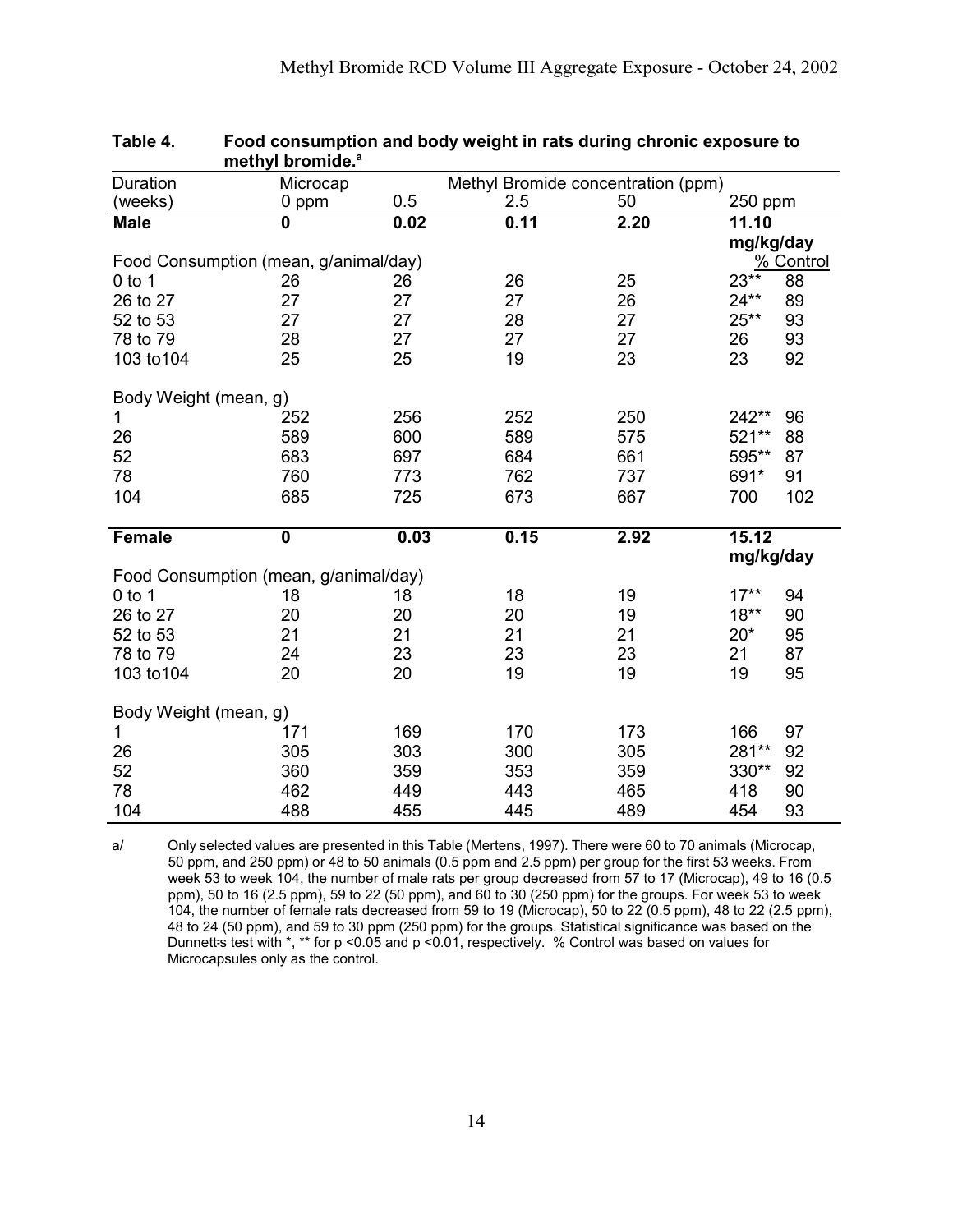In the 90 ppm group, the 2 year and 2.5 year mortality rates for both sexes (male/female) were 52%/46% and 84%/86%, respectively. These rates were considered higher than those for the control groups which were 32% for 2 years and about 72% for 2.5 years, for both sexes. The mean body weight of the 90 ppm female group was significantly (p *#* 0.05) lower than that of the controls throughout most of the study with the maximal reduction (12%) at the end of the study. The mean body weight of the 90 ppm male group was significantly (p *#*  0.05) decreased (maximum of 6%) on occasion. Absolute kidney weights were significantly (p *#*  0.05) decreased in the 30 ppm (89% of control) and 90 ppm (84% of control) females, and in the 90 ppm males (85% of control) when compared to control values at the 1 year sacrifice. Absolute brain weights of the 90 ppm females were reduced at the 1-year and 2-year sacrifices (Table 5). At 29 months, the absolute brain weights were significantly decreased in the 30 ppm males and females, and the 90 ppm females. Brain weight reduction also was seen in the 90 ppm male group at 29 months but was not statistically significant probably due to the small number of survivors (n=8). The NOAEL was 3 ppm for brain weight reduction.

There were increased incidences of heart thrombi and myocardial degeneration in rats that died or were killed when moribund (Table 5). These lesions may be the cause of increased mortality in the high dose groups. Statistical comparison to the control group did not identify any increased tumor incidences. Few tumors were observed: brain glioma in the 30 ppm group (1 male and 1 female), granular cell myoblastoma in the 30 ppm group (2 males), and 90 ppm group (1 male, and 2 females), spinal cord glioma in the control (1 male) and 90 ppm group (1 female). The historical control data (1974-1988) for Wistar rats showed the following incidences (male and female, respectively): 8/873 and 3/876 for brain glioma, 2/685 and 1/701 for spinal cord glioma, and 2/873 and 8/876 for granular cell myoblastoma.

At 12-24 months, the incidences of nasal cavity lesions of the 30 and 90 ppm groups were significantly (p *#* 0.05) different from those of the control group (Table 5). At 24-29 months, there was a dose-related increase in the incidences of nasal cavity degeneration/ hyperplasia, heart lesions (thrombus, myocardial degeneration, and cartilaginous metaplasia), esophageal hyperkeratosis, and stomach hyperkeratosis in all treatment groups. The finding of epithelial cell degeneration/basal cell hyperplasia in the olfactory epithelium of the nasal cavity was both dose- and time-related in incidence and severity (Table 5). The lesions were described as very slight at the lower doses to moderate at the higher doses. There were thinning (atrophy) of the epithelial layer and the formation of cyst-like glandular structures in the submucosa layer. The LOAEL for the basal cell hyperplasia/degeneration were >90 ppm, 30 ppm, and 3 ppm for exposures lasting 12 months, 12-24 months, and 24-29 months, respectively. The results from the reexamination of the nasal cavity histological slides (Hardisty, 1997) did not change the LOAELs because: (1) the rereading of the slides was not conducted in accordance with standard procedures for a peer review, and (2) dose response for incidence and severity remained the same with effects observed at 3 ppm. This study was considered acceptable to DPR according to FIFRA guidelines.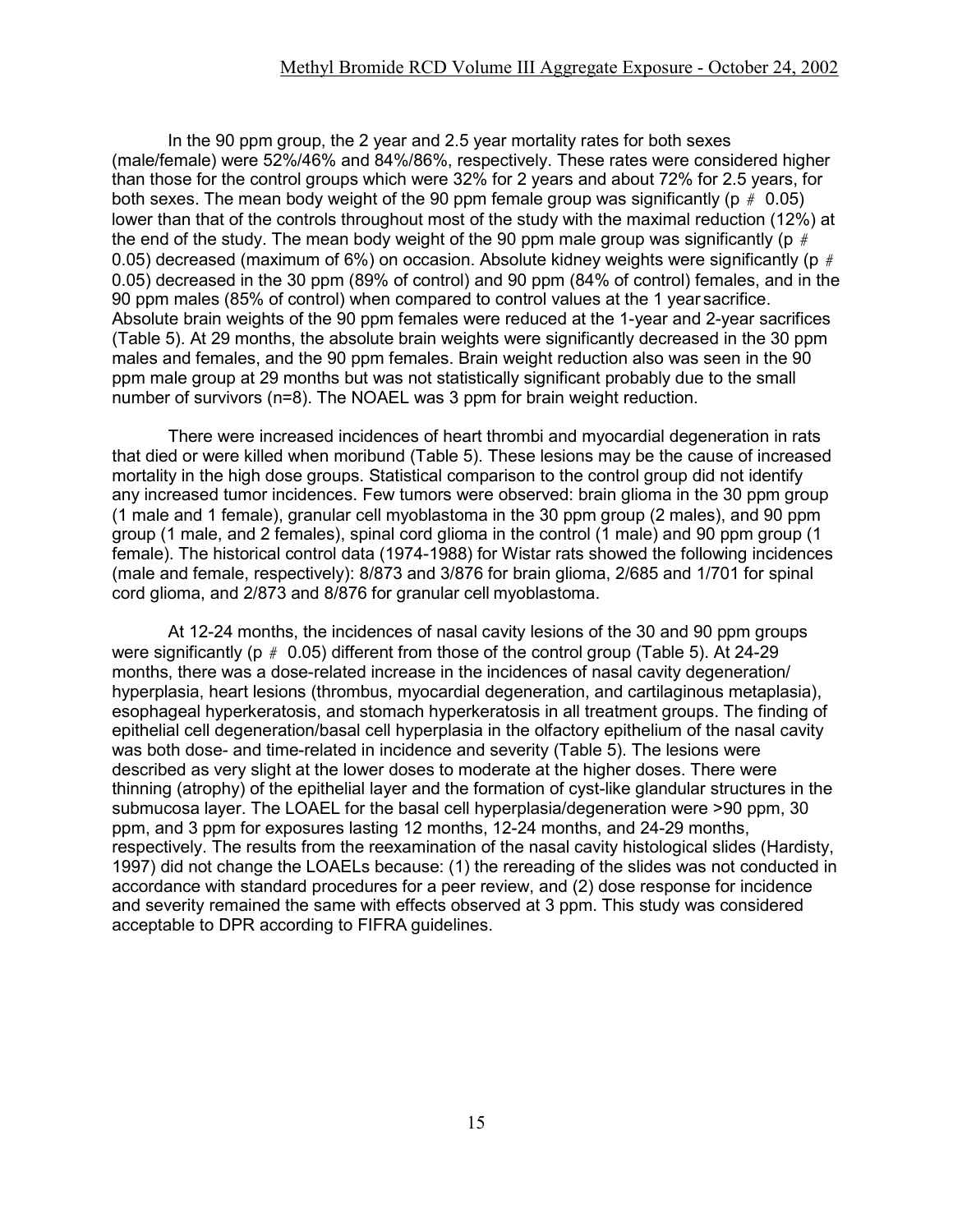|                                                     |                                       |               |                                             | Methyl Bromide Concentration (ppm) |                 |
|-----------------------------------------------------|---------------------------------------|---------------|---------------------------------------------|------------------------------------|-----------------|
|                                                     | Exposure duration                     | 0             | 3                                           | 30                                 | 90              |
| <b>MALE</b>                                         |                                       |               |                                             |                                    |                 |
|                                                     |                                       |               | Mean Absolute Organ weight $(g)^b$          |                                    |                 |
| <b>Brain Weight:</b>                                | 1 year                                | $2.01 + 0.03$ | $2.12+0.01*$                                | $2.03 + 0.03$                      | $1.93 + 0.03$   |
|                                                     | 2 year                                | $2.09 + 0.07$ | $2.15 + 0.02$                               | $2.08 + 0.03$                      | $1.99 + 0.06$   |
|                                                     | 29 months                             | $2.15 + 0.02$ | $2.11 + 0.03$                               | $2.03 + 0.04*$                     | $2.02 + 0.05$   |
| <b>Nasal Cavity:</b>                                |                                       |               | <b>Incidences</b>                           |                                    |                 |
| Degeneration/                                       | 12-24 months                          | $6/30++$      | 1/26                                        | 11/35                              | 22/39**         |
| hyperplasia                                         |                                       | (20%)         | (4%)                                        | (31%)                              | (56%)           |
|                                                     | 24-29 months                          | $4/36++$      | $12/37*$                                    | 16/32***                           | 20/28***        |
|                                                     |                                       | $(11\%)$      | (32%)                                       | $(50\%)$                           | (71%)           |
| Heart:                                              | died before end of study <sup>c</sup> |               | <b>Incidences</b>                           |                                    |                 |
| Cartilaginous metaplasia<br>Myocardial degeneration |                                       | $1/33++$      | 2/25                                        | 5/34                               | $12/41**$       |
| -moderate/severe                                    |                                       | $21/33++$     | 16/25                                       | 8/34                               | $36/41*$        |
| Thrombus                                            |                                       | $4/33++$      | 3/25                                        | 10/34                              | 20/41**         |
|                                                     |                                       |               |                                             |                                    |                 |
| <b>FEMALE</b>                                       |                                       |               |                                             |                                    |                 |
|                                                     |                                       |               | Mean Absolute Organ weight (g) <sup>b</sup> |                                    |                 |
| <b>Brain Weight:</b>                                | 1 year                                | $1.94 + 0.02$ | $1.95 + 0.03$                               | $1.85 + 0.04$                      | $1.81 + 0.03**$ |
|                                                     | 2 year                                | $1.97 + 0.02$ | $1.91 + 0.01$                               | $1.88 + 0.03$                      | $1.84 + 0.05*$  |
|                                                     | 29 months                             | $2.01 + 0.02$ | $1.96 + 0.02$                               | $1.92 + 0.02*$                     | $1.77 + 0.06**$ |
| <b>Nasal Cavity</b>                                 |                                       |               | Incidences                                  |                                    |                 |
| Degeneration/                                       | 12-24 months                          | $7/38++$      | 5/34                                        | 16/39*                             | 26/42***        |
| hyperplasia                                         |                                       | (18%)         | (15%)                                       | (41%)                              | (62%)           |
|                                                     | 24-29 months                          | $5/40++$      | 16/42**                                     | 15/38**                            | 25/35***        |
|                                                     |                                       | (13%)         | (38%)                                       | (39%)                              | (71%)           |
| Heart:                                              | died before end of study <sup>c</sup> |               | <b>Incidences</b>                           |                                    |                 |
| Cartilaginous metaplasia<br>Myocardial degeneration |                                       | 4/41          | 10/33                                       | 2/35                               | $14/51*$        |
| -moderate/severe                                    |                                       | $13/41++$     | 5/33                                        | 5/35                               | 38/51**         |
| Thrombus                                            |                                       | $5/41++$      | 8/33                                        | 1/35                               | 20/51*          |

#### **Table 5.** The effects of methyl bromide in rats after chronic inhalation exposure.<sup>a</sup>

a/ Data from Reuzel *et al.* (1987, 1991). Incidence rates were the number of animals affected/number of animals examined. Rats in the 12-24 month group were those in the 1-year and 2-year sacrifice groups, and in the main group which died before two years. Rats in the 24-29 month group were those in the main group which died between days 736 and terminal sacrifice, and those at terminal sacrifice. \*,\*\*,\*\*\*; +, ++ Level of statistical significance, p *#* 0.05 (\* or +), p *#* 0.01 (\*\* or ++), or p *#* 0.005 (\*\*\*). Significance for incidences was based on a dose-weighted chi-square trend test and the Fisher's Exact Test. For brain weights, significance was based on ANOVA and Dunnett tests.

 $b$  The number of animals per group for the 29 months data were: 15, 25, 16, and 8 for the males; and 18, 25, 24, and 9 for the females for 0, 3, 30, and 90 ppm, respectively.

 $c$  Incidences of heart lesions in those animals dead before the end of the study. **IV. RISK ASSESSMENT FOR AGGREGATE EXPOSURE**

# **IV.A. HAZARD IDENTIFICATION FOR AGGREGATE EXPOSURE**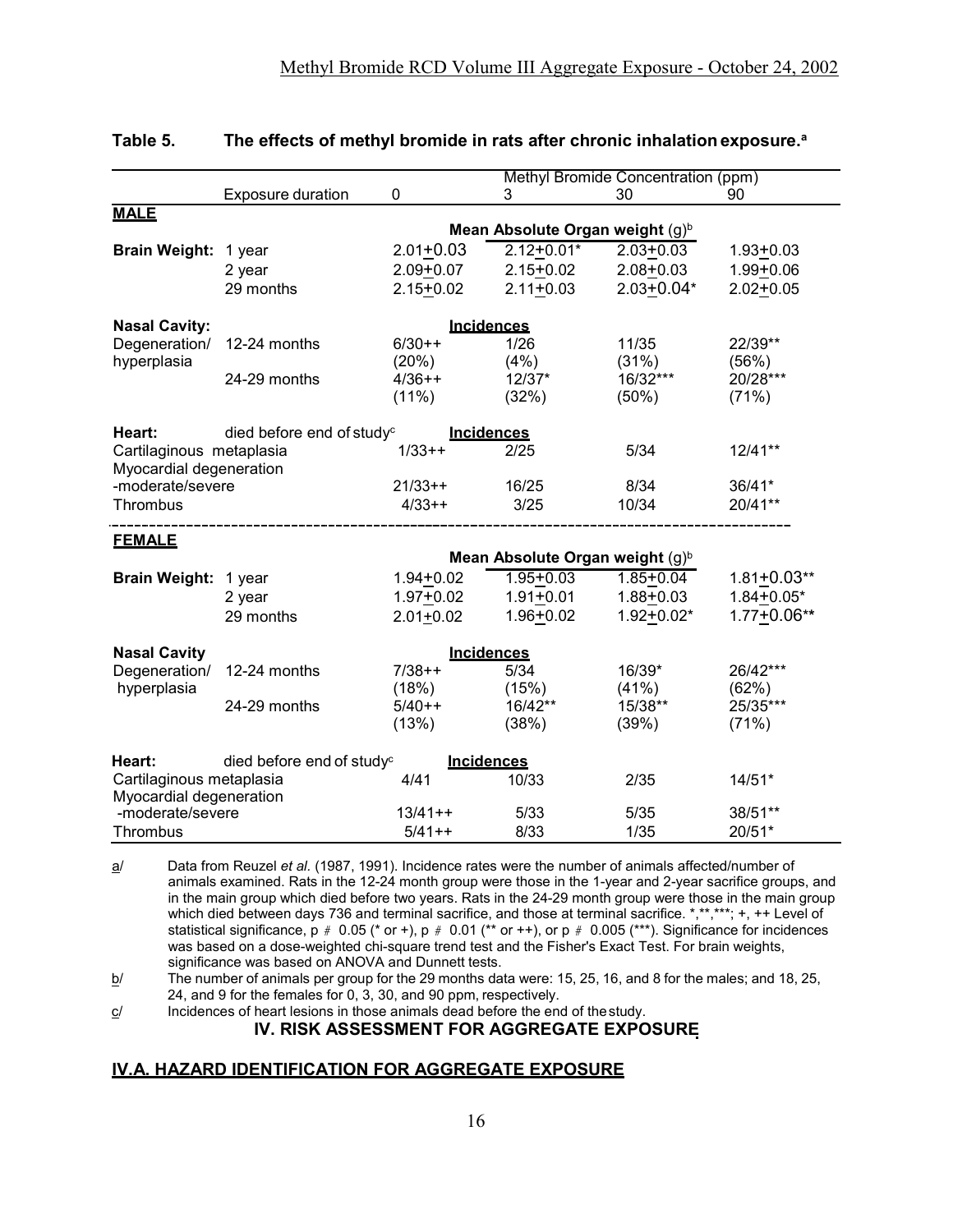The critical endpoints to evaluate aggregate exposure were based on the common endpoint approach with the same effect observed in the individual routes of exposure (U.S. EPA, 1999 and 2001). In this section, the NOELs are discussed in terms of adjusted doses to account for the difference in the intake rates and absorption factors for inhalation (50%) and oral (100%) exposures.

## **IV.A.1. Acute Exposure**

For inhalation exposure to methyl bromide, the critical endpoint was developmental toxicity with a NOEL of 40 ppm (absorbed dose of 10.5 mg/kg/day1 ) (Breslin *et al.*, 1990; DPR, 1999; DPR, 2002a). This was apparently a route-specific effect as developmental toxicity had only been observed by the inhalation route in either rats or rabbits (Sikov *et al.*, 1981; Breslin *et al.*, 1990). Developmental toxicity was not reported for studies conducted using the oral route in either species (Kaneda *et al.*, 1998). In risk characterization, this endpoint was applied to the adult population, in particular, women of child-bearing age. For exposure of children, neurotoxicity was considered a more appropriate critical endpoint for risk characterization. The NOEL was 103 ppm (absorbed dose of 22.8 mg/kg/day<sup>2</sup>) for clinical signs (decreased activity) in dogs (Newton *et al.*, 1994a). At higher concentrations or longer exposure, the dogs showed labored breathing, irregular gait, prostration, and tremors. The lower NOEL for developmental toxicity was chosen for the risk characterization of acute inhalation exposure as women of childbearing age may be part of the workforce as well as in the general population.

For oral exposure to methyl bromide, one of the acute critical endpoints was the presence of clinical signs in rats after gavage administration of methyl bromide (Kiplinger, 1994; DPR, 2002b). The estimated NOEL was 8 mg/kg/day (absorbed dose of 8 mg/kg/day) based on a LOEL of 80 mg/kg/day and a default uncertainty factor of 10. The clinical signs were hypoactivity, ataxia, prostration, labored respiration, hypothermia, and tremors in treated rats. These signs may be indications of systemic neurotoxicity from absorbed methyl bromide. They could also, in part, reflect general stress in the treated animals due to severe damage (hemorrhage, edema, and squamous cell hyperplasia) to the stomach.

Based on the considerations on the acute critical endpoints, the presence of clinical

40 ppm x  $3.89 \text{ mg/m}^3$  x0.54 m<sup>3</sup> / kg / day x  $-6 \text{ hr}$  x  $-7 \text{ days}$ ppm 24 hr/day 7 days/week x 50% = 10.5 mg / kg / day

respiration rate (m<sup>3</sup>/kg/day) of dogs, duration of exposure, and % of absorption.

\n103 ppm x 
$$
\frac{3.89 \text{ mg/m}^3}{\text{ppm}} \times 0.39 \text{ m}^3 / \text{kg} / \text{day} \times \frac{7 \text{ hr}}{24 \text{ hr/day}} \times \frac{5 \text{ days}}{7 \text{ days/week}} \times 50\% = 22.8 \text{ mg} / \text{kg} / \text{day}
$$

 $1$  The absorbed dose for developmental toxicity from inhalation exposure is calculated based on the air concentration, respiration rate (m3/kg/day) of rabbits, duration of exposure, and % of absorption.

 $2$  The absorbed dose for neurotoxicity from inhalation exposure is calculated based on the air concentration,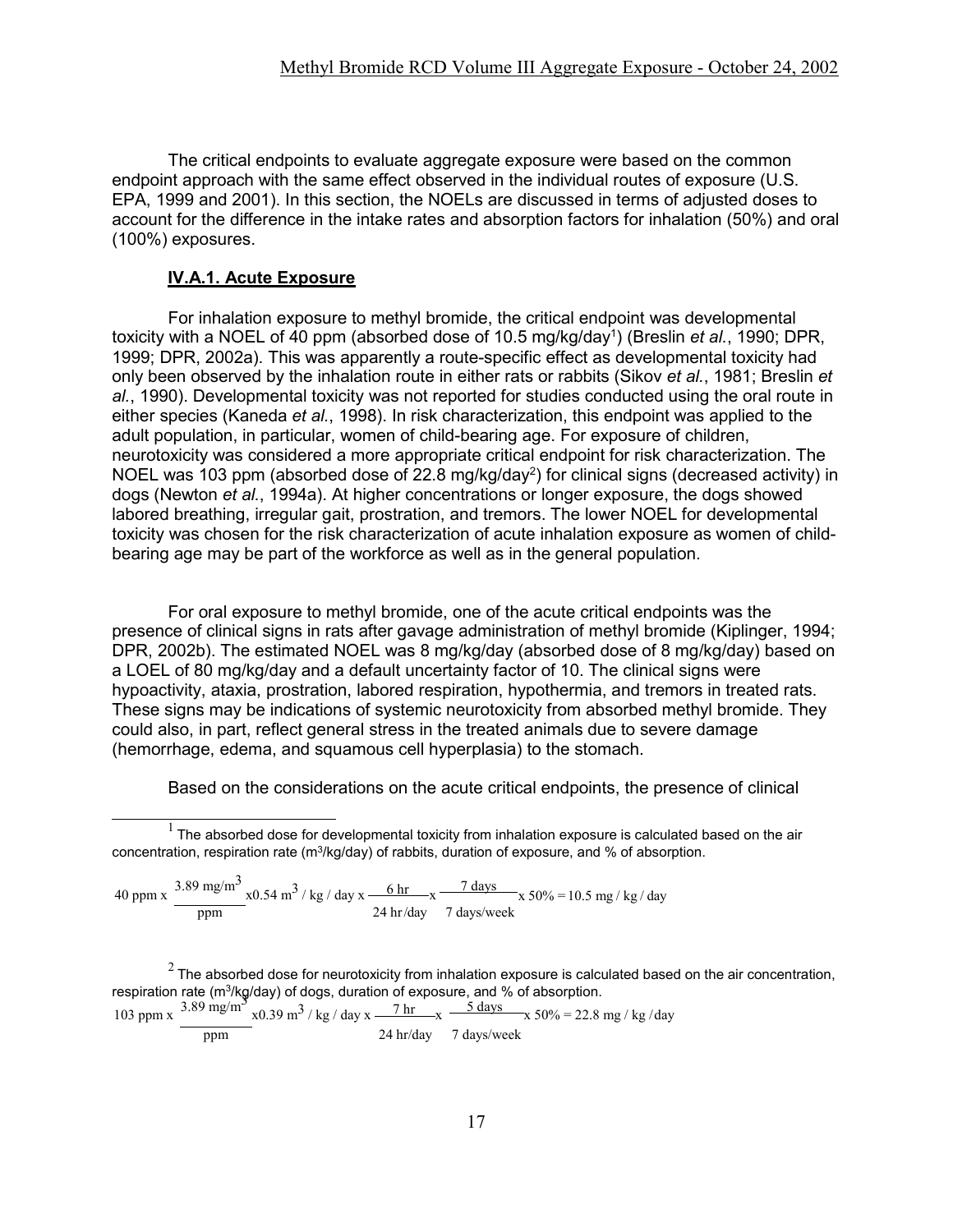signs was selected as the common endpoint for acute aggregate exposure. The clinical signs observed in the acute inhalation study (Newton *et al.*, 1994a) were clearly due to neurotoxicity, while those observed in the oral study (Kiplinger, 1994) could be attributed to neurotoxicity. The NOELs (as absorbed doses) were 22.8 mg/kg/day and 8 mg/kg/day for inhalation and oral exposures, respectively (Table 6). The NOEL of 22.8 mg/kg/day is 2-fold higher than the NOEL (21 ppm, 10.5 mg/kg/day for developmental toxicity) for inhalation exposure alone (Table 6).

#### **IV.A.2. Chronic Exposure**

For chronic inhalation exposure to methyl bromide, the critical endpoint was nasal cavity lesions in rats with a NOEL of 0.2 ppm (absorbed dose of 0.067 mg/kg/day<sup>3</sup>) (Reuzel *et al.*, 1987 and 1991). This endpoint has also been observed in dogs after inhalation exposure (Newton, 1994a) but has not been reported when methyl bromide is given by the oral route. Boorman *et al* (1990) suggested that toxicity to the nasal region was due to an abundance of endoplasmic reticula with high metabolic activity. Since nasal cavity lesion is a route-specific endpoint, it was considered inappropriate for use in aggregate exposure. Instead, body weight reduction was selected since it is a common endpoint for both inhalation and oral exposures. Compared to other endpoints (decreased brain weight and nasal epithelial hyperplasia/ degeneration) in the study, the reduction in body weight in the inhalation chronic toxicity study with rats was not the most sensitive endpoint (Reuzel *et al.*, 1987 and 1991). The mean body weight of the 90 ppm female group was significantly (p *#* 0.05) lower than that of the controls throughout most of the study but the maximal reduction was only 12% at the end of the study. The mean body weight of the 90 ppm male group was significantly (p *#* 0.05) decreased (maximum of 6%) on occasion. The NOEL was at 30 ppm (absorbed dose of 10 mg/kg/day<sup>4</sup>). It was not known if the reduced body weight was associated with reduced food consumption since rats were derived of water and food during exposure but feeding was *ad libitum* after exposure.

For chronic oral exposure to methyl bromide, the critical endpoint was reduced body weight with a NOEL of 2.2 mg/kg/day (absorbed dose of 2.2 mg/kg/day) in rats exposed to methyl bromide microcapsules in the feed for 2 years (Mertens, 1997). This effect was accompanied by reduced food consumption and was observed throughout the study. The decrease in food intake may be related to the irritation effect of methyl bromide on the stomach lining, a finding in an acute study using microencapsulated methyl bromide mixed in corn oil (Kiplinger, 1994).

Therefore, reduced body weight in rats was considered the common endpoint for risk

0.2 ppm x 
$$
\frac{3.89 \text{ mg/m}^3}{\text{ppm}} x0.96 \text{ m}^3/\text{kg}/\text{day x}
$$

$$
\frac{6 \text{ hr}}{24 \text{ hr}/\text{day}} \times \frac{5 \text{ days}}{7 \text{ days}/\text{week}} x 50\% = 0.067 \text{ mg}/\text{kg}/\text{day}
$$

 $^{\rm 4}$ The absorbed dose for reduced body weights from inhalation exposure is calculated based on the air concentration, respiration rate (m3/kg/day) of rats, duration of exposure, and % of absorption.

30 ppm x  $3.89 \text{ mg/m}^3$  x0.96 m<sup>3</sup> / kg / day x  $\frac{6 \text{ hr}}{10 \text{ yr}}$   $\frac{5 \text{ days}}{10 \text{ mg}}$  x 50% = 10 mg / kg / day ppm 24 hr/day 7 days/week

 $^3$ The absorbed dose for nasal cavity lesions from inhalation exposure is calculated based on the air concentration, respiration rate (m3/kg/day) of rats, duration of exposure, and % of absorption.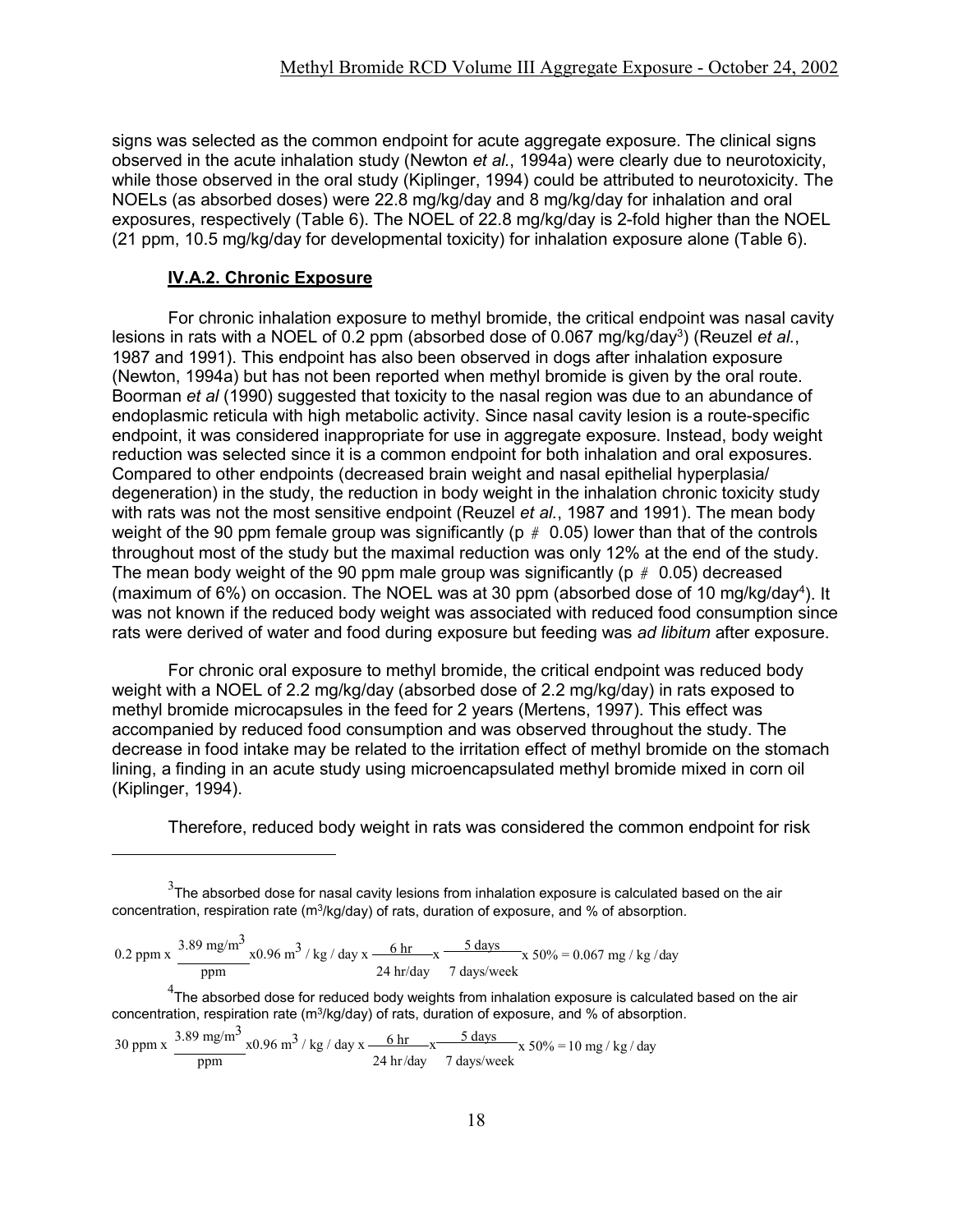characterization for aggregate chronic exposure. The NOELs (as absorbed doses) were 10 mg/kg/day and 2.2 mg/kg/day for inhalation and oral exposures, respectively (Table 6). The NOEL of 10 mg/kg/day is 150-fold higher than the NOEL (0.2 ppm, 0.067 mg/kg/day for nasal epithelial hyperplasia) for inhalation exposure alone (Table 6).

# **IV.A.3. Oncogenicity**

The current database of inhalation and oral oncogenicity and chronic toxicity studies does not show clear evidence of oncogenicity for methyl bromide (Reuzel *et al.*, 1987 and 1991; NTP, 1992; Eustis, 1992; Danse *et al.*, 1984; Boorman *et al.*, 1986; Hubbs, 1986).

| Table 6. | Critical No-Observed-Effect Levels for aggregate exposures. <sup>a</sup> |  |
|----------|--------------------------------------------------------------------------|--|
|          |                                                                          |  |

|         | Inhalation<br><b>Exposure Only</b>                                                                                                                                                                 | Dietary<br><b>Exposure Only</b>                                                                                                              | Aggregate<br>Exposure                                                                                                              |
|---------|----------------------------------------------------------------------------------------------------------------------------------------------------------------------------------------------------|----------------------------------------------------------------------------------------------------------------------------------------------|------------------------------------------------------------------------------------------------------------------------------------|
| Acute   | 21 ppm<br>$[10.5 \text{ mg/kg/day}]$<br>Developmental toxicity in<br>rabbits<br>(Breslin et al., 1990)<br>$103$ ppm<br>$[22.8 \text{ mg/kg/day}]$<br>Decreased activity in dogs<br>(Newton, 1994a) | [8 mg/kg/day]<br>Clinical signs<br>(hypoactivity,<br>ataxia, prostration,<br>labored respiration<br>and others) in rats<br>(Kiplinger, 1994) | Inhalation: 22.8 mg/kg/day<br>Oral: 8 mg/kg/day<br>Clinical signs in rats<br>(Kiplinger, 1994; Newton,<br>1994a)                   |
| Chronic | $0.2$ ppm<br>$[0.067 \text{ mg/kg/day}]$<br>Nasal epithelial<br>hyperplasia in rats<br>30 ppm<br>$[10 \text{ mg/kg/day}]$<br>Reduced body weight in<br>rats<br>(Reuzel et al., 1987 and<br>1991)   | $[2.2 \text{ mg/kg/day}]$<br>Reduced body<br>weights in rats<br>(Mertens, 1997)                                                              | Inhalation: 10 mg/kg/day<br>Oral: 2.2 mg/kg/day<br>Reduced body weight in rats<br>(Mertens, 1997; Reuzel et al.,<br>1987 and 1991) |

 $\overline{a}$  Bolded values are those used for the calculation of margins of exposure for individual route and aggregate exposures.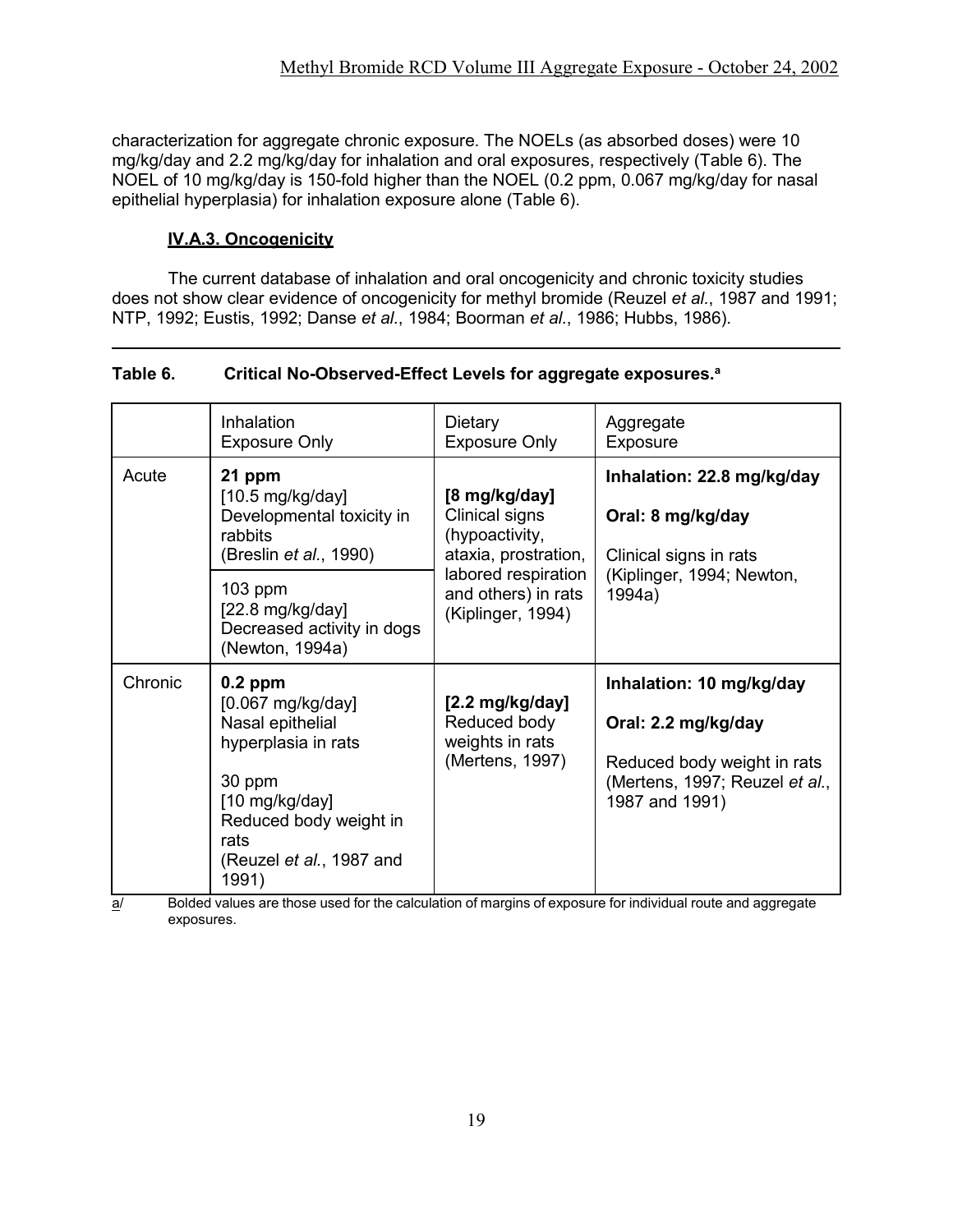#### **IV.B. AGGREGATE EXPOSURE ASSESSMENT**

Aggregate exposure is the combined exposure of multiple pathways such as air, food, and drinking water. As stated in the U.S. EPA guidelines, aggregate exposure should link spatial (*i.e.*, all pathways agree in place/location), temporal (*i.e.*, all pathways agree in time), and demographic (*i.e.*, all pathways agree in age/gender/ethnicity and other demographic characteristics) characteristics of each route in effort to derive a consistent and reasonable assessment of total exposure (U.S. EPA, 1999 and 2001). The estimation of exposure and risk should focus on the individual with each of the individual sub-assessments Alinked back to the same person and the aggregate intake should reflect the food, drinking water, and residential intakes that are for the same individual at the same time, in the same place, and under the same demographic conditions@ (U.S. EPA, 1999). The collective exposures and risks for individuals are then used to develop those values for population subgroups and the entire population.

For methyl bromide, the underlying assumption was that there is potential for aggregate exposure because methyl bromide residues have been detected in both the air and food, but not in the drinking water<sup>5</sup>. Due to insufficient exposure data, it was not possible to estimate the aggregate exposure at an individual level. Instead in this assessment, the population was broadly divided into workers (who work with methyl bromide) and residents (those who do not handle methyl bromide) (Table 7). Specific details on how the exposures values were selected are in sections **IV.B.1. and IV.B.2.** The temporal nature of some exposures, such as in preplant fumigation where the exposure is limited to the beginning of season, was accounted for by excluding chronic exposure estimates. For spatial considerations, the range of potential residential inhalation exposures was represented by 12 sites in three counties (ARB, 2000 and 2001; DPR, 2001a). Analysis of the data showed that the magnitude of the detected levels corresponded to the use (field and commodity fumigations) during the monitored period (DPR, 2001b). When weekly averages of these data are used for chronic exposure, residents were assumed to be exposed to the same levels throughout the year.

For both workers and residents, the demographic characteristics of their exposures were considered in terms of age-related differences in the intake (respiration rate and consumption rate). The methyl bromide air concentrations were converted to absorbed doses using age adjusted breathing rates. For workers, the methyl bromide air levels were converted to the absorbed dose using a default adult breathing rate of 0.26 m<sup>3</sup>/kg/day. For residents, the air levels were converted to the absorbed dose using the higher default children breathing rate of 0.46 m<sup>3</sup>/kg/day. Similarly, the age factor was accounted for in the dietary component of aggregate exposure. The dietary exposures for workers were based on the exposure of adults (16+ years old) and adults (20+ years old) from individual consumption surveys for acute and chronic exposures, respectively. The adult (16+ years old) group was selected because 16 years old is the minimum age requirement for workers. Since the dietary exposure software does not calculate chronic exposure for the same age group, the 20+ years old group with the highest exposure was used instead. The dietary exposures for residents was based on the

 $^5$ The potential exposure from methyl bromide in drinking water was not included in this assessment because residues have not been detected (<1 ppb) in the monitored wells ( **II.G. ENVIRONMENTAL FATE** in **Volume I**).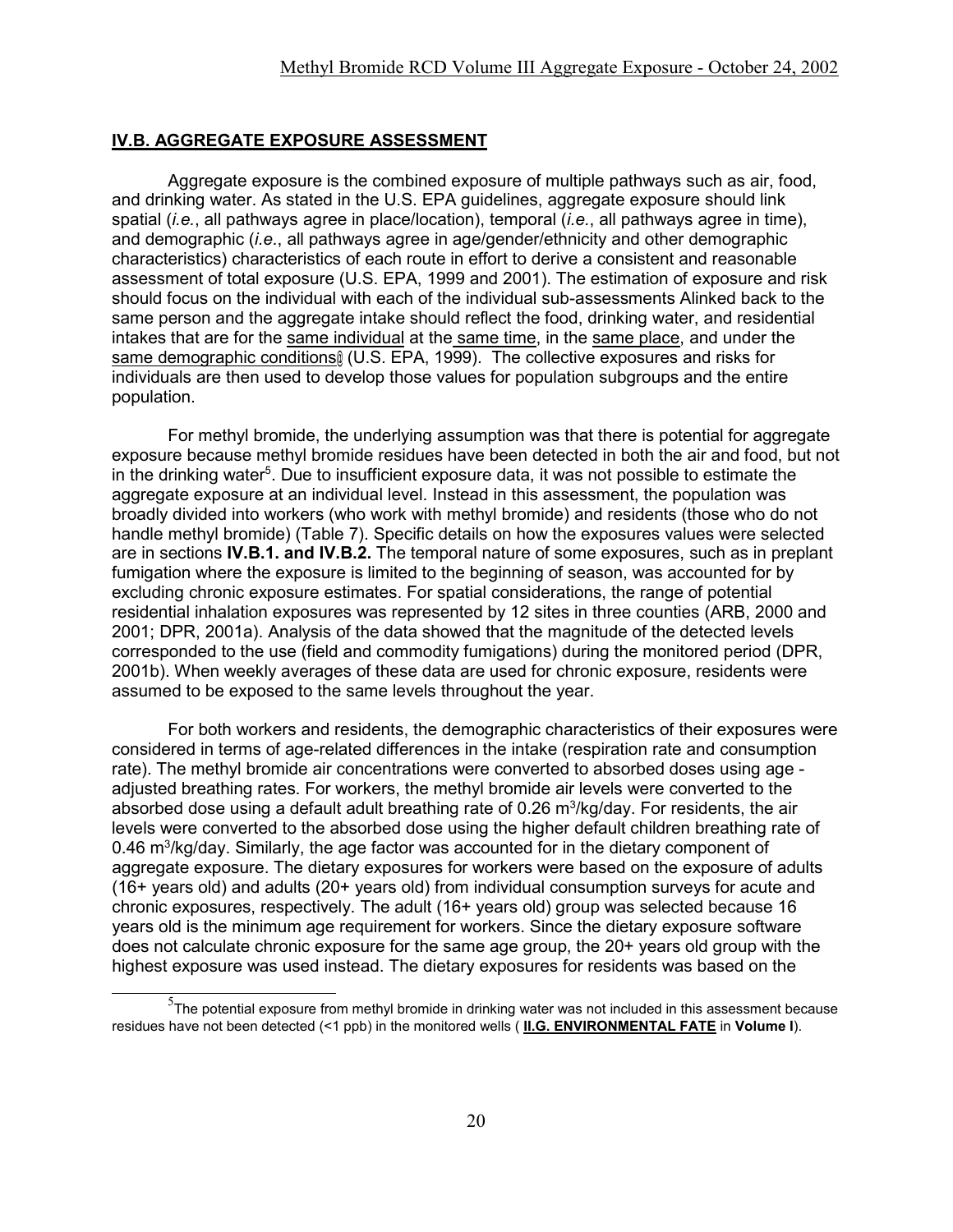highest exposed group which was children (1-6 years old).

There was greater variability in inhalation than dietary exposures. For most of work tasks, the inhalation exposure was much higher than that for dietary exposure. The range of acute inhalation exposure was 1 to 535 *u*g/kg/day (1 ppb to 1058 ppb) for both field and commodity fumigation workers (Table 8). In comparison, the range of acute dietary exposure for adults were 3.387 *u*g/kg/day to 4.993 *u*g/kg/day (DPR, 2002b). With residents, the range of acute inhalation exposures depended on the location of the monitored sites and ranged from 0.21 to 27.02 (0.239 ppb to 30.2 ppb). The acute  $95<sup>th</sup>$  percentile exposures for all groups ranged from 3.504 *u*g/kg/day (non-nursing infants) to 8.195 *u*g/kg/day (children 1-6 years old) (DPR, 2002b).

#### **Table 7. Components for aggregate exposures of workers and residents tomethyl bromide.a**

|                       |                       | Selected exposure values                                                                         |                                                                 |  |  |
|-----------------------|-----------------------|--------------------------------------------------------------------------------------------------|-----------------------------------------------------------------|--|--|
| <b>Exposed Groups</b> | Aggregate<br>Exposure | <b>Inhalation Exposure</b>                                                                       | <b>Dietary Exposure</b>                                         |  |  |
| <b>Workers</b>        | Acute                 | Upper bound of measured<br>values or 210 ppb for each<br>worker scenario                         | 95 <sup>th</sup> percentile exposure for<br>16+ years old group |  |  |
|                       | Chronic               | Mean measured values for<br>each worker scenario                                                 | Mean exposure for 20+<br>years old group                        |  |  |
| <b>Residents</b>      | Acute                 | 95 <sup>th</sup> percentile exposure for<br>children <sup>b</sup> from ambient air<br>monitoring | 95 <sup>th</sup> percentile exposure for<br>1-6 year old group  |  |  |
|                       | Chronic               | Mean of weekly means for<br>children <sup>b</sup> from ambient air<br>monitoring                 | Mean exposure for 1-6 year<br>old group                         |  |  |

a/ The aggregate exposure was based on exposures by the inhalation and oral (dietary) routes. Exposure scenarios and levels are provided in Tables 8 to 10.

 $b/$  Children exposure values (mg/kg/day) were calculated based on the 95th percentile measured methyl bromide air concentration and the default breathing rate for children (0.46 m<sup>3</sup>/kg/day). Since the children breathing rate is higher than that for adults (0.26  $m^3$ /kg/day), the use of children-s higher exposure levels to determine the risk will protect those of adults.

# **IV.B.1. Occupational/Residential Exposure (Inhalation route)**

The estimation of occupational and residential inhalation exposures was described in **Volume I** (DPR, 2002a).

# Occupational Inhalation Exposure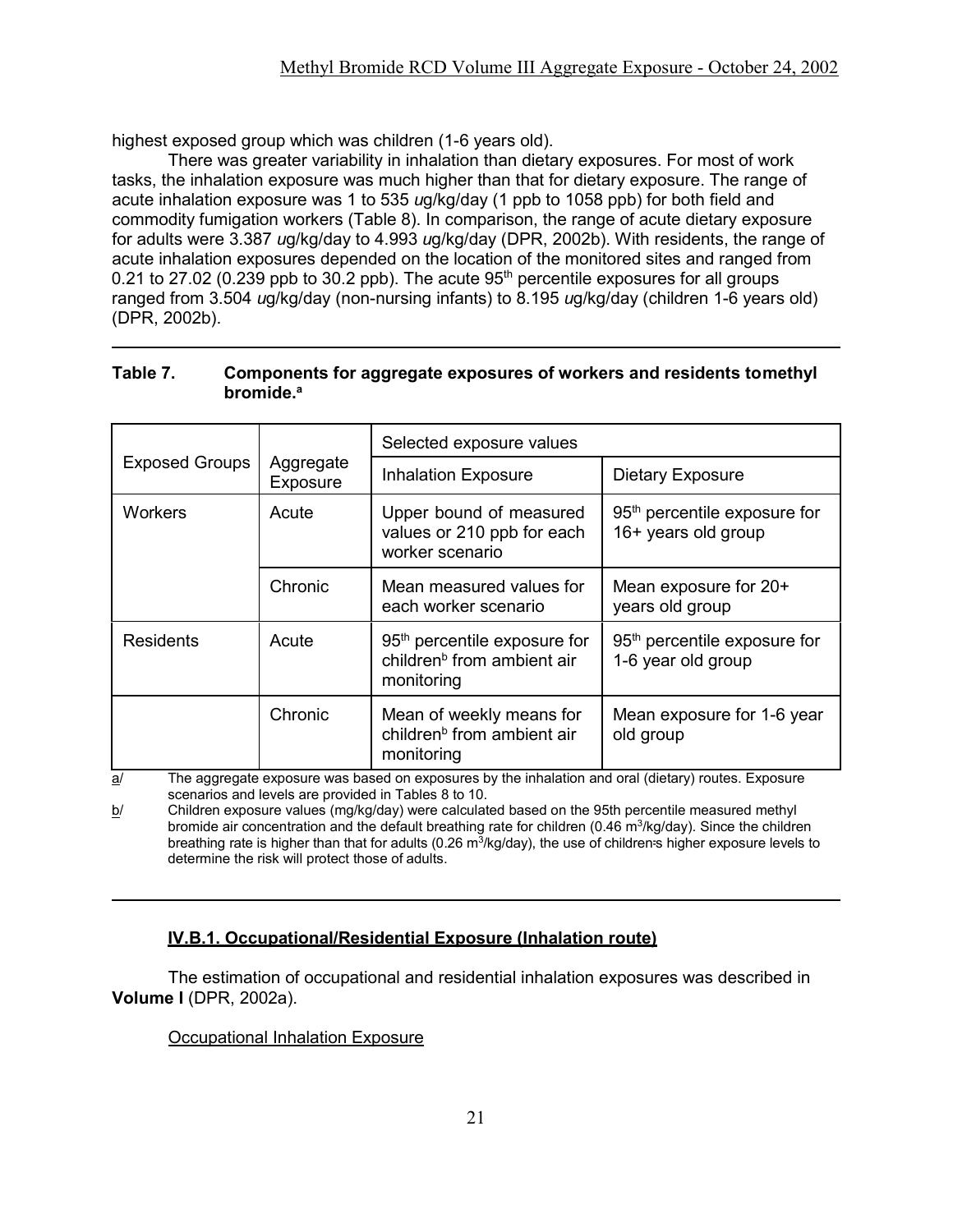As discussed in **Volume I**, the database for worker exposures was very limited. For many scenarios, there was either no data or only few samples were collected. In the absence of data, some acute exposures were assumed to be 210 ppb, the current DPR regulatory level. Worker exposures were available only for those involved in soil and commodity fumigation. Applicators in structural fumigation were not included in this assessment because they are required to wear self-containing breathing apparatus when handling methyl bromide. There were no data for other workers of this use.

For soil fumigation, only the worker exposures monitored under current DPR regulations were selected for aggregate exposure (Table 8a). For shallow shank and tarped bed fumigation, the regulations required the use of swept-back shank and a closing device with rollers to compress the soil before tarp application. The acute exposures were 4 ppb for applicators, 58 ppb for copilot, and 1 ppb for shovel-men. There were two studies on tarp removal under similar conditions where the tarp was cut 5 days after fumigation and removed after 1 day of aeration. The first study showed 202 ppb for cutters and 215 ppb for pullers. In the second study, lower exposures were measured for these workers (138 ppb for cutter and22 ppb for end puller) but much higher exposures for the tractor driver (1058 ppb) and basket-men (1003 ppb). No chronic exposures were expected for workers in field fumigation.

For commodity fumigation, only scenarios with exposure values collected by personal monitoring of individuals doing specific work tasks were considered (Table 8b). The work tasks included those for fumigation (applicators, aerators, tarp removers) and those for handling of fumigated products (forklift drivers, stem pickers, hopper operators). Area sampling data, such as those for walnut workers as shown in **Volume I**, were not used since they showed only air concentrations at the work stations and not actual exposures. For workers involved in the fumigation of potting soil in greenhouses, the maximum acute exposure was set at 210 ppb (Table 8b). Their actual exposures were relatively low because tarp venters are required to wear self-containing breathing apparatus and tarp removal occurs after 48 hours of venting. No data were available for other workers, e.g., applicators, associated with this use. No chronic exposures were expected. The acute exposure of workers in grain products and raisins fumigation was also limited 210 ppb (Table 8b). The chronic exposure was based on the average of measured values. For grain product workers, the range of chronic exposures was 0.01 ppb (aerators of tarpaulin fumigation) to 8 ppb (forklift drivers emptying sea containers/truck trailers). In comparison, forklift drivers emptying non-certifying fumigation chambers had a lower chronic exposure of 3 ppb. For raisin workers, the range of chronic exposures was 1 ppb (forklift drivers) to 26 ppb (fumigators).

For workers in a brewery, exposures were estimated for applicators and aerators at various locations (Table 8b). This type of fumigation is similar to structural fumigation and no other workers are allowed in the facility during fumigation. The acute worker exposure was 210 ppb and no chronic exposure was estimated.

#### Residential Inhalation Exposure

For acute residential inhalation exposure, the ambient air monitoring data for 12 sites in three counties during the use season were used to represent exposures from all uses (ARB, 2000 and 2001; DPR, 2001a; Powell, 2001) (Table 9). This is a reasonable approach since there were no data for exposure to structural fumigation and some of the sites were located at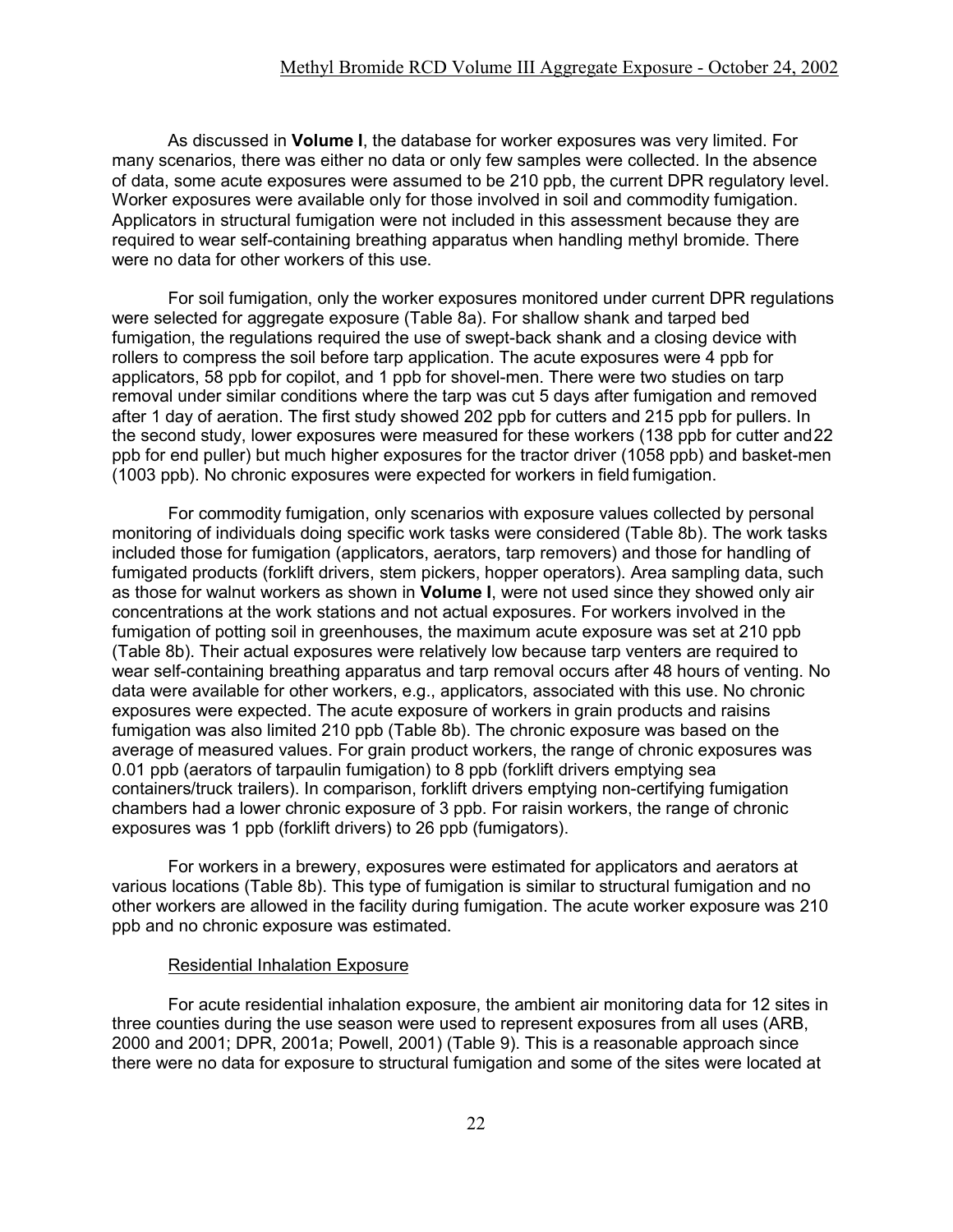high methyl bromide use areas. Each site was a single geographic point and monitored for only 3-4 days per week for 7-8 weeks. The 95th percentile daily exposure levels spanned more than 120-fold and ranged from 0.239 ppb (Mettler Fire Station) to 30.2 ppb (Pajaro Middle School in Watsonville) (Powell, 2001). The mean of the weekly mean values for each site (0.084 ppb to 7.68 ppb) was used to account for potential chronic exposure.

#### **IV.B.2. Dietary Exposures (Oral route)**

In **Volume II** for dietary exposure, acute and chronic dietary exposure analyses were conducted with consumption rates based on the 1989-1992 data from the USDA Continuing Survey of Food Intakes by Individuals (CSFII) and residue data submitted by The Methyl Bromide Industry Panel (complete references in **Volume II Attachment A**). When a commodity did not have any residue data, a residue value from another commodity in the same or similar crop group was used as a surrogate representative. Over 230 commodities and their food forms were included in the acute and chronic dietary exposures. These analyses included consideration of potential loss or accumulation of residues during processing of the commodities and adjustment for less than 100% of the crop treatment.

The dietary exposure levels for aggregate exposure estimates were selected from appropriate population subgroups (Table 10). The dietary exposure for workers was based on the 95th percentile acute exposure of adults who were 16+ years old (4.649 *u*g/kg/day) and annual chronic exposure for adults 20+ years old (0.143 *u*g/kg/day). The acute 95th percentile exposures for all adult groups ranged from 3.387 *u*g/kg/day (Females 13-19 years; not pregnant, not nursing) to 4.993 *u*g/kg/day (Females 20+ years old, not pregnant, not nursing). The chronic exposures for all adult groups ranged from 0.060 *u*g/kg/day (Females 13-19 years; not pregnant, not nursing) to 0.149 *u*g/kg/day (Females 13+ years old, nursing). The dietary exposures for residents were based on the highest exposed group (children 1-6 years old) instead of using all 20 subgroups to simplify the assessment. The acute  $95<sup>th</sup>$  percentile exposures for all groups ranged from 3.504 *u*g/kg/day (non-nursing infants) to 8.195 *u*g/kg/day (children 1-6 years old). The chronic exposures for all groups ranged from 0.014 *u*g/kg/day (non-nursing infants) to 0.200 *u*g/kg/day (children 1-6 years old).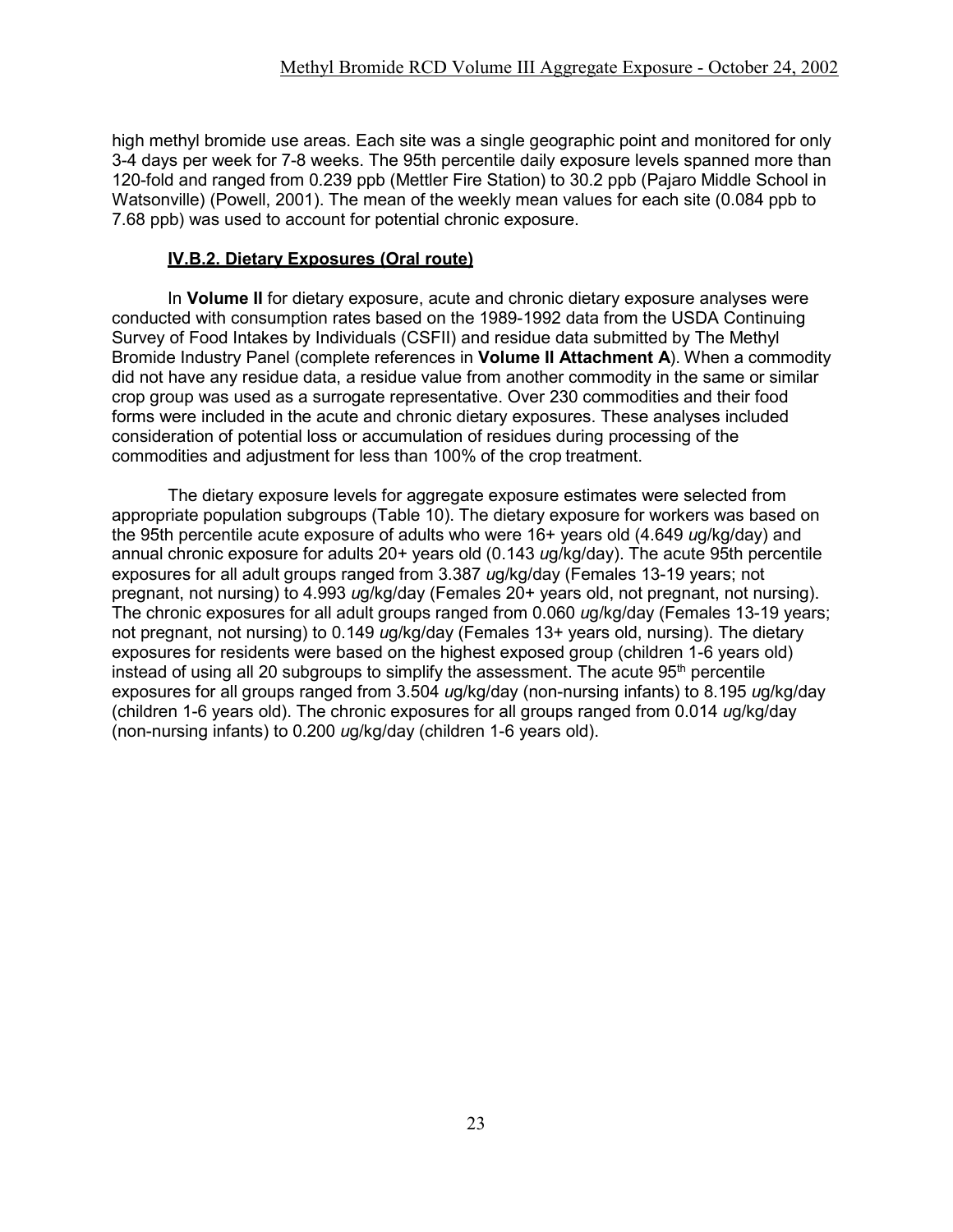|                                                      |                       |                | <b>Chronic Exposure</b> |              |
|------------------------------------------------------|-----------------------|----------------|-------------------------|--------------|
| Type of Application                                  | <b>Acute Exposure</b> |                |                         |              |
|                                                      | ppb                   | ug/kg/day      | ppb                     | ug/kg/day    |
| a. Field Fumigation                                  |                       |                |                         |              |
| (1) Shallow-shank/tarp                               |                       |                |                         |              |
| Applicator                                           | $\overline{4}$        | $\overline{2}$ |                         | No exposure  |
| Copilot                                              | 58                    | 29             |                         |              |
| Shovel-man                                           | 1                     | 1              |                         |              |
| Tarp removal study 1                                 |                       |                |                         |              |
| Cutter                                               | 202                   | 102            |                         |              |
| Puller                                               | 215                   | 109            |                         |              |
| Tarp removal study 2                                 |                       |                |                         |              |
| <b>Tractor driver</b>                                | 1058                  | 535            |                         |              |
| basket-man                                           | 1003                  | 507            |                         |              |
| end puller                                           | 22                    | 11             |                         |              |
| cutter                                               | 138                   | 70             |                         |              |
| (2) Deep-shank/ non-tarp                             |                       |                |                         |              |
| Applicator                                           | 13                    | $\overline{7}$ |                         |              |
| Cultipacker                                          | 13                    | $\overline{7}$ |                         |              |
| b. Commodity Fumigation                              |                       |                |                         |              |
| (1) Soil in greenhouses                              |                       |                |                         | No exposure  |
| Tarp venter and remover                              | 210                   | 106            |                         |              |
|                                                      |                       |                |                         |              |
| (2) Grain products                                   |                       |                |                         |              |
| Aerator (sea container/trailer)                      | 210<br>210            | 106<br>106     | 0.3<br>0.01             | 0.15<br>0.01 |
| Aerator (tarp)<br>Forklift driver(container/trailer) | 210                   | 106            | 8                       | 4.05         |
|                                                      |                       |                |                         |              |
| Forklift driver (chamber)                            | 210                   | 106            | 3                       | 1.52         |
| (3) Raisins - Fumigator                              | 210                   | 106            | 26                      | 13.15        |
| Aerator                                              | 210                   | 106            | 19                      | 9.61         |
| Stem picker                                          | 210                   | 106            | 12                      | 6.07         |
| Forklift driver                                      | 210                   | 106            | 1                       | 0.51         |
| Hopper operator                                      | 210                   | 106            | 8                       | 4.05         |
| (4) Brewery- Applicator                              | 210                   | 106            |                         | No exposure  |
| Aerator                                              | 210                   | 106            |                         |              |

| Table 8. |  |  | Acute and chronic occupational inhalation exposures to methyl bromide. <sup>a</sup> |  |
|----------|--|--|-------------------------------------------------------------------------------------|--|
|----------|--|--|-------------------------------------------------------------------------------------|--|

 $\underline{\mathbf{a}}$ / From Table 19 of Inhalation exposure RCD (DPR, 2002a). Exposures were upper bound and mean values for acute and chronic exposures, respectively. Absorbed daily dose was determined using a default adult breathing rate of 0.26 m3/kg/day x 50% absorption factor:

ug / kg / day = ppb x 
$$
\frac{3.89 \text{ ug/m}^3}{\text{pb}}
$$
x0.26 m<sup>3</sup> / kg / day x 50%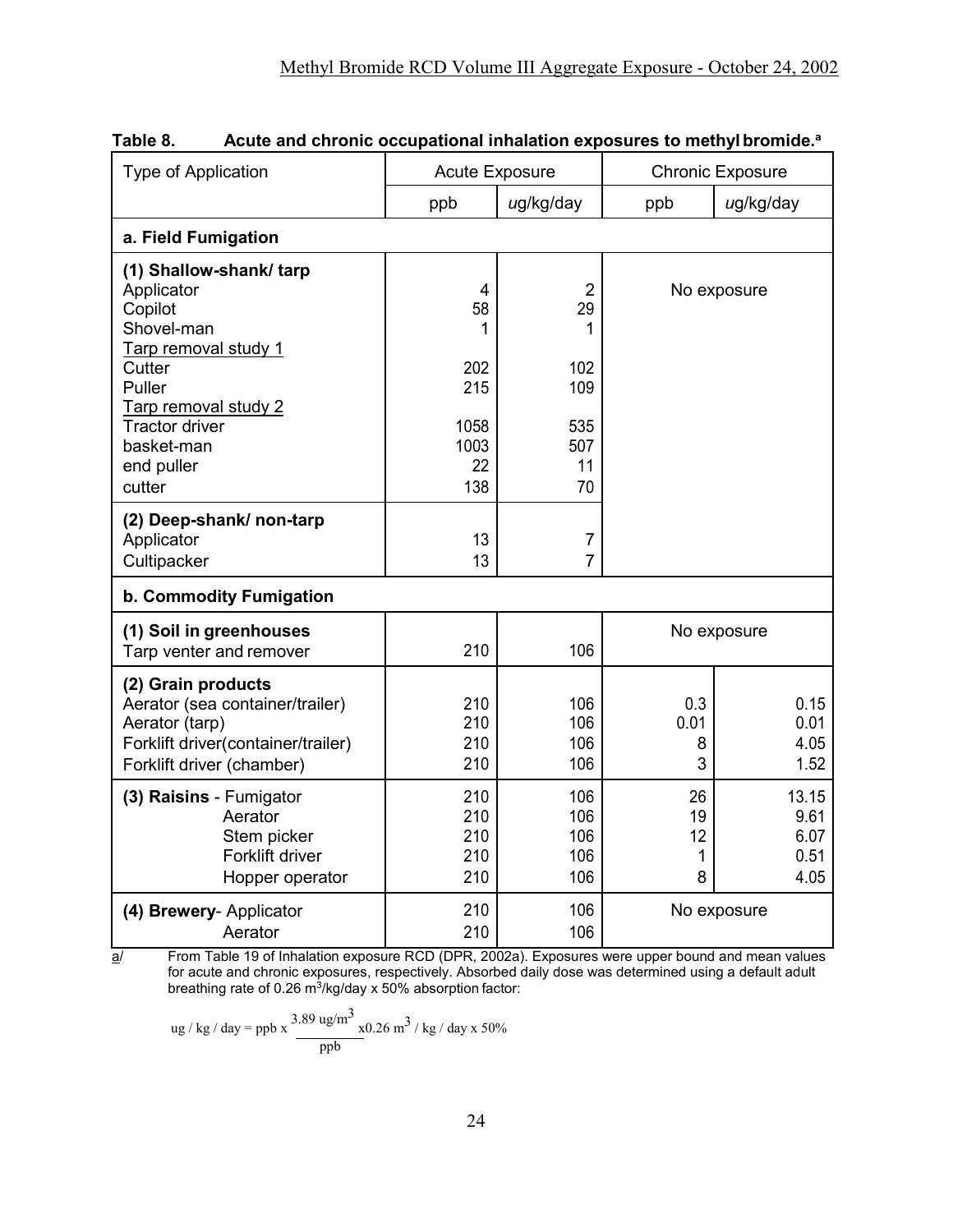| Sites in California |                                                            | <b>Acute Exposure</b><br>95th percentile Daily |                         | <b>Chronic Exposure</b><br>weekly mean |                         |  |
|---------------------|------------------------------------------------------------|------------------------------------------------|-------------------------|----------------------------------------|-------------------------|--|
|                     |                                                            | ppb                                            | ug/kg/day<br>(absorbed) | ppb                                    | ug/kg/day<br>(absorbed) |  |
| $\mathbf{1}$        | Chualar School, Chualar                                    | 2.26                                           | 2.02                    | 0.644                                  | 0.58                    |  |
| $\overline{2}$      | La Joya Elementary School,<br>Salinas                      | 18.5                                           | 16.6                    | 3.79                                   | 3.39                    |  |
| 3                   | Oak Avenue School,<br>Greenfield                           | 1.21                                           | 1.08                    | 0.387                                  | 0.35                    |  |
| 4                   | Pajaro Middle School,<br>Watsonville                       | 30.2                                           | 27.0                    | 7.68                                   | 6.87                    |  |
| 5                   | Ambient Monitoring Station,<br><b>Salinas</b>              | 6.17                                           | 5.52                    | 1.29                                   | 1.15                    |  |
| 6                   | Salsepuedes Elementary<br>School, Watsonville              | 12.2                                           | 10.9                    | 2.6                                    | 2.33                    |  |
| $\overline{7}$      | Ambient Monitoring Station,<br><b>Bakersfield</b>          | 0.556                                          | 0.498                   | 0.189                                  | 0.17                    |  |
| 8                   | Cotton Research Station,<br>Shafter                        | 25.4                                           | 22.7                    | 2.16                                   | 1.93                    |  |
| 9                   | Mettler-Fire Station, Mettler                              | 0.239                                          | 0.214                   | 0.084                                  | 0.08                    |  |
| 10                  | Mountain View School,<br>Lamont                            | 0.262                                          | 0.236                   | 0.092                                  | 0.08                    |  |
| 11                  | <b>Shafter-Walker Ambient</b><br><b>Monitoring Station</b> | 3.98                                           | 3.56                    | 0.792                                  | 0.71                    |  |
| 12                  | Vineland School District,<br><b>Bakersfield</b>            | 0.292                                          | 0.262                   | 0.099                                  | 0.09                    |  |

## **Table 9. Acute and chronic residential inhalation exposures to methyl bromide at ambient air monitoring sites.<sup>a</sup>**

a/ Monitoring data for 12 sites in Monterey, Santa Cruz and Kern counties from ARB (2000, 2001), DPR (2001a), and Powell (2001). Absorbed dose (*u*g/kg/day) was determined using a default children breathing rate of 0.46 m<sup>3</sup>/kg/day x 50% absorption factor and the following equation:<br>3.89 ug/m<sup>3</sup>

ug / kg / day = ppb x 
$$
\frac{3.89 \text{ ug/m}^3}{\text{pb}}
$$
x0.46 m<sup>3</sup> / kg / day x 50%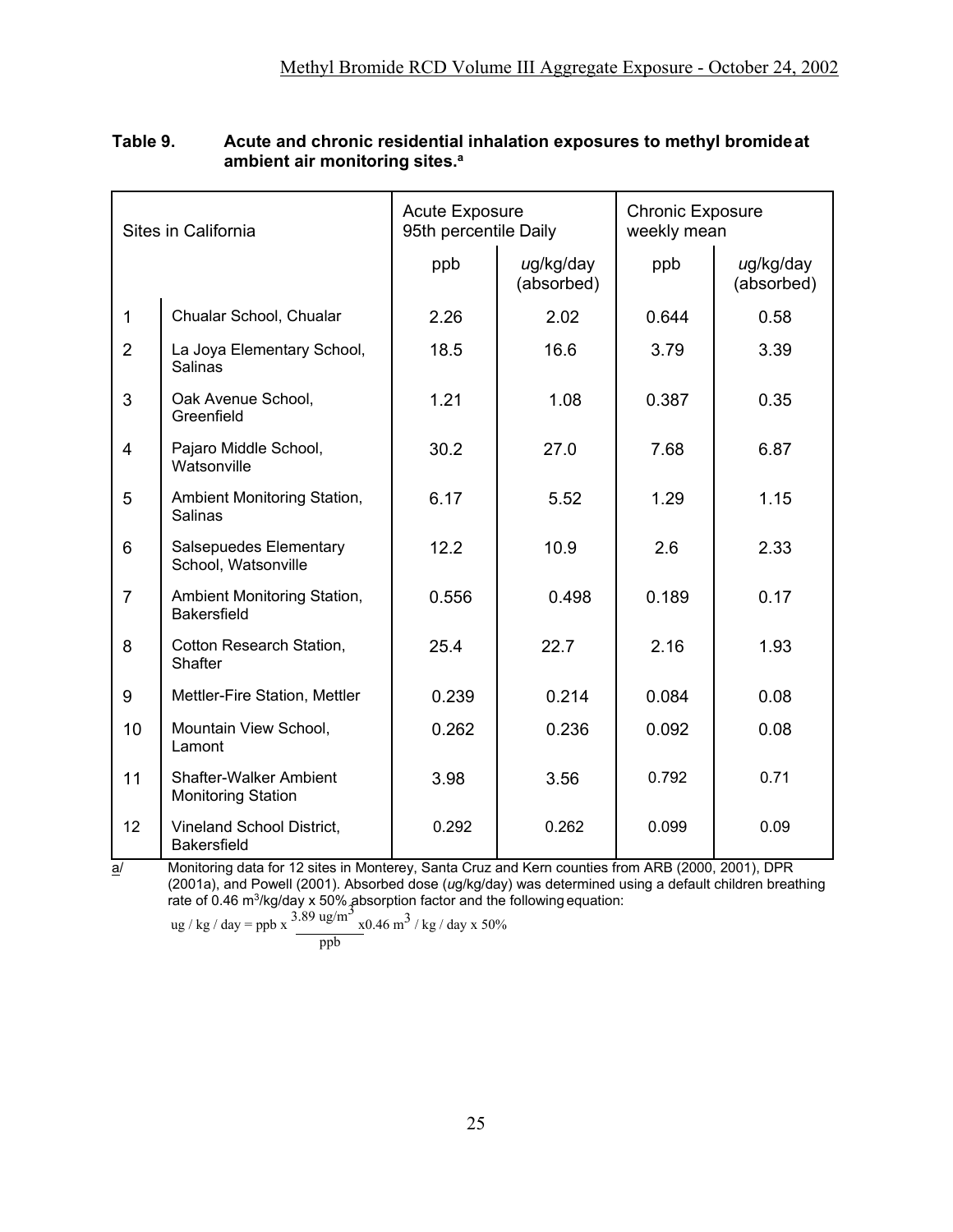| Groups                                                                                                                                                          | Acute exposure (ug/kg/day)        | Chronic exposure (ug/kg/day)                                |  |
|-----------------------------------------------------------------------------------------------------------------------------------------------------------------|-----------------------------------|-------------------------------------------------------------|--|
| Workers                                                                                                                                                         | 4.649<br>(Adults 16+ years)       | 0.143<br>(Females 20+ years old, not pregnant, not nursing) |  |
| Residents-                                                                                                                                                      | 8.195<br>(Children 1-6 years old) | 0.200<br>(Children 1-6 years old)                           |  |
| Values from Table 7 of Volume II for dietary exposure (DPR, 2002b). The acute and chronic<br>a/<br>exposures were 95th percentile and mean value, respectively. |                                   |                                                             |  |

# **Table 10. Acute and chronic oral exposures to methyl bromide in the diet.<sup>a</sup>**

# **IV.C. RISK CHARACTERIZATION FOR AGGREGATE EXPOSURE**

The potential health hazard associated with the use of methyl bromide was considered for inhalation and oral exposures in combination. In the assessment of single route of exposure, the risk for non-oncogenic effect was characterized in terms of a margin of exposure (MOE), defined as the ratio of the critical human equivalent NOEL to the estimated human exposure levels. For aggregate exposure, the risk was determined by a total MOE approach<sup>6</sup> (U.S. EPA, 1999). This approach is used when there is a common effect with different NOELs for the different routes of exposure but with the same uncertainty factor (UF) applied for both routes. The magnitude of the total MOE expressed only the risks for specified endpoints. When the uncertainty factors are different for each route, other approaches include aggregate risk index (ARI) and hazard index (HI) methods are used (U.S. EPA, 1999). The aggregate risk index is considered an extension of the total MOE method. The uncertainty factors are incorporated into the equation (replace the value of 1 in the total MOE equation with the uncertainty factor). The hazard index (HI) is an aggregation of individual hazard quotients (HQ) for each route of exposure. This method also incorporates the uncertainty factors from each route into the equation<sup>7</sup>. The risk increases with increasing values of HQ or HI with a value of <1 generally considered of little concern. Since HI is essentially the same as the ARI (the reciprocal of ARI), HI was eliminated from the U.S. EPA revised aggregate exposure document (U.S. EPA, 2001). ARI is also preferred over HI because it includes dissimilar uncertainty factors.

 $\overline{6}$  TotalMOE =  $\frac{1}{\text{MOE}}$  oral  $\widehat{\text{MOE}}$ inhalation

 $^{7}$ HI total= HQ oral + HQ inhalation

 $HI = \frac{Exposureoral}{\frac{1}{12.12}}$ NOELoral /UF Exposure<sub>inhalation</sub> NOELinhalation / UF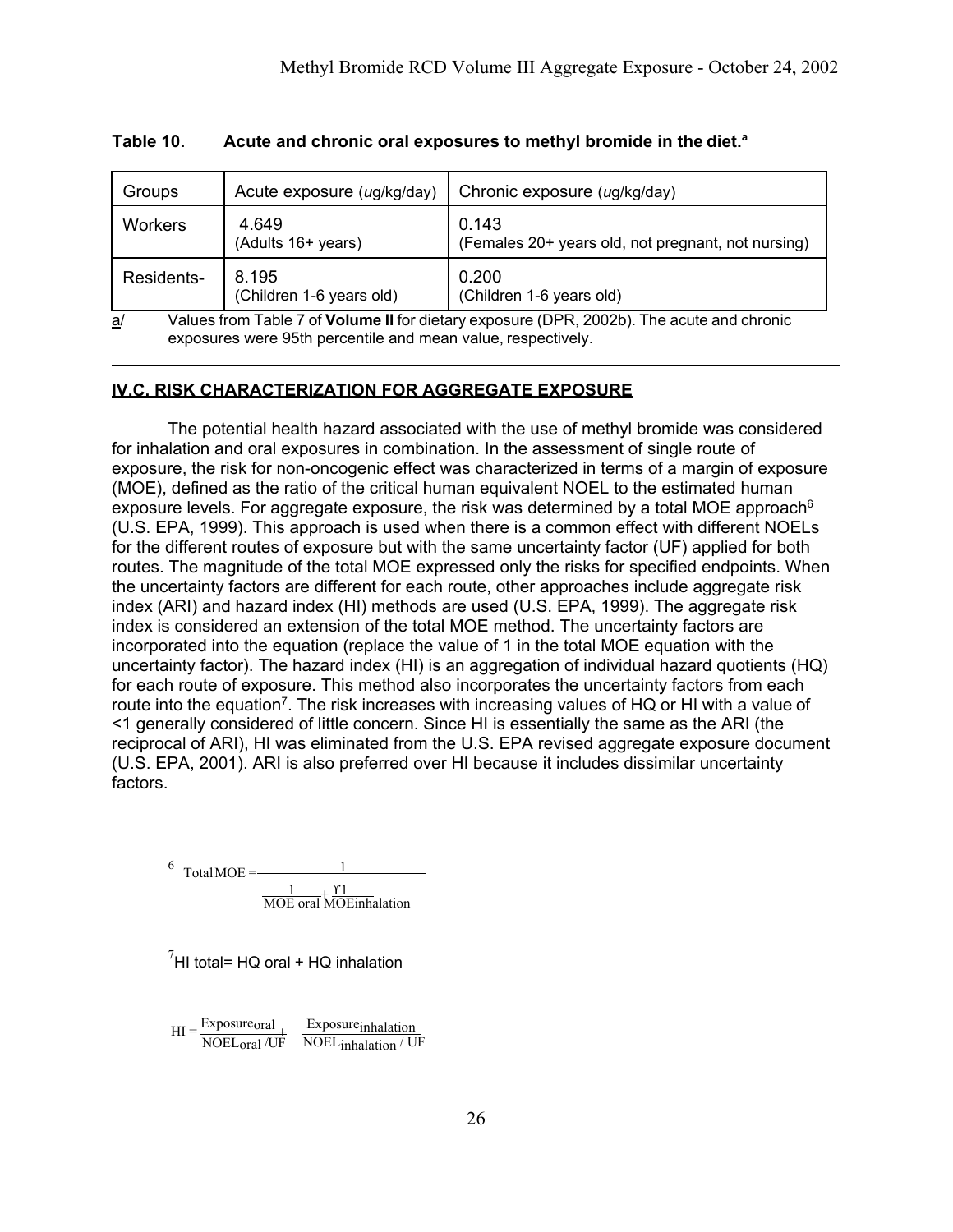# **IV.C.1. Occupational Inhalation and Dietary Exposures**

For aggregate exposure, the total acute MOEs for workers in shallow-shank and tarped fumigation were greater than 100 except for the tractor drivers and basket-men in the second tarp removal study (Table 11a). The MOEs for these latter workers were 42 and 44, respectively. The acute MOE was 1143 for both applicators and cultipackers in deep shank and non-tarped fumigation.

The total acute MOEs for all workers were 191 since both the inhalation exposures and dietary exposures were the same for all scenarios (Table 11b). The total chronic MOEs ranged from 375 (raisins fumigators) to 15152 (aerators of tarped fumigation of grain products).

## **IV.C.2. Residential Inhalation and Dietary Exposures**

For residents, the total MOEs for acute aggregate exposure ranged from 453 to 967 for the 12 sites (Table 12). The total MOEs for chronic aggregate exposure were greater than 1000 and ranged from 1285 to 10160.

## **IV.C.3. Comparison of MOEs**

The MOEs for inhalation exposures only (DPR, 2002a) were included in the Tables 11 and 12 for comparison. The MOEs for dietary exposures of the selected adult groups were 1720 and 15430 for acute and chronic exposures, respectively (DPR, 2002b). The difference between the total MOE and the individual route MOEs for each scenarios may be due to differences in the magnitude of the NOELs and/or the exposure levels for each route. The NOELs for total MOEs (for example, 22.8 mg/kg/day for acute inhalation component) were higher than those for inhalation exposure alone, which had a much lower NOEL (for example, 21 ppm or 10.5 mg/kg/day for acute inhalation alone). As a result, the acute total MOE for tractor drivers in tarp removal was 42, 2-fold higher than the inhalation MOE of 22. The dietary exposure contribution to the total exposure was relatively minor (4.69 ug/kg/day) compared to that for inhalation (535 *u*g/kg/day). On the other hand, the MOEs for applicators in shallowshank and tarped field fumigation decreased from 5250 (inhalation alone) and 1720 (dietary alone) to 1482 (aggregate exposure) because of the increased total exposure with the addition of dietary exposure (4.69 *u*g/kg/day) to the inhalation exposure(2 *u*g/kg/day).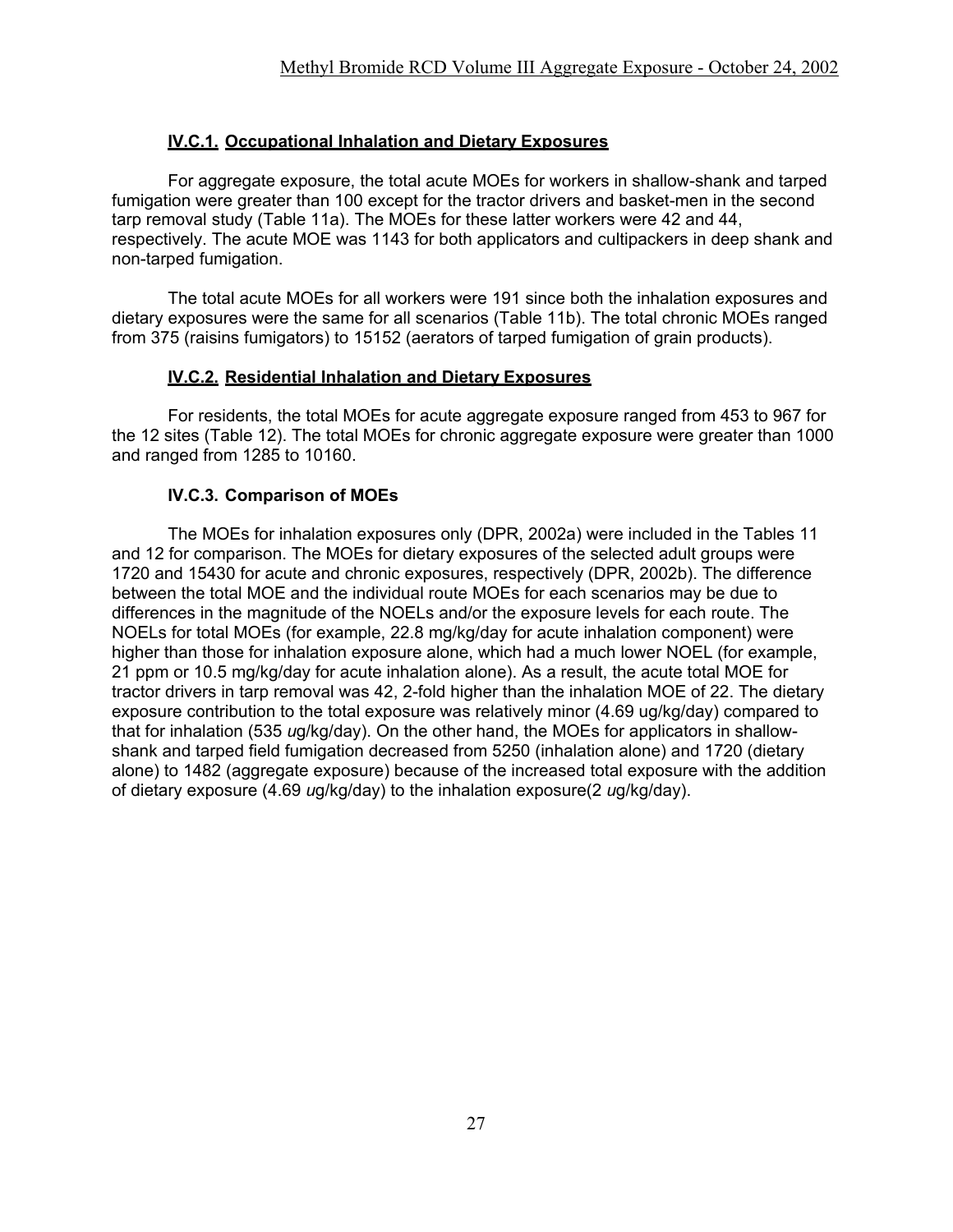| <b>Type of Application</b>                                                                                                                                                                                                                                                                                                                                                                                                                                                                                                                                                                                                                                    | <b>Acute Exposure</b>                                                    |                                                             | <b>Chronic Exposure</b>           |                                      |
|---------------------------------------------------------------------------------------------------------------------------------------------------------------------------------------------------------------------------------------------------------------------------------------------------------------------------------------------------------------------------------------------------------------------------------------------------------------------------------------------------------------------------------------------------------------------------------------------------------------------------------------------------------------|--------------------------------------------------------------------------|-------------------------------------------------------------|-----------------------------------|--------------------------------------|
|                                                                                                                                                                                                                                                                                                                                                                                                                                                                                                                                                                                                                                                               | Aggregate<br><b>MOE</b>                                                  | Inhalation<br><b>MOE<sup>c</sup></b>                        | Aggregate<br><b>MOE</b>           | Inhalation<br><b>MOE<sup>c</sup></b> |
| a. Field Fumigation                                                                                                                                                                                                                                                                                                                                                                                                                                                                                                                                                                                                                                           |                                                                          |                                                             |                                   |                                      |
| (1) Shallow-shank/ tarp -Applicator<br>Copilot<br>Shovel-man<br>Tarp removal study 1-Cutter<br>Puller<br>Tarp removal study 2- Tractor driver<br>Basket-man<br>End puller<br>Cutter                                                                                                                                                                                                                                                                                                                                                                                                                                                                           | 1482 <sup>b</sup><br>534<br>1644<br>197<br>187<br>42<br>44<br>931<br>274 | 5250<br>362<br>21000<br>104<br>98<br>20<br>21<br>955<br>152 | No exposure                       |                                      |
| (2) Deep-shank/non-tarp-Applicator<br>Cultipacker                                                                                                                                                                                                                                                                                                                                                                                                                                                                                                                                                                                                             | 1143<br>1143                                                             | 1615<br>1615                                                |                                   |                                      |
| b. Commodity Fumigation                                                                                                                                                                                                                                                                                                                                                                                                                                                                                                                                                                                                                                       |                                                                          |                                                             |                                   |                                      |
| 191<br>100<br>(1) Green house soil- Tarp venter and remover<br>No exposure                                                                                                                                                                                                                                                                                                                                                                                                                                                                                                                                                                                    |                                                                          |                                                             |                                   |                                      |
| (2) Grain products- Aerator (sea container/trailer)<br>Aerator (tarp)<br>Forklift driver(container/trailer)<br>Forklift driver (chamber)                                                                                                                                                                                                                                                                                                                                                                                                                                                                                                                      | 191<br>191<br>191<br>191                                                 | 100<br>100<br>100<br>100                                    | 10526<br>15152<br>2256<br>2740    | 667<br>20000<br>25<br>67             |
| (3) Raisins - Fumigator<br>Aerator<br>Stem picker<br>Forklift driver<br>Hopper operator                                                                                                                                                                                                                                                                                                                                                                                                                                                                                                                                                                       | 191<br>191<br>191<br>191<br>191                                          | 100<br>100<br>100<br>100<br>100                             | 375<br>509<br>791<br>6061<br>1156 | 8<br>11<br>17<br>200<br>25           |
| (4) Brewery- Applicator<br>Aerator                                                                                                                                                                                                                                                                                                                                                                                                                                                                                                                                                                                                                            | 191<br>191                                                               | 100<br>100                                                  | No exposure                       |                                      |
| The margins of exposure were based on occupational inhalation exposures (absorbed doses) in Table 8 and<br>$\underline{\mathsf{a}}$<br>dietary exposures of 4.649 ug/kg/day and 0.143 ug/kg/day for acute and chronic oral exposures, respectively<br>(Table 10). They were calculated using a total MOE equation with inhalation NOEL of 22.8 mg/kg/day and<br>oral NOEL of 8 mg/kg/day for clinical signs in dogs and rats after acute exposure, and inhalation NOEL of 10<br>mg/kg/day and oral NOEL of 2.2 mg/kg/day for reduced body weights in rats after chronic exposure.<br>$T$ otal $MOE =$<br><u>b/</u><br>$= 1482$ 2 ug/kg/day<br>4.649 ug/kg/day |                                                                          |                                                             |                                   |                                      |

# **Table 11. Total margins of exposure for aggregate occupational inhalation and dietary exposures.<sup>a</sup>**

22800 ug/kg/day 8000 ug/kg/day

+

c/ Inhalation MOEs were based on NOELs of 21 ppm (10.5 mg/kg/day) and 0.2 ppm (0.067 mg/kg/day), for acute and chronic exposures, respectively.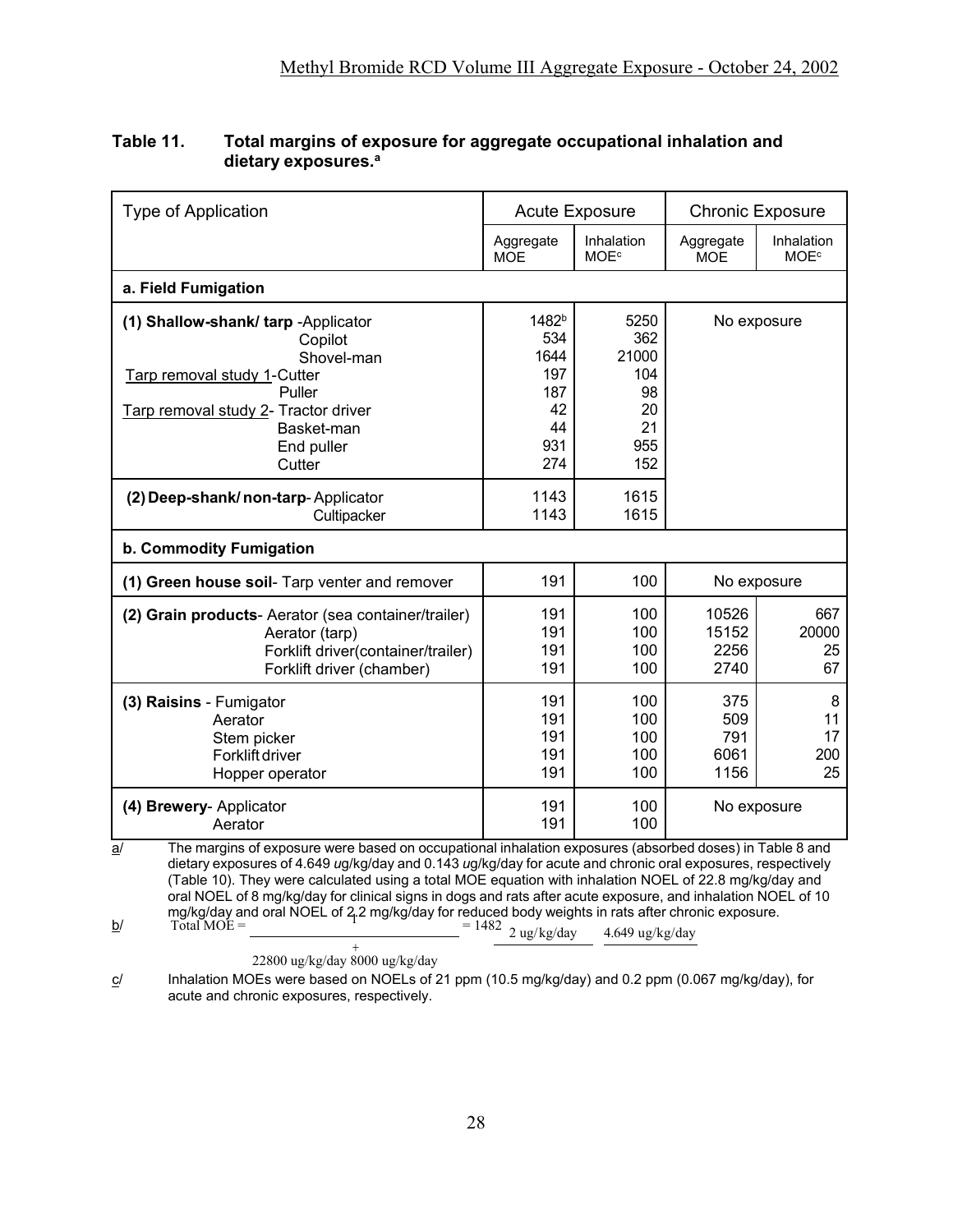| <b>Sites</b>   |                                                     | <b>Acute Exposure</b>   |                                      | <b>Chronic Exposure</b> |                                      |
|----------------|-----------------------------------------------------|-------------------------|--------------------------------------|-------------------------|--------------------------------------|
|                |                                                     | Aggregate<br><b>MOE</b> | Inhalation<br><b>MOE<sup>c</sup></b> | Aggregate<br><b>MOE</b> | Inhalation<br><b>MOE<sup>c</sup></b> |
| $\mathbf{1}$   | Chualar School, Chualar                             | 898 <sup>b</sup>        | 9292                                 | 6733                    | No data                              |
| $\overline{2}$ | La Joya Elementary School, Salinas                  | 571                     | 1135                                 | 2326                    |                                      |
| 3              | Oak Avenue School, Greenfield                       | 933                     | 17355                                | 7966                    |                                      |
| 4              | Pajaro Middle School, Watsonville                   | 453                     | 695                                  | 1285                    |                                      |
| 5              | Ambient Monitoring Station, Salinas                 | 790                     | 3404                                 | 4847                    |                                      |
| 6              | Salsepuedes Elementary School,<br>Watsonville       | 665                     | 1721                                 | 3091                    |                                      |
| $\overline{7}$ | Ambient Monitoring Station, Bakersfield             | 956                     | 37770                                | 9275                    |                                      |
| 8              | <b>Cotton Research Station, Shafter</b>             | 495                     | 827                                  | 3519                    |                                      |
| 9              | Mettler-Fire Station, Mettler                       | 967                     | 87866                                | 10160                   |                                      |
| 10             | Mountain View School, Lamont                        | 967                     | 80153                                | 10087                   |                                      |
| 11             | <b>Shafter-Walker Ambient Monitoring</b><br>Station | 847                     | 5276                                 | 6182                    |                                      |
| 12             | Vineland School District, Bakersfield               | 965                     | 71918                                | 10023                   |                                      |

## **Table 12. Total margins of exposure for aggregate residential inhalation and dietary exposures.<sup>a</sup>**

 $\overline{a}$  The margins of exposure were based on residential inhalation exposures (absorbed doses) in Table 9 and acute dietary exposure of 8.195 *u*g/kg/day (Table 10). They were calculated using a total MOE equation with inhalation NOEL of 22.8 mg/kg/day and oral NOEL of 8 mg/kg/day for clinical signs in rats and dogs after acute exposure.

 $1_{\text{Total MOE}} = 898$ <br>Total MOE =  $-2.02$  ug/kg/day  $-8.195$  ug/kg/day + 8.195 ug/kg/day 22800 ug/kg/day 8000 ug/kg/day  $b/$ 

 $c$  Inhalation MOEs were based on an acute NOEL of 21 ppm (10.5 mg/kg/day). There were no chronic MOEs for inhalation exposure only due to lack of data. The subchronic inhalation exposure values were used as default for aggregate chronic exposures.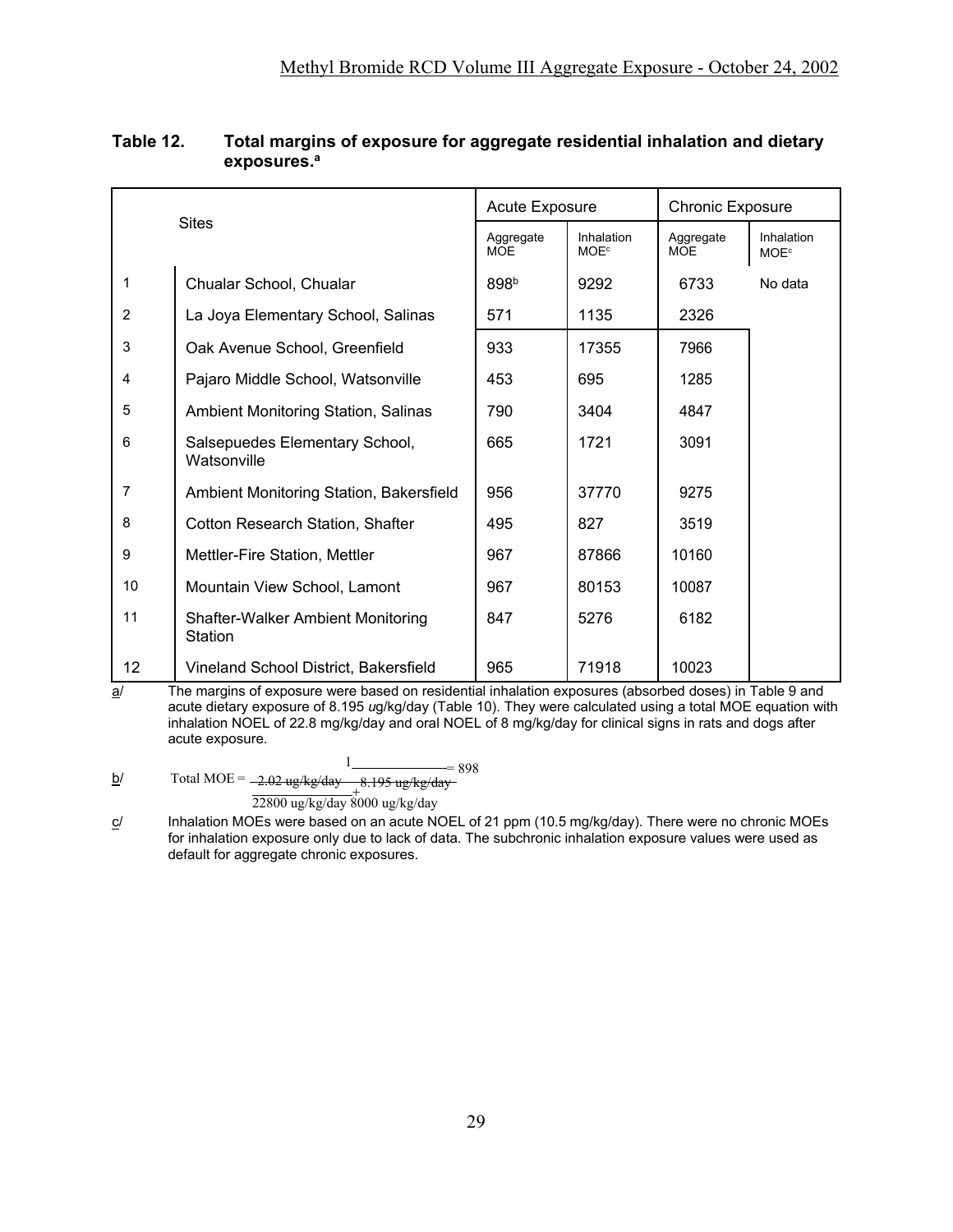## **V. RISK APPRAISAL FOR AGGREGATE EXPOSURE**

## **V.A. INTRODUCTION**

The aggregate exposure of methyl bromide was conducted for combined inhalation and oral (dietary) exposures for workers and residents. As with the assessment of individual routes, certain assumptions and extrapolations were incorporated into the hazard identification, doseresponse assessment, and exposure assessment processes. This, in turn, resulted in uncertainty in the risk characterization which integrated all the information from the previous three processes. Specific areas of uncertainty associated with this risk assessment of methyl bromide are delineated in the following discussion.

## **V.B. HAZARD IDENTIFICATION FOR AGGREGATE EXPOSURE**

The aggregate hazard identification was based on clinical signs and reduced body weights in experimental animals after acute and chronic exposures, respectively. As discussed in **IV.A.**, there were uncertainties related to the selection of these endpoints. While it was clear that the clinical signs observed in dogs after inhalation exposure was due to neurotoxicity, the signs observed in rats after oral exposure may be a combination of neurotoxicity and general stress of the animal due to severe irritation to the stomach lining. This possibility may explain the lower absorbed NOEL (8 mg/kg/day) for oral exposure compared to that (22.8 mg/kg/day) for inhalation exposure.

There was also uncertainty for the endpoint of reduced body weight for inhalation and oral chronic toxicity. For both routes of exposure, the reduction occurred throughout the study and was about 10% of control values. While the reduction was statistically significant for some time points during the experiments, the toxicological significance was uncertain since the magnitude of the reduction varied little with continued exposure. For inhalation exposure, methyl bromide effects on other organs (such as nasal epithelial hyperplasia/degeneration) were more severe and at lower doses than that for the reduction in body weights. On the other hand, reduced body weight was the only significant finding for chronic oral toxicity. As with the NOELs for acute aggregate exposure, the oral absorbed NOEL (2.2 mg/kg/day) for this endpoint was higher than that for inhalation absorbed NOEL (10 mg/kg/day).

## **V.C. AGGREGATE EXPOSURE ASSESSMENT**

Aggregate exposures were estimated for the highly exposed individuals by using the upper bound (worker inhalation) or 95<sup>th</sup> percentile exposures (worker dietary, residential inhalation and dietary) for acute exposures. For chronic exposures, the mean values were used as exposures likely to fluctuate over time. The assessment also considered the higher exposures of children than adults due to differences in the intake rates (i.e. dietary and inhalation). For the residential inhalation exposure component, methyl bromide air concentrations from ambient air monitoring were converted to absorbed doses using the higher breathing rates of children (Table 9). Similarly, the residential dietary exposure component was based on the exposures for children (Table 10).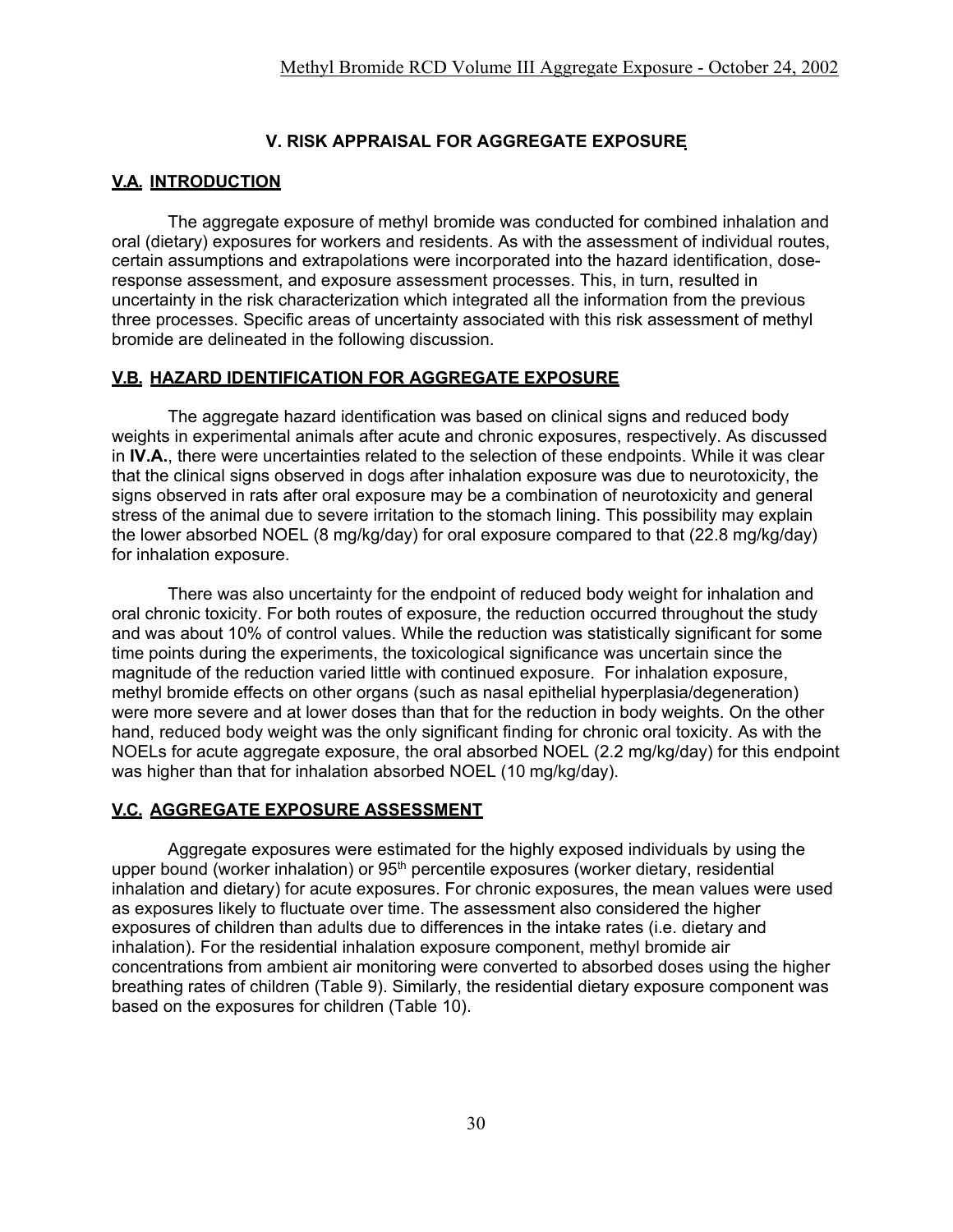The uncertainties related to the aggregate exposures were the same as those associated with the individual routes alone and when they are considered in combination. The uncertainties for the inhalation and dietary exposures, alone, were those discussed previously in **Volumes I and II.** For inhalation exposure of workers, data were available for few scenarios, and some acute exposures were assumed to be or limited to 210 ppb. Depending on actual working conditions (e.g. hours worked, methyl bromide application rate), the use of 210 ppb exposures might be over- or underestimation of acute exposures.

Of the available exposure data on field and commodity fumigations, there were many deficiencies in the overall database. They included: (1) studies not in compliance with Good Laboratory Practices, in particular, absence of field fortification recovery studies; (2) some data are from interim, internal, or draft reports; (3) missing application rate and field fortification recovery information; and (4) lack of duration and frequency of exposure values for some work scenarios. Many exposure data were obtained from studies employing short monitoring periods and then amortized to the 24-hour time-weighed average. These amortized exposure data could overestimate or underestimate the actual exposures. Two potential areas of underestimation were the assumptions that (1) workers of specific work task will not have additional exposure from working in other work task(s) for the remainder of the workday, and  $(2)$ there was no overtime work during peak use season. The magnitude of these uncertainties can not be quantified at this time. One area of overestimation was the use of 50% recovery value to adjust all data. In some field studies, the adjustment resulted in more methyl bromide volatilized than was applied.

With respect to specific studies in field fumigation (Table 8a), one uncertainty in the exposure estimates was that they were based on few measurements. These data were generated to test equipment modifications, which were later adopted into regulation. The values were considered upper bound values; however, they were not true statistical upper bounds because they were based on few values. Nevertheless, these values were higher than the highest values obtained in each study for almost all cases. The use of the highest measured value is a general default approach when the database is limited. For workers involved in commodity fumigation, the sample size was also small (1 to 2 samples) for almost all cases. Since the acute exposure was limited to 210 ppb, the reference level, this sample size problem applied mainly to the short-term, subchronic, and chronic exposure durations.

There were also uncertainties in the residential inhalation exposure estimates (Table 9). These were based on ambient air monitoring data collected during the year 2000 for three counties. While the sites were monitored during the use season, the exposures of these residents at other times of the year and those in other counties were unknown (there are 58 counties in California). On the other hand, the current methyl bromide air concentration may be lower because of regulatory restrictions promulgated after the monitored period. The preliminary year 2000 use report indicated continued decline in methyl bromide use in California (DPR, 2001c). The ARB monitoring study being conducted will provide more current data for the evaluation of residential exposure.

Dietary exposure analyses were conducted for more than 200 commodities and their food forms (Table 10). There were potential sources of overestimation of exposure because of limitations in the data. For example, the residues for several major contributors to the total dietary exposures were based on fumigation using the maximum label rate. Depending on the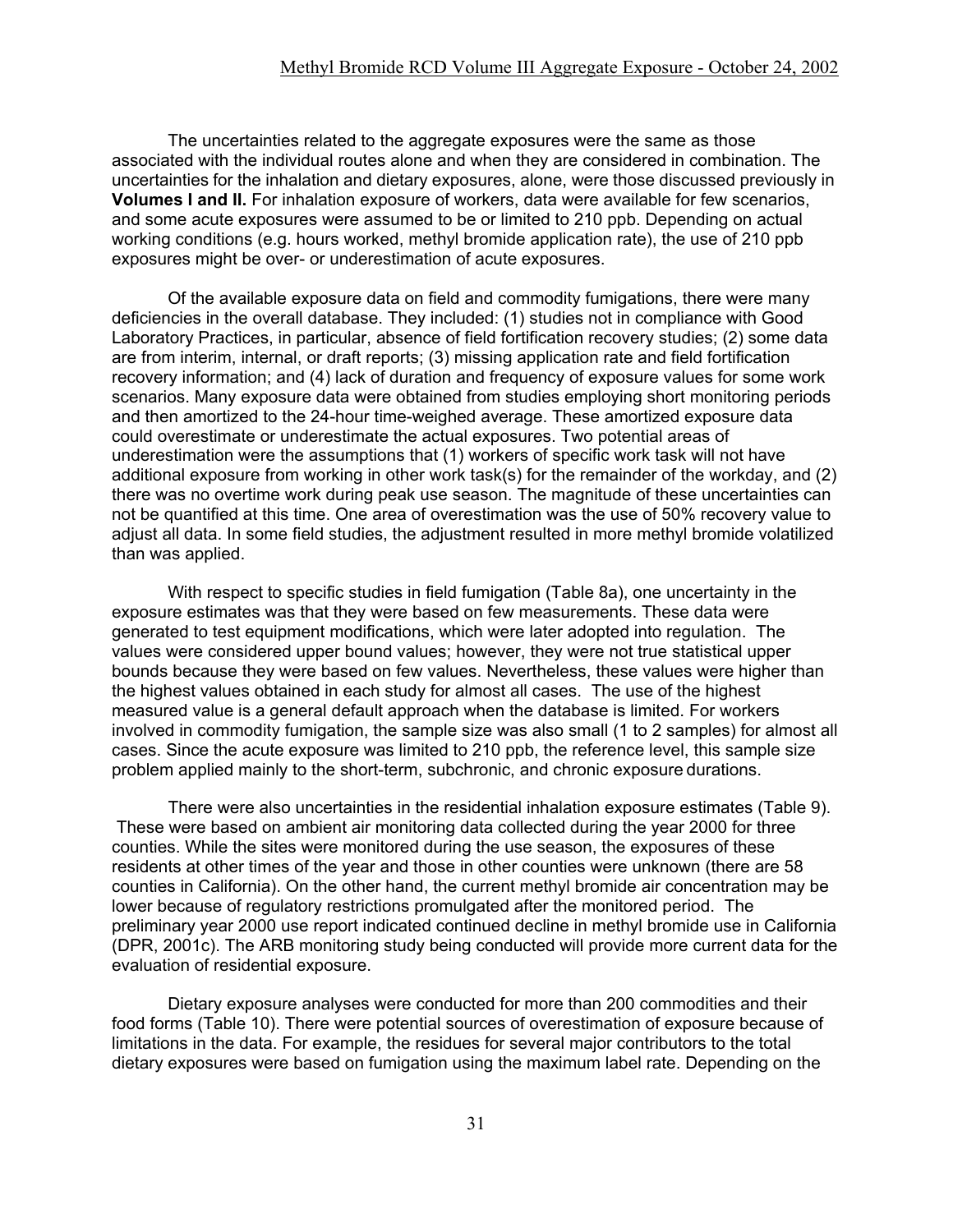circumstance, the actual use rate may be lower. Another source of overestimation was the assumption, in the absence of data, of no loss of residue during processing and 100% of crop treated for some commodities such as spices, some dried beans, and some vegetables. Most of these commodities had low consumption rates and were not major contributors to the total exposure. The use of the detection limit to assign residue levels for samples with residue levels at or below the detection limit or the use of surrogate data could either over- or under-estimate the exposure. The dietary exposure may be an underestimate since composite samples were analyzed. This approach masked potential higher residue values of single units that a consumer may encounter in an acute exposure. Single-unit residue data were not available for any commodity. One area of uncertainty was that the exposure did not consider the presence of metabolites. There were no residue data on the metabolites of methyl bromide in the treated commodities.

As discussed in **IV.B.**, data for methyl bromide allowed only limited consideration of spatial, temporal, and demographic characteristics of aggregate exposures. The approach used focused primarily on the exposures of groups rather than individuals. The values used for each exposure component were considered reasonable for some population subgroups, for example children (1-6 years old) living in the areas represented by the air monitoring data and consumed a variety of commodities included in the dietary exposure. These levels could be over-estimates for those with lower inhalation (lower breathing rate in adults) and/or lower dietary (those with lower consumption rate or those who with a limited diet) exposures. On the other hand, they could be under-estimates for those who live adjacent to treated field or fumigation facilities where air levels may be higher than those from ambient air monitoring especially during methyl bromide application or aeration. The current permit condition limits the methyl bromide level to 210 ppb at the perimeter of the buffer zone; it is 7 times higher than the highest value (30.2 ppb for site #4 and a total MOE of 453) from ambient air monitoring (Table 12). Assuming that there are children who live near buffer zones and consume a diet at the  $95<sup>th</sup>$ percentile of dietary exposure (8.195 *u*g/kg/day) at an acute setting, the total MOE would be 108 for this group. Data analyses showed that the magnitude of the methyl bromide maximum air concentration along the buffer zone perimeter was related to the size of the field and emission rate (depending on the method of application) (DPR, 2002a). For example, the maximum concentration along the buffer zone perimeter was 143 ppb for 1 acre fumigation and 80 lbs emission rate under 6449 (90% of 7166 input) different 24-hour meteorological data sets. At this same 90<sup>th</sup> percentile, the air concentrations were at or less than 210 ppb for other emission rates and acreage. At the 95th percentile, a level generally selected for risk characterization, the exposure ranges for each field sizes were: 161-174 ppb (1 acre), 163-215 ppb (10 acre), 201-225 ppb (20 acres), 213-230 ppb (30 acres), and 221-236 ppb (40 acres). It should be noted that the maximum concentration determined in these analyses occurred only on a portion of the buffer zone perimeter, and these analyses addressed only acuteexposure.

## **V.D. RISK CHARACTERIZATION FOR AGGREGATE EXPOSURE**

The total MOEs for potential acute and chronic aggregate exposures were based on NOELs for common toxicity endpoints observed in laboratory animals. When the NOEL for nononcogenic effects is based on animal data, a MOE of 100 is generally considered adequate for protection against potential acute or chronic toxicity of a chemical. This benchmark of 100 includes an uncertainty factor of 10 for interspecies extrapolation and a factor of 10 for intraspecies variability. These uncertainty factors were the same as those determined for individual routes of exposure to methyl bromide. In the inhalation RCD (**Volume I**, DPR, 2002a), the potential for increased susceptibility by individuals withglutathione-S-transferase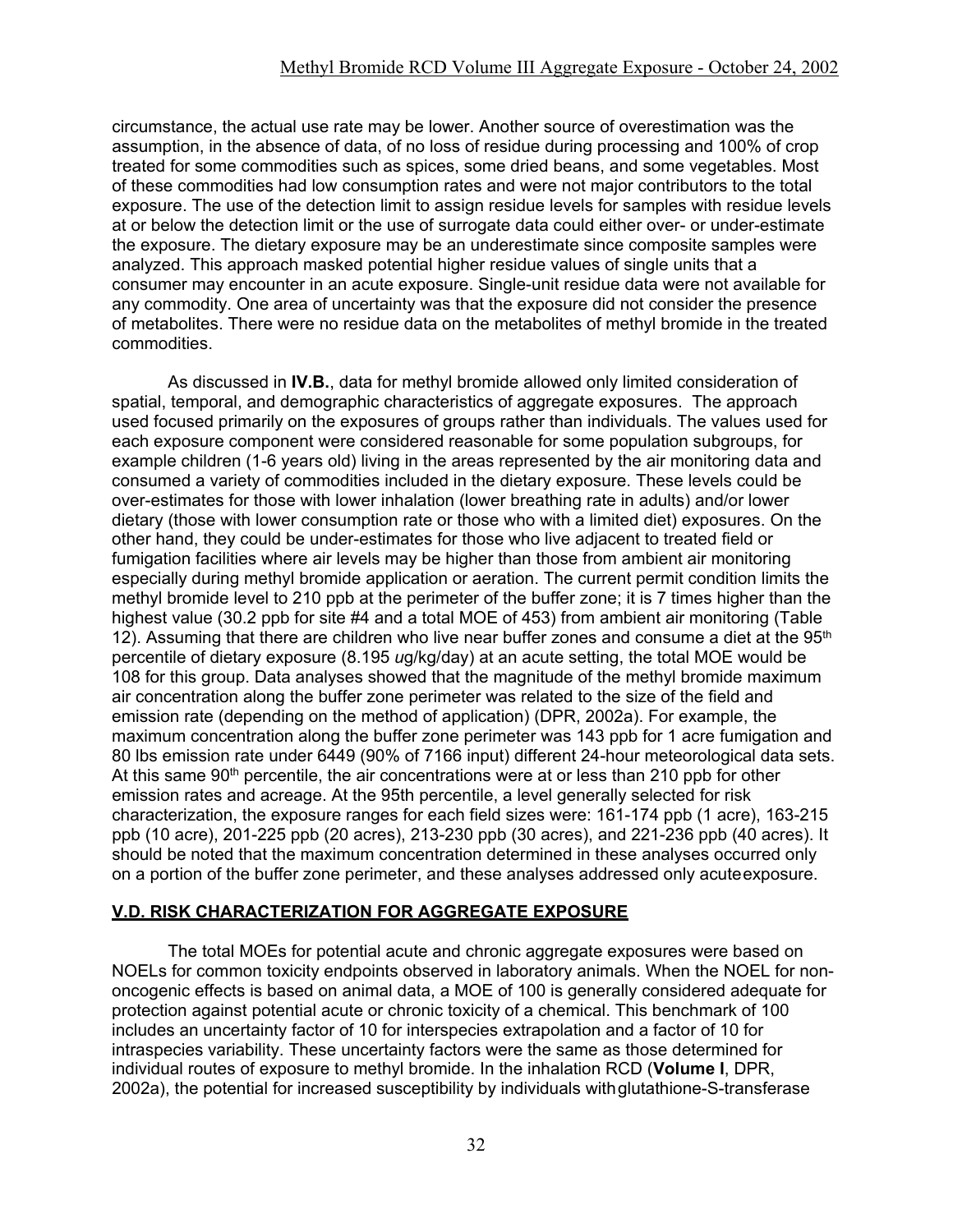(GST) polymorphism was discussed. However, it was not possible to conclude that GST polymorphism would lead to increased susceptibility to methyl bromide toxicity and to determine whether or not the variation was sufficiently addressed by the 10-fold default intra-individual uncertainty factor.

For aggregate exposure, the magnitude of the total MOEs should be viewed with respect to the toxicity endpoints used to characterize the risk. As discussed in earlier sections (**IV.A. HAZARD IDENTIFICATION FOR AGGREGATE EXPOSURE**), the toxicity endpoints were not the most sensitive endpoints when compared to those used to characterize inhalation exposure alone. However, they were the common endpoints reported for both routes of exposure. Developmental toxicity and nasal cavity lesions were observed only after inhalation exposures. Therefore, when a total MOE (Tables 11 and 12) is higher than that for inhalation exposure alone (in DPR, 2002a), it should not be interpreted to mean that a lower risk associated with the aggregate exposure. Also, the risk characterization was limited to common effects and assumed the total risks from these endpoints were additive. Synergistic or antagonistic relationships may be possible but can not be determined at this time. Due to lack of methodology and data, the potential interaction between other effects and the overall burden of multiple effects to the body from multiple routes of exposure to methyl bromide were not evaluated.

While acknowledging that the nasal cavity lesion was an inhalation route-specific effect, OEHHA proposed the use of developmental toxicity as a common endpoint to address acute exposure (Appendix C). The proposal was based on the assumption that, in the absence of conclusive evidence, the mechanism of action for developmental toxicity was the same for both inhalation and oral exposures. OEHHA supported the assumption with the results from the oral developmental toxicity studies (Kaneda *et al.*, 1998) in which the data were interpreted to show limited evidence of adverse developmental effects. OEHHA was also concerned that the doses tested were at or lower than those used for the inhalation developmental toxicity studies.

DPR considered the OEHHA proposal to have limited application. The developmental toxicity endpoint could only be applicable for women of childbearing age. In comparison, the neurotoxicity endpoint used in this RCD was applicable for all population subgroups. Furthermore, there were more uncertainties associated with the use of developmental toxicity than for neurotoxicity as the critical endpoint. Clinical signs associated with neurotoxicity had been reported for oral and inhalation routes whereas developmental toxicity had not been observed with the oral route. DPR disagreed with OEHHA-s position that developmental toxicity was demonstrated in the oral developmental toxicity studies. DPR considered the effects reported not treatment related; they were not statistically significant from the concurrent control group and they were not dose-related. The rabbits in the oral study might or might not have been adequately dosed since comparison of absorbed doses only provided a limited estimation of the target tissue doses. Pharmacokinetic studies with methyl bromide showed differences in the disposition of methyl bromide when given by inhalation compared to gavage route of administration. These differences were expected especially since inhalation exposure involved continuous exposure at the same dose for several hours compared to a single one-time bolus dosing with gavage administration. Furthermore, the oral dose could not be much higher than 10 mg/kg/day, the highest dose tested in the rabbit study, since 30 mg/kg/day caused severe erosion of the stomach lining of pregnant rats (Kaneda et al., 1998).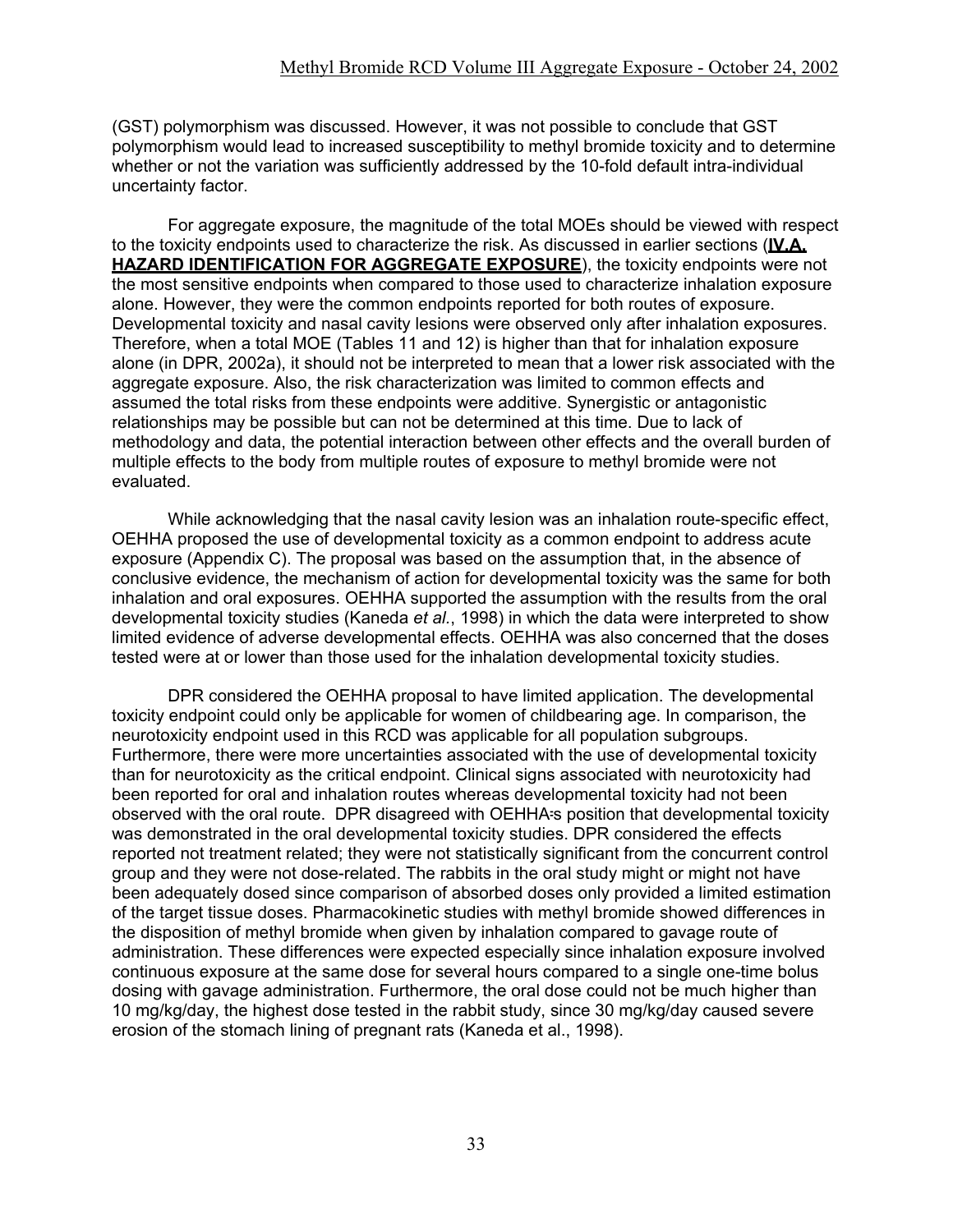## **V.E. ISSUES RELATED TO THE FOOD QUALITY PROTECTION ACT**

The toxicological database for individual routes of exposure to methyl bromide did not provide any data to determine the potential increased sensitivity of infants and children to methyl bromide toxicity after aggregate exposure. For inhalation alone exposure to methyl bromide, there was some evidence for increased sensitivity to the prenatal and post-natal toxicity of methyl bromide when NOELs for developmental or reproductive toxicity were compared with those for maternal toxicity (see **Volume I** section **V.E.**). The National Research Council scientists did not recommend an additional uncertainty factor for the inhalation exposure since the critical NOELs were considered conservative (NRC, 2000).

For oral exposure, the current database did not suggest increased sensitivity to methyl bromide by infants and children. A NOEL could not be established in the oral reproductive toxicity study (Kaneda *et al.*, 1993) where rats were given methyl bromide fumigated feed and the actual dose was not determined. No developmental toxicity was observed in rabbits (gestation day 6-18) and rats (gestation day 6-15) given methyl bromide by gavage (Kaneda *et al.*, 1998). The highest doses tested were 30 mg/kg/day in the rat and 10 mg/kg/day in the rabbit. In comparison, these doses were similar to the equivalent dose for the NOEL (40 ppm or absorbed dose of 10.5 mg/kg/day) for developmental toxicity in the rabbit by inhalation (Breslin *et al.*, 1990).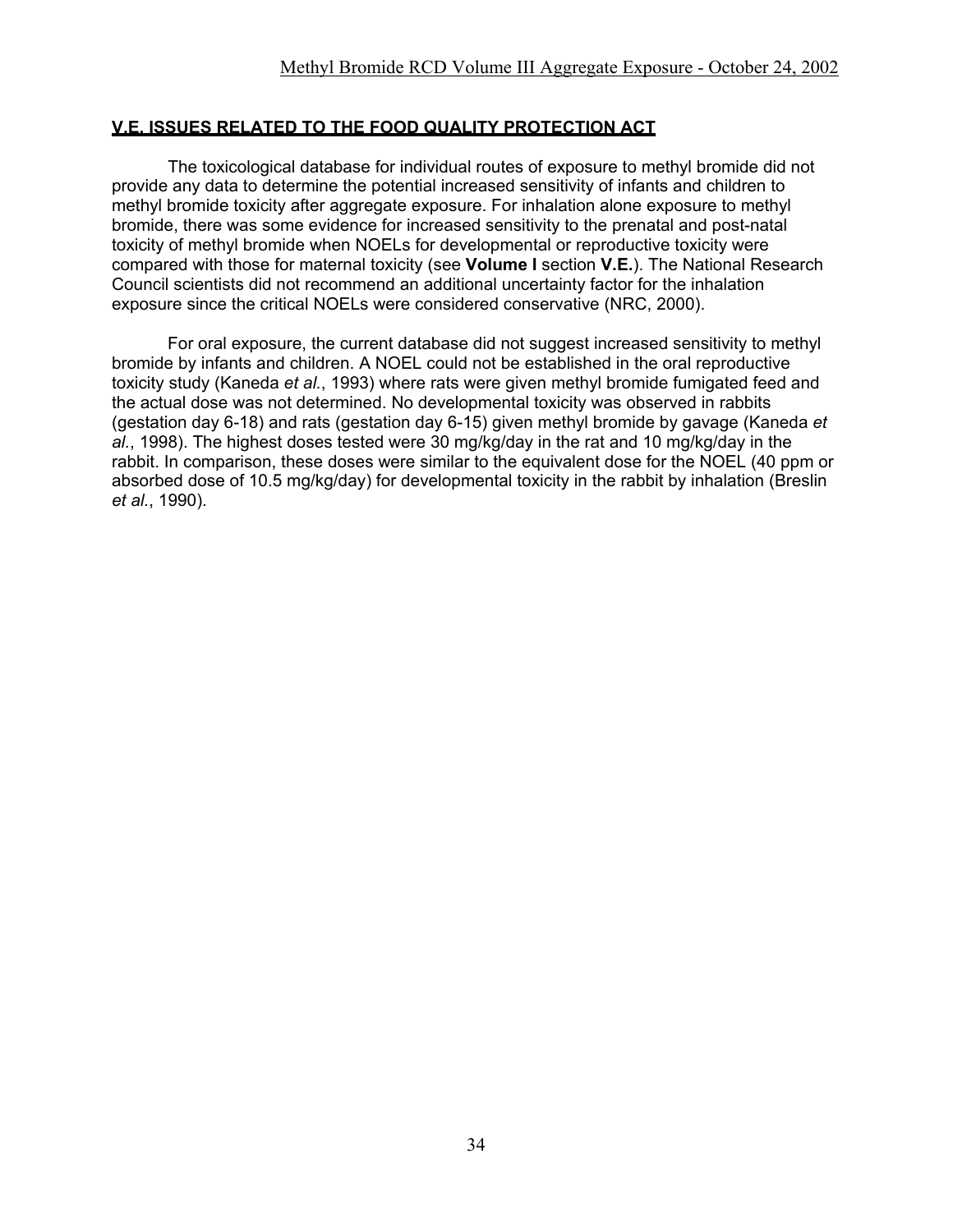#### **VI. CONCLUSIONS FOR AGGREGATE EXPOSURE**

The human health risk from potential aggregate exposure was evaluated in this **Volume III** of the Methyl Bromide Risk Characterization Document. The assumption was that workers and residents may be exposed to methyl bromide by both the oral (via the diet) and inhalation (via the air) routes under acute and chronic durations. Due to the paucity of inhalation exposure data, only a limited number of scenarios were assessed. The potential risks were evaluated based on clinical signs and reduced body weight observed in experimental animals for acute and chronic exposures, respectively. The risks, expressed as total margins of exposure, were calculated for inhalation and oral exposures. For non-oncogenic effects based on animal data, the total MOEs were compared with a benchmark of 100 to determine whether the exposure would be of a potential health concern.

For field fumigation, the total acute MOEs were greater than 100 for all workers except those for some tarp removers (tractor drivers and basket-men) with MOEs of 42 and 44. The low MOEs were attributed to the relatively high inhalation exposure (1003-1058 ppb). The mitigation of inhalation exposure of these workers should lead to an increase in the total MOEs. For commodity fumigation, the total acute MOEs were at 191 since the exposure was set at 210 ppb by regulation. The total chronic MOEs were greater than 100 and ranged from 375- 15152 for all workers. For residential aggregate exposure, the acute total MOEs ranged from 453 to 967. The chronic total MOEs were greater than 1000.

The total MOEs in this document should be viewed in light of the uncertainties and the limitations used in the hazard identification and exposure assessment of methyl bromide by the inhalation and oral routes, as individual routes and in combination. Additional data are needed to better define common toxicological endpoints and to characterize the aggregate exposures. In addition, the magnitude of the total MOEs should consider the methodology used to calculate these values. For certain scenarios, higher total MOEs from aggregate exposure than the MOEs for inhalation exposure alone should not be interpreted as lower risk because different NOELs and endpoints were used. The NOELs used to calculate the total MOEs were higher than those NOELs for inhalation MOEs, which were based on more sensitive route-specific endpoints. The relative contribution of inhalation and dietary exposures to the aggregate exposure equation was also a factor in the magnitude of the total MOEs. Therefore, the risk management decision on methyl bromide use in California should consider the risks associated with exposures from individual and combined routes.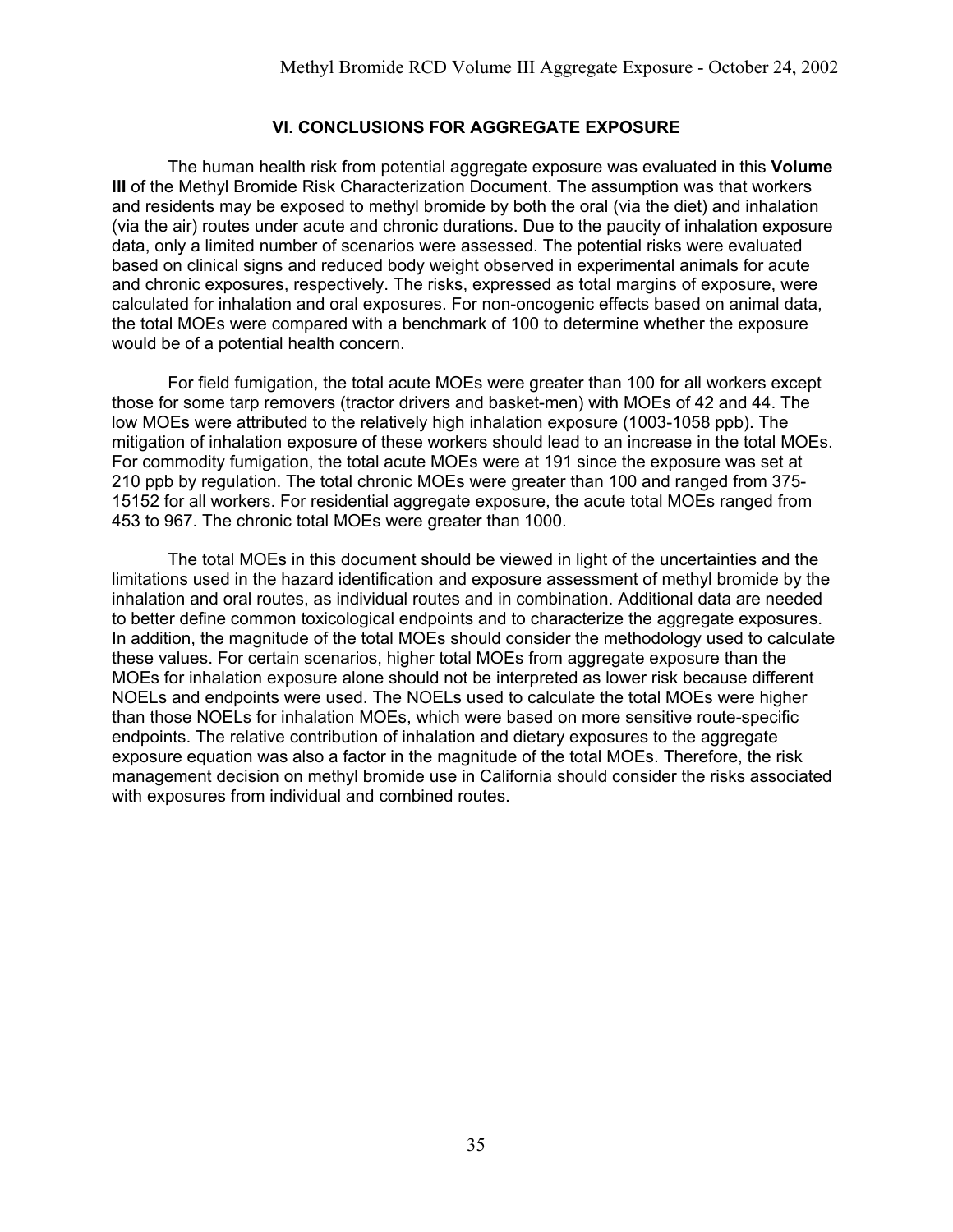#### **VII. REFERENCES**

- ARB, 2000. Ambient air monitoring for methyl bromide and 1,3-dichloropropene in Kern County- Summer 2000. Project No. C00-028. Engineering and Certification Branch, Monitoring and Laboratory Division, Air Resources Board, California Environmental Protection Agency, Sacramento, CA. cdpr.ca.gov/cgi-bin/byteserver.pl/docs/empm/pubs/tac/tacpdfs/mthdic13.pdf
- ARB, 2001. Ambient air monitoring for methyl bromide and 1,3-dichloropropene in Monterey/Santa Cruz Counties- Fall 2000. Project No. C00-028. Engineering and Certification Branch, Monitoring and Laboratory Division, Air Resources Board, California Environmental Protection Agency, Sacramento, CA. cdpr.ca.gov/cgi-bin/byteserver.pl/docs/empm/pubs/tac/tacpdfs/mebr2000.pdf
- Bond, J.A., J.S. Dutcher, M.A. Medinsky, R.F. Henderson, and L.S. Birnbaum, 1985. Disposition of 14C methyl bromide in rats after inhalation. Toxicology and Applied Pharmacology 78:259-267 (in DPR Vol.123-135 #89719).
- Boorman, G.A., H.L. Hong, C.W. Jameson, K. Yoshitomi, and R.R. Maronpot, 1986. Regression of methyl bromide-induced forestomach lesions in the rat. Toxicology and Applied Pharmacology 86:131-139.
- Boorman, G.A., K.T. Morgan, and L.C. Uriah, 1990. Nose, larynx, and trachea. In Pathology of the Fischer Rat (edited by Boorman, G.A., S.L. Eustis, M.R. Elwell, C.A. Montgomery, and W.F. MacKenzie, Ed.), pp. 315-337. Academic Press, Inc. New York, NY.
- Breslin, W.J., C.L. Zablotny, G.J. Bradley, and L.G. Lomax, 1990. Methyl bromide inhalation teratology study in New Zealand white rabbits. The Toxicology Research Lab. Methyl Bromide Industry Panel. DPR Vol.123-127 #95930.
- Danse, L.H.J.C., F.L. van Velsen, and C.A. van der Heijden, 1984. Methyl bromide: Carcinogenic effects in the rat forestomach. Toxicology and Applied Pharmacology 72:262-271 (in DPR Vol.123-043 #913094).
- DPR, 1999. Methyl bromide risk characterization document for inhalation exposure, Draft RCD 99-02. Department of Pesticide Regulation, California Environmental Protection Agency, Sacramento, CA. cdpr.ca.gov/docs/dprdocs/methbrom/ra\_index.htm
- DPR, 2001a. Summary of ambient air monitoring for methyl bromide. Letter to Interested Parties from John Sanders, March 30, 2001. Environmental Monitoring Branch, Department of Pesticide Regulation, California Environmental Protection Agency, Sacramento, CA. cdpr.ca.gov/docs/dprdocs/methbrom/msum2000.pdf
- DPR, 2001b. Methyl bromide risk management plan for seasonal community exposures. Letter to Interested Parties from Paul Helliker, June 26, 2001. Department of Pesticide Regulation, California Environmental Protection Agency, Sacramento, CA. cdpr.ca.gov/docs/dprdocs/methbrom/rmp0601/rmp0601.pdf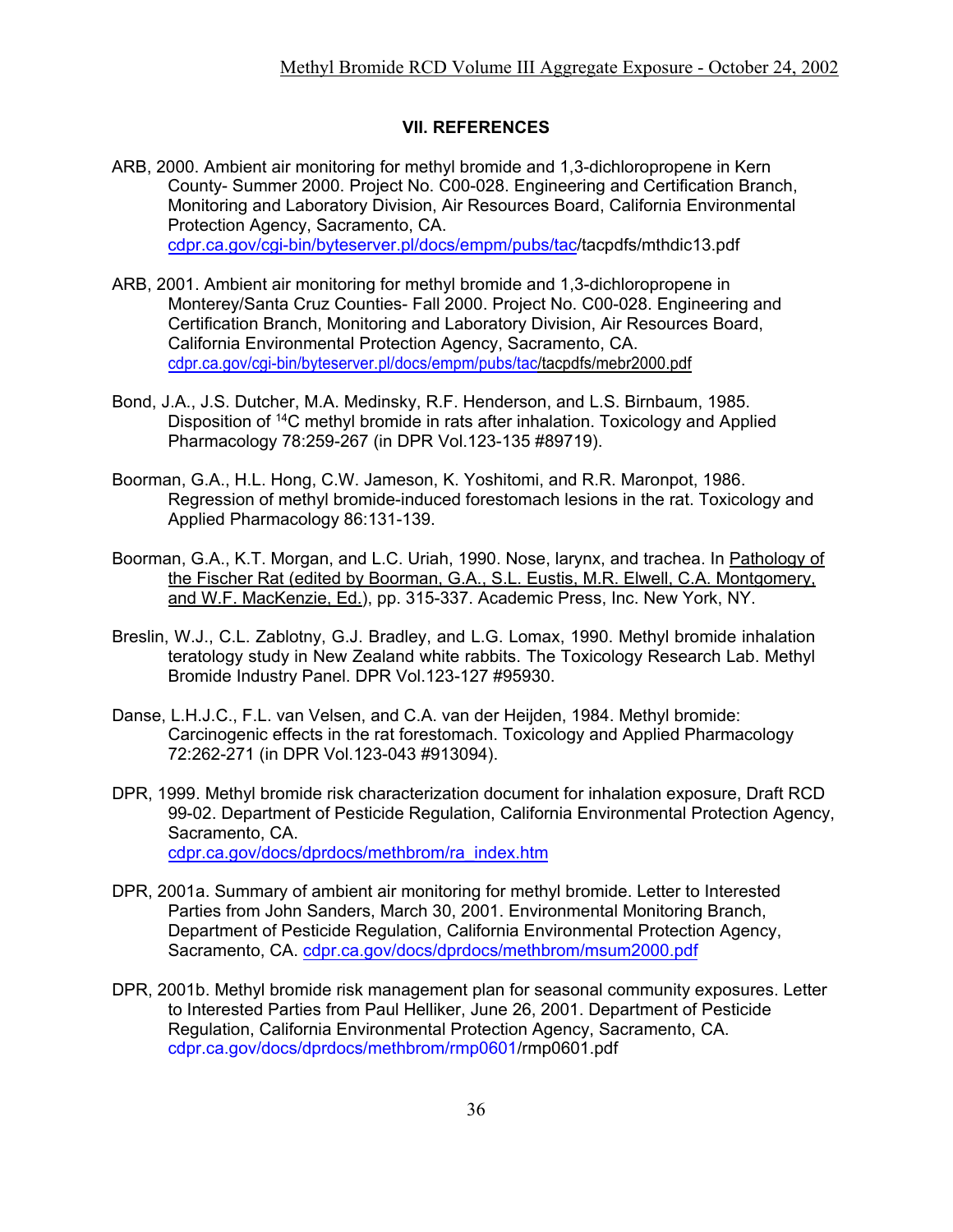- DPR, 2001c. DPR reports pesticide use declined again in 2000. California Department of Pesticide Regulation *News*, October 23, 2001. Department of Pesticide Regulation, California Environmental Protection Agency, Sacramento, CA.
- DPR, 2002a. Methyl bromide risk characterization document for inhalation exposure, February, 2002. Department of Pesticide Regulation, California Environmental Protection Agency, Sacramento, CA.
- DPR, 2002b. Methyl bromide risk characterization document for dietary exposure, February, 2002. Department of Pesticide Regulation, California Environmental ProtectionAgency, Sacramento, CA.
- Eustis, S.L., 1992. Toxicology and carcinogenesis studies of methyl bromide in B6C3F1 mice. NTP TR 385, U.S. Department of Health and Human Services, Public Health Service, National Institutes of Health. DPR Vol.123-146 #116243.
- Gross, S.B., 1999. Methyl bromide- Combined chronic/oncogenicity feeding rat (83-5). Memorandum from S.G. Gross to R. McNally/Joseph Nevola, May 24, 1999. Office of Prevention, Pesticides and Toxic Substances. U.S. Environmental Protection Agency, Washington, D.C.
- Hardisty, J.F., 1997. Chronic (29-month) inhalation toxicity and carcinogenicity study of methyl bromide in rats. Reexamination of nasal cavity. Study number # B-91-8213/002. DPR Vol. 123-178 #156300.
- Hubbs, A.F., 1986. The subchronic effects of oral methyl bromide administration in the rat. DPR Vol.123-083 #59183.
- Jaskot, R.H., Grose, E.C., B.M. Most, M.G. Menache, T.B. Williams, and J.J. Roycroft, 1988. The distribution and toxicological effects of inhaled methyl bromide in the rat. Journal of American College of Toxicology 7:631-642 (in DPR Vol.123-135 #89717).
- Kaneda, M., H. Hojo, S. Teramoto, and K. Maita, 1998. Oral teratogenicity studies of methyl bromide in rats and rabbits. Food and Chemical Toxicology 36:421-427.
- Kaneda, M., N. Hatakenaka, S. Teramoto, and K. Maita, 1993. A two-generation reproduction study in rats with methyl bromide-fumigated diets. Food and Chemical Toxicology 31(8):533-542.
- Kiplinger, G.R., 1994. Acute oral toxicity comparison study of microencapsulated methyl bromide and liquid methyl bromide in albino rats. Study number WIL-49011. WIL Research Lab., Inc. DPR Vol.123-162 #132699.
- Medinsky, M.A., J.A. Bond, J.S. Dutcher, and L.S. Birnbaum, 1984. Disposition of [14C] methyl bromide in Fischer-344 rats after oral or intraperitoneal administration. Toxicology 32:187-196 (in DPR Vol.123-135 #89720).
- Medinsky, M.A., J.S. Dutcher, J.A. Bond, R.F. Henderson, J.L. Mauderly, M.B. Snipes, J.A. Mewhinney, Y.S. Cheng, and L.S. Birnbaum, 1985. Uptake and excretion of [14C] methyl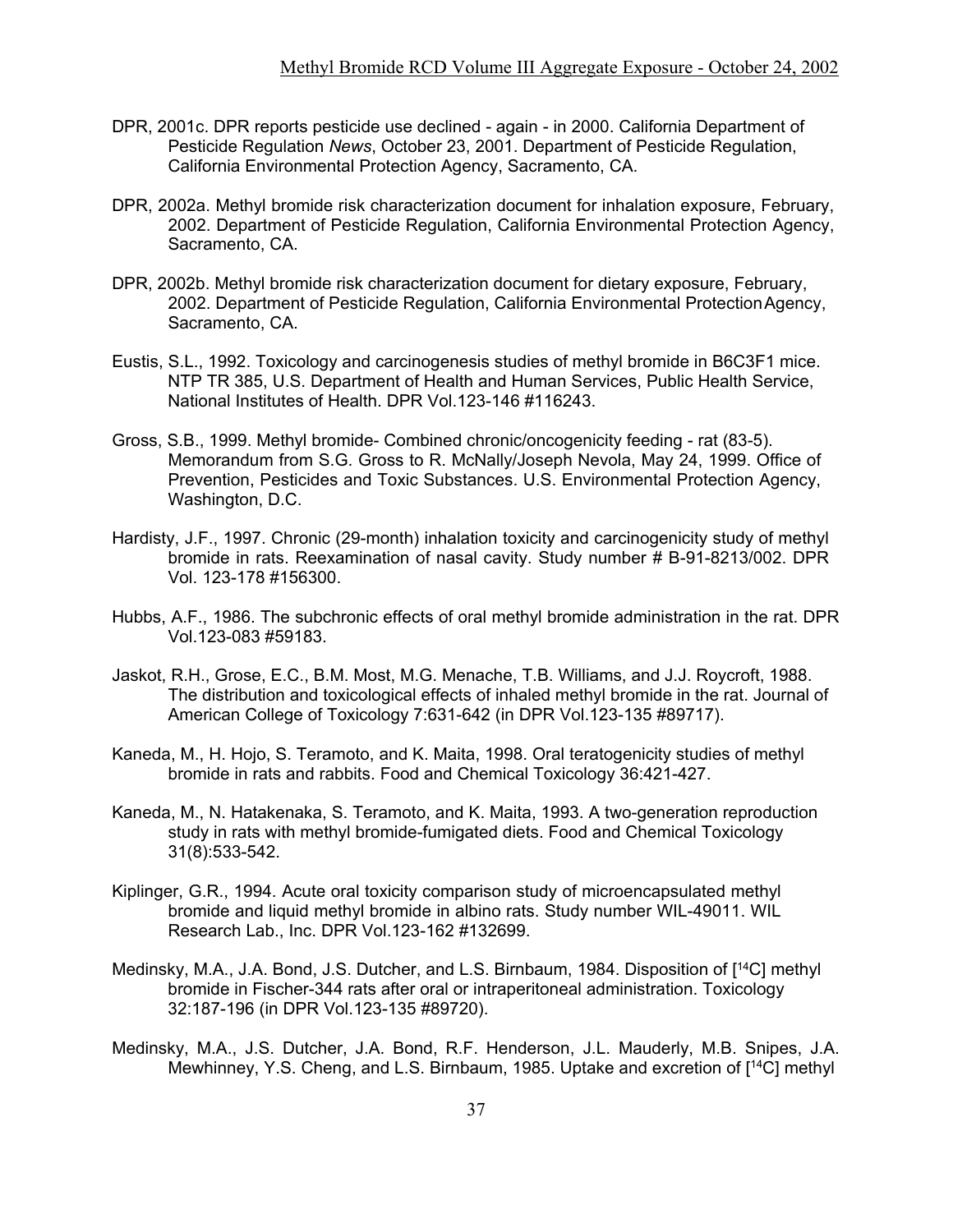bromide as influenced by exposure concentration. Toxicology and Applied Pharmacology 78:215-225 (in DPR Vol.123-135 #89718).

- Mertens, J.J.W.M., 1997. A 24-month chronic dietary study of methyl bromide in rats. Laboratory Study Number WIL-49014. WIL Research Laboratories. DPR Vol.123-179 #158746.
- Michalodimitrakis, M.N., A.M. Tsatsakis, M.G. Christakis-Hampsas, N. Trikilis, and P. Christodoulou, 1997. Death following intentional methyl bromide poisoning: Toxicological data and literature review. Veterinarian and Human Toxicology 39 (1):30- 34.
- Newton, P.E., 1994a. A four week inhalation toxicity study of methyl bromide in the dog. Study number 93-6068. Pharmaco LSR. DPR Vol.123-164 #132821.
- Newton, P.E., 1994b. An up-and-down acute inhalation toxicity study of methyl bromide in the dog. Study number 93-6067. Pharmaco LSR. DPR Vol.123-163 #132818.
- NRC (National Research Council), 2000. Methyl Bromide Risk Characterization in California. Subcommittee on Methyl Bromide, National Research Council. National Academy Press, Washington, D.C. <http://www.nap.edu/books/0309070872/html/>
- NTP, 1992. Toxicology and carcinogenesis studies of methyl bromide in B6C3F1 mice. NTP TR 385, U.S. Department of Health and Human Services, Public Health Service, National Institutes of Health. DPR Vol.123-145 #76659.
- Powell, S., 2001. Exposures to methyl bromide based on ARB 2000 monitoring in Monterey/Santa Cruz and Kern Counties. Memorandum from Sally Powell to Joe Frank, Worker Health and Safety Branch, February 9, 2001. Department of Pesticide Regulation, California Environmental Protection Agency, Sacramento, CA.
- Raabe, O.G., 1986. Inhalation uptake of selected chemical vapors at trace levels. University of California, Davis, CA. Submitted to The Biological Effects Research Section, California Air Resources Board, Sacramento, CA.
- Raabe, O.G., 1988. Retention and metabolism of toxics. Inhalation uptake of xenobiotic vapors by people. University of California, Davis, CA. Submitted to The Biological Effects Research Section, California Air Resources Board, Sacramento, CA.
- Reuzel, P.G.J., C.F. Kuper, H.C. Dreef-van der Meulen, and V.M.H. Hollanders, 1987. Chronic (29-month) inhalation toxicity and carcinogenicity study of methyl bromide in rats. Civo Institutes TNO. DPR Vol.123-084 #59184; 123-147 #116337; 123-148 #120402; 123- 148 #120406; and 123-166 #133417.
- Reuzel, R.G.J., H.C. Dreef-van der Meulen, V.M.H. Hollanders, C.F. Kuper, V.J. Feron, and C.A. van der Heijden, 1991. Chronic inhalation toxicity and carcinogenicity study of methyl bromide in Wistar rats. Food and Chemical Toxicology 29:31-39.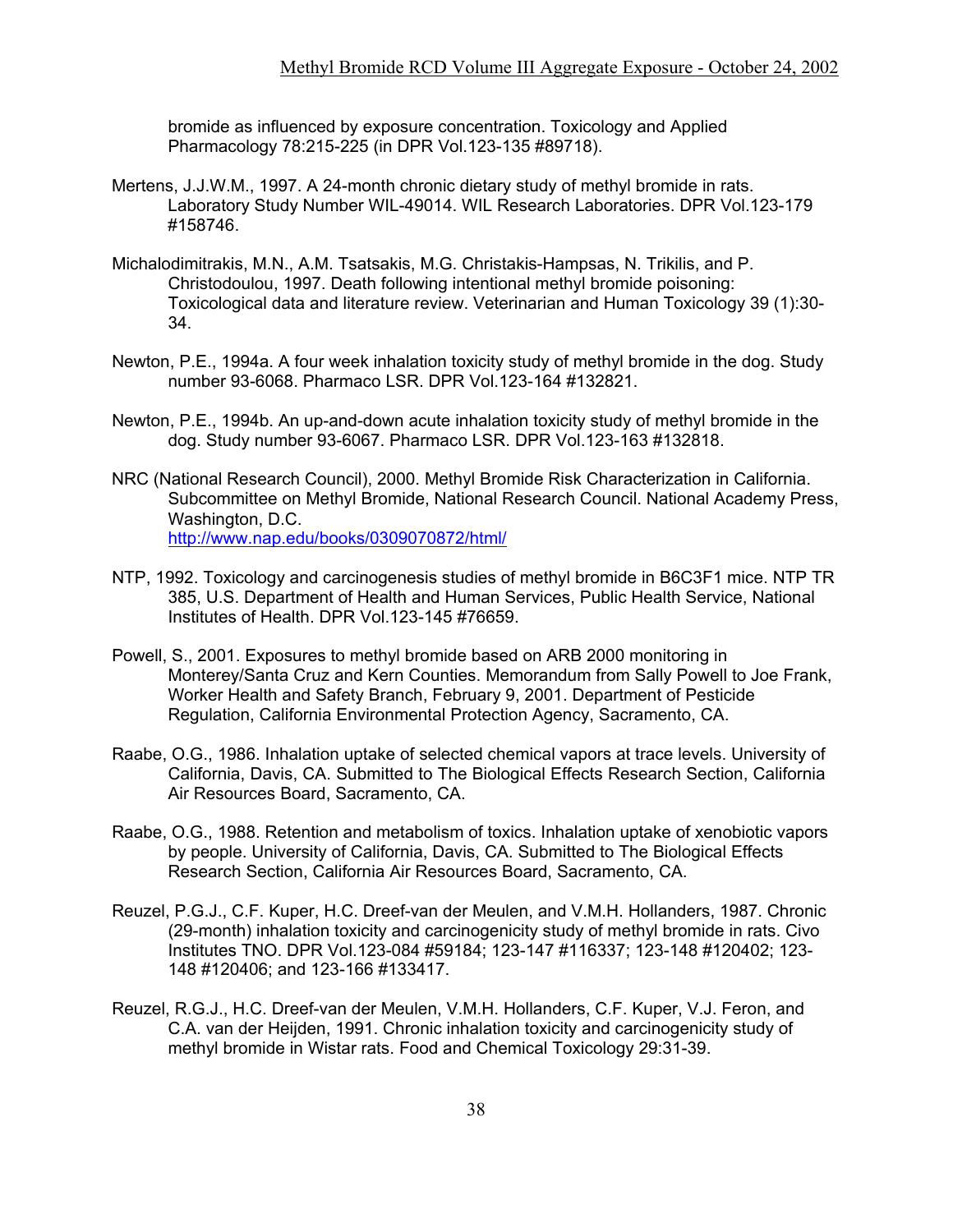- Sikov, M.R., W.C. Cannon, D.B. Carr, R.A. Miller, L.F. Montgomery, and D.W. Phelps, 1981. Teratologic assessment of butylene oxide, styrene oxide and methyl bromide. Contract no. 210-78-0025. Battelle, Pacific Northwest Lab. Submitted to the Division of Biomedical and Behavioral Science, National Institute for Occupational Safety and Health, U.S. Department of Health and Human Services. DPR Vol.123-092 #59690 (same study also in DPR Vol. 123-039 #26865 and 26866).
- U.S. EPA, 1991. Guidelines for developmental toxicity risk assessment. Federal Register 56(234):63798-63826.
- U.S. EPA, 1999. Guidance for performing aggregate exposure and risk assessments, October 29, 1999. Office of Pesticide Programs, Environmental Protection Agency, Washington, D.C. <http://www.epa.gov/fedrgstr/EPA-PEST/1999/November/Day-10/6043.pdf>
- U.S. EPA, 2001. General principles for performing aggregate exposure and risk assessment, November 28, 2001. Office of Pesticide Programs, Environmental Protection Agency, Washington, D.C. epa.gov/pesticides/trac/science/aggregate.pdf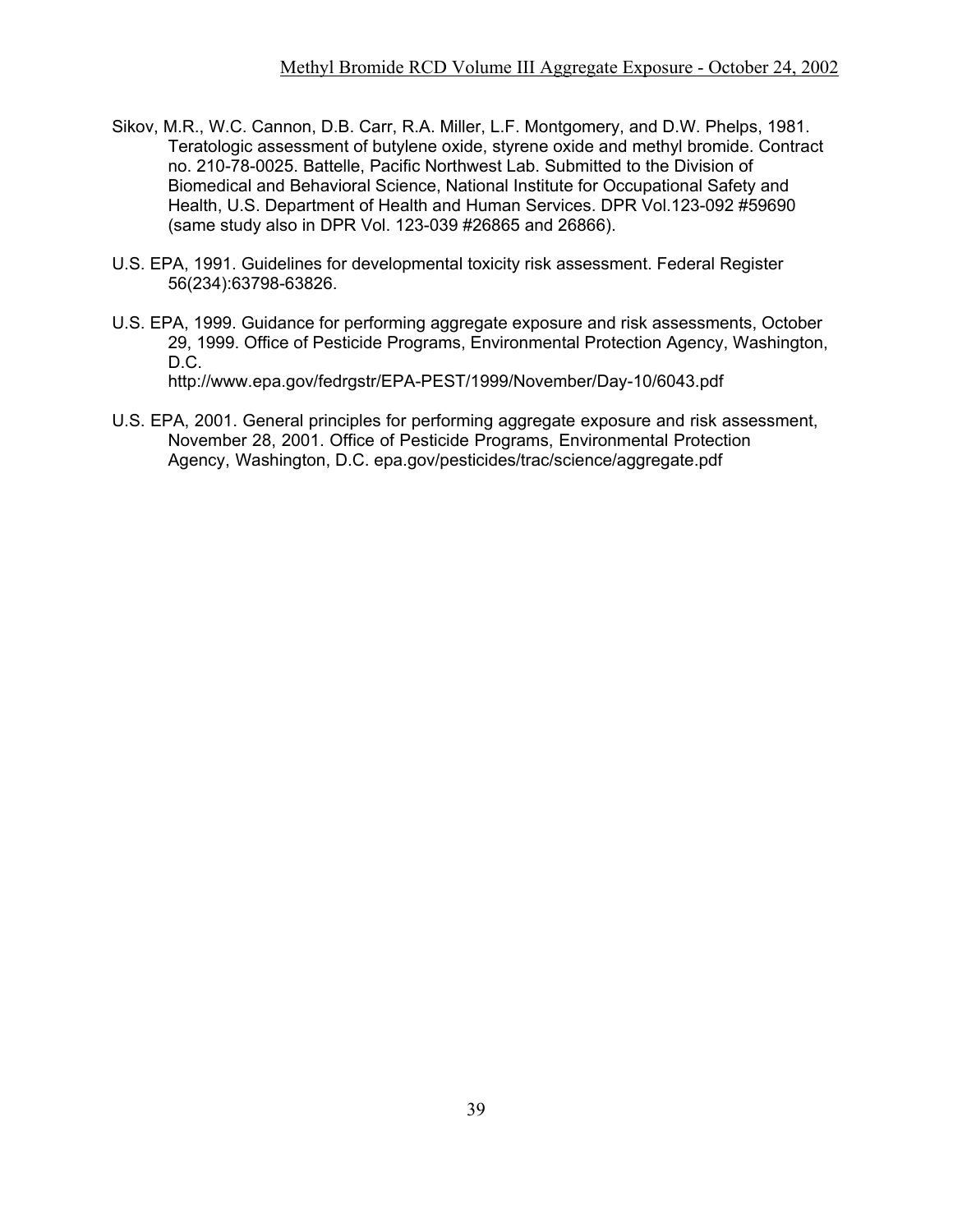## **VIII. ATTACHMENTS**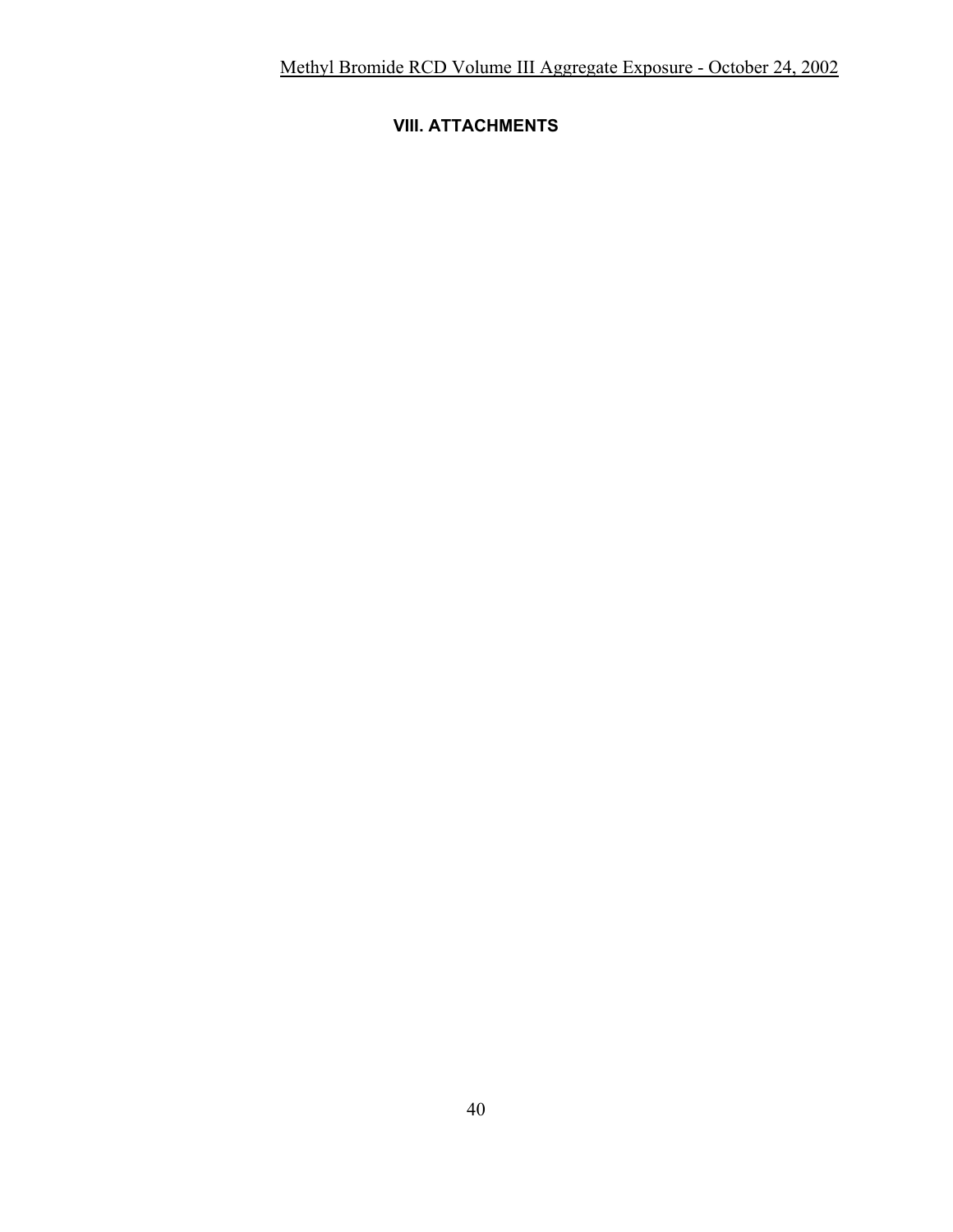## **ATTACHMENT A**

#### **TECHNICAL SUMMARY OF RISK CHARACTERIZATION DOCUMENT FOR INHALATION EXPOSURE (DPR, 2002a)**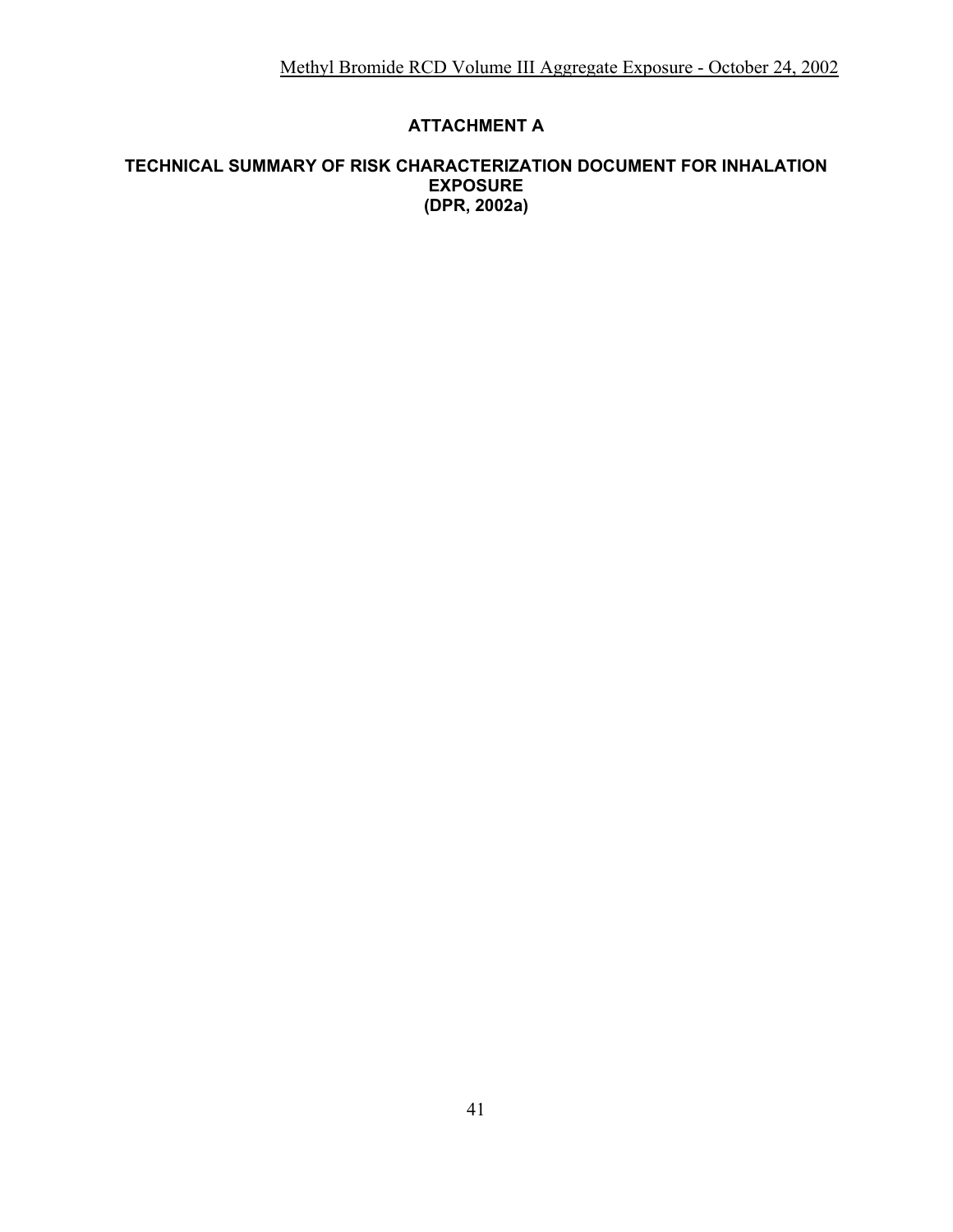#### **I. TECHNICAL SUMMARY**

#### **I.A. INTRODUCTION**

In 1992, the Department of Pesticide Regulation (DPR) conducted a Preliminary Risk Assessment on methyl bromide to address acute inhalation exposures of residents reentering fumigated home. The risk assessment concluded that the reentry level of 5 ppm for residents posed a health hazard and an emergency regulation was promulgated to decrease the exposure. Subsequently, permit conditions were developed to reduce the acute exposure of workers and the residents living near fumigated fields and fumigation chambers. In 1999, a draft of the risk characterization for inhalation of methyl bromide was completed. This draft was reviewed by the National Research Council. This Volume I of the Risk Characterization Document is a revision of the 1999 draft.

#### **I.A.1. Chemical Identification**

Methyl bromide is a gaseous fumigant that kills insects, rodents, nematodes, weeds, and organisms that cause plant diseases. Since methyl bromide is released into the air during and after its use, there is a potential for exposure by the workers as well the general population living near the use sites. Methyl bromide is a restricted use pesticide for structural, soil, and commodity fumigations. In 2001, 54 products containing methyl bromide were registered in California. From 1996-1999, 11-16 million pounds were used each year in California.

The primary route of human exposure to methyl bromide is inhalation. Exposure may occur from accidental spills, drift, leakage, or residual levels of methyl bromide released after treatment. Signs and symptoms of inhalation exposure depend on the concentration and exposure duration. Early symptoms of acute exposure to lethal concentrations include: malaise, headache, visual disturbances, nausea, and vomiting. Later symptoms include delirium, convulsions, and respiratory failure or cardiovascular collapse leading to death. Nonlethal exposures result in neurological effects similar to the early symptoms for fatal exposure. These symptoms may persist after exposure, depending on the severity of the effects. Exposure of skin to methyl bromide results in vesication and swelling of the skin. The general population may also be exposed to methyl bromide-treated foods.

Since methyl bromide is acutely toxic, chloropicrin has been added to some methyl bromide formulations as a warning agent. However, there may not be a correlation between methyl bromide concentration in the air and the extent of the irritation induced by chloropicrin due to the differences in physical and chemical properties between these compounds. Also, chloropicrin itself is acutely toxic. With its increased use as a replacement for methyl bromide, there are increased concerns regarding the health effects from chloropicrin exposure.

#### **I.A.2. Regulatory History**

The Federal agencies have established regulatory levels for the uses of methyl bromide. For food uses, the U.S. Environmental Protection Agency (U.S. EPA) established tolerances based on inorganic bromide with the assumption that methyl bromide is completely degraded. The U.S. EPA oral chronic reference dose (RfD) is 0.0014 mg/kg/day. In the drinking water, the one-day, ten-day, and longer-term health advisories are 0.1 mg/L for children. The longer-term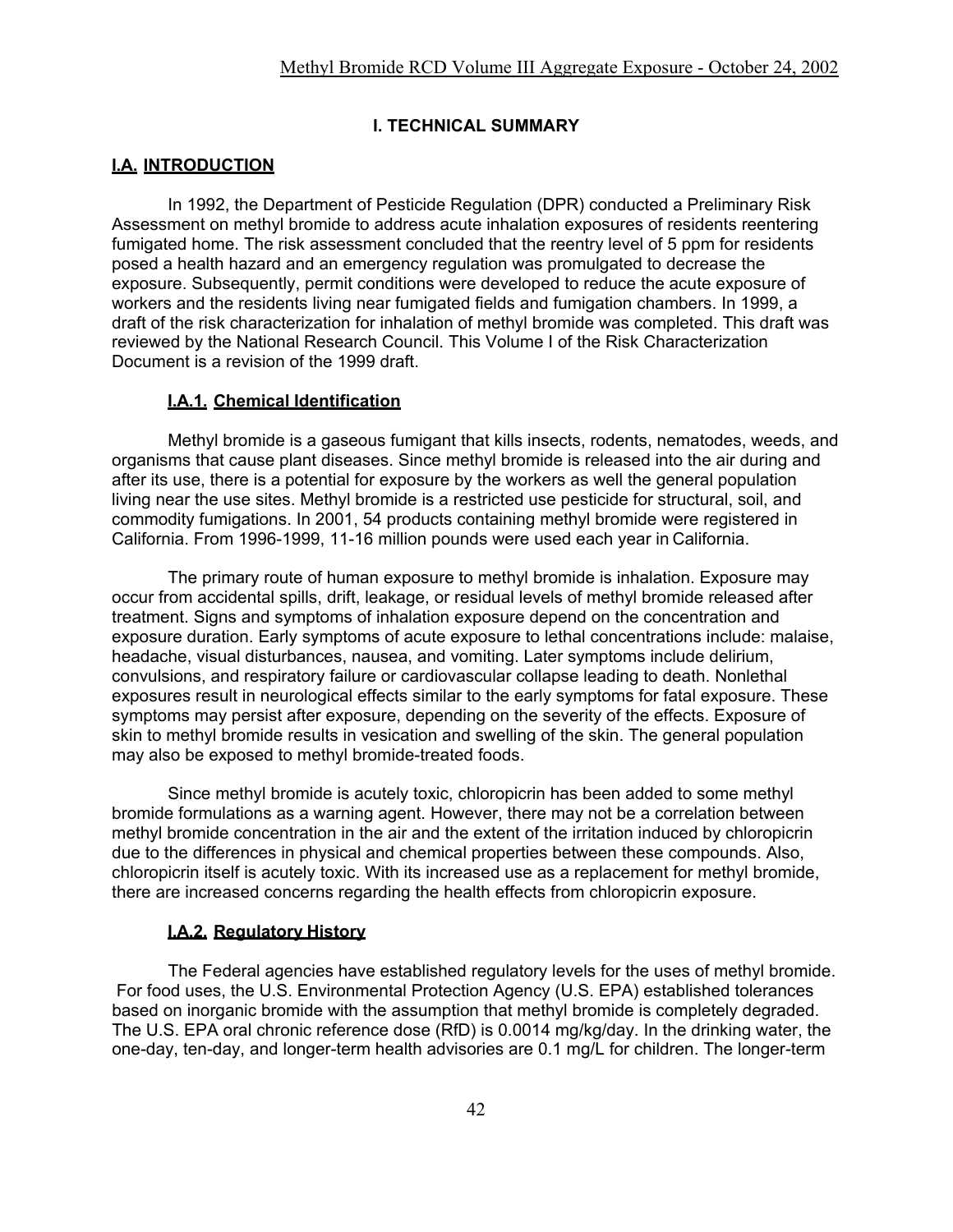health advisory is 0.5 mg/L for an adult. The lifetime health advisory is 0.01 mg/L.

For methyl bromide in the air, the U.S. EPA inhalation reference concentration (RfC) is 5 x 10<sup>-3</sup> mg/m<sup>3</sup>. The Agency for Toxic Substances and Diseases Registry minimum risk levels (MRLs) are 50 ppb, 50 ppb, and 5 ppb for acute, intermediate, and chronic exposure scenarios, respectively. For occupational exposure, the federal Occupation Safety and Health Administration permissible exposure limit (PEL) is 20 ppm while California established a lower limit of 5 ppm and a ceiling of 20 ppm. The reentry level is 1 ppm for structural fumigation within the wall voids. Methyl bromide is a Class I ozone depleter and its use is regulated by the U.S. Clean Air Act and the United Nations Montreal Protocol.

In California, the use of methyl bromide is continually being evaluated as regulations/permit conditions are modified to limit exposures. Additional ambient methyl bromide exposure data are being developed in 2001-2002 to determine seasonal (subchronic) exposures. The need for the permit conditions was initially based on the Preliminary Risk Assessment conducted in 1992 to address potential health hazard associated with acute exposures after structural fumigation (Attachment A). In 1993, methyl bromide, as a structural fumigant, was administratively listed as a developmental toxicant by the Office of Environmental Health Hazard Assessment of the California Environmental Protection Agency under Proposition 65 via the provision for listing due to the federal label warning requirement. However, the Proposition 65 Developmental and Reproductive Toxicity Identification Committee decided not to expand the listing to all uses of methyl bromide because results from laboratory animals did not Aclearly@ show that methyl bromide was a developmental toxicant.

#### **I.A.3. Environmental Fate**

Methyl bromide is degraded in the environment. The rate of hydrolysis was enhanced by elevated temperature, ultraviolet irradiation, aerobic conditions, and high organic matter in the soil. Once applied to the soil, methyl bromide volatilized into the air or adsorbed onto soil particles. Because of degradation, methyl bromide residues were not detected in the groundwater or commodities grown on fumigated soil. Residues were found in treated commodities after post-harvest fumigation.

#### **I.B. TOXICOLOGY PROFILE**

#### **I.B.1. Pharmacokinetics**

Pharmacokinetic studies showed that after inhalation, intraperitoneal, and oral administrations, methyl bromide was rapidly absorbed and radioactivity (<sup>14</sup>C) was distributed to all tissues examined. With inhalation exposure, the percentages of the administered doses absorbed were similar in several species; they were 48% in the rat, 40% in the dog, and 52 to 55% in human. In the rat, the highest levels in the tissues, principally in the lungs, were reached immediately after exposure. With oral and intraperitoneal administration to rats, more than 90% of the dose was absorbed, with the highest radioactivity levels measured in the liver, kidneys, and testes. Methyl bromide was extensively biotransformed into unidentified products and carbon dioxide. In the rat, within 1 hour after inhalation exposure, less than 10% of the radioactivity in the tissues was intact methyl bromide. In humans, both methyl bromide and inorganic bromide were detected in the tissues 5 hours after a lethal dose exposure. The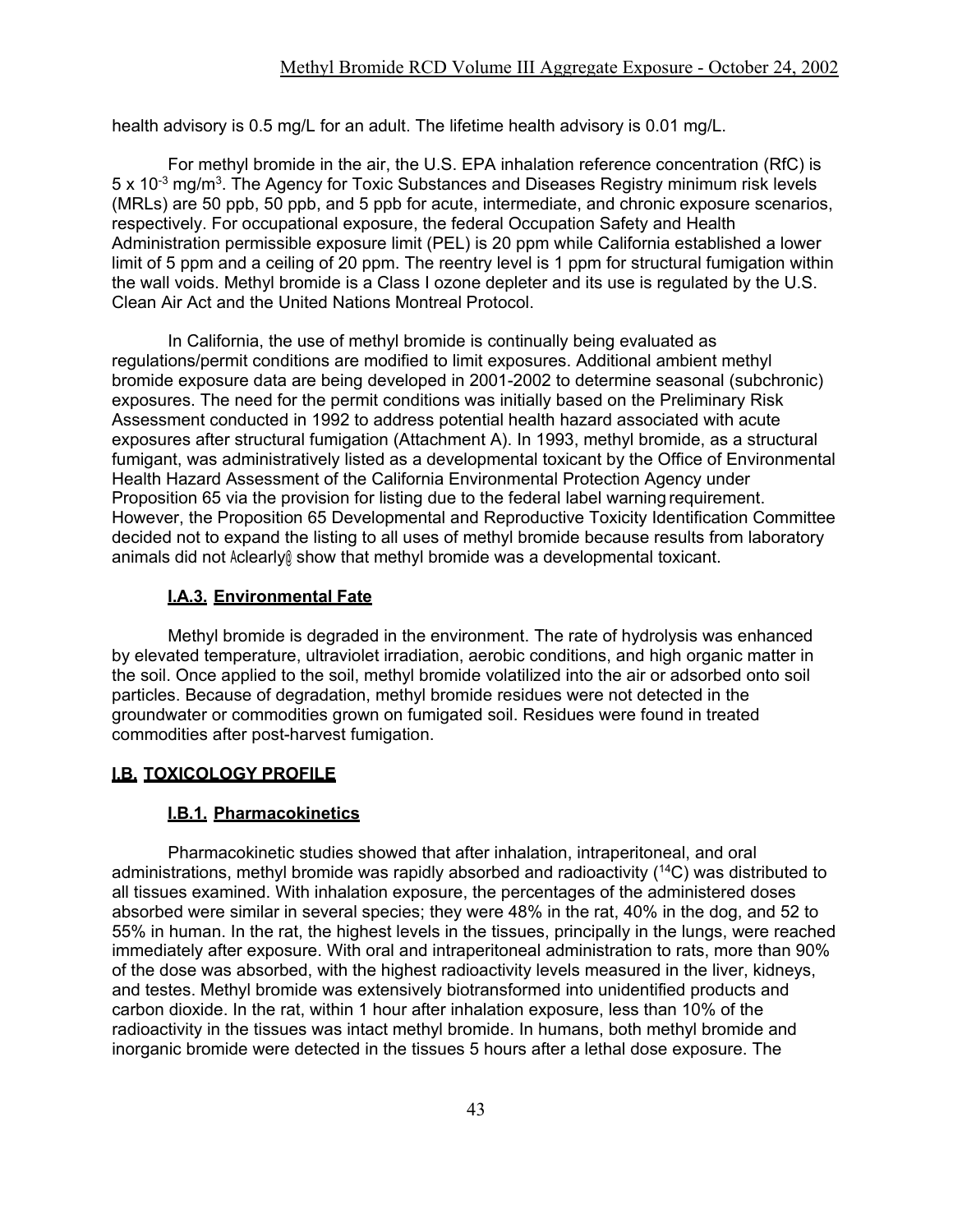primary routes of excretion were the exhaled air for inhalation and intraperitoneal exposures, and the urine for oral exposure. Carbon dioxide accounted for almost 50% (inhalation and intraperitoneal routes), and 30% (oral route) of the radioactivity in the exhaled air. After oral administration, biliary metabolites of methyl bromide were reabsorbed from the gut.

#### **I.B.2. Acute Toxicity**

Methyl bromide is a Toxicity Category I compound because of its acute inhalation toxicity. Severe irritation to eyes, skin, and mucous membranes occur after acute exposure; therefore, acute oral, ocular and dermal studies are not required for registration. Neurotoxicity has been observed in humans and laboratory animals after inhalation exposure to methyl bromide. The severity of the effects depended on the dose and duration of exposure. In humans exposed to high concentrations, neurological effects included ataxia, convulsion, and tremors. The nonlethal effects observed in laboratory animals included changes in brain catecholamines and tyrosine hydroxylase activity, tissue degeneration (nasal, brain, and adrenal glands), and neurotoxicity (ataxia and paralysis). Signs of oral toxicity in the dog included prostration, increased heart rates, lesions in multiple organs including the stomach and brain, hypoactivity, hypothermia, and death. Human dermal exposure resulted in skin lesions.

#### **I.B.3. Subchronic Toxicity**

Subchronic inhalation exposure of laboratory animals to methyl bromide resulted in altered brain catecholamine levels, decreased brain tyrosine hydroxylase activity, neurotoxicity, tissue degeneration (brain, nasal cavity, heart, testes, adrenal glands, thymus, spleen, and kidneys), and death. Based on overt signs of neurotoxicity, the dog, rabbit, and monkey were more sensitive to methyl bromide than other species (rat, mouse, and guinea pig). The primary finding after repeated oral exposure by gavage in the rat was hyperplasia of the forestomach. A decrease in body weight gain and food consumption was observed in rats given microencapsulated methyl bromide mixed in the feed.

#### **I.B.4. Chronic Toxicity**

The nasal cavity, brain, and heart were major target organs in rodents after chronic inhalation exposure to methyl bromide. Olfactory epithelial damage (hyperplasia, metaplasia, and necrosis) and myocardial degeneration were observed in rats and mice. Cerebellar and cerebral degenerations were detected in mice while reduced brain weight was observed in rats. When rats were exposed to methyl bromide in microcapsules mixed in the feed, the primary effect was body weight reduction. Possible treatment-related lesions were found in the spleen, liver, pancreas, and lungs. In male dogs given methyl bromide-fumigated feed, decreased hematocrit and hemoglobin levels were observed.

#### **I.B.5. Genotoxicity**

Methyl bromide was genotoxic in several *in vitro* and *in vivo* assays. It was a base-pair substitution mutagen in the *Salmonella* assays. It was a direct-acting mutagen since a liver S-9 fraction was not required for mutagenicity. It caused micronuclei formation in female mice and an increased frequency of sister chromatid exchanges in CHO cells and in mouse bone marrow cells *in vivo*. It did not induce unscheduled DNA synthesis in rat hepatocytes or cause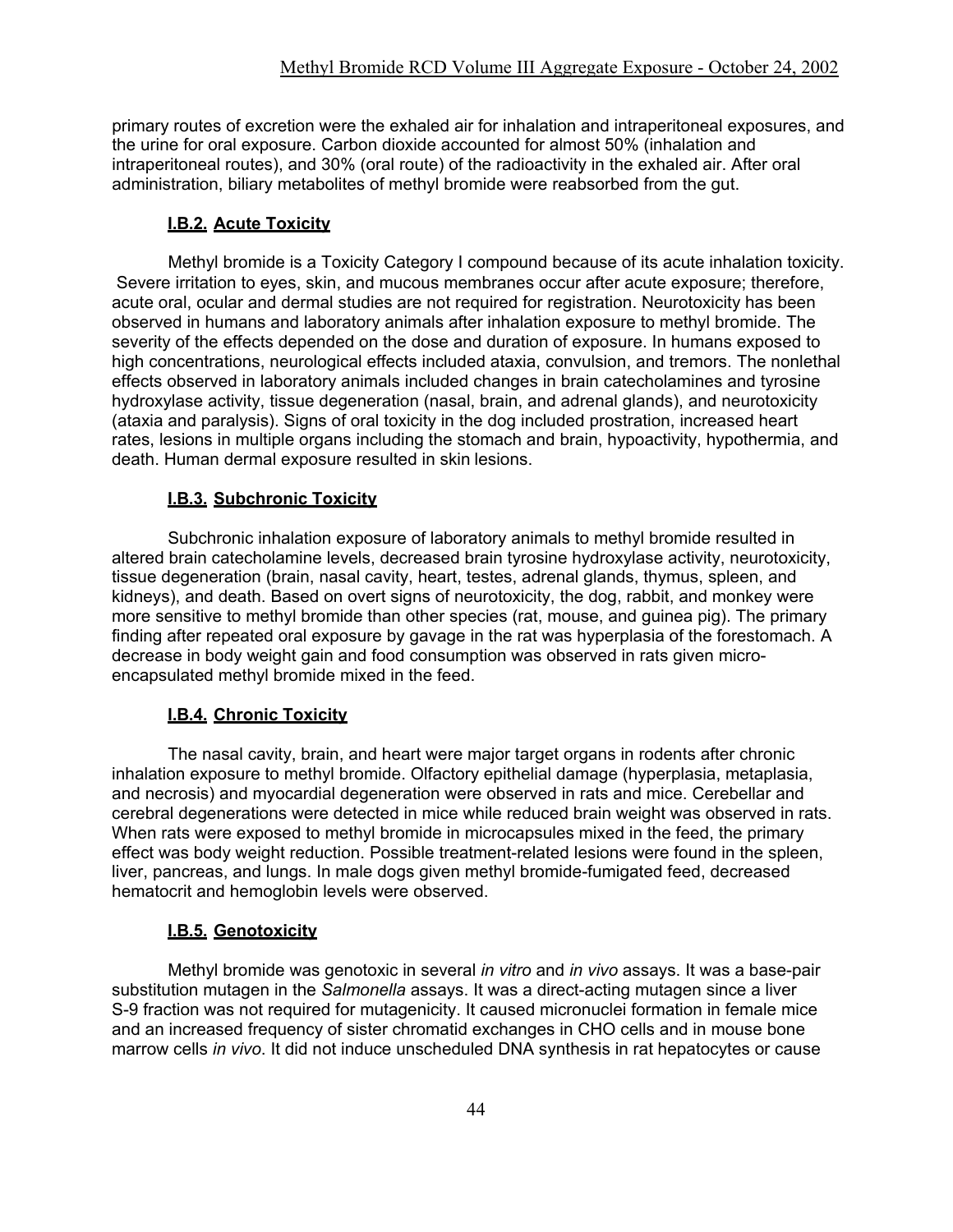sperm abnormalities in mice. DNA alkylation was detected in both rats and mice after *in vivo*  exposure by oral, intraperitoneal, or inhalation routes while DNA damage was found in the germ cells of rats after inhalation exposure. There was some evidence of genotoxicity in workers exposed to methyl bromide. Elevated levels of sister chromatid exchanges in lymphocytes and S-methylcysteine adducts in the blood were measured in soil fumigators. An increased frequency of hypoxanthine-guanine phosphoribosyl transferase gene (*hprt*) mutations in the lymphocytes and an increased incidence of micronuclei in oropharyngeal cells were observed in structural fumigators.

## **I.B.6. Reproductive Toxicity**

In a 2-generation reproductive toxicity study in rats by inhalation, methyl bromide reduced the fertility rate of the  $F_1$  parents during the second mating trial. While the body weights of the treated pups at birth showed varied responses, their body weights were significantly lowered during lactation. Brain weight and cerebral cortex width were reduced in the  $F_1$  parents.

## **I.B.7. Developmental Toxicity**

Methyl bromide caused developmental effects in both rats and rabbits after inhalation exposure. The findings in the fetuses included delayed skull ossification in rats and fused sternebrae, gall bladder agenesis, and other effects in rabbits. Methyl bromide did not cause any significant developmental effects in rats and rabbits after oral exposure.

## **I.C. RISK ASSESSMENT FOR INHALATION EXPOSURE**

#### **I.C.1. Hazard Identification for Inhalation Exposure**

The evaluation of risks from exposure to methyl bromide followed the four steps of risk assessment: hazard identification, dose-response assessment, exposure evaluation, and risk characterization. In the hazard identification and dose-response assessment, a comprehensive review of the toxicology database from studies submitted by the registrant and published articles was conducted. From this review, the toxicity and the estimates of how much methyl bromide that could potentially cause an adverse effect as well as no-effect levels are identified for each study. Since human case reports did not provide sufficient details to derive the critical noobserved-effect levels (NOELs), results from experimental animal studies were used assuming that the effects observed in the animals would also be observed in humans. The NOELs were expressed as human equivalents (adult or child) to correct for the difference in respiration rates between humans and experimental animals. The studies with most relevant findings for risk assessment were then selected and the associated NOELs were expressed as critical NOELs to be used in the calculation of the margin of exposure (MOE) in the risk characterization step of the process. For methyl bromide, critical NOELs were determined for acute (one-time exposure), short-term (1-2 weeks), subchronic (7-13 weeks, seasonal), and chronic (a year or more) exposures. The National Research Council scientists (NRC) in their review of the draft RCD/1999 agreed with DPR selection of critical endpoints and NOELs for risk characterization.

For acute exposure, neurotoxicity is the primary effect of concern and has been observed in both experimental animals and humans. The clinical signs observed include: decreased activity, ataxia, paralysis, convulsion, and tremors. Of the laboratory animals studied, there was a species sensitivity to the neurotoxicity of methyl bromide after short-term exposure. Based on the comparisons of the lowest-observed-effect level (LOEL) for neurotoxicity, the dog andrabbit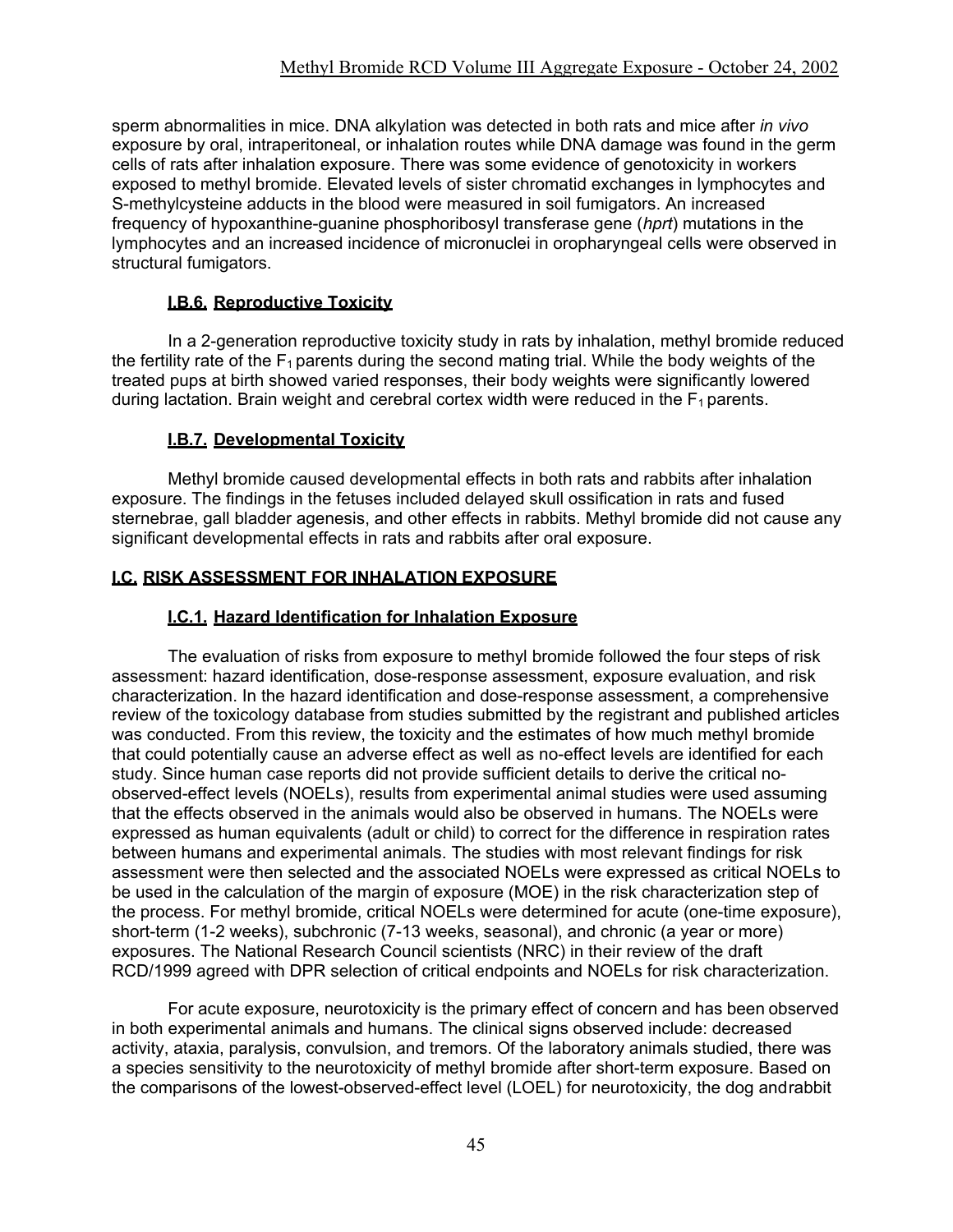showed greater sensitivity than the guinea pig, mouse and rat. For example, dogs exposed to 156 ppm (human equivalent level of 68 ppm) showed severe neurological effects in 2 to 7 days of exposure while rats exposed to the same concentration in terms of human equivalent level (65 ppm; 70 ppm actual air concentration) for the same exposure duration did not show any neurotoxicity. In pregnant animals, the rabbit was more sensitive to methyl bromide than the rat. For pregnant rabbits, severe neurotoxicity was observed at the LOEL of 70 ppm (Sikov *et al.*, 1981; Breslin *et al.*, 1990) while no neurotoxicity was reported in the pregnant rats at the same level (Sikov *et al.*, 1981).

The selection of results from the most sensitive species, in this case the dog, is consistent with the U.S. EPA Neurotoxicity Risk Assessment guidelines (U.S. EPA, 1998a). The critical NOEL was 103 ppm from short-term inhalation studies in the dog (Newton, 1994a and b). At this dose of 103 ppm, no effects were observed until the 8th day of exposure. Although the dog inhalation toxicity studies were not designed to be a neurotoxicity study as defined by the Federal Insecticide, Fungicide, and Rodenticide Act (FIFRA) guideline, they were conducted under Good Laboratory Practices and DPR considered the results valid for hazard identification. These same data were used by the Methyl Bromide Industry Panel ( MBIP) to support their position that a chronic inhalation toxicity study in the dog should not be required (CMA, 1994).

The selection of the 103 ppm dose as the acute NOEL considered three major factors: subjectiveness of the observations, severity of the neurotoxicity at higher concentrations, and possibility of delayed neurotoxicity. The finding of no effect at 103 ppm in the dogs was based on gross observations. Neurotoxicity may have been present but not detected unless more refined methods such as the Functional Observation Battery were used. Therefore it is possible that the actual NOEL may be lower than 103 ppm. Furthermore, severe neurotoxicity was observed at higher doses (1.5 times the NOEL) with a few additional days of exposure. At 156 ppm, one of two dogs showed lacrimation (tearing) on the first day. This finding by itself may arguably be considered less significant with respect to adversity. However, there were only two dogs in this group. With 2-3 days of additional exposure, there was significant toxicity as both dogs showed difficulty breathing and decreased activity. In another study, all dogs (8 in the group) exposed to 158 ppm showed decreased activity before the end of the second exposure day. With 5 additional days of exposure, all showed severe neurotoxicity and brain lesions. The selection of 103 ppm as the acute NOEL also addresses, indirectly, the possibility of delayed neurotoxicity which has been reported in humans after accidental poisonings. Since no effects were observed in the dogs at 103 ppm for 7 days of continuous exposure, it is unlikely that there would be delayed neurotoxicity within one week after a single exposure to the same level. The human equivalent NOEL (25 ppm) from the dog study was two-fold or less than those for the acute effects observed in the rats and guinea pigs.

Another endpoint DPR considered for acute exposure risk assessment is the developmental toxicity observed in experimental animals after methyl bromide exposure. In a developmental toxicity study, the pregnant animals were exposed continuously to methyl bromide during a specified period of gestation (when organ formation occurs). Any adverse effect observed in the fetus is considered an acute effect under the current assumption that only a single exposure at a critical time is necessary for the induction of developmental adverse effects according to the U.S. Environmental Protection Agency Guidelines for Developmental Toxicity Risk Assessment. Since this endpoint is the result of exposure during pregnancy, it is only used for the assessment of exposure by women of childbearing age in the work force and the general population.

The critical NOEL for developmental toxicity was 40 ppm from a study with rabbits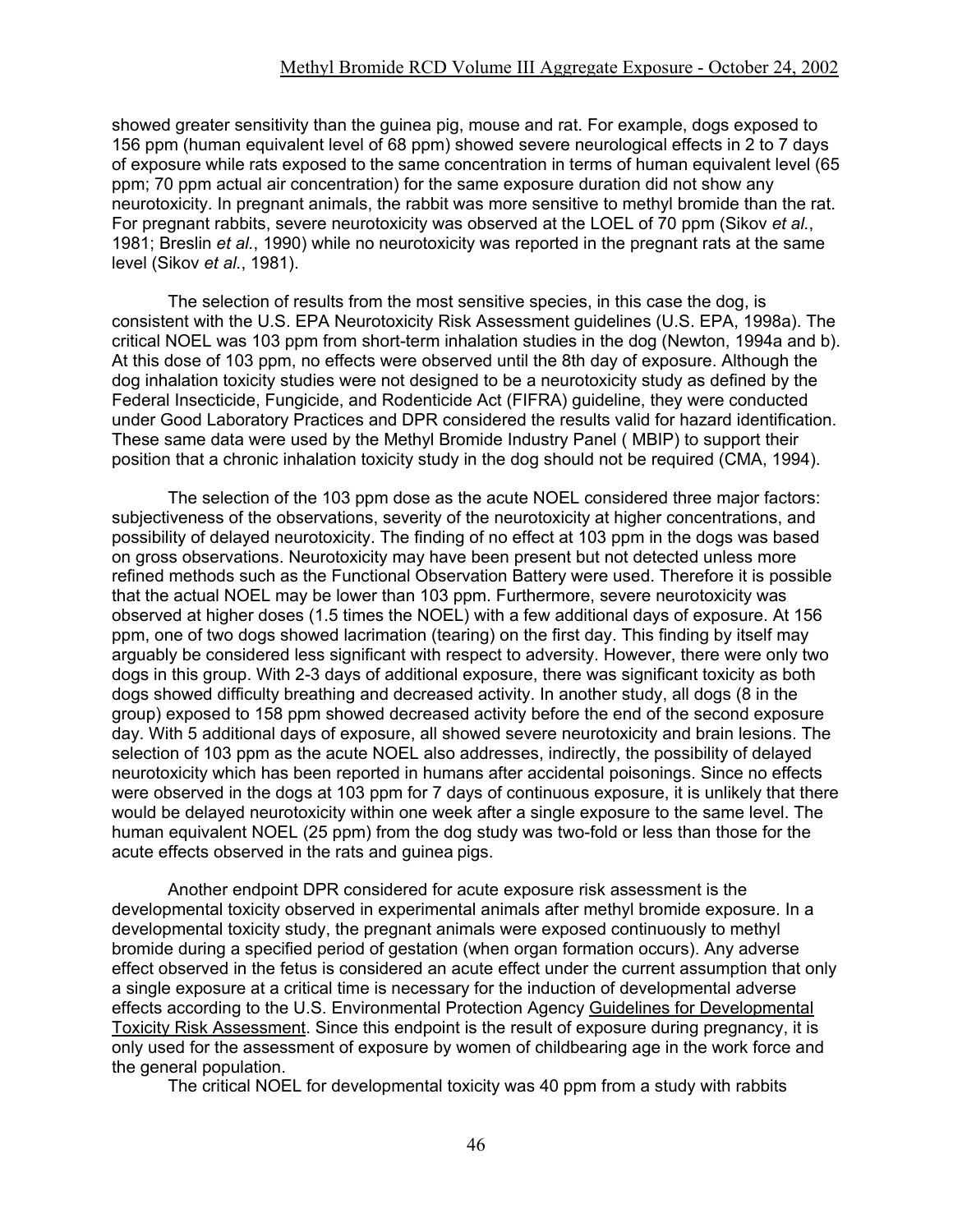(Breslin *et al.*, 1990). The result from this study was the basis for the emergency regulation and permit conditions currently used in California. U.S. EPA also considered these endpoints of concern and has used the same study in a Section 18 evaluation on the use of methyl bromide on imported fruits at ports of entry. In this rabbit developmental toxicity study, fetuses exposed to 80 ppm *in utero* showed gall bladder agenesis (no gall bladders), fused sternebrae (early fusion of the sternebrae), and lowered body weights. The missing gallbladder finding was seen in Part I of the experiment, which by itself is a complete study and fulfilled FIFRA guidelines for an acceptable study. The investigator was concerned with the finding as it was rarely observed in the negative-control litters in the conducting laboratory as well as in other laboratories using the same rabbit strain. When the experiment (Part II) was repeated three months later, missing gall bladders were again observed in fetuses exposed to methyl bromide *in utero*. The fused sternebrae found in Part I was not confirmed since a skeletal examination was not performed in Part II.

The developmental toxicity effects observed in fetuses should not be discounted because of maternal toxicity (body weight changes and neurotoxicity) reported at the same dose level. Consideration must be given to when the effects were observed. First, the decrease in the body weight gain of the 80 ppm group does was not a consistent finding. Statistically significant decreases were reported for gestation days 13-16 in Part I and gestation days 7-20 and 10-13 periods in Part II. The reduced weight gain in the does of Part II occurred concomitantly with a reduction in the mean fetal body weight. Second, there was no significant difference in the strictly maternal parameter calculated as the terminal body weight minus gravid uterine weight. Third, body weight changes in pregnant rabbits are known to be more variable than in rodents. As a result, body weight changes often do not carry as much support as an indicator for maternal toxicity as for rodents as discussed in the U.S. EPA Developmental Toxicity Risk Assessment guidelines. Fourth, maternal neurotoxicity was characterized by clinical signs, including: lethargy, head tilt, slight ataxia and slight lateral recumbency. These signs were observed in only 3 of 43 does (7%) dosed at 80 ppm, and they did not appear until gestation days 19-20 (the last days of the 13-day exposure period). Based on the description and comparison with observations reported in other studies, DPR does not consider these signs as indicators of excessive toxicity.

Furthermore, the failure of gall bladders to form in some fetuses was independent of maternal neurotoxicity. In Part I, 6 of the fetuses with missing gallbladders were from 3 does without neurotoxicity while the remaining 7 affected fetuses were from 2 does with neurotoxicity. In Part II, none of the does showed neurotoxicity while 4 fetuses (from 4 does) had missing gallbladders. In addition, the development of the gall bladder in rabbits can be considered an acute event since it takes place in one to two days after its onset on gestation day 11.5 (Hoar and Monie, 1981). The maternal neurotoxicity reported on gestation days 19-20 would have occurred too late to have been a factor in the agenesis of the gall bladder.

Similar findings have not been reported in the rat developmental toxicity studies. While it is worth noting that rats do not have gall bladders, the absence of these findings in another species should not negate their significance as indicators of the potential for methyl bromide to cause developmental toxicity in humans. Species specificity in developmental effects has been demonstrated for some chemicals. Developmental toxicity testing under FIFRA guidelines requires two species to be tested, a rodent and a non-rodent species, typically the rabbit, for identifying species susceptibility. The need to test non-rodent species arose from the findings of thalidomide where it was demonstrated that this human teratogen did not exhibit significant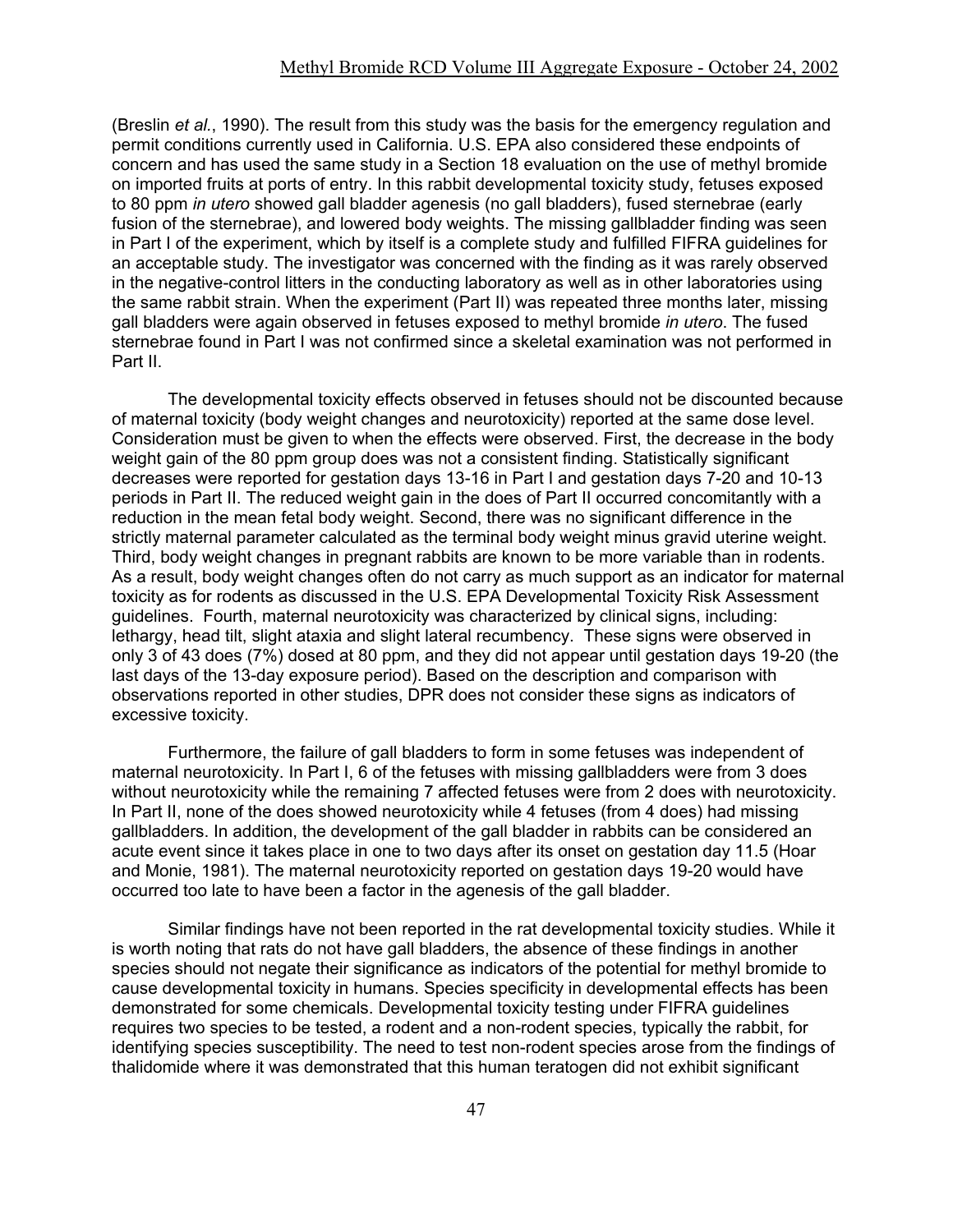teratological effects in rats but caused at least some significant effects in rabbits (Schardein, 1985). As stated in the U.S. EPA Developmental Toxicity Risk Assessment guidelines, developmental effects may not be evident in more than one species. The findings from the most sensitive species are appropriate to use to estimate human risk.

The significance of the developmental toxicity findings was discussed in a 1994 Proposition 65 meeting to determine whether methyl bromide should be listed for all uses. The emergency regulation in 1992 resulted in methyl bromide being listed as a chemical known to the State of California to be a reproductive toxicant. The Developmental and Reproductive Toxicity Identification (DART) Committee was presented with results from animal developmental toxicity (absence of gall bladders and fused sternebrae) and reproductive toxicity (decreased pup body weight) studies. After much discussion, the Committee voted not to expand the listing of methyl bromide from structural fumigation to all uses because there was not enough evidence to support the Aclearly shown@ criteria as mandated by the Proposition. However, the members expressed several concerns: the need for more experimental studies to clarify the findings, potential for exposure to methyl bromide via the milk during lactation, and the lack of information on human exposure especially during pregnancy.

After this meeting, DPR received additional data to support the consideration of reproductive or developmental toxicity as a pertinent endpoint for risk assessment and regulatory actions. First, supplemental data on the rat reproductive toxicity study showed that methyl bromide caused a reduction in the width of a certain part of the brain (cerebral cortex) in the  $F_1$ adults exposed to methyl bromide *in utero* (American Biogenics Corp., 1986). Second, a study received by DPR in 1998 showed that methyl bromide caused a breakage of DNA in the testicular cells isolated from rats after inhalation exposure (Bentley, 1994). It is not known whether the effect was due to methyl bromide or a metabolite.

DPR also considered studies which showed that methyl bromide caused biochemical changes in the brain which may be associated with neurotoxicity. In the rat, acute exposure to methyl bromide has been shown to alter catecholamine (chemicals involved in the transmission of brain signals) levels and tyrosine hydroxylase (an enzyme involved catecholamine formation) activity in the brain. However, an extensive review of the published articles on this subject by DPR showed inconsistencies in the findings; thus, they were considered not appropriate for use in the determination of regulatory levels. The results of one of these study were used by the Agency for Toxic Substances and Diseases Registry of the Public Health Service to derive a minimum risk level as a screening tool for regulatory agencies to determine the need for regulation. As such, the study review did not critically analyze the results. This minimum risk level has not been adopted as an action level by any regulatory agency.

Therefore, two acute NOELs were selected to address the different human subpopulations. The NOEL of 40 ppm for developmental toxicity in the rabbit was most appropriate for workers and residents since women of child bearing age are in both groups. For children, the NOEL was 103 ppm for neurotoxicity in the dog. When these NOELs are converted to human equivalent NOELs taking into consideration of duration of exposure and the differences in the respiration rates between species, and between adults and children, the human equivalents were 21 ppm and 25 ppm, respectively, for developmental toxicity and neurotoxicity. The use of the lower human equivalent NOEL of 21 ppm compared to 25 ppm to address occupational and residential exposures would protect children from the effects of methyl bromide.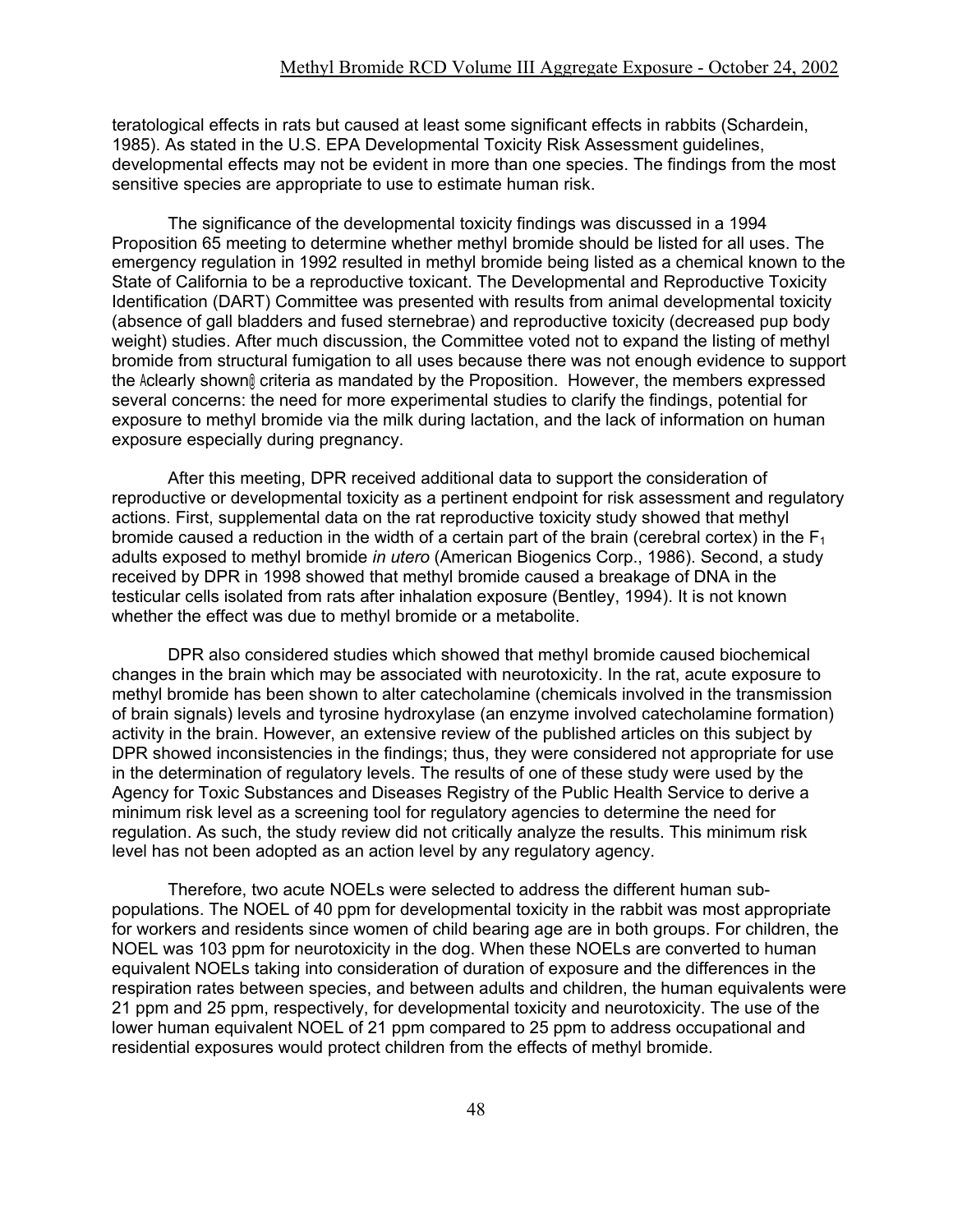For short-term and subchronic exposures, neurotoxicity was also selected as the endpoint for the determination of the critical NOELs and was based on the same considerations as discussed for acute exposure. For short-term (1week) exposure, a NOEL was established to address the potential exposure of residents returning to fumigated homes, living near fumigated fields, and workers. The critical NOEL was 20 ppm based on neurotoxicity (convulsion, paresis) in the rabbit after exposure to 70 ppm for 1 week (Sikov *et al.*, 1981). Three of 26 does died after 9 to 10 days of exposure.

For subchronic exposures of longer duration (90 days, seasonal), the critical NOEL was an estimated NOEL (ENEL) of 0.5 ppm based on a lowest-observed-adverse-effect level (LOAEL) of 5 ppm for decreased responsiveness in two of eight dogs during a neurological examination after 6 weeks of exposure (30 exposure days) and a default factor of 10 for the calculation of a NOEL from a LOAEL (Newton, 1994b). While the duration is shorter than the 13 week generally considered for subchronic exposure, it was chosen because of the endpoint (neurotoxicity) and species sensitivity (the dog is a more sensitive species than the rat to methyl bromide) considerations. It is possible that the NOEL may be lower if the dogs were exposed to methyl bromide for 13 weeks.

This ENEL was lower than the NOEL (3 ppm) for lowered body weights of rat pups from dams exposed to methyl bromide before mating and during part of the pregnancy in the reproductive toxicity study (American Biogenics Corp., 1986). Another study also showed a NOEL (estimated) of 3 ppm based on a dose-related decrease in brain weight at 30 ppm and higher concentrations in the female rats (Norris *et al.*, 1993 a and b). The brain weight was also significantly decreased in the 140 ppm male rats. This effect on the brain weight was considered biologically significant since the brain is a target organ of methyl bromide. The absence of neurotoxicity by Functional Observational Battery testing at the same dose (30 ppm) does not diminish the importance of the brain weight finding since the causes of the two effects are not necessarily related.

For chronic inhalation exposure, all chronic studies conducted with rodents (rats and mice), reproductive toxicity study, and subchronic dog inhalation toxicity study were considered in the determination of the chronic critical NOEL. After chronic inhalation exposure, tissue damage was noted in the nasal cavity, brain, and heart of rodents. The critical NOEL was an ENEL of 0.3 ppm based on a LOAEL of 3 ppm for the induction of an increase in the number of cells (hyperplasia) and change in cell type and function (degeneration) in the nasal cavity of rats after 24-29 months of exposure and a default factor of 10 for the calculation of a NOEL from a LOAEL (Reuzel *et al.*, 1987 and 1991). While the exposure duration was considered a life-time for the rodents, the actual duration in the standard chronic toxicity studies is two years. Since humans may be exposed to methyl bromide on a yearly basis, not just one or two years in the lifetime, the NOEL from the chronic toxicity study after two years of exposure was, therefore, appropriate for use. This NOEL may underestimate the risk of repeated yearly exposure as there is evidence of cumulative toxicity, in particular, neurotoxicity. The LOEL (3 ppm) from this 29-month study for nasal olfactory epithelial damage (Reuzel *et al.*, 1987 and 1991) is further supported by the LOEL of 4 ppm from a 24-month study for lesions at the same site (Gotoh *et al.*, 1994). The U.S. EPA also used the same LOAEL from this study in the determination of the chronic reference dose (RfC).

The significance of the finding in the nasal cavity is that it showed methyl bromide not only injured the cells but also changed the normal function of the cells in the nasal cavity. Such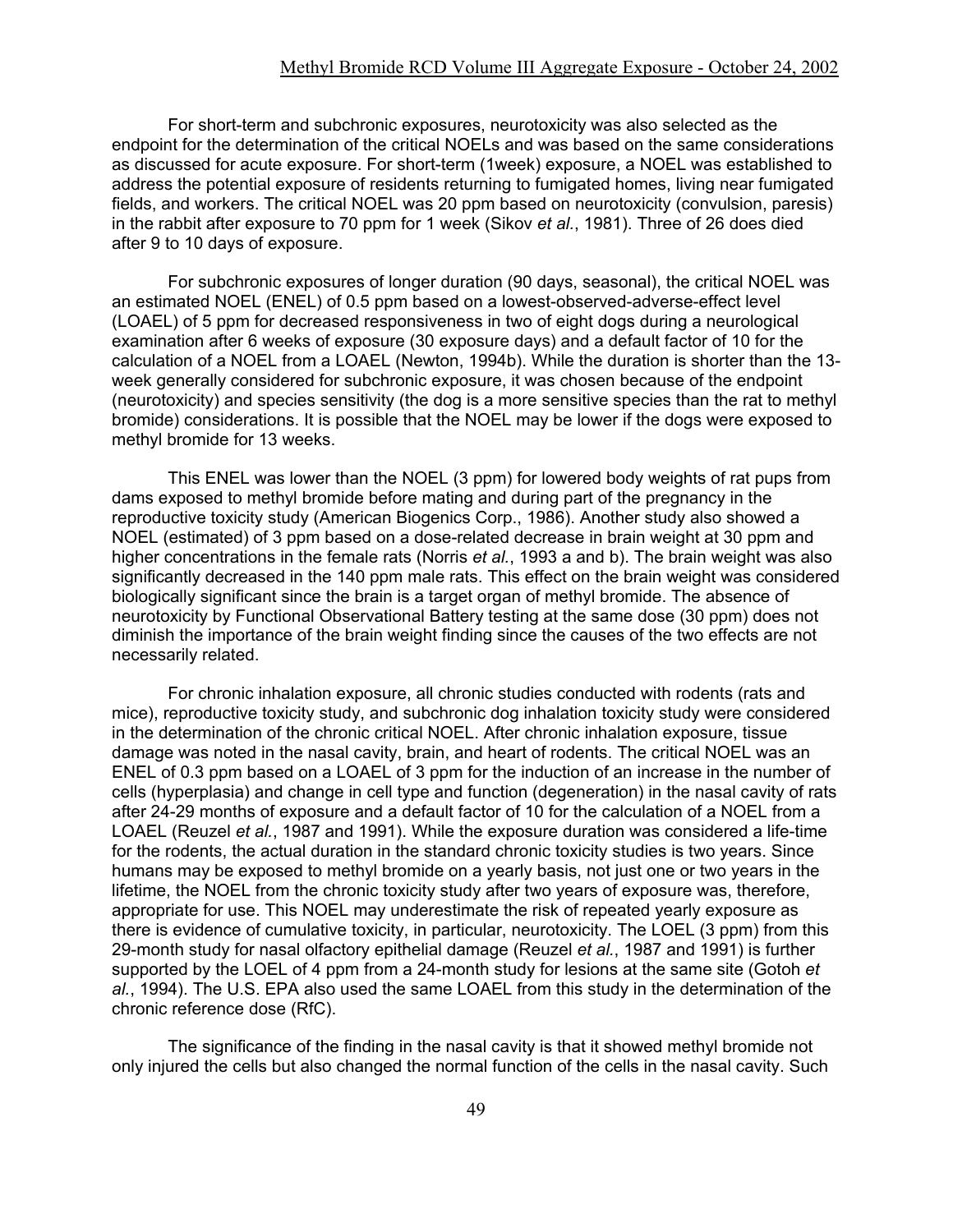damage may result in the loss of the animal-s sense of smell. Tissue damage in other organs occurred at higher concentrations. With acute exposure to 200 ppm, the damage to the rat olfactory epithelium included epithelial disruption, fragmentation, and exfoliation (Hurtt *et al.*, 1988). Repair of the epithelium included replacement by a squamous epithelium, loss of sensory cells, and respiratory metaplasia (conversion of the olfactory epithelium to a ciliated respiratory type). In other short-term studies, the damage to the nasal epithelium was described as necrosis and degeneration (Eustis *et al.*, 1988) and dysplasia (NTP, 1992; Eustis, 1992). In the chronic inhalation toxicity study, nasal olfactory epithelial hyperplasia and degeneration were observed in the rat (Reuzel *et al.*, 1987 and 1991).

While the effect on the nasal cavity may generally be considered a finding confined to the rat due to anatomical considerations, it is not the case with methyl bromide. Dogs exposed to 156 ppm methyl bromide for only 6 days showed moderate to moderately severe olfactory degeneration (Newton, 1994b). In addition, the rodent studies are the only available studies to evaluate the chronic toxicity. The requirement for a non-rodent (dog) study was waived by DPR based on the evaluation of short-term studies in the dog which showed that a chronic study would have to be conducted at relatively low dose levels. For comparison, the ENEL of 0.3 ppm for nasal cavity effects when expressed as human equivalent level (0.1 ppm) was the same as the human equivalent level for neurotoxicity after subchronic exposure (ENEL of 0.5 ppm). This implied that the actual NOEL for chronic exposure if based on neurotoxicity could be lower than that based on the effects in the nasal cavity. However, it is not possible to extrapolate such a NOEL at this time because the subchronic NOEL was already an estimated NOEL based on a LOEL which was reduced by a 10-fold uncertainty factor.

The oncogenicity of methyl bromide can not be evaluated at this time because experimental studies showed neither dose-related increased incidence of tumors after treatment nor sufficient data to determine the incidences. There is evidence that methyl bromide causes damage to the genetic material in experimental animals and humans, which is generally considered to play a significant role in the process of tumor formation.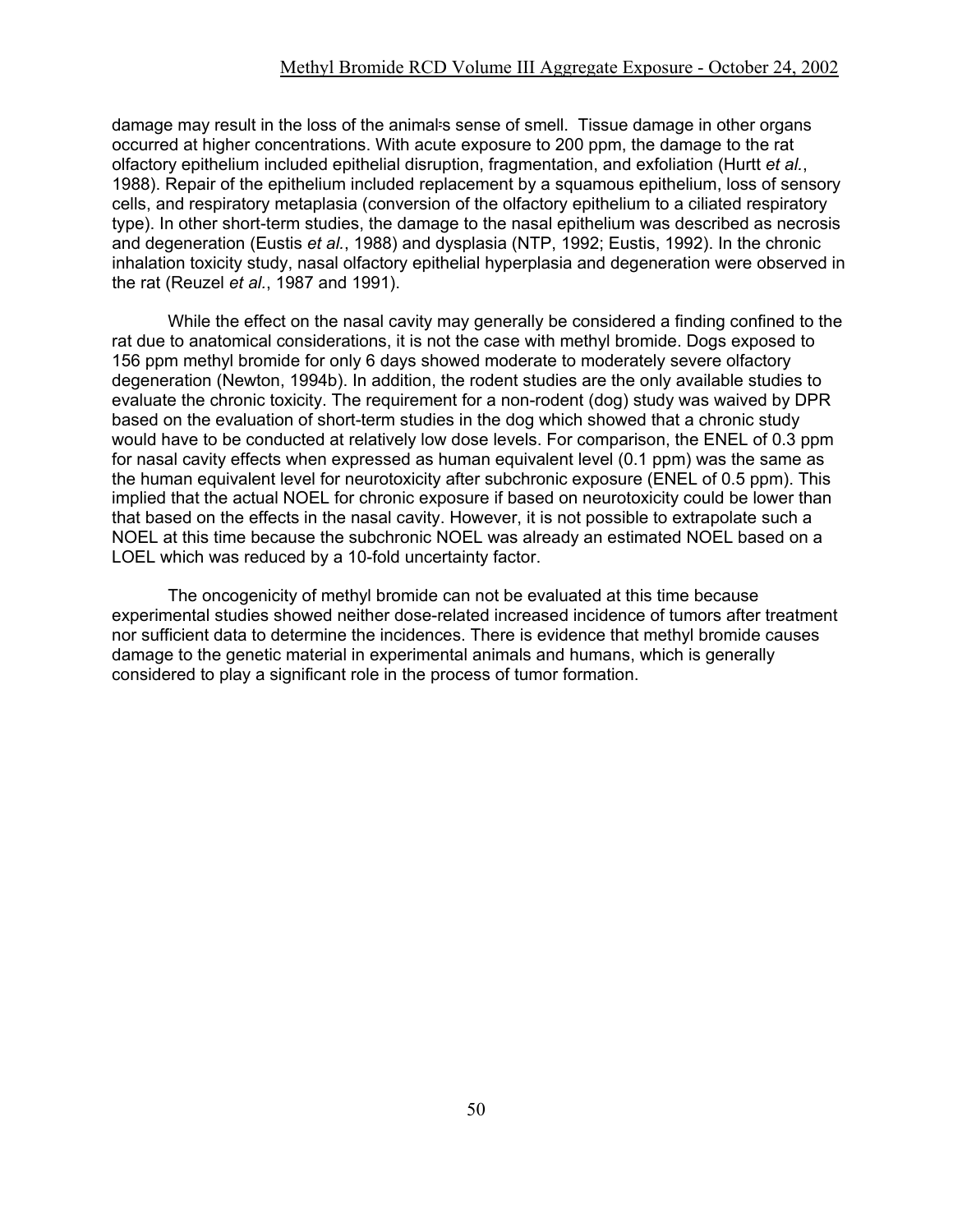A summary of the critical NOELs for inhalation exposure risk characterization is presented below:

| <b>Scenarios</b>            | Experimental<br><b>NOEL</b> | Human Equivalent<br><b>NOEL<sup>a</sup></b><br>Adult <sup>b</sup> | Childc    | Reference<br>Concentration       | Effects in<br>Animal<br><b>Studies</b>         | Refe           |
|-----------------------------|-----------------------------|-------------------------------------------------------------------|-----------|----------------------------------|------------------------------------------------|----------------|
| <b>Acute</b>                | 40 ppm                      | 21 ppm                                                            | na        | $210$ ppb                        | Developmental<br>toxicity<br>(pregnant rabbit) | $1^*$          |
|                             | $103$ ppm <sup>f</sup>      | 45 ppm                                                            | 25 ppm    |                                  | Neurotoxicity<br>(dog)                         | $\overline{2}$ |
| <b>Subchronic</b><br>1 week | 20 ppm                      | 12 ppm                                                            | 7 ppm     | 120 ppb(adult)<br>70 ppb (child) | Neurotoxicity<br>(pregnant rabbit)             | 3              |
| 6 weeks                     | $0.5$ ppm<br>(ENEL)         | $0.2$ ppm                                                         | $0.1$ ppm | 2 ppb (adult)<br>1 ppb (child)   | Neurotoxicity<br>(dog)                         | $\overline{2}$ |
| <b>Chronic</b>              | $0.3$ ppm<br><b>(ENEL)</b>  | $0.2$ ppm                                                         | $0.1$ ppm | 2 ppb (adult)<br>1 ppb (child)   | Nasal epithelial<br>hyperplasia(rat)           | $4^*$          |

a/ Experimental NOELs were converted to human equivalents using equations in Attachment G. na= child equivalent NOEL were not calculated because the effects were observed in pregnant animals. ENEL=estimated NOEL and is 1/10 of the LOEL in the study.

b/ The adult equivalent NOELs are appropriate to address worker exposures. They are also used for residential exposures when child equivalent NOELs were not calculated.

 $\underline{c}$ / The child equivalent NOELs are appropriate to address resident exposures (see footnote b).<br> $\underline{d}$ / The reference concentration was the ratio of the human equivalent NOEL and a default uncer

The reference concentration was the ratio of the human equivalent NOEL and a default uncertainty factor of 100 since the NOEL was derived from experimental animal studies.

e/ \* indicates study was acceptable to DPR according to FIFRA guidelines. References: 1. Breslin *et al.*, 1990b; 2. Newton, 1994b; 3. Sikov *et al.*, 1981; 4. Reuzel *et al.*, 1987 and1991.

f/ The NOEL and human equivalents are presented in this Table for comparison purposes only. They are not used for risk characterization.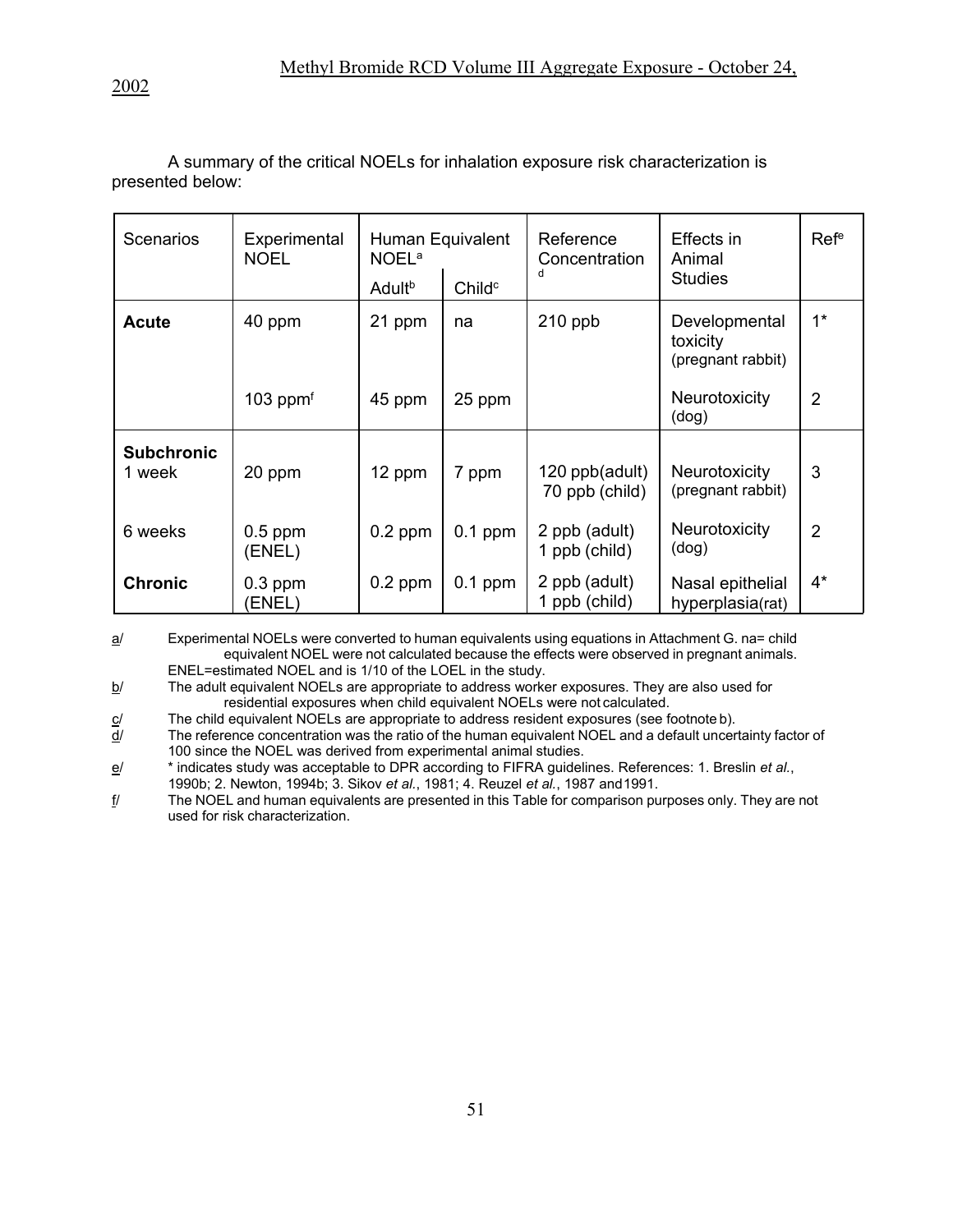#### **I.C.2. Exposure Assessment for Workers and Residents**

Human exposure assessment was conducted for occupational and residential inhalation exposures to methyl bromide. Compared to the draft RCD/1999, this exposure assessment was revised to incorporate NRC recommendations and changes after re-evaluation of the database, methodology, and DPR regulations.

#### Occupational Exposure

The inhalation exposures of applicators in structural fumigation were not determined because they are required to wear self-contained breathing apparatus. No data were available for other workers such as tarp removers.

For field fumigation, monitoring studies were conducted primarily to determine the effectiveness of modifications to existing application procedures and aeration of treated fields. With shallow-shank and tarp fumigation, workers involved in the application with no

modifications had higher exposures than those in other methods. The acute exposures of applicator, copilot, and shovel-man ranged from 188 ppb to 245 ppb. The best method involved both swept-back shank and closing shoes where the applicators, copilots, and shovel-men exposures were 1 ppb to 58 ppb. The driver (7 ppb) and copilot (62 ppb) of the tractor in the placement of tarp had lower acute exposures than those involved in the application. For tarp cutting and removal, one study showed acute exposures of 202 ppb and 215 ppb while another study showed workers with higher acute exposures (22 to 1058 ppb). With deep-shank injection, the applicators with only overhead fan had the highest acute exposure at 281 ppb. Lower acute exposures were measured for applicators in tractors with modifications such as overhead fan and scrapers and rollers (104 ppb), enclosed cab (161 ppb and 171 ppb), and enclosed cab with scrapers (13 ppb). When a second tractor with a disc or cultipacker was involved, the drivers had relatively lower exposure (13-181 ppb) than those for applicators, except for the disc driver (934 ppb). For both short-term and subchronic exposures in shallow-shank and deep-shank methods, the exposure patterns were similar to those for acute exposures which were the basis for the calculations. Chronic exposure was not expected for any of the work scenarios. For workers at adjacent fields, there were no data and their exposures were assumed to be at 210 ppb.

For workers with potting soil in greenhouses, the maximum acute exposure was 210 ppb. Their actual exposures were relatively low because tarp venters are required to wear selfcontaining breathing apparatus, and tarp removal occurs after 48 hours of venting. The short term exposures, based on measured values, were 0.001 ppb and 0.14 ppb for these two group of workers. No subchronic or chronic exposures were determined for this activity. No data were available for other workers, e.g., applicators, associated with this use.

For commodity fumigation workers, the acute exposure was 210 ppb and the exposures for other durations based on the average of measured values. For workers involved in the fumigation of grain products, the range of short-term exposures was 0.02 ppb to 11 ppb. The forklift drivers of sea containers/trailers had higher subchronic and chronic exposures ( 8 ppb) than those (3 ppb) for non-certifying fumigation chambers. For workers involved in the fumigation of raisins, the range of short-term exposures was 3 ppb to 180 ppb. For workers in a walnut processing plant, workers in clearing plant (178 ppb) and vacuum chamber (180 ppb) had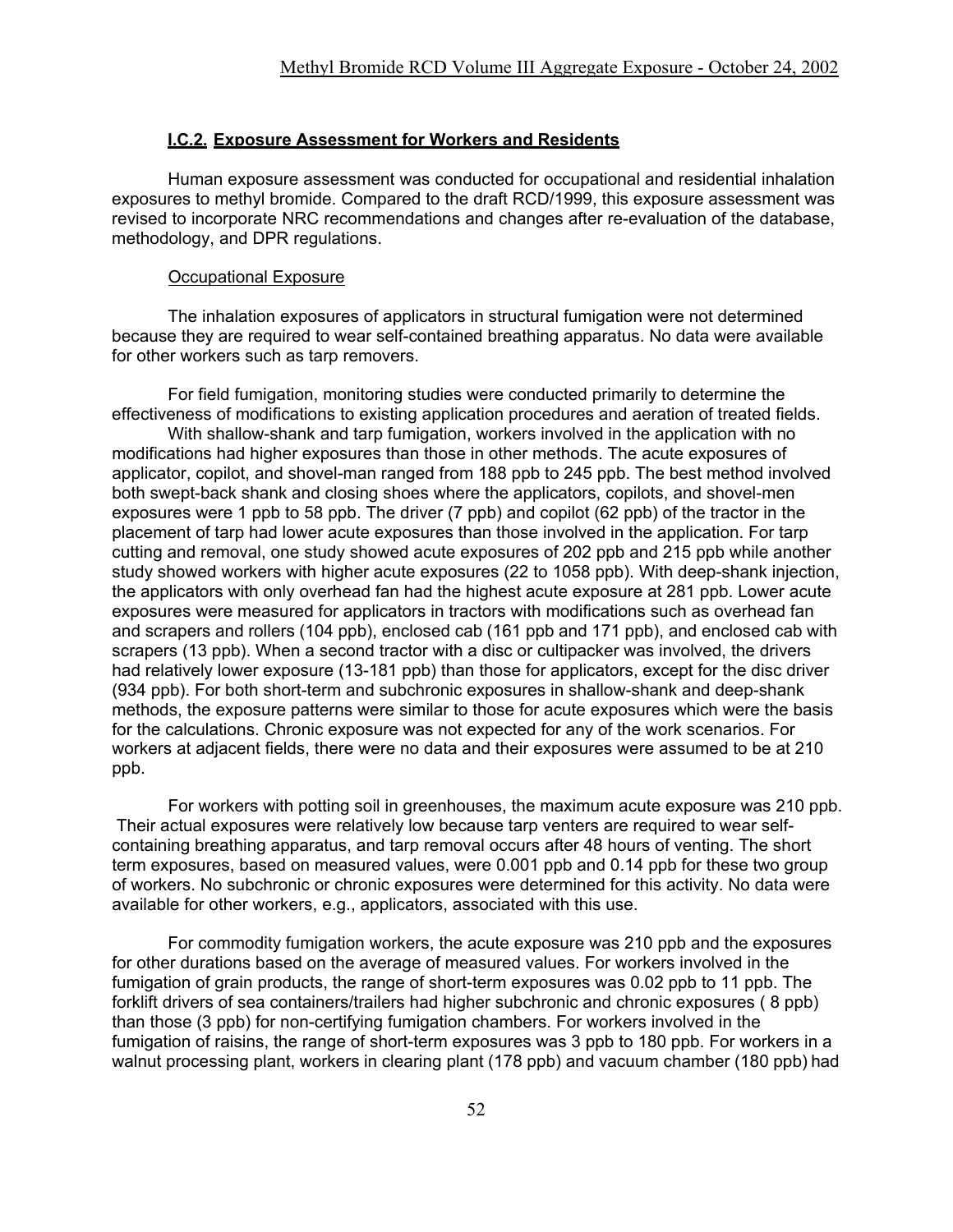the highest short-term exposure compared to other areas. The lowest average short-term level (25 ppb) was measured in the special cracking area. For both raisin and walnut workers, the short-term and subchronic exposure levels were similar. Chronic exposure was considered for raisin processing workers but was not expected for most walnut processing workers.

For workers in a brewery, exposures were estimated for applicators and aerators at various locations. The acute exposure was assumed to be at 210 ppb. The short-term exposure level ranges were 7-49 ppb for aerators and 8-12 ppb for applicators. No seasonal or chronic exposures were expected.

For workers in the facilities but whose tasks were not directly related to commodity fumigation, data were available only for raisin and walnut fumigations. The exposure levels were either based on the acute level of 210 ppb or measured by ambient and area sampling. The range of short-term exposures ranged from 7 ppb to 180 ppb. The subchronic and chronic exposures (except for walnut processing) were comparable to those for short-term levels because of the frequency of exposure.

#### Residential Exposures

The exposures of residents returning to homes after fumigation and aeration were not estimated due to lack of data on current practices. DPR regulations limit the maximum acute exposure at 210 ppb.

Residential exposures to field fumigation were determined using monitoring data and computer modeling of the data. Maximum methyl bromide air concentration was related to the size of the field and emission rate (depending on the method of application). At the 95th percentile, the exposure ranges for each field sizes were: 161-174 ppb (1 acre), 163-215 ppb (10 acre), 201-225 ppb (20 acres), 213-230 ppb (30 acres), and 221-236 ppb (40 acres).

The acute exposure for residents living near commodity fumigation facilities was limited to 210 ppb. The exposures for the longer-term durations were 90-180 ppb (short-term), 70-175 ppb (subchronic), and 86-106 ppb (chronic).

For residents living in methyl bromide use areas, which may include field, commodity, and structural fumigations, ambient air monitoring at the 95th percentile daily exposure levels ranged from 0.239 ppb (Mettler Fire Station) to 30.2 ppb (Pajaro Middle School in Watsonville). Levels at these two sites also provided the ranges for weekly (0.163 to 17.1 ppb), and 7-8 week (0.084 to 7.68 ppb) exposure durations. Additional monitoring has been conducted by the Air Resources Board and the registrant to characterize the exposures.

#### **I.C.3. Risk Characterization for Inhalation Exposure**

The NOEL at which adverse effects did not occur was used to assess the non-cancer hazard for potential human exposures to methyl bromide. The margin of exposure (MOE) was compared with a conventional benchmark level of 100. The MOEs varied from <1 to greater than 1000 for occupational and residential exposures.

Occupational Exposure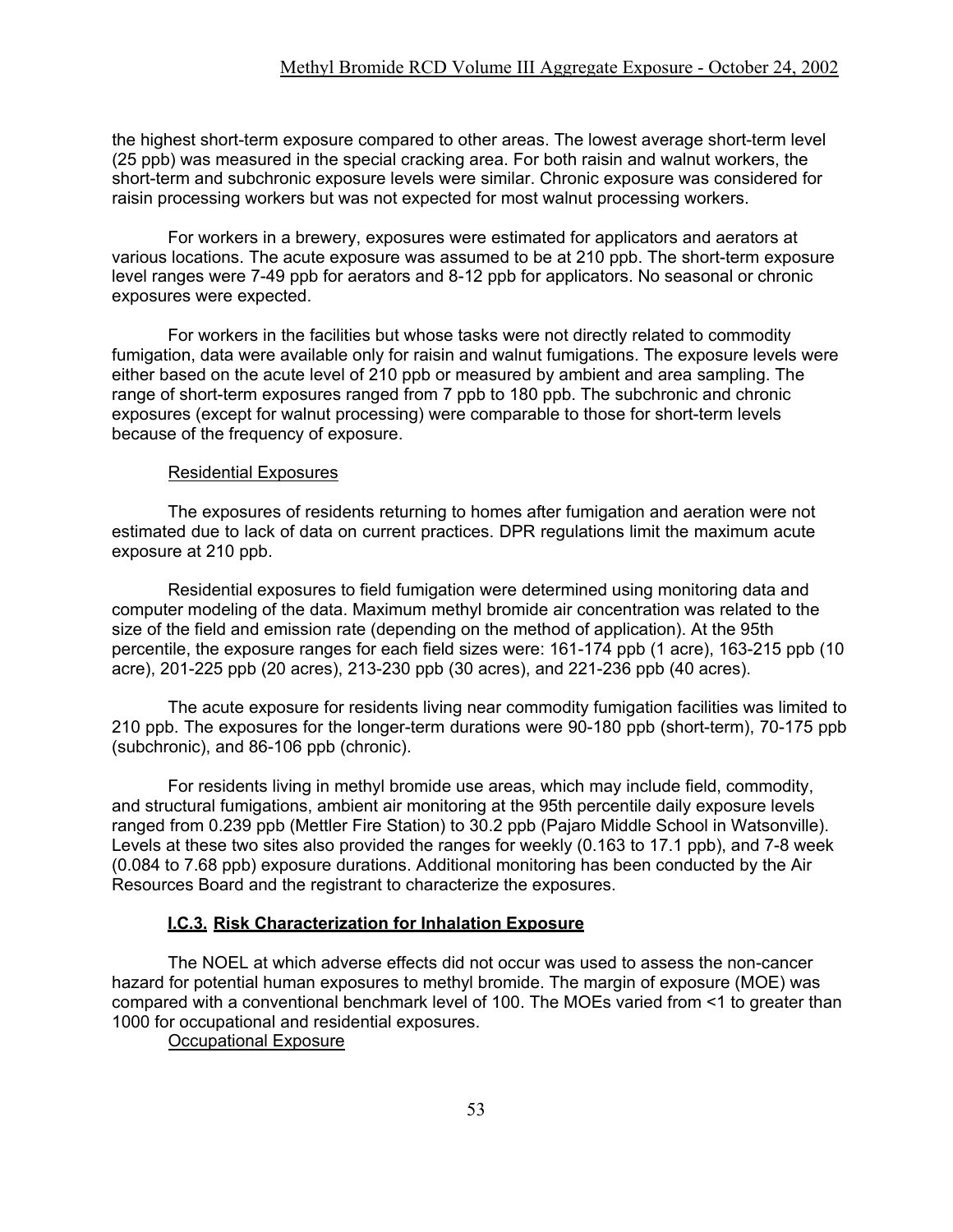Margins of exposures were not calculated for workers involved in structural fumigation. The acute MOE for the applicators was assumed to be greater than 100 since these workers are required to be in a self-contained breathing apparatus.

With shallow-shank/tarp/broadcast fumigation, the acute MOEs were 112 (applicator), 86 (copilot), and 110 (shovel-man) for workers Noble plow and overhead fan. The MOEs were higher for the workers in shallow-shank/tarp/bed fumigation and various equipment modifications. The MOEs for these applicators were 144 to 5250 for swept-back shank and closing device. For copilots, the MOEs varied depending on the modification. The MOE was 69 when a conventional shank was used, even though scrapes/closing shoes were added. The MOEs were 111 when the copilot was in a raised platform and 362 when swept-back shank and closing device were used in the application. The MOEs for the driver and copilot in the second tractor for tarping were 3000 and 339, respectively. The MOEs for workers in tarp cutting and removal varied depending on the study even though similar procedures were used. In one study, the MOEs were 104 and 98; in the second study, the range of MOEs was 20 to 955. With deepshank injection, the applicators with only overhead fan had the lowest MOE of 75. The range of MOEs was: 130 to 1614. The MOEs for driver in the second tractor with a cultipacker were also higher when scrapers were used after application. The MOE increased from 116 (no modifications) to 164-1615 (use of scrapers and/or rollers). The MOE was only 22 for the disc driver. For both shallow-shank and deep-shank methods, the MOEs for almost all short-term exposures were 100 while subchronic exposures were less than 100. Chronic exposure was not expected for any of the work scenarios. For workers at adjacent fields, the acute MOE could be assumed to be 100 with the exposure not to exceed 210 ppb.

The acute MOEs for all workers in commodity fumigation facilities were 100 because their upper exposure limit was 210 ppb. For tarp ventors and removers of potting soil fumigation in greenhouses, the MOEs for short-term exposures were greater than 80,000 because of their relatively low actual exposures. No data were available for other workers. In the fumigation of grain products, MOEs for these workers were greater than 100 for the aerators for all exposure periods. For forklift drivers, the short-term MOEs were > 1000 but the subchronic and chronic MOEs were less than 100 (MOEs of 25 and 67). For workers involved in the fumigation of raisins, the range of MOEs for short-term exposures was 67 to 4000. The MOE of 67 was based on the use of 210 ppb as the daily exposure value. The MOEs for subchronic and chronic exposures were less than 100, except for the forklift drivers with a MOE of 100. For workers in a walnut processing plant, the MOE was 67 for workers with the highest exposures (in clearing plant or vacuum chamber). This MOE was based on measured values (cleaning plant) and the 210 ppb limit (vacuum chamber). The highest MOE was 480 for workers at the special cracking area. The MOEs for subchronic and chronic exposures were less than 10. For workers in a brewery, the MOEs for applicators and aerators were ranged from 245 to 1714.

For workers in fumigation facilities, not directly related to fumigation, the short-term exposure MOEs were generally greater than 100 (MOE of 121 to 1714) for raisin facilities. The short-term MOE for walnut processing was 500 based on area sampling but was 67 based on 210 ppb as the daily exposure level in sorting and packaging areas. However, the subchronic and chronic exposure MOEs for both raisins and walnut processing facilities were less than 100 based on either measured values or 210 ppb.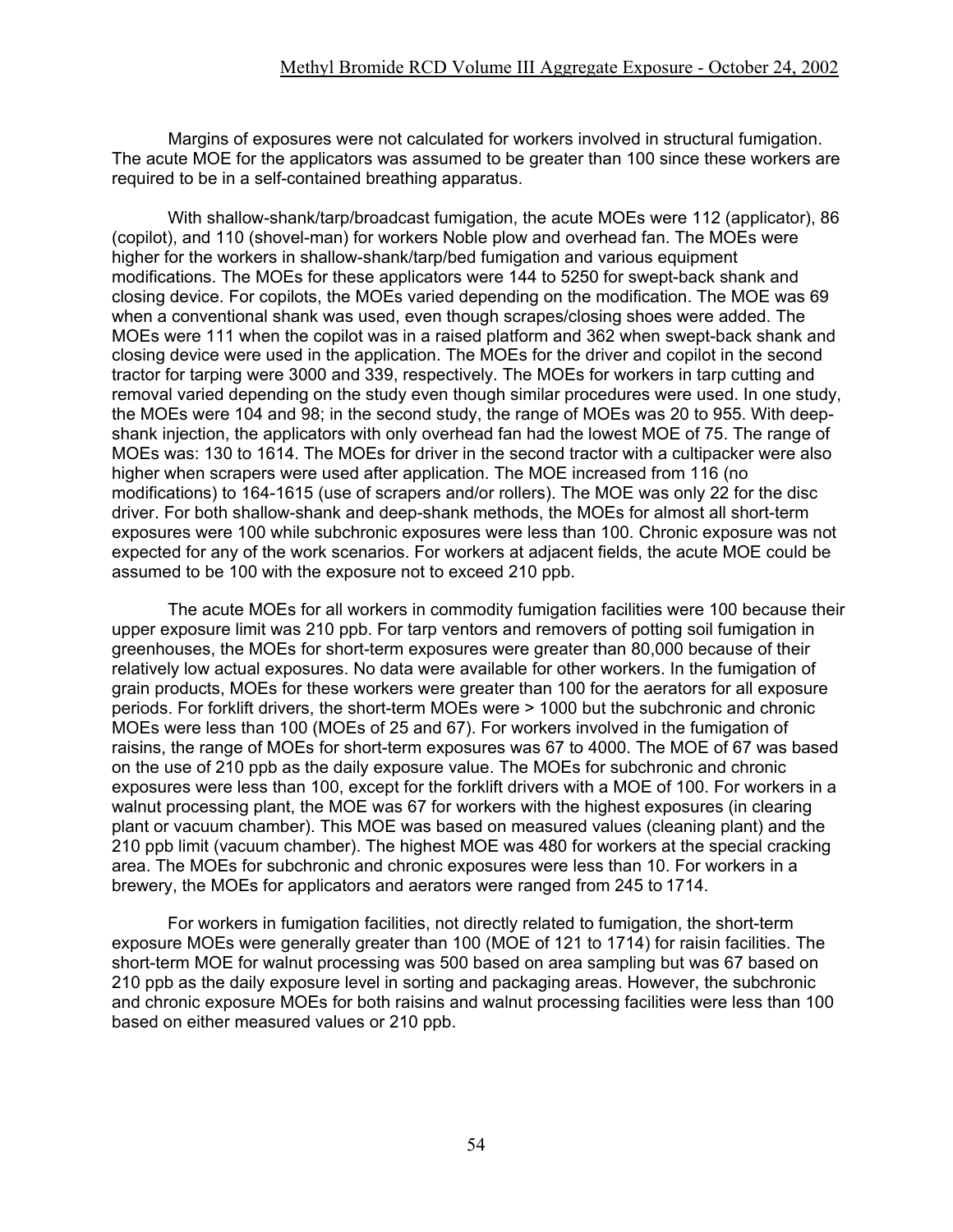## Residential Exposure

For residents living in treated home after aeration, the acute MOEs were assumed to be at least 100 since regulations were based on the 210 ppb for acute exposure.

For residents living along the buffer zone perimeter of field fumigation, the MOEs for the 95th percentile methyl bromide air concentration were at least 100 (98 to 131) for 1 and 10 acres and all emission rates. For 20 and 30 acres, the MOEs were around 100 (96 to 104) with the exception of 91 and 93 for 80 lbs emission rate. For 40 acres, the MOEs were 89 to 95 for all emission rates. At the 90<sup>th</sup> percentile air concentration, all MOEs were at or greater than 100.

The acute MOE for residents living near commodity fumigation facilities was 100 because the exposure was assumed to be 210 ppb. However, the MOEs were 39-78, 1, and 1, respectively, for short-term, subchronic, and chronic exposures based on 210 ppb as the average daily exposure levels.

For residents living around methyl bromide uses, ambient air monitoring of 12 sites showed MOEs ranged from 695 to >80,000 for acute exposure, and from 409 to > 40,000 for short-term exposures. For 7-8 weeks of exposure, the MOEs for 7 of the sites were greater than 100 (range form 126 to 1190). The MOEs for the remaining sites ranged from 13 (Pajaro Middle School) to 78 (Salinas Ambient Monitoring Station).

## **I.D. RISK APPRAISAL FOR INHALATION EXPOSURE**

Certain limitations and uncertainties were incorporated into the hazard identification, exposure assessment, and risk characterization of methyl bromide.

## **I.D.1. Hazard Identification**

For acute inhalation exposure to methyl bromide, the critical NOEL was based on developmental effects observed in rabbits with the assumption that methyl bromide will also cause developmental toxicity in humans. There are no data to support or refute this assumption. The reference concentration (210 ppb) for this NOEL was only 1.5-fold lower than that for neurotoxicity in humans (350 ppb). The endpoints for the critical short-term and subchronic exposures were based on neurotoxicity in the pregnant rabbit and dogs, respectively. There were uncertainties associated with the use of hyperplasia/degeneration to the nasal cavity of rats as the endpoint to evaluate chronic inhalation toxicity. One uncertainty was the interspecies variability in the nasal cavity between rodents and humans. Additional information on the pharmacokinetics of methyl bromide in the nasal cavity epithelium of animals and humans would permit additional consideration of this endpoint.

In this RCD, both the subchronic and chronic NOELs were estimated from the LOEL, the lowest dose tested. The estimated subchronic NOEL was 0.5 ppm based on neurotoxicity observed in two of eight dogs exposed to 5 ppm for 34 exposures. Due to limitation in the database, a default factor of 10 was used for the extrapolation. For chronic exposures, the estimated NOEL was 0.3 ppm based on a LOEL of 3 ppm for nasal epithelial hyperplasia and degeneration in the rat and an uncertainty factor of 10. The mildness of the lesion at the LOEL suggested that an UF of less than 10 might be sufficient to estimate the NOEL from the LOEL.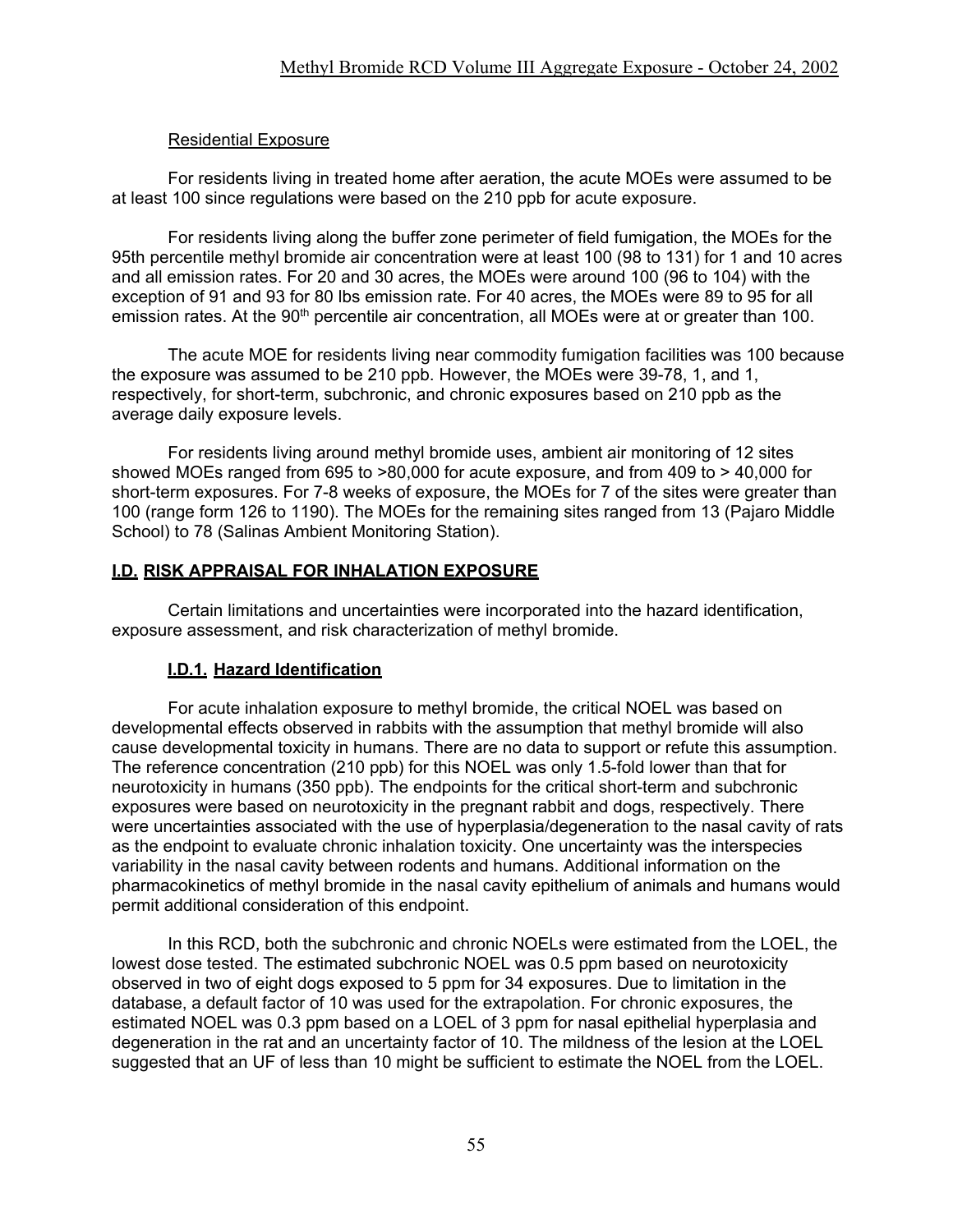## **I.D.2. Inhalation Exposure Assessment**

The major limitation in the worker (all uses) and residential (commodity fumigation) exposure assessment was that data were not available for many scenarios as some acute exposures were assumed to be or limited to 210 ppb. The use of 210 ppb exposures might be over- or underestimation of actual acute exposures. Of the available data, there were many deficiencies in the overall database and they included: small sample size, incomplete report, and short monitoring period. Potential areas of underestimation were the assumptions of single work task per day and no overtime worked. One area of overestimation was the use of 50% recovery value to adjust all data.

For residential exposure to field fumigation, there were also uncertainties in the determination of the maximum methyl bromide air concentration distribution along buffer zone perimeter of fumigated fields. These uncertainties included: the precision and accuracy of the sampling and analytical methods, influence of environmental factors on air concentrations, application variability, use of default weather conditions, and use of default assumptions in estimating air concentrations associated with overlapping applications. Actual exposure may be underestimated or overestimated because of these uncertainties.

## **I.D.3. Risk Characterization**

For risk characterization, the uncertainties included the use of uncertainty factors to address extrapolation of no-effects from experimental animals to humans (interspecies), and accounting for intraspecies variations. The sensitivity of humans and laboratory animals to methyl bromide toxicity was difficult to compare because of inadequate exposure information in human case reports. The current DPR default factor of 10-fold was used to address interspecies extrapolation. For intraspecies variation in the response to methyl bromide, the default uncertainty factor of 10 was also used because human illness/poisoning reports did not provide sufficient information to derive another factor. Studies on genetic polymorphism of glutathione-Stransferase (GST) in humans provided some evidence for variations in human response to methyl bromide. However, there were insufficient data to conclude that GSTT polymorphism leads to increased susceptibility to methyl bromide toxicity and to determine whether or not the variation is sufficiently addressed by the 10-fold default intra-individual uncertainty factor.

## **I.D.4. Issues related to the Food Quality Protection Act**

There may be a potential for increased sensitivity of infants and children to the neurotoxicity of methyl bromide based on consideration of the maturity of the central nervous system. Given that methyl bromide is a potent neurotoxicant and there are no data on developmental toxicity, an additional uncertainty factor was suggested to address the potential increased sensitivity for infants and children. However, the NRC in the review of the draft RCD/1999 did not recommend such a factor mainly because the DPR selected NOELs for risk characterization that were considered adequately protective for these groups.

As for other Food Quality Protection Act issues, there could be a potential for aggregate exposure from occupation or residential exposures and dietary exposures. This aspect is being addressed in a separate document. There is a potential for cumulative toxicity between methyl bromide and other alkylating agents. However, appropriate approaches are not available at this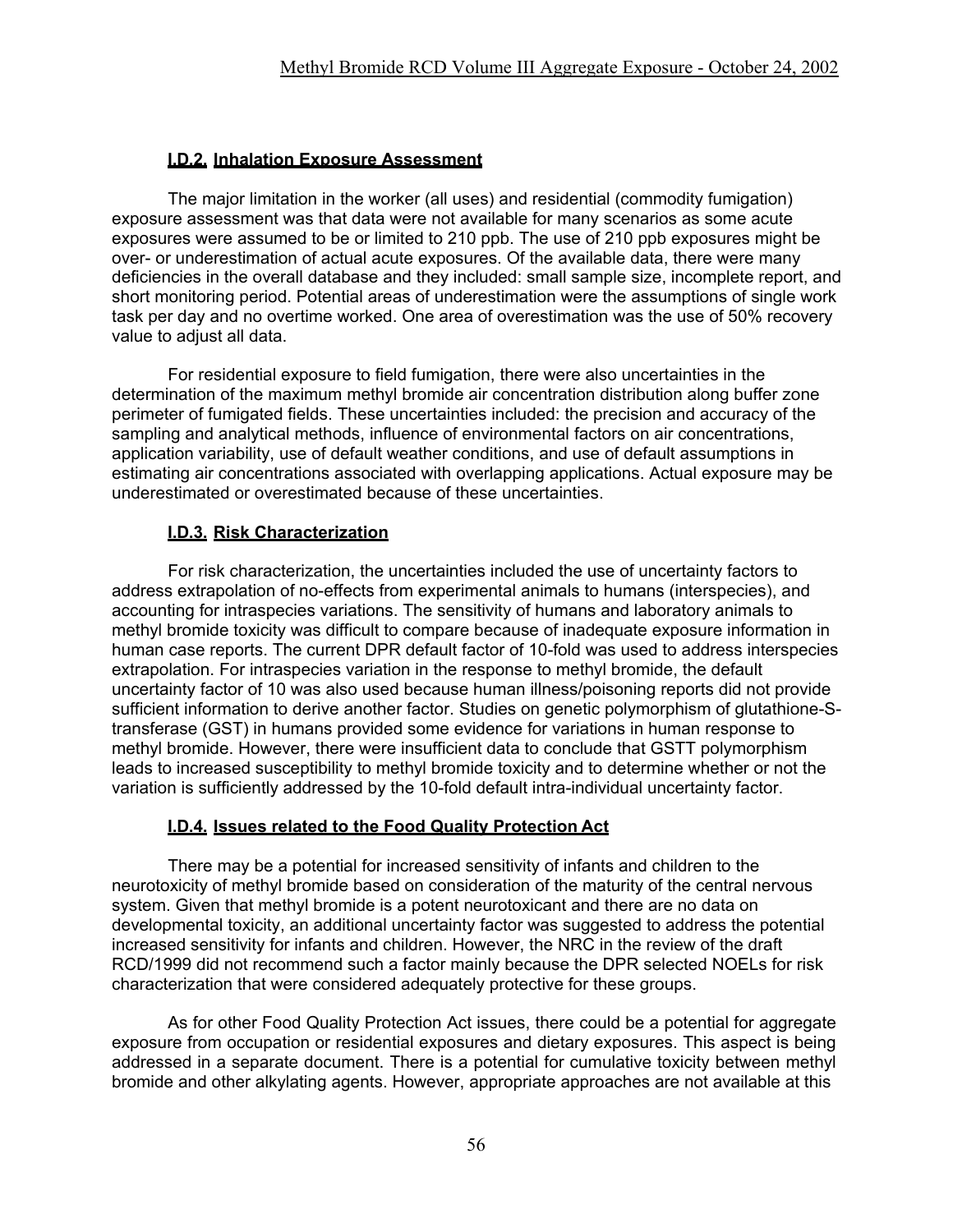time. Based on available studies, methyl bromide has not been shown to cause endocrine disruption effects.

#### **I.E. CONCLUSIONS FOR INHALATION EXPOSURE**

The human health risk from potential inhalation exposure to methyl bromide was evaluated in this Volume I of Risk Characterization Document. The critical toxicity endpoints were derived from experimental animals: developmental toxicity for acute exposure, neurotoxicity for short-term and subchronic exposures, and tissue damage to the nasal cavity for chronic exposures. For acute and chronic exposure endpoints, neurotoxicity was also considered in the determination of the critical NOELs. The risks, expressed as the margins of exposure, were calculated for workers and residents involved or living in the vicinity of structural, field and commodity fumigations. Generally, a MOE of at least 100, which takes into account the possibility of 10-fold variations in susceptibility within the human population as well as between laboratory animals and humans, is considered adequate to protect humans from the effects of concern. Exposure scenarios with MOEs of less than 100 should be considered in the risk management process.

With structural fumigation, the acute MOEs for workers and residents were assumed to be at least 100 based on restrictions in the DPR regulations. However, data are needed to estimate actual exposures for acute and short-term exposures for workers and residents.

For field fumigation, the acute MOEs for workers were at or greater than 100 because of the most effective equipment modifications and work hour restrictions were placed in DPR regulations. However, there were work tasks with acute and short-term MOEs of less than 100 which are not specifically excluded in the regulations. They were: disc driver (acute MOE of 22, deep shank injection), and tractor drivers and basket-men in tarp removal (acute MOE of 20-21, tarp shallow with Noble plow shanks). For subchronic exposure, most of the worker tasks had MOEs of less than 100; many were less than 10 and included applicators, copilots, disc drivers, and tarp removers. The MOE for workers at adjacent fields was assumed to be 100 since they work outside of the buffer zone. Actual data are needed to verify this assumption as analyses for the effectiveness of buffer zones showed MOEs of less than 100 for some applications (in particular large fields and certain emission rates). For residents living at the buffer zone perimeter of fumigated fields, the acute MOEs were generally around 100 for the 95th percentile exposure except for a MOE of 91 for 30 acres and 80 lbs emission rate, and MOEs of 89-95 for 40 acres and all emission rates. The acute MOEs were generally greater than 100 at the 90% percentile exposure. No assessment was conducted for repeated exposures.

For commodity fumigation, the acute MOEs for workers involved in fumigation were at 100 because DPR regulation sets work hour restrictions to limit the maximum exposure at 210 ppb. The actual MOEs were likely higher as the upper limit may not be reached in some scenarios. The short-term MOEs were greater than 100 for all work tasks based on actual measurements; the only exception was a MOE of 67 for the task of cleaning plant. The MOE was also 67 when the daily exposure was set at 210 ppb for raisin (clear chamber) and walnut (vacuum chamber) workers. The subchronic and chronic MOEs were generally less than 100 based on measured values and exposures amortized from 210 ppb.

For workers doing other tasks in commodity fumigation facilities, the acute MOEs and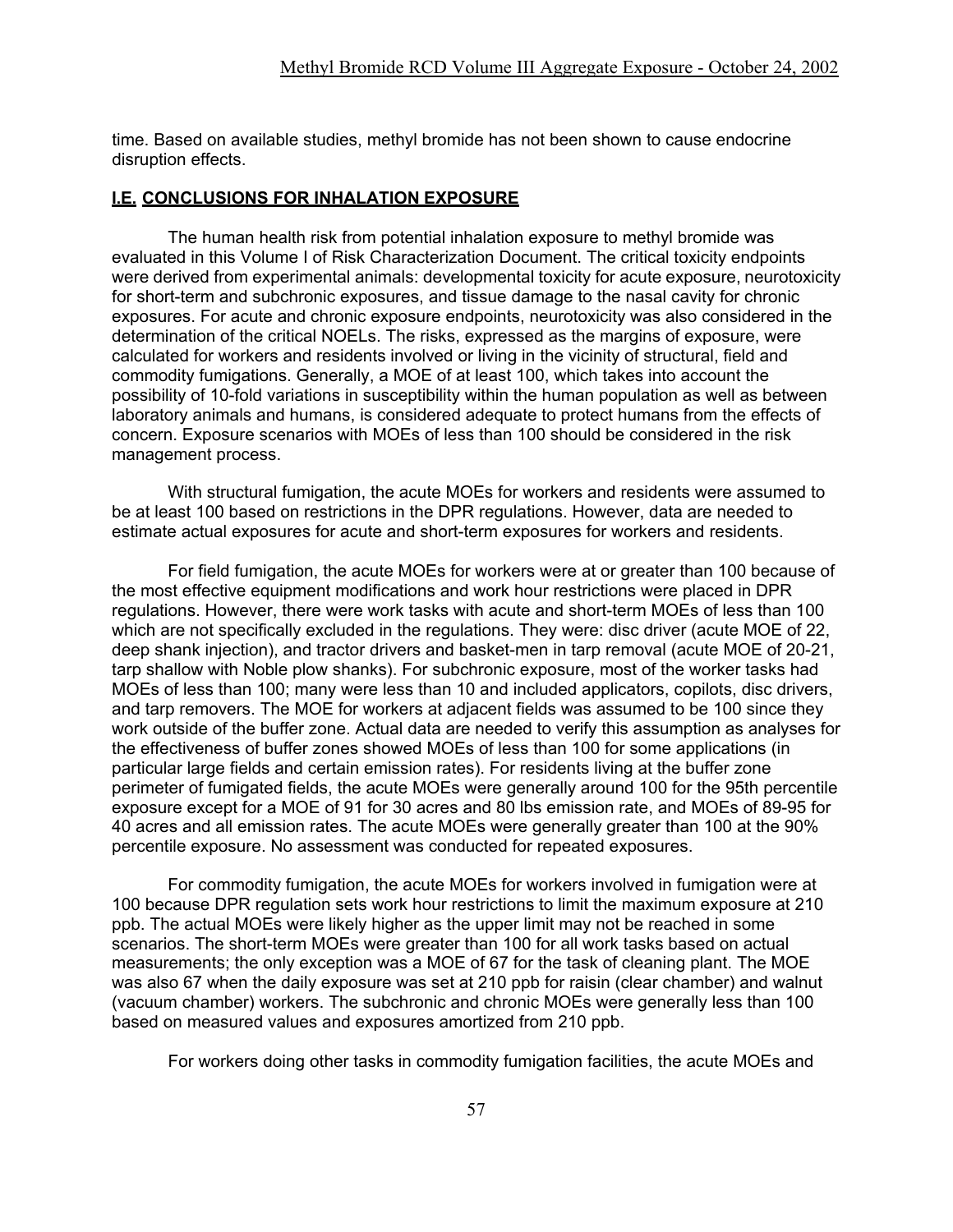many of the short-term MOEs were at or greater than 100. The only exception was the shortterm MOE of 67 for workers at the sorting or packaging areas and their exposures were based on 210 ppb as daily exposure. The subchronic and chronic MOEs for all workers were at or less than 67. Additional data are needed to characterize the exposures of these workers at the facilities. For residents living near fumigation facilities, the MOEs for all durations were based on 210 ppb used for acute exposure, and not actual measurements. The MOEs were between 1 and 78 for short-term, subchronic and chronic exposures.

The ambient air monitoring of three counties in California showed acute and short-term MOEs greater than 400. However, the 7-8 week MOEs were less than 100 (MOEs of 13 to 78) in some locations. Additional monitoring are being conducted to better characterize these exposures.

This risk assessment concluded that human inhalation exposure to methyl bromide resulted in margins of exposure of greater than 100 in some scenarios but less than 100 in other scenarios. The significance of these MOEs need to be viewed in the context of the limitations and uncertainties discussed. Many scenarios were based on exposure data with few samples or assumed exposure levels (i.e. 210 ppb for acute exposure). There were also scenarios which were not addressed in this document. Additional exposure data are needed to better characterize the exposure. In addition, the overall risk from methyl bromide exposure should consider the risks from other exposure routes. The risk characterization of dietary exposure and aggregate exposure is in Volumes II and III, respectively.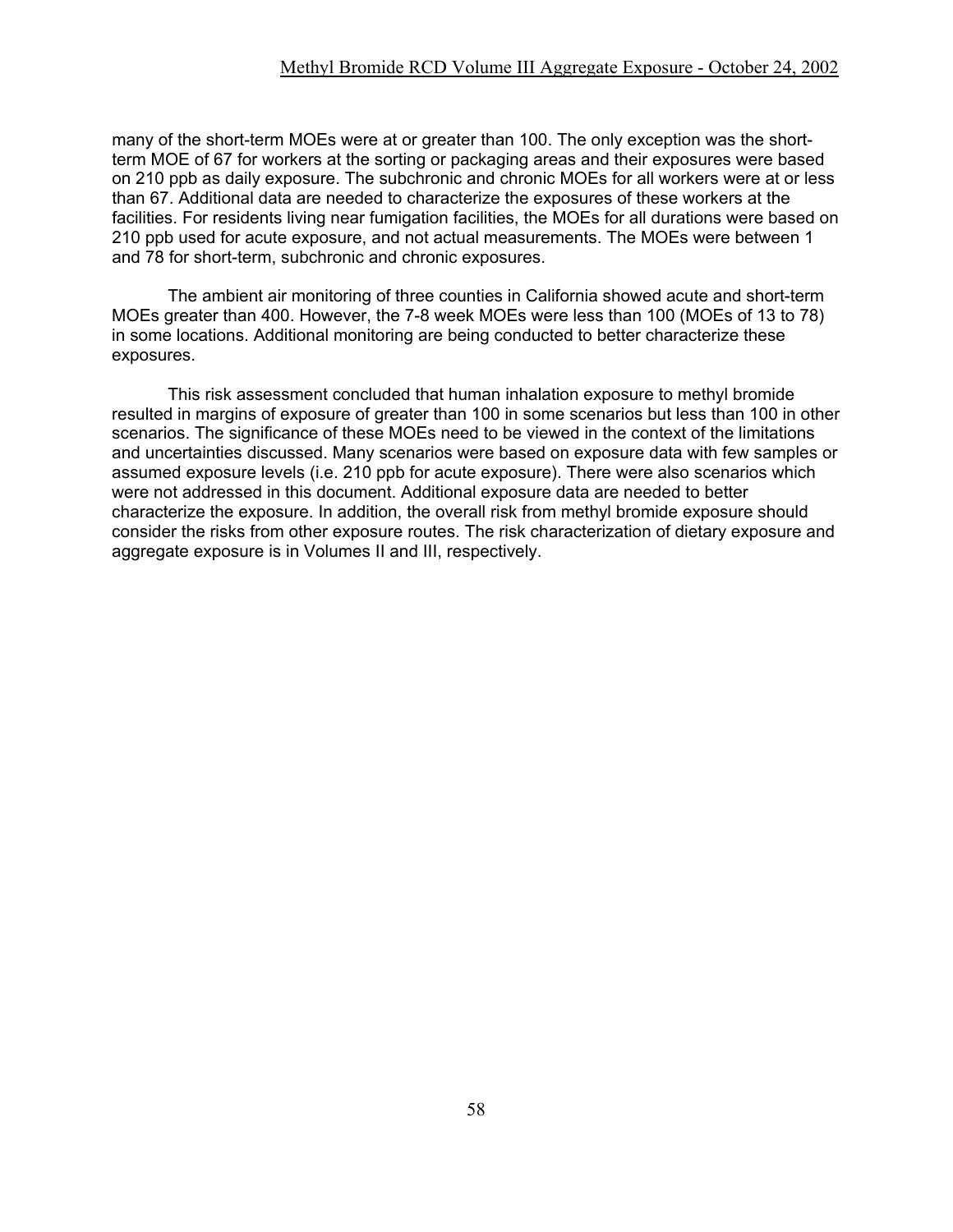## **ATTACHMENT B**

#### **TECHNICAL SUMMARY OF RISK CHARACTERIZATION DOCUMENT FOR DIETARY EXPOSURE (DPR, 2002b)**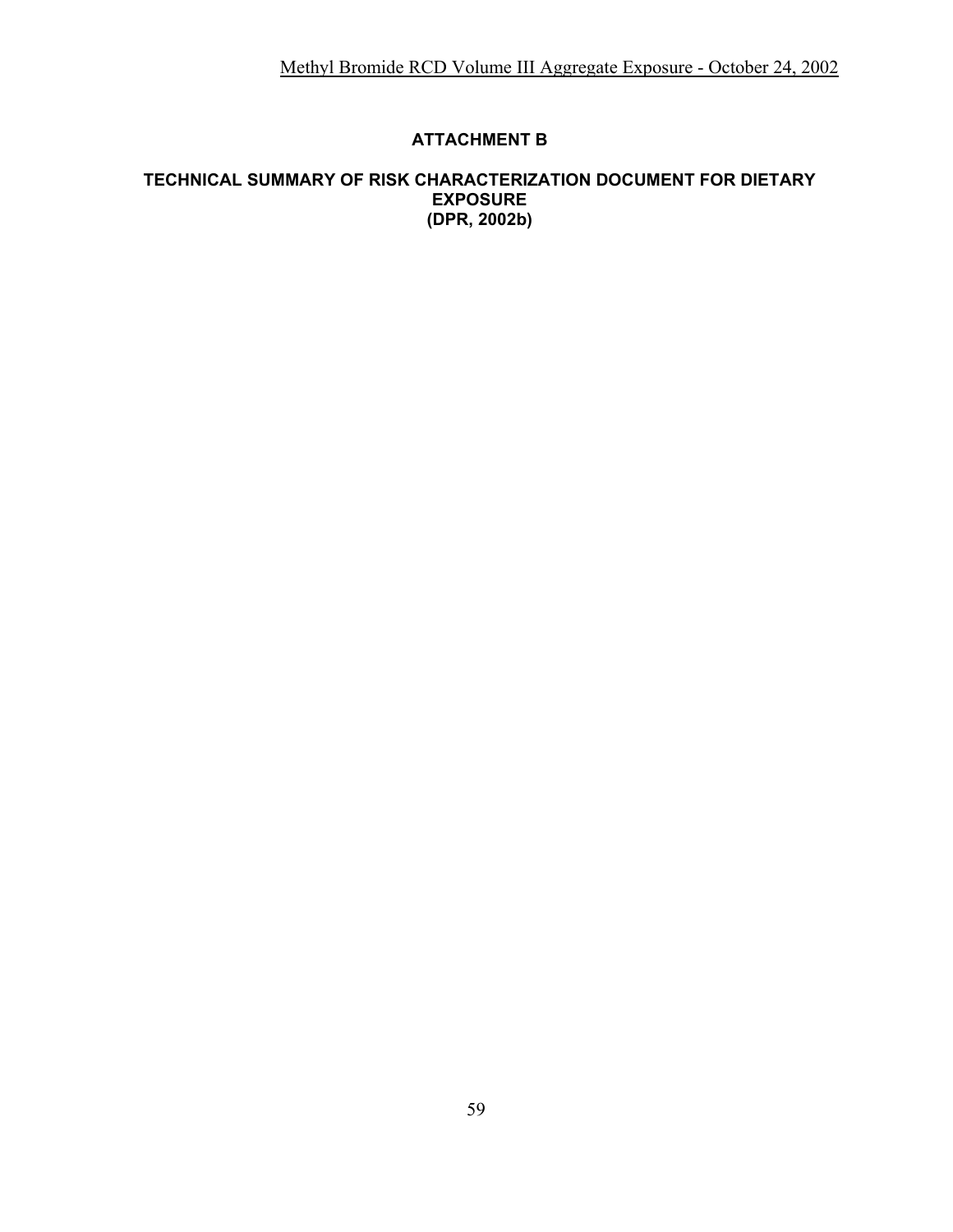#### **I. TECHNICAL SUMMARY**

## **I.A. TOXICOLOGY PROFILE**

The acute oral toxicity of methyl bromide in experimental animals included hypoactivity, ataxia, prostration, labored respiration, hypothermia, and mortality. Squamous cell hyperplasia in the stomach was reported in both acute and subchronic exposure studies with rats. This toxicity endpoint may be due to a direct irritation effect of methyl bromide on the stomach lining. Decreased food consumption and body weight gain were observed in the subchronic and chronic studies. Additional effects from chronic exposure were enlarged spleen in the rat and decreased hemoglobin and hematocrit levels in the dog. Methyl bromide has not been shown to be oncogenic in experimental animals.

#### **I.B. RISK CHARACTERIZATION FOR DIETARY EXPOSURE**

#### **I.B.1. Hazard Identification for Dietary Exposure**

For acute oral exposure, the critical NOEL was an estimated NOEL of 8 mg/kg for clinical signs after a single gavage dose of 80 mg/kg in rats. For chronic oral exposure, two endpoints were considered. The first endpoint was enlarged spleens with a NOEL of 0.02 mg/kg/day in rats. The other endpoint was decreased body weight with a NOEL of 2.2 mg/kg/day from the same study. This latter endpoint and NOEL were selected for chronic exposure risk characterization, as recommended by the National Research Council scientists.

The oncogenicity of methyl bromide by the oral route was not evaluated at this time because experimental studies did not provide sufficient evidence for oncogenic potential. There is evidence that methyl bromide causes damage to the genetic material in experimental animals and humans, which is generally considered to play a significant role in the process of tumor formation.

#### **I.B.2. Dietary Exposure Assessment**

The dietary exposure was estimated based on residue data for post-harvest fumigation and the consumption data from the 1989-1992 Continuing Survey of Food Intakes by Individuals. The potential acute dietary exposure of methyl bromide from all labeled uses ranged from 3.387 *u*g/kg/day to 8.195 *u*g/kg/day for the 95th percentile of user-days exposures for all population subgroups. Children (1-6 years) had the highest potential acute dietary exposure (8.195 *u*g/kg/day) to methyl bromide residues in the diet. The mean potential chronic dietary exposure for all population subgroups ranged from 0.014 *u*g/kg/day to 0.201 *u*g/kg/day. The population subgroup of children (1-6 years) also had the highest potential chronic exposure (0.201 *u*g/kg/day).

#### **I.B.3. Risk Characterization for Dietary Exposure**

For acute exposure, the lowest MOE was 980 for children 1-6 years old. Other children, infants, and adult groups had MOEs greater than 1500. For chronic exposure, the MOE was 11,000 for both children 1-6 years and 7-12 years old. The MOEs for infants were greater than 120,000. The MOEs for the adult subgroups were greater than 14,000.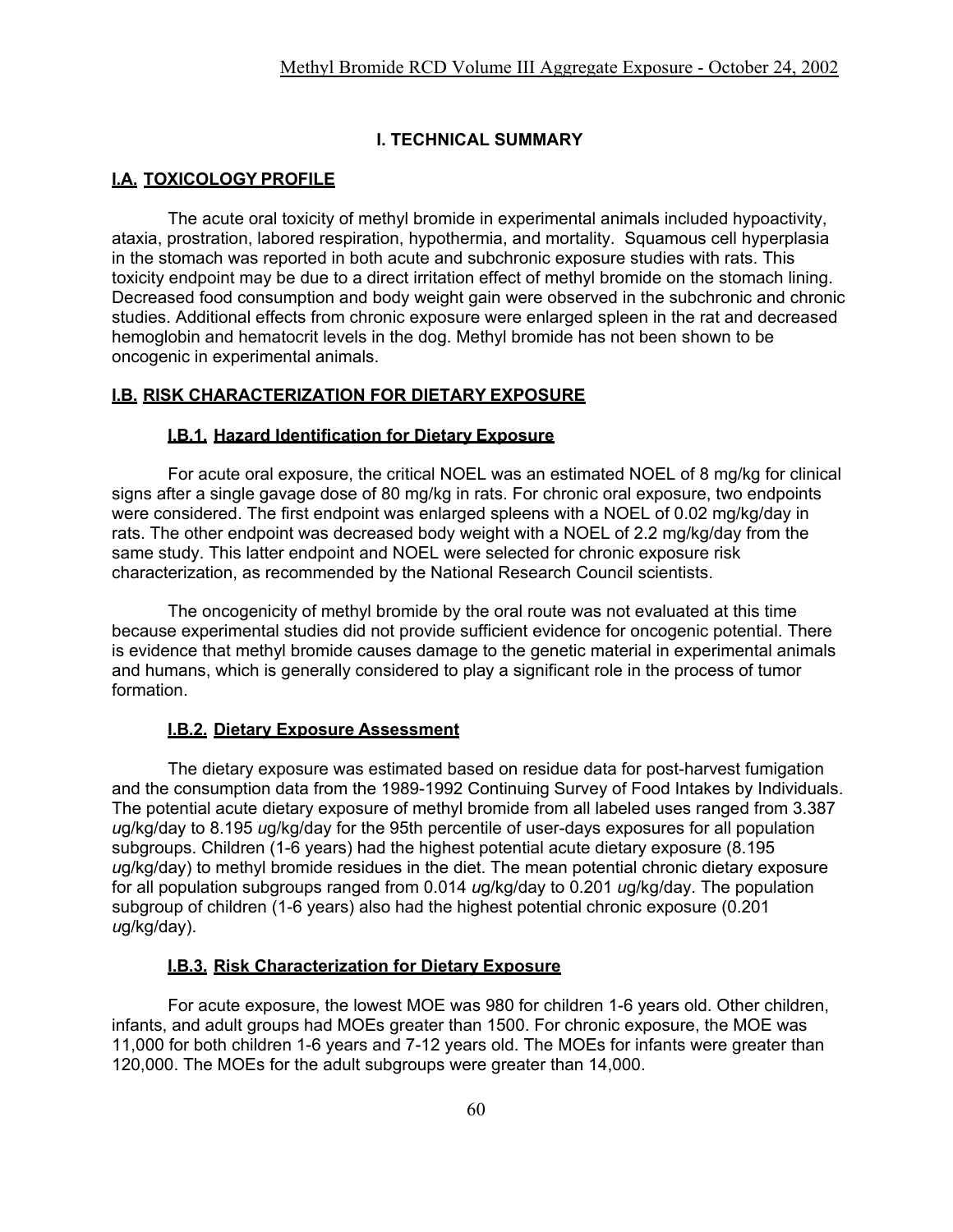#### **I.C. RISK APPRAISAL FOR DIETARY EXPOSURE**

The uncertainties associated with the hazard identification included the use of results from bolus dosing in the acute toxicity study, the estimation of the NOEL from the LOEL in the acute study, and the selection of the critical endpoints. Overall, these resulted in health protective NOELs for both acute and chronic toxicity assessments.

The dietary exposure estimate was based on fumigation chamber studies with residue levels reduced by processing factors and percent of crop treatment when data were available. The potential sources of overestimation included use of maximum label rate in the studies, 100% crop treatment, and no loss due to processing for some commodities. The use of the detection limit to assign residue levels for samples with residue levels at or below the detection limit or the use of surrogate data could either over- or under-estimate the exposure. The exposure might be underestimated because the samples were composites which could mask higher residue levels in individual units. There was no residue information for potential metabolites in the treated commodities.

For the risk characterization, two 10-fold default uncertainty factors were used to address the uncertainties associated with the extrapolation of data from experimental animals to humans and the variations in response to methyl bromide between individuals. Since there were no data to determine the magnitude of the factors, these factors could overestimate or underestimate the risks for human exposure to methyl bromide.

#### **I.D. CONCLUSIONS FOR DIETARY EXPOSURE**

The human health risk from potential dietary exposure to methyl bromide was evaluated in this Volume II of the Risk Characterization Document. The potential risks were evaluated based on clinical signs and decreased body weights observed in experimental animals given methyl bromide orally for acute and chronic exposures, respectively. The risks, expressed as margins of exposure, were calculated for human population subgroups based on region, age, and gender. For non-oncogenic effects based on animal data, the MOEs were compared with a benchmark of 100 to determine whether the exposure would be of a potential health concern.

The dietary exposures were considered reasonable estimates of actual exposures. The ranges of MOEs were 980 to 2360 and 10,930 to 162,600 for acute and chronic exposures, respectively. Other variables discussed in this document which potentially underestimate or overestimate actual dietary exposures should also be considered in the evaluation of these MOEs.

Since methyl bromide residues are found in treated commodities, there is a need for tolerances to be established for methyl bromide *per se* for food uses.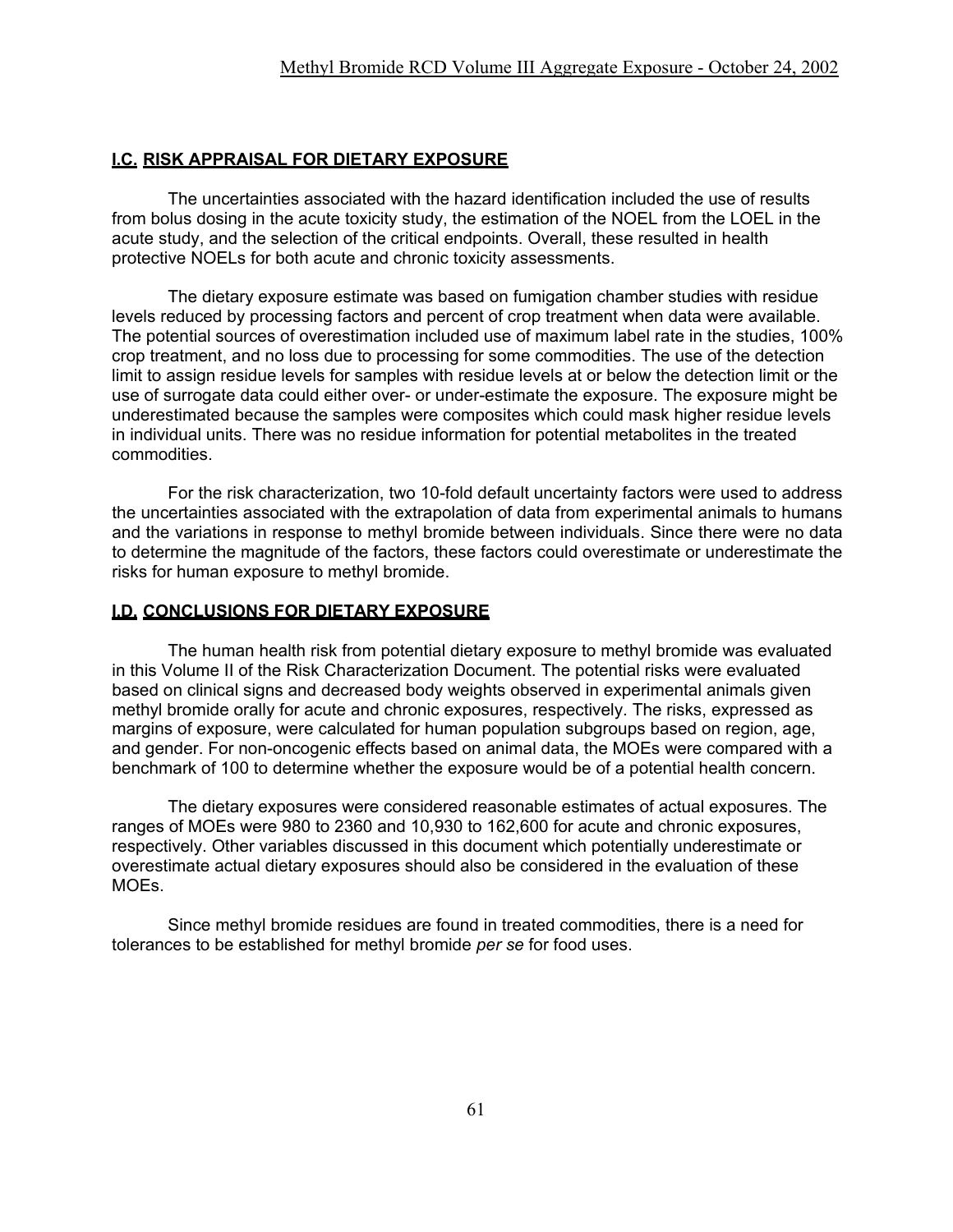## **ATTACHMENT C**

## **COMMENTS AND RESPONSES TO COMMENTS FROM THE OFFICE OF ENVIRONMENTAL HEALTH HAZARD ASSESSMENT**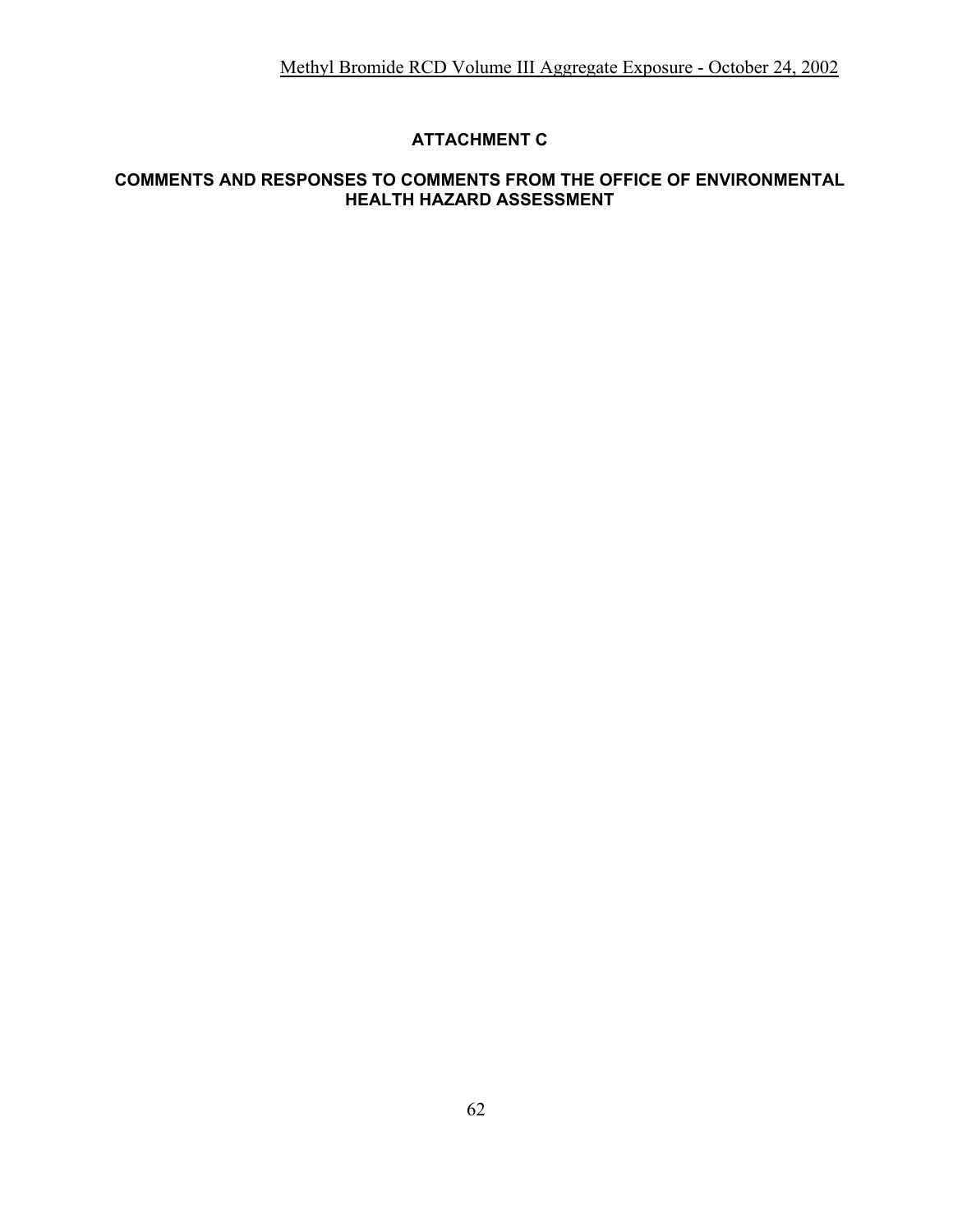## **Office of Environmental Health Hazard** Assessment



Joan E. Denton, Ph.D., Director Headquarters• 1001 I Street• Sacramento, California 95814 Mailing Address: P.O. Box 4010 • Sacramento, California 95812-4010 Oakland Office• Mailing Address: 1515 Clay Street, 16<sup>th</sup> Floor• Oakland, California 94612

## **MEMORANDUM**



Gray Davis *Governor*

**TO:** Gary Patterson, Ph.D., Chief Medical Toxicology Branch Department of Pesticide Regulation P.O. Box 4015 Sacramento, California 95812-4015

**FROM:** Anna M. Fan, Ph.D., Chief Pesticide and Environmental Toxicology Section

**DATE:** August 26, 2002

**SUBJECT:** COMMENTS ONTHEDRAFTRISKCHARACTERIZATIONDOCUMENT FOR AGGREGATE EXPOSURE TO METHYL BROMIDE

Thank you for the opportunity to review the draft risk characterization document (RCD) for aggregate exposure to methyl bromide prepared by the Department of Pesticide Regulation (DPR). This is the third of three draft RCDs prepared by DPR for methyl bromide exposure, the first draft RCD being for inhalation exposure and the second for dietary exposure. Our comments on the draft RCD for aggregate exposure to methyl bromide are provided in this memorandum.

Our primary concern with regard to this draft RCD is that the total estimated aggregate risk for inhalation plus oral exposure is lower than either inhalation or oral exposure alone. We think that this outcome is an artifact of the methodology employed in the RCD to estimate the aggregate risks and we recommend that an alternative method be used to aggregate inhalation and oral exposure to methyl bromide.

The U.S. Environmental Protection Agency (U.S. EPA) prepared guidelines for measuring and aggregating risk for single chemical, multi-route, multi-source assessments (U.S. EPA, 1999, 2001). The method used in the draft RCD to estimate risk of aggregate exposure to methyl bromide, called the "total margin of exposure (MOET) method," is based on the assumption that it is scientifically justified to combine exposures occurring by different pathways/routes only when the toxicological endpoints for the pathways/routes are related with respect to target organ and nature of adverse effect. When the relevant toxicological endpoints for all routes/pathways are not the same, U.S. EPA recommends that a separate aggregate assessment be conducted for each toxic effect of concern.

#### **California Environmental ProtectionAgency**

*The energy cha/leni::e facing California is real. Every Californian needs to take immediate action to reduce energy consumption.*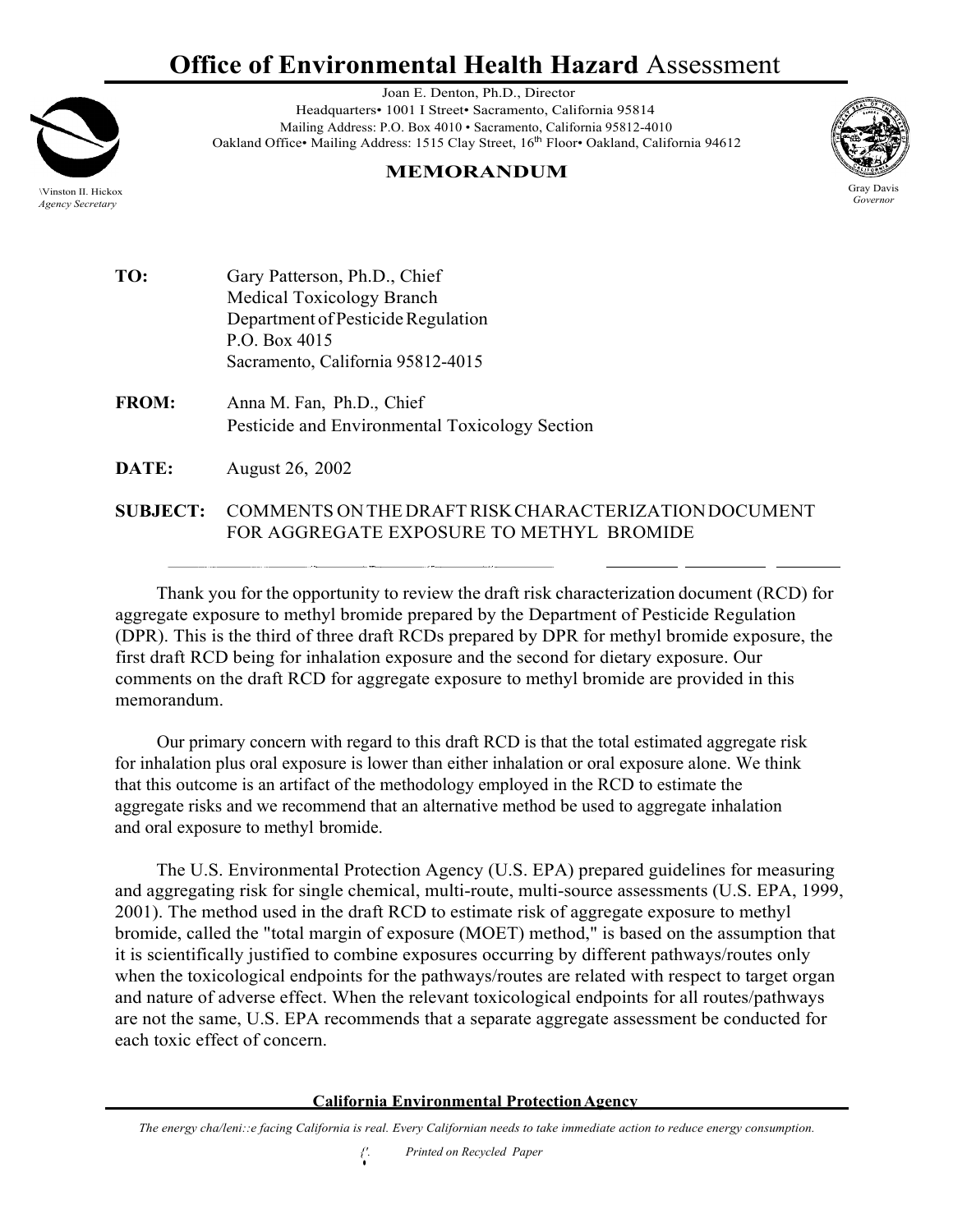Gary Patterson, Ph.D, Chief August 26, 2002 Page 2

Following U.S. EPA's guidelines, the assessment for aggregate risk of acute exposure to methyl bromide in the draft RCD is based on a common toxicological endpoint for both inhalation and oral exposure, which is clinical signs of toxicity. These clinical signs were clearly attributed to neurotoxicity when inhalation exposure was involved, and according to the draft RCD could be attributed to neurotoxicity in the case of oral exposure. The acute no-observedadverse-effect levels (NOAELs) used in this assessment are 22.8 mg/kg-day for inhalation exposure (based on a 23 to 30-day dog study) and 8 mg/kg-day for oral exposure (based on acute oral  $LD_{50}$  study in rats). In comparison, a NOAEL of 10.5 mg/kg-day for developmental toxicity, which is the most sensitive toxicological endpoint for acute methyl bromide exposure, was selected in the assessment of inhalation exposure alone. This acute NOAEL selected for use in the inhalation exposure RCD is two times lower than the acute NOAEL chosen for the inhalation component of the aggregate exposure assessment. The acute NOAEL of 8 mg/kg-day for oral exposure is used in both the dietary exposure RCD as well as the aggregate exposure RCD.

The developmental toxicity study used in the draft RCD for acute inhalation exposure was conducted with New Zealand white rabbits exposed to methyl bromide (99.6 percent) at 0, 20, 40, or 80 ppm for six hours per during days 7 to 19 of gestation. Equivalent absorbed doses used in this experiment were: 0, 5.2, 10.5, and 21 mg/kg-day. The developmental NOAEL is 40 ppm (10.5 mg/kg-day) based on omphalocele, hemorrhaging, retro-esophageal right subclavian artery, gall bladder agenesis, fused stembrae, and decreased fetal body weight at 80 ppm (21 mg/kgday). The data demonstrate that developmental toxicity caused by inhaled methyl bromide is a systemic effect and not a local effect.

In the oral developmental toxicity study in rabbits, methyl bromide (99.5 percent) was dissolved in corn oil and administered by gavage at (absorbed) dose levels of 0, 1, 3, or 10 mg/kg-day during days 6 to 18 of gestation (DPR's Summary of Toxicological Data, page 19). In this study " ... the only fetal finding of interest was the observation that each of the three methyl bromide-treated groups had more fetuses with skeletal malformations than what was observed in the negative-control group. Skeletal malformations involving 2-3 litters in at least one methyl bromide-treated group included: splitting of the nasal/frontal/parietal bones; hemivertebra; fusion of the ribs/stemebrae; and absence of the metacarpal and phalangeal bones." Nevertheless, the Summary states " ... the difference between the negative control and methyl bromide-treated groups appear too small to warrant further concern." However, itshould be noted that highest absorbed dose used in the oral study is approximately the same as the NOAEL of 10.5 mg/kg-day (absorbed) identified from the inhalation study. Based on the comparison of doses, the highest dose used in the oral study is a NOAEL and therefore a similar effect would not have been expected in the oral study. In fact, some evidence fordevelopmental toxicity, although not statistically significant, was reported in the oral developmental toxicity study even at the lower dose levels. Our approach is consistent with the National Academy of Sciences recommendation "to better be able to compare inhalation with the oral developmental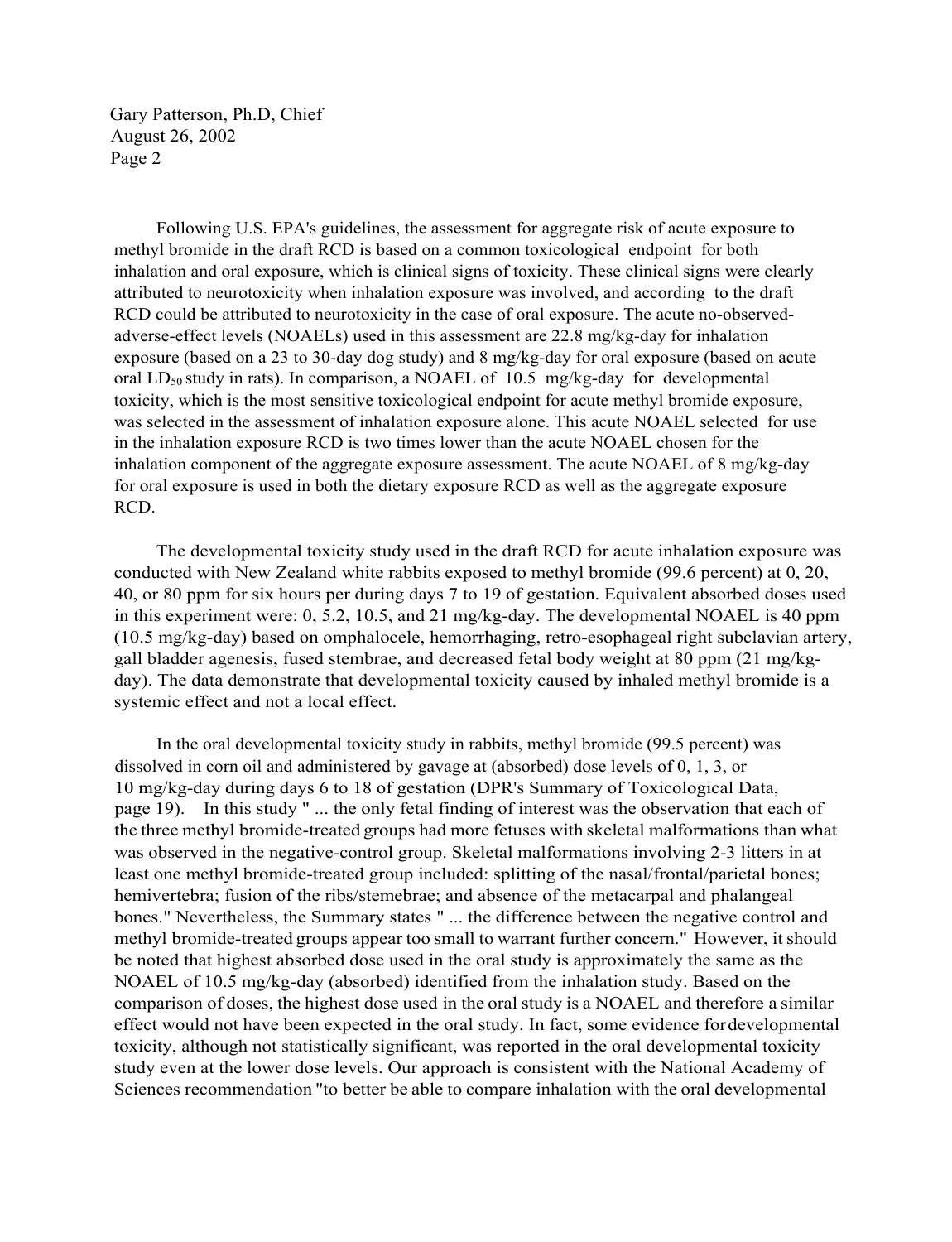Gary Patterson, Ph.D, Chief August 26, 2002 Page 3

studies, it would be useful to calculate the estimated absorbed doses for these studies" (NAS, 2000).

The draft RCDs do not present data showing that the mechanism of toxicity for absorbed methyl bromide is different depending on the route of exposure. Likewise, we were not able to locate any data in the open literature that demonstrate the mechanism of action for developmental toxicity is exclusively related to inhalation of methyl bromide.

In summary, there is enough scientific support or there exist data gaps so that the following assumptions for acute exposure to methyl bromide are reasonable:

- 1. There is a greater variability in inhalation than dietary exposure for the two major groups of exposed individuals (i.e., workers and residents).
- 2. For occupational aggregate dose levels, the contribution from inhalation exposure is proportionately higher than dietary exposure for upper-end exposures (approximately 99 percent) but about the same for lower end exposures (approximately 50 percent).
- 3. For residential aggregate dose levels, the contribution from inhalation exposure is also proportionately higher than dietary exposure for upper-end exposures (approximately 77 percent) but lower or about the same for lower end exposures (approximately 25 to 50 percent).
- 4. The existing oral developmental toxicity study used absorbed dose levels that were at or below the NOAEL for absorbed methyl bromide determined from the inhalation developmental toxicity study.
- 5. The results of the oral toxicity study present some limited evidence of adverse developmental effects.
- 6. Developmental toxicity caused by methyl bromide exposure is systemic in nature.
- 7. Because neither DPR nor OEHHA were able to identify any studies that demonstrate differences, it is reasonable to assume that the mechanism of action of the developmental toxicity of methyl bromide is the same for oral and inhalation exposure.

Based on these assumptions, we recommend that the acute exposures estimated for methyl bromide from inhalation and ingestion be added and compared to the existing NOAEL for developmental toxicity from the inhalation study. As noted previously, we believe this approach is consistent with the recommendation of the National Academy of Sciences (NAS, 2000).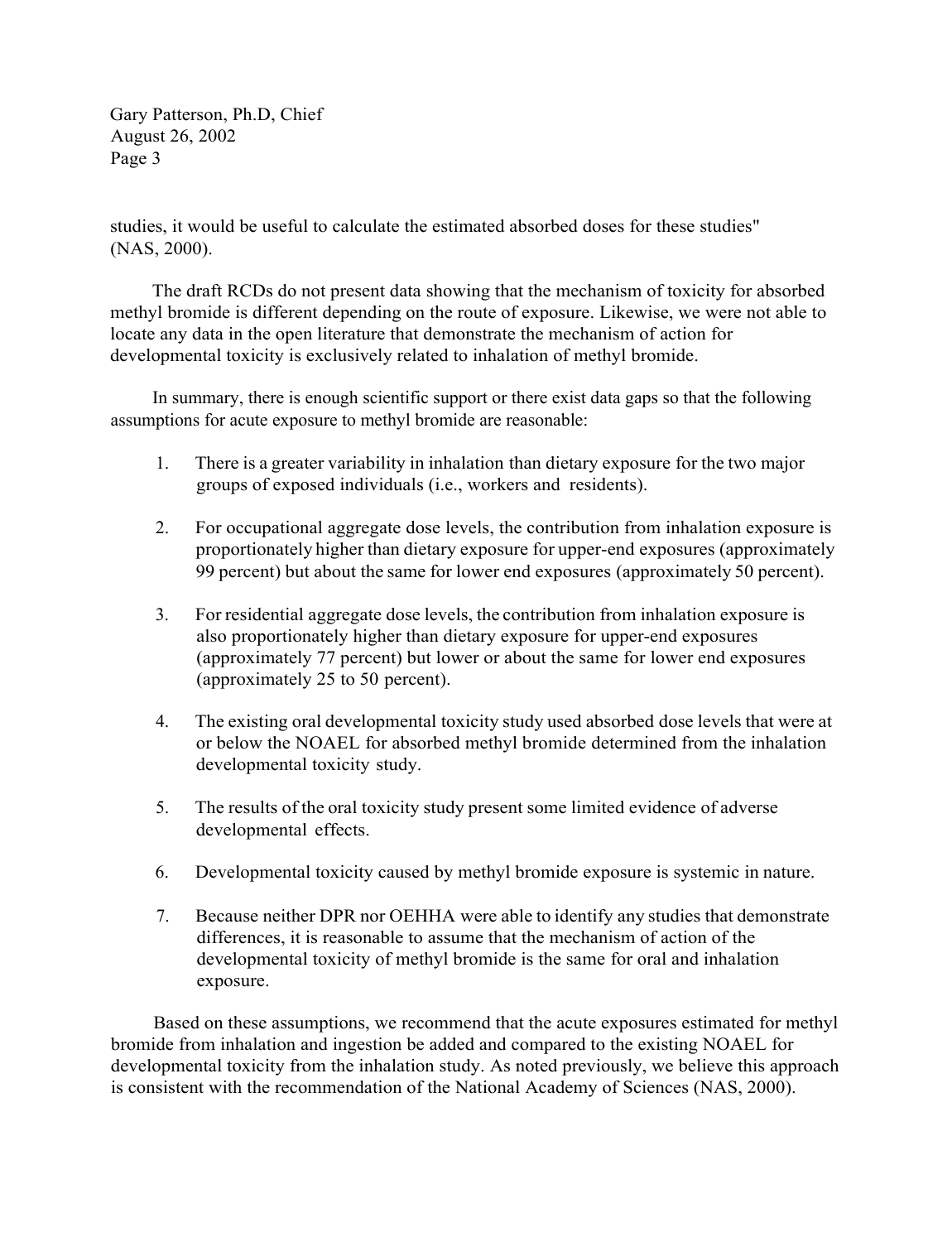Gary Patterson, Ph.D,Chief August 26, 2002 Page 4

The situation for chronic toxicity from methyl bromide exposure is a little more complicated. The common toxicological endpoint used in the draft RCD for aggregate exposure to oral and inhaled methyl bromide is reduced body weight. The NOAELs (as absorbed doses) were 10 mg/kg-day (chronic inhalation study in rats) and 2.2 mg/kg-day (chronic oral study in rats) for inhalation and oral exposures, respectively. For chronic exposure to methyl bromide through inhalation alone, the critical endpoint is nasal cavity lesions in rats, yielding a NOAEL of 0.067 mg/kg-day (expressed as an absorbed dose). This NOAEL is 150-fold lower than the NOAEL of 10 mg/kg-day used for aggregate exposure. The NOAEL of 2.2 mg/kg-day for chronic oral exposure was used in both the aggregate RCD and the dietary RCD.

Unlike the acute toxicity data for developmental toxicity, the effects of long-term repeated inhalation of methyl bromide on the nasal cavity might be the result of a localized effect. Therefore, although the other assumptions we present above for acute exposure would likely also apply for chronic exposure to methyl bromide, further research should be conducted to ascertain the nature of the most sensitive toxicological endpoint from chronic exposure.

For chronic exposure to methyl bromide, we recommend that aggregate risks be estimated separately for different exposure scenarios based on the toxicological endpoints most sensitive for the prevalent route of exposure for each scenario. This approach is recommended by U.S. EPA (1999, 2001) for situations where there is more than one critical toxicological endpoint for a single chemical and where toxicological effects via different routes of exposure are not the same. Alternatively, the aggregate risk RCD should not include an aggregate risk assessment for chronic oral and inhalation exposure because the results in the draft RCD are confusing and not useful. If the latter option is chosen, then DPR should use the results of the inhalation RCD for methyl bromide in developing mitigation options as proposed in the draft RCD.

In reference to the aggregate risk estimate for chronic exposures, on pages 3 and 30 of the draft RCD the toxicological significance of animal weight loss is questioned due to a failure of the magnitude of the weight loss to increase with continued exposure. For methyl bromide (chronic rat study) the maximum reduction in high dose animals occurred during the first weeks of testing while "a further reduction in bodyweight relative to the controls did not occur despite continued exposure." However, in chronic studies, it is often the case that the magnitude of the body weight loss does not increase with increased time of exposure. Examples of chronic studies where weight loss in treated animals did not increase relative to controls with continued exposure in clude: <sup>1</sup>

<sup>1</sup> Source of information: **DPR** Website, Available Toxicology Summaries.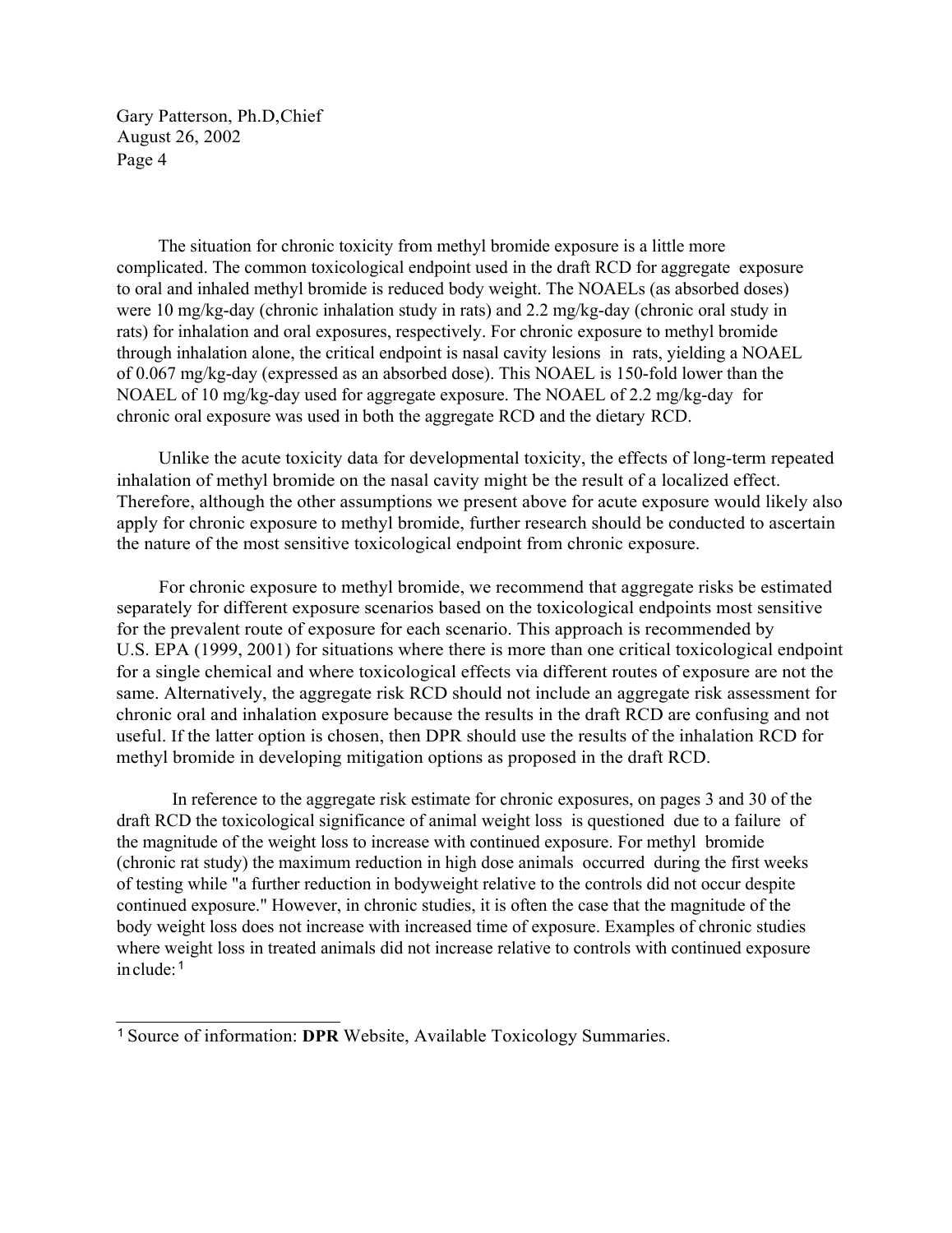Gary Patterson, Ph.D,Chief August 26, 2002 Page 5

- 1. Mecoprop (chronic dog study): NOAEL based on "reduced bodyweight andbodyweight gain." Group mean body weight gains in high dose males were decreased 75 percent relative to controls between days Oto 49, but decreased only 15 percent during daysOto 364; group mean body weight gains in high dose females were decreased 25 percent relative to controls only between days 1 to 49.
- 2. Quinclorac (combined rat study): NOAEL is based on reduced body weight infemales. The body weights were only lower than controls between days 518 to 658 (study went from Oto 730 days).
- 3. Chlorpyrifos (combined rat): non-cholinesterase NOAEL based on body weight decreases in males; high dose males had reductions in body weights of "7-9% throughout study."
- 4. Diflufenzopyr (oncogenicity mouse): chronic NOAEL based on reduced body weight; mean body weight of high dose males were significantly lower than controls over 12 of the first 21 weeks, then no significant differences from controls.

We recommend the discussion on the toxicological insignificance of the reductions in body weight from chronic methyl bromide exposure be reconsidered in light of the examples where **DPR** has selected NOAELs based on the same endpoint for other active ingredients.

Thank you for the opportunity to review the draft risk characterization document for aggregate exposure to methyl bromide. If you have any questions regarding our comments, feel free to contact me or Dr. Michael DiBartolomeis at (510) 622-3200.

#### References

DPR, 1999. Summary of Toxicology Data for Methyl Bromide.

NAS, 2000. Methyl bromide risk characterization in California. National Research Council, National Academy Press, Washington, D.C.

U.S. EPA, 1999. Guidance for performing aggregate exposure and risk assessments, October 29, 1999. Office of Pesticide Programs, Environmental Protection Agency, Washington, D.C. <http://www.epa.gov/fedrgstr/EPA-PEST/1999/November/Day-10/6043.pdf>

U.S. EPA, 2001. General principles for performing aggregate exposure and risk assessment, November 29, 2001. Office of Pesticide Programs, Environmental Protection Agency, Washington, D.C. epagov/pesticides/trac/science/aggregate.pdf

cc: See next page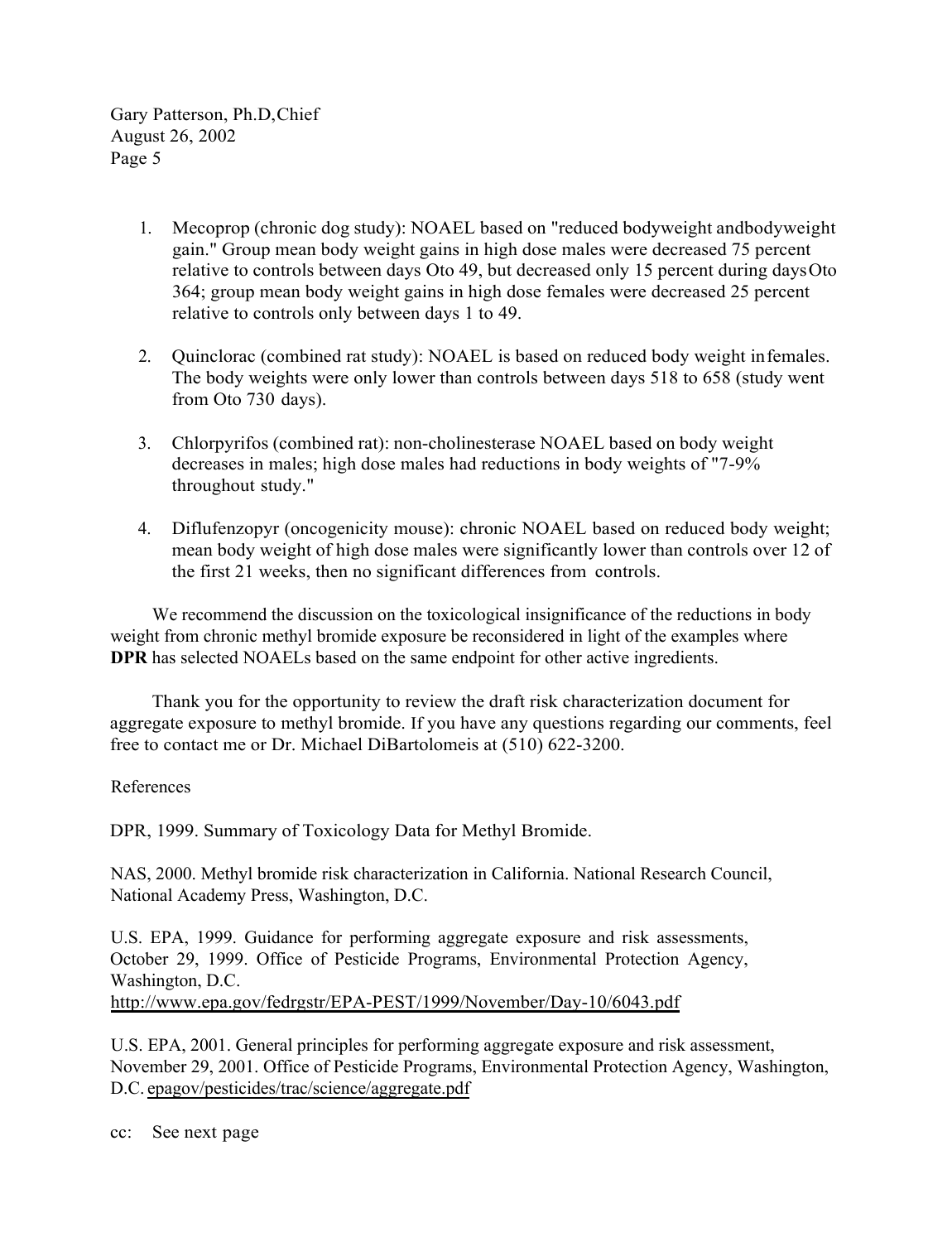Gary Patterson, Ph.D,Chief August 26, 2002 Page 6

cc: Val F.Siebal Chief Deputy Director Office of Environmental Health Hazard Assessment

George V. Alexeeff, Ph.D., D.A.B.T. Deputy Director for Scientific Affairs Office of Environmental Health Hazard Assessment

Michael J. DiBartolomeis, Ph.D., Chief Pesticide and Food Toxicology Unit Pesticide and Environmental Toxicology Section Office of Environmental Health Hazard Assessment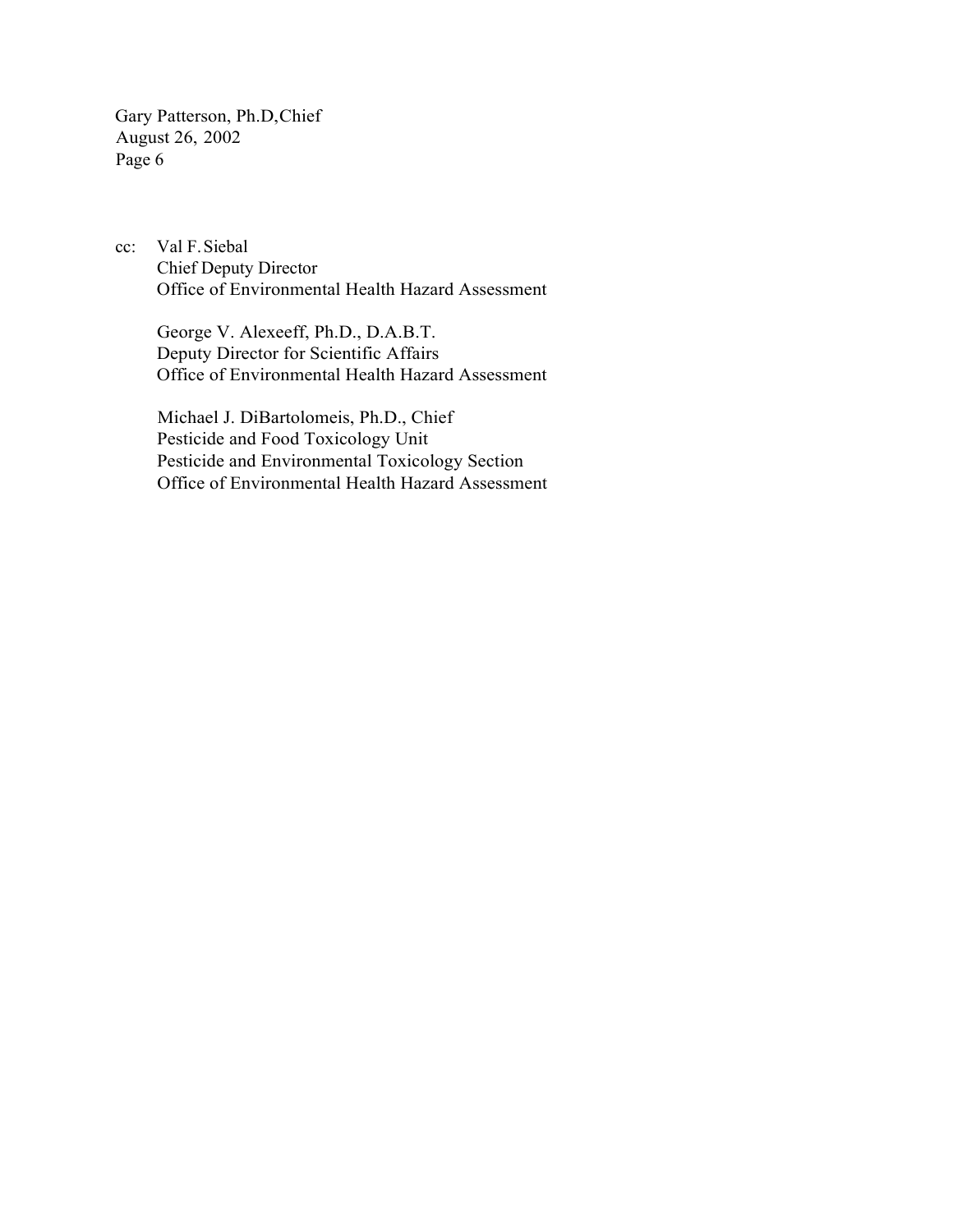

# epartment of Pesticide Regulation

*Director*

M E M O R A N D U M Paul Helliker



Winston H. Hickox *Secretary, California Environmental Protection Agency*

*Governor*

| TO:             | Gary Patterson, Supervising Toxicologist<br>Medical Toxicology Branch                                                                              |
|-----------------|----------------------------------------------------------------------------------------------------------------------------------------------------|
| FROM:           | Lori O. Lim, Staff Toxicologist<br>[original signed by Lori Lim]<br>$(916)$ 324-3515                                                               |
| DATE:           | October 24, 2002                                                                                                                                   |
| <b>SUBJECT:</b> | RESPONSE TO COMMENTS FOR METHYL BROMIDE RISK<br>CHARACTERIZATION DOCUMENT FOR AGGREGATE EXPOSURE<br>FROM OFFICE OF ENVIRONMENTAL HEALTH ASSESSMENT |

This memorandum addresses comments from the Office of Environmental Health Assessment (OEHHA, August 26, 2002) regarding the draft Methyl Bromide Risk Characterization Document for Aggregate Exposure (February 22, 2002).

*Pages 1-4: For acute exposure, OEHHA was concerned that the endpoint used to estimate the aggregate risk resulted in lower risks than those for individual routes alone. They proposed using the NOEL for developmental toxicity from a rabbit inhalation study for aggregate exposure.*

Response: The OEHHA proposal was based on the assumption that, in the absence of conclusive evidence, the mechanism of action for developmental toxicity was the same for both inhalation and oral exposures. OEHHA supported the assumption with the results from the oral developmental toxicity studies (Kaneda *et al.*, 1998) in which the data were interpreted to show limited evidence of adverse developmental effects. OEHHA was also concerned that the doses tested were at or lower than those used for the inhalation developmental toxicity studies.

DPR considers the OEHHA proposal to have limited application. The developmental toxicity endpoint can only be applicable for women of childbearing age. In comparison, the neurotoxicity endpoint used in the draft aggregate RCD is applicable for all population subgroups. Furthermore, there are more uncertainties associated with the use of developmental toxicity than for neurotoxicity as the critical endpoint. Clinical signs associated with neurotoxicity have been reported for oral and inhalation routes whereas developmental toxicity has not been observed with the oral route. DPR disagrees with OEHHA's position that developmental toxicity was demonstrated in the oral developmental toxicity studies. DPR considers the effects reported not treatment related; they were not statistically significant from the control and they were not dose-related. The rabbits in the oral study may or may not have been adequately tested since comparison of absorbed doses only provides a limited estimation of the target tissue doses. Pharmacokinetic studies with methyl bromide show differences in the disposition of methyl bromide when given by inhalation compared to gavage route of administration. These differences are expected especially since inhalation exposure involved continuous exposure at the same dose for several hours compared to a single one-time bolus